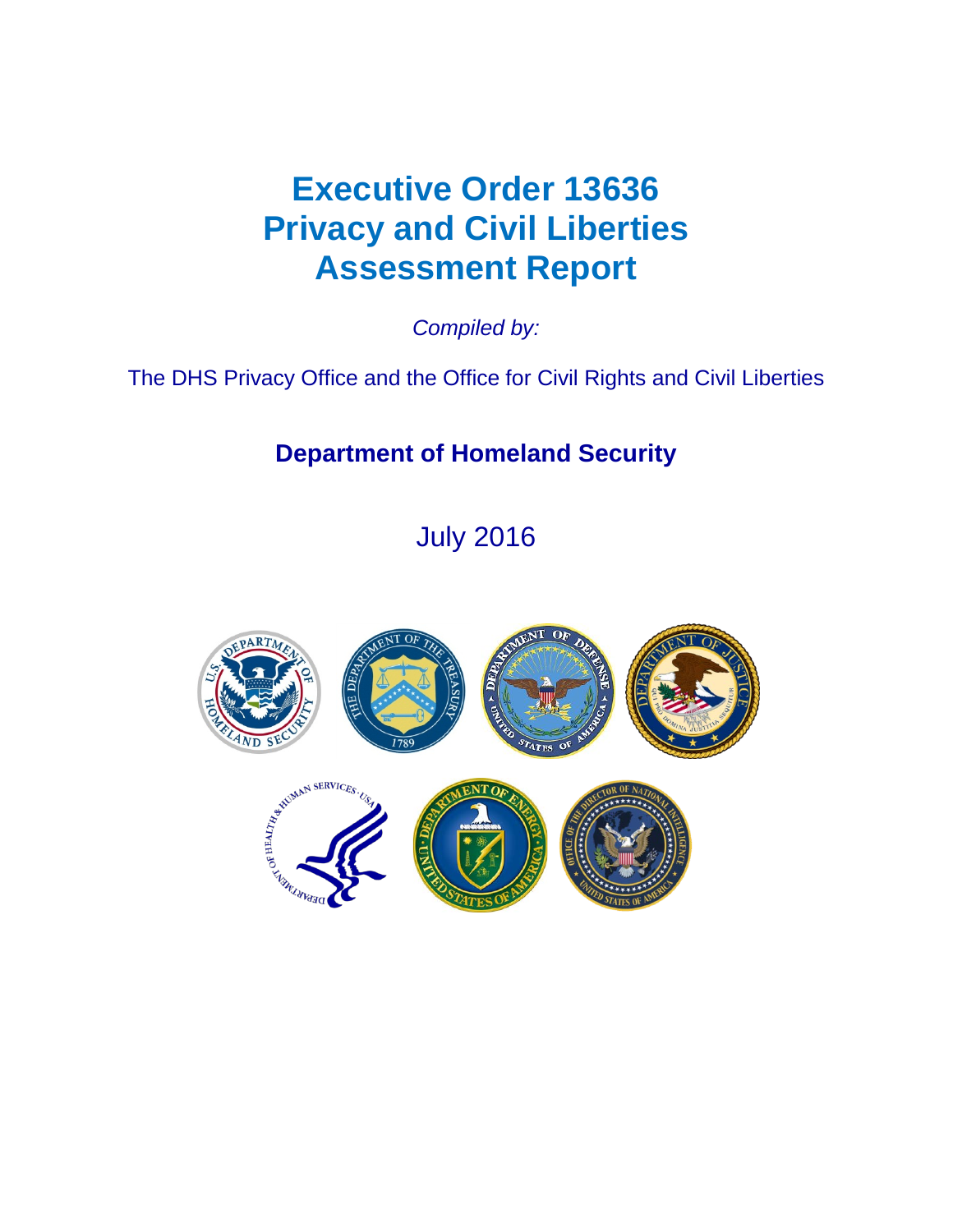

## **FOREWORD**

## <span id="page-1-0"></span>*July 14, 2016*

We are pleased to present the 2016 Executive Orders 13636 and 13691 Privacy and Civil Liberties Assessments Report. On February 12, 2013, President Obama issued Executive Order 13636, *Improving Critical Infrastructure Cybersecurity* and Presidential Policy Directive 21 (PPD-21), *Critical Infrastructure Security and Resilience*, directing federal departments and agencies to work together and with the private sector to strengthen the security and resilience of the Nation's critical infrastructure. Specifically, Executive Order 13636 requires federal agencies to develop and incentivize participation in a technology-neutral cybersecurity framework, and to increase the volume, timeliness, and quality of the cyber threat information they share with the private sector.

In addition, on February 13, 2015, President Obama issued Executive Order 13691, *Promoting Private Sector Cybersecurity Information Sharing*, which builds upon the foundation established by Executive Order 13636 and PPD-21. Executive Order 13691 specifically acknowledges that organizations engaged in the sharing of information related to cybersecurity risks and incidents play an invaluable role in the collective cybersecurity of the United States. Therefore, the Executive Order encourages the voluntary formation of such information sharing organizations, to establish mechanisms to continually improve the capabilities and functions of these organizations, and to better allow these organizations to partner with the Federal Government on a voluntary basis.

Section 5 of both Executive Orders 13636 and 13691 require that federal agencies coordinate their activities under each Executive Order with their senior agency officials for privacy and civil liberties to ensure that appropriate protections for privacy and civil liberties are incorporated into such activities. Senior agency officials for privacy and civil liberties are also required to annually assess the privacy and civil liberties impacts of the activities their respective departments and agencies have undertaken pursuant to each Executive Order. The senior officials must submit those assessments to the Department of Homeland Security (DHS) Office for Civil Rights and Civil Liberties and the DHS Privacy Office for compilation and publication in this Privacy and Civil Liberties Assessment report.

This third annual report provides assessments of activities under Executive Orders 13636 and 13691 that occurred in fiscal year 2015. With regard to Executive Order 13636, this report builds on last year's report, focusing on programs or activities that are new or have substantially changed within the last fiscal year as a result of the Executive Order's implementation. Since Executive Order 13691 was issued in February 2015, DHS is the only the department or agency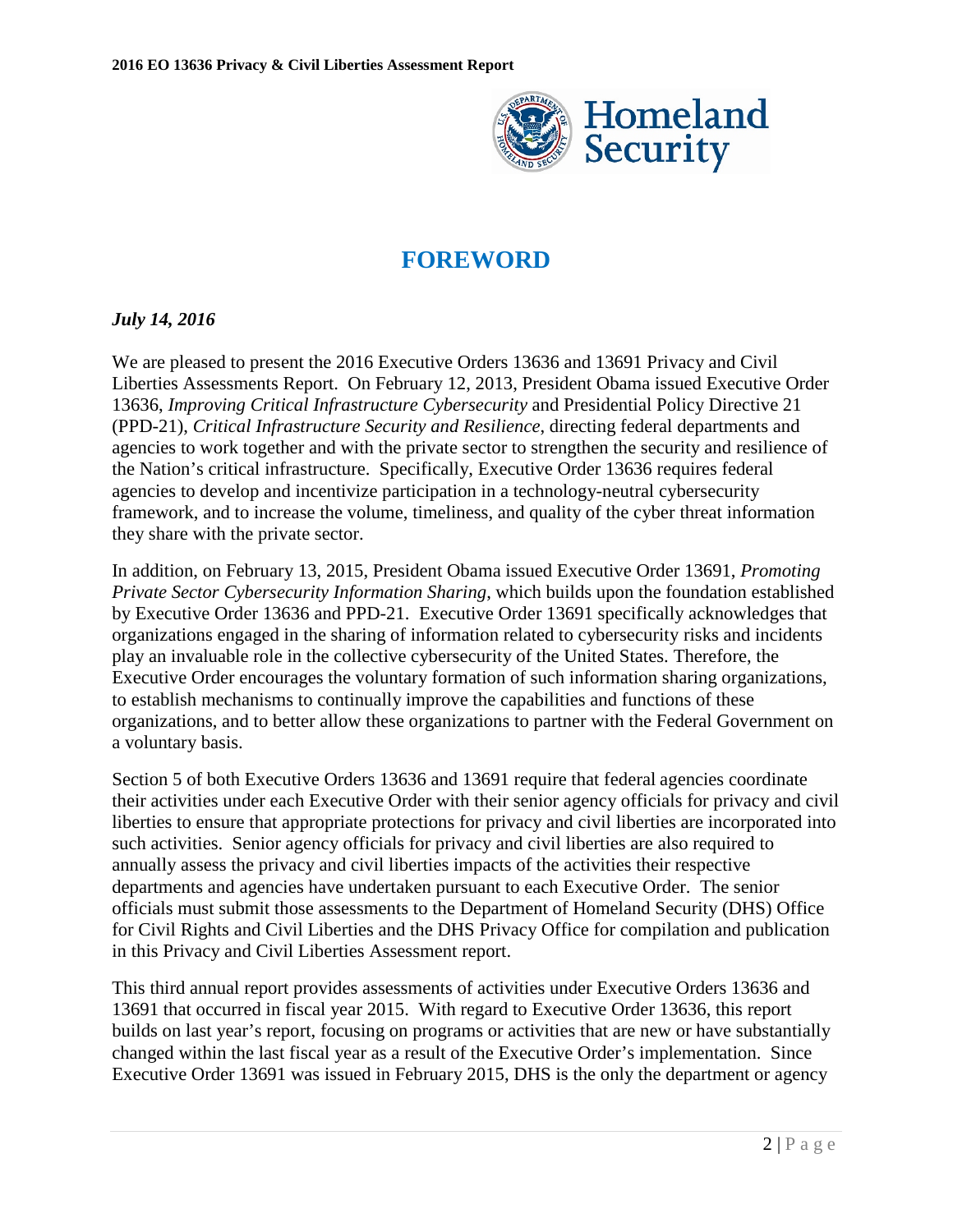that performed reportable activities pursuant to the Order in fiscal year 2015. These activities are discussed in DHS's section of this Privacy and Civil Liberties Assessment report.

The chart below provides an overview of the departments and agencies that provided input for this year's report pursuant to Executive Order 13636. We note that not all agencies were required to assess all sections of Executive Order 13636. To view the privacy and civil liberties assessments conducted by departments and agencies for previous Executive Order 13636 Privacy and Civil Liberties Assessments Reports, please visit: [https://www.dhs.gov/cybersecurity-and](https://www.dhs.gov/cybersecurity-and-privacy)[privacy.](https://www.dhs.gov/cybersecurity-and-privacy)

|                                                                                              | <b>Department</b><br>of<br><b>Homeland</b><br><b>Security</b><br>(DHS) | <b>Department</b><br>of Treasury<br>(Treasury) | <b>Department</b><br>of Defense<br>(DoD) | <b>Department</b><br>of Justice<br>(DOJ) | <b>Department</b><br>of Health<br>and Human<br><b>Services</b><br>(HHS) | <b>Department</b><br>of Energy<br>(DOE) | Office of<br>the Director<br>of National<br>Intelligence<br>(ODNI) |
|----------------------------------------------------------------------------------------------|------------------------------------------------------------------------|------------------------------------------------|------------------------------------------|------------------------------------------|-------------------------------------------------------------------------|-----------------------------------------|--------------------------------------------------------------------|
| 4(a)<br>Cybersecurity<br>Information<br>Sharing                                              |                                                                        | X                                              |                                          | X                                        |                                                                         |                                         | X                                                                  |
| 4(b)<br>Dissemination<br>of Cyber<br>Threat<br><b>Reports</b>                                | $\pmb{\mathsf{X}}$                                                     |                                                |                                          | $\boldsymbol{\mathsf{x}}$                |                                                                         |                                         |                                                                    |
| 4(c) Enhanced<br>Cybersecurity<br>Services /<br>Defense<br><b>Industrial Base</b><br>Program | X                                                                      |                                                | X                                        |                                          |                                                                         |                                         |                                                                    |
| 4(d) Private<br>Sector<br>Clearance<br>Program                                               | X                                                                      | $\boldsymbol{\mathsf{x}}$                      |                                          |                                          |                                                                         |                                         |                                                                    |
| 9(a)/9(c)<br>Critical<br>Infrastructure<br>Identification &<br>Notification                  |                                                                        | X                                              |                                          |                                          |                                                                         |                                         |                                                                    |
| Other                                                                                        |                                                                        |                                                |                                          |                                          | X                                                                       | X                                       |                                                                    |

## **2016 Executive Order 13636 Section 5 Reports by Department and Topic**

Our offices – the DHS Office for Civil Rights and Civil Liberties and the DHS Privacy Office – coordinated with the senior agency officials for privacy and civil liberties for each reporting agency. This coordination was accomplished with the goal of the reporting senior agency officials assessing and reporting on their respective agencies in an objective and independent manner, consistent with their own authorities and policies. We did not direct the officials in the selection of activities for assessment, their assessment methods, or in the drafting of their reports.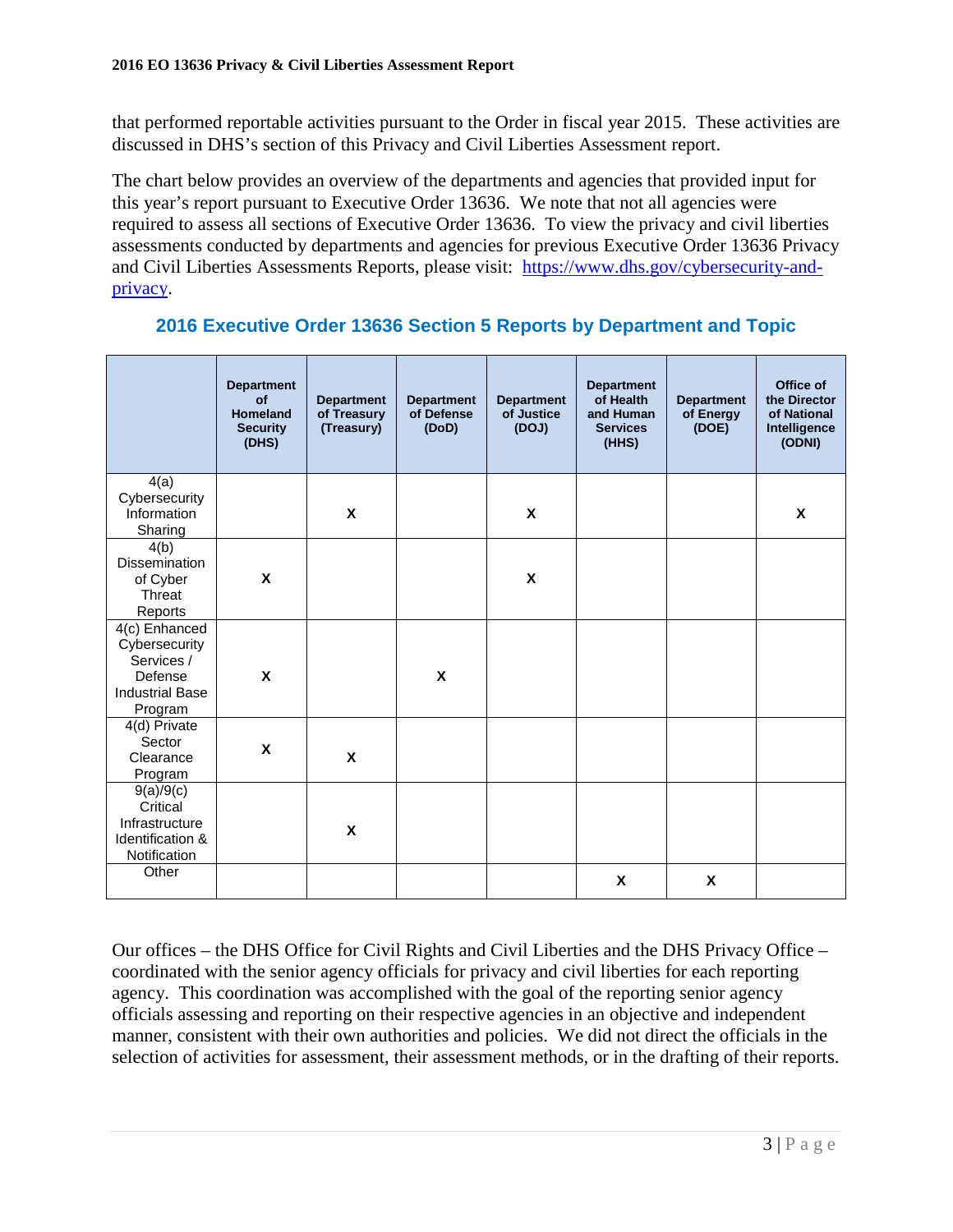The reporting senior agency officials did, however, work jointly to produce this report, sharing best practices, following similar formats, and coordinating assessment coverage for sections of Executive Orders 13636 and 13691 being implemented in multiple agencies.

Our offices also facilitated communications among the senior agency officials and the United States Privacy and Civil Liberties Oversight Board ("the Board") with regard to the privacy and civil liberties assessments conducted under Executive Order 13636. Each agency, however, worked independently and directly with the Board in its consultative role, as specifically required by Section 5 of Executive Order 13636, to maximize the senior officials' latitude for disclosure and responsiveness to the Board during this process.

Each agency's report reflects its own senior agency officials' determination regarding which activities were required under Executive Orders 13636 and 13691, or were otherwise deemed appropriate to be assessed. In future years, as the activities required under each Executive Order are fully implemented across the U.S. Government, senior agency officials will continue to identify, assess, and report on the privacy and civil liberties impacts of new and/or substantially altered programs and activities.

lugar H Max

Megan H. Mack Officer for Civil Rights and Civil Liberties

Karen L. Neuman Chief Privacy Officer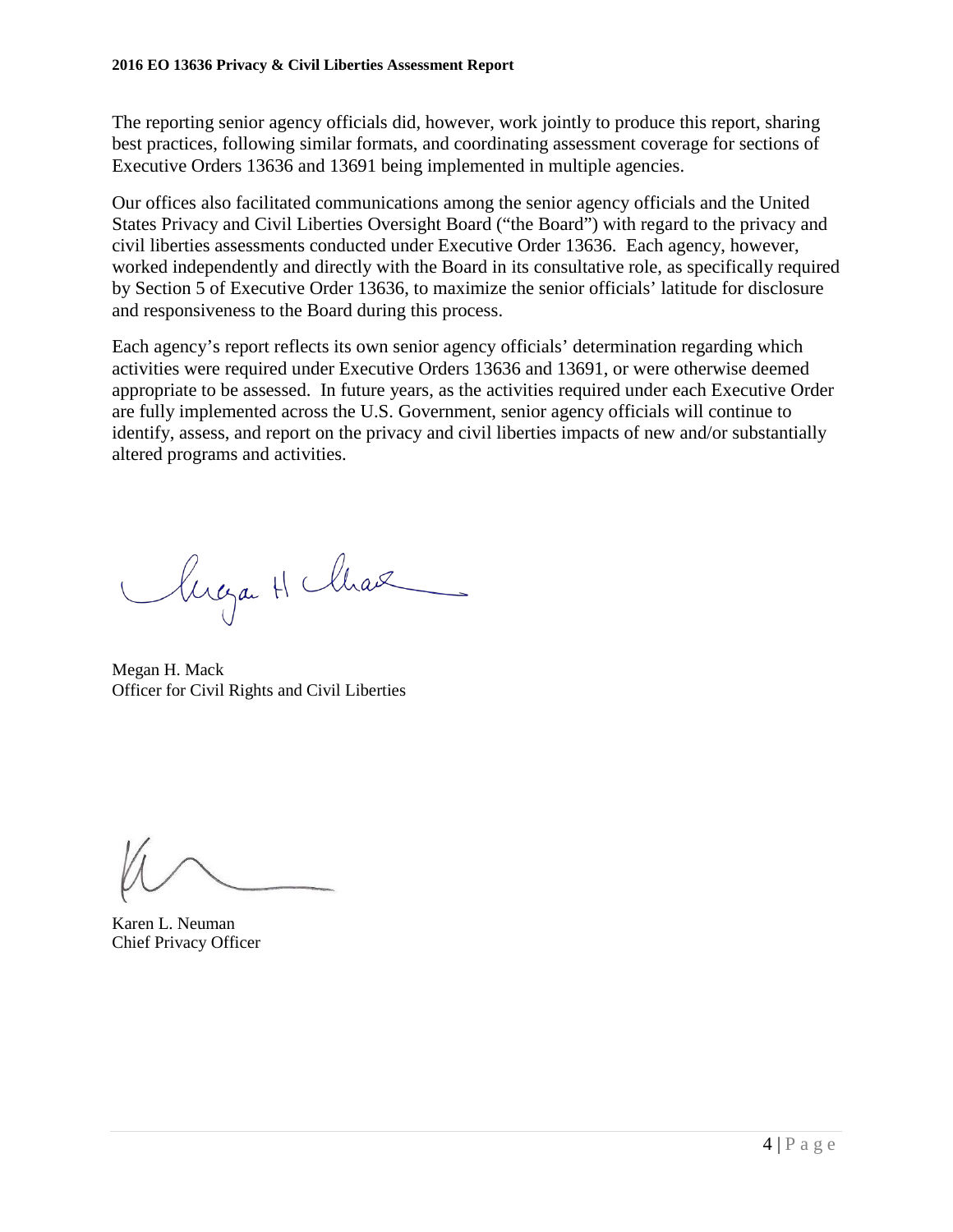## **TABLE OF CONTENTS**

| PART V: DEPARTMENT OF HEALTH AND HUMAN SERVICES 61 |  |
|----------------------------------------------------|--|
|                                                    |  |
| PART VII: OFFICE OF THE DIRECTOR OF NATIONAL       |  |
|                                                    |  |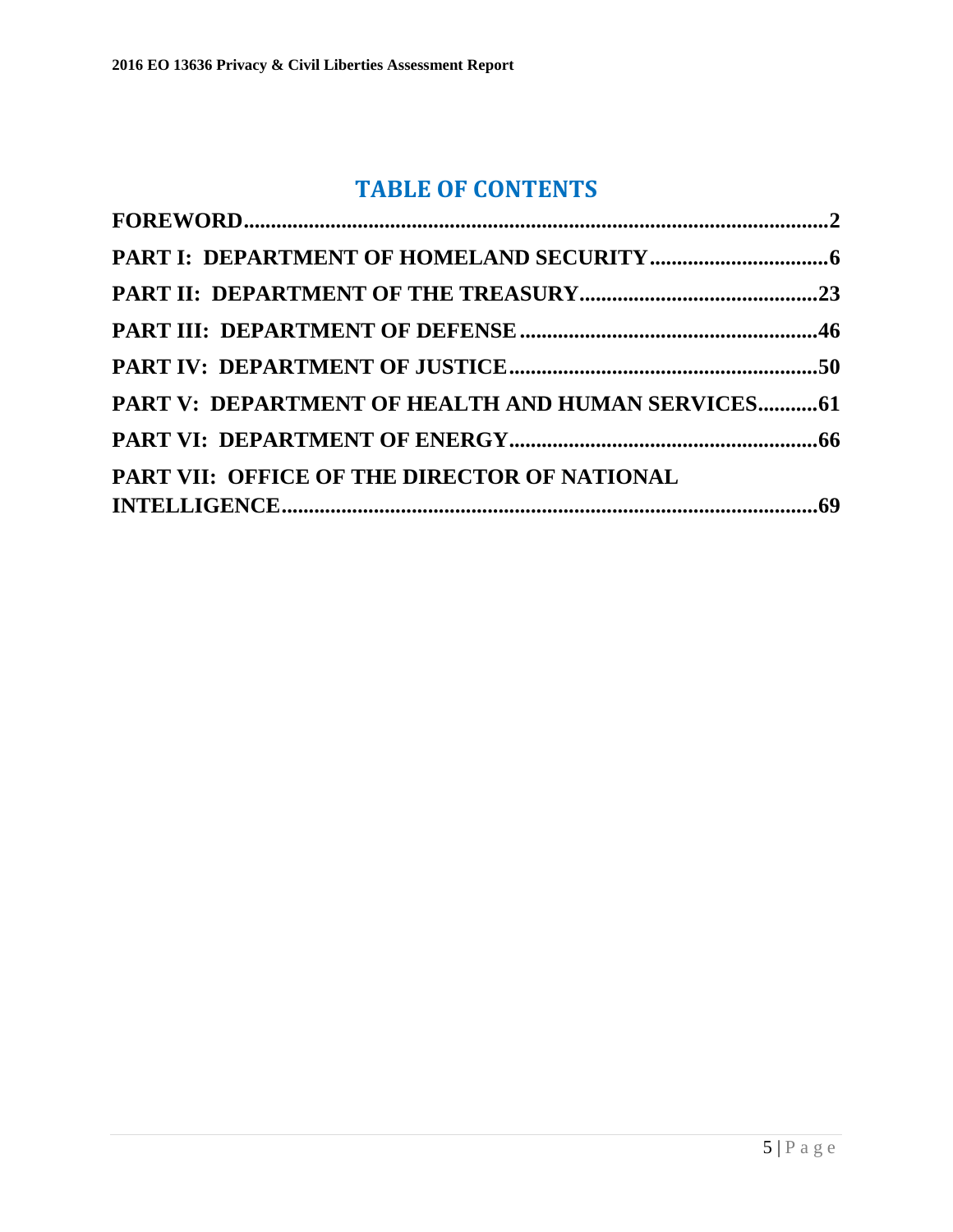## <span id="page-5-0"></span>**PART I: DEPARTMENT OF HOMELAND SECURITY**

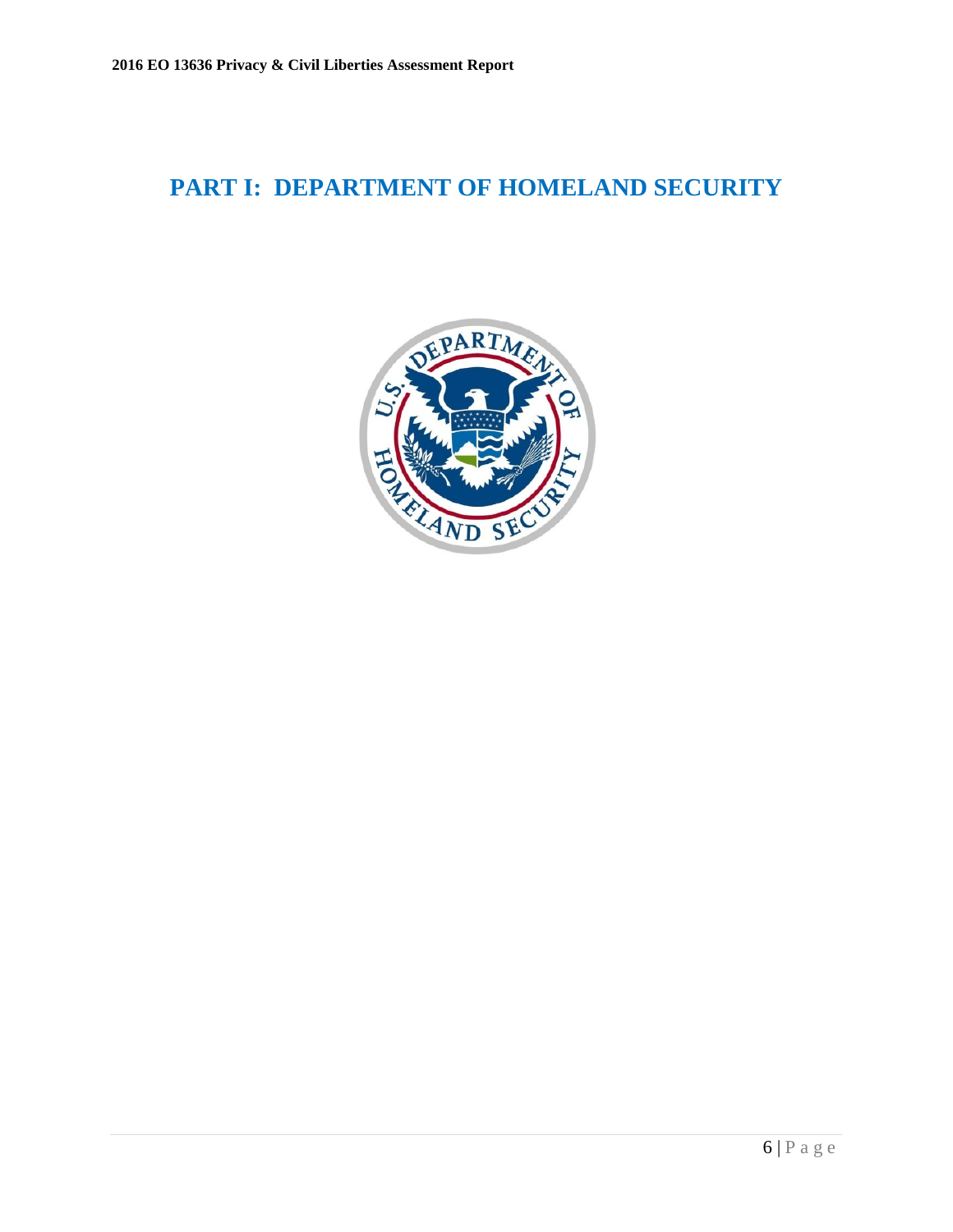## **I. Introduction**

## **Background and Scope**

Section 5 of Executive Orders 13636 and 13691 require the DHS Chief Privacy Officer and Officer for Civil Rights and Civil Liberties to assess the privacy and civil liberties impacts of the activities that the Department of Homeland Security (DHS or Department) undertakes pursuant to these Executive Orders and to include those assessments, together with recommendations for mitigating identified privacy risks, in an annual public report. In addition, the DHS Privacy Office and the Office for Civil Rights and Civil Liberties (CRCL) are charged with coordinating and compiling in a single published report the Privacy and Civil Liberties assessments conducted by Privacy and Civil Liberties officials from other Executive Branch departments and agencies with reporting responsibilities under the Executive Orders.

This year's assessment covers Department activities conducted under Executive Orders 13636 and 13691 during fiscal year 2015. Specifically, this year's report provides updates to previous assessments conducted under Executive Order 13636 Sections 4(b), (c), and (d), including explaining instances where implementation approaches have changed. In addition, the DHS Privacy Office and CRCL report the activities that the Department has conducted as a result of Executive Order 13691's issuance in February 2015.

As in the previous 2014 and 2015 Executive Order 13636 assessments, the scope of this year's assessment is limited to those DHS activities that were undertaken as a result of Executive Orders 13636 and 13691 or were substantially altered by these orders. Section 5 of both Executive Orders 13636 and 13691 direct the assessment of "the functions and programs undertaken by DHS as called for in this order," and the scope of the assessment is therefore limited to those functions and programs, rather than attempting to assess the many DHS cybersecurity programs and activities conducted under other authorities. Attempting to include that wide array of programs and activities within this assessment would be impractical, straining oversight office resources, and diluting the in-depth focus on the activities that are driven by Executive Orders 13636 and 13691. More information on DHS's cybersecurity responsibilities and activities is available at: http://www.dhs.gov/topic/cybersecurity.

## **DHS Privacy Office**

The Privacy Office is the first statutorily created privacy office in any federal agency, as set forth in Section 222 of the Homeland Security Act (Homeland Security Act). [1](#page-6-0) The mission of the Privacy Office is to protect all individuals by embedding and enforcing privacy protections and transparency in all DHS activities. The Privacy Office works to minimize the impact of DHS programs on an individual's privacy, particularly an individual's personal information, while achieving the Department's mission to protect the homeland. The Chief Privacy Officer reports directly to the Secretary of Homeland Security.

<span id="page-6-0"></span> $\overline{a}$  $16$  U.S.C. § 142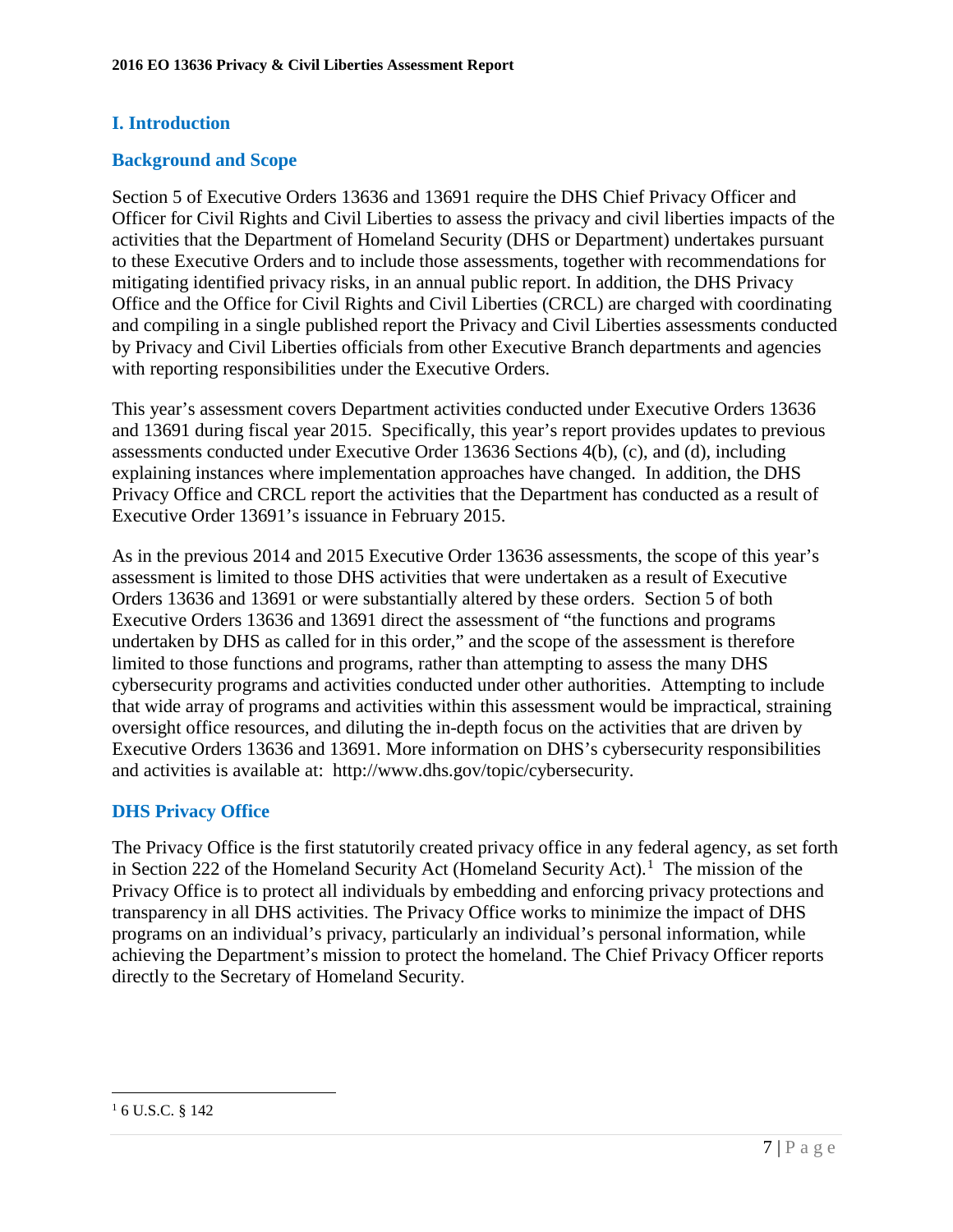#### **2016 EO 13636 Privacy & Civil Liberties Assessment Report**

The DHS Privacy Office accomplishes its mission by focusing on the following core activities:

- Requiring compliance with federal privacy and disclosure laws and policies in all DHS programs, systems, and operations, including cybersecurity-related activities;
- Centralizing Freedom of Information Act (FOIA) and Privacy Act operations to provide policy and programmatic oversight, to support operational implementation within the DHS components, and to ensure the consistent handling of disclosure requests;
- Providing leadership and guidance to promote a culture of privacy and adherence to the Fair Information Practice Principles (FIPPs) across the Department;
- Advancing privacy protections throughout the Federal Government through active participation in interagency fora;
- Conducting outreach to the Department's international partners to promote understanding of the U.S. privacy framework generally and the Department's role in protecting individual privacy; and,
- Ensuring transparency to the public through published materials, reports, formal notices, public workshops, and meetings.<sup>[2](#page-7-0)</sup>

## **DHS Office for Civil Rights and Civil Liberties**

The Office for Civil Rights and Civil Liberties supports the Department's mission to secure the nation while preserving individual liberty, fairness, and equality under the law. The Officer for CRCL reports directly to the Secretary of Homeland Security. CRCL integrates civil rights and civil liberties into all of the Department's activities by:

- Promoting respect for civil rights and civil liberties in policy creation and implementation by advising Department leadership and personnel;
- Communicating with individuals and communities whose civil rights and civil liberties may be affected by Department activities, informing them about policies and avenues of redress, and promoting appropriate attention within the Department to their experiences and concerns;
- Investigating and resolving civil rights and civil liberties complaints filed by the public regarding Department policies or activities, or actions taken by Department personnel; and,
- Leading the Department's equal employment opportunity programs and promoting workforce diversity and merit system principles.<sup>[3](#page-7-1)</sup>

<span id="page-7-0"></span> $\overline{a}$ <sup>2</sup> Detailed information about DHS Privacy Office activities and responsibilities, including Privacy Impact Assessments conducted by the Privacy Office for DHS cybersecurity-related efforts, is available at http://www.dhs.gov/privacy.

<span id="page-7-1"></span><sup>&</sup>lt;sup>3</sup> Detailed information about the activities and responsibilities of the DHS CRCL is available at http://www.dhs.gov/office-civil-rights-and-civil-liberties.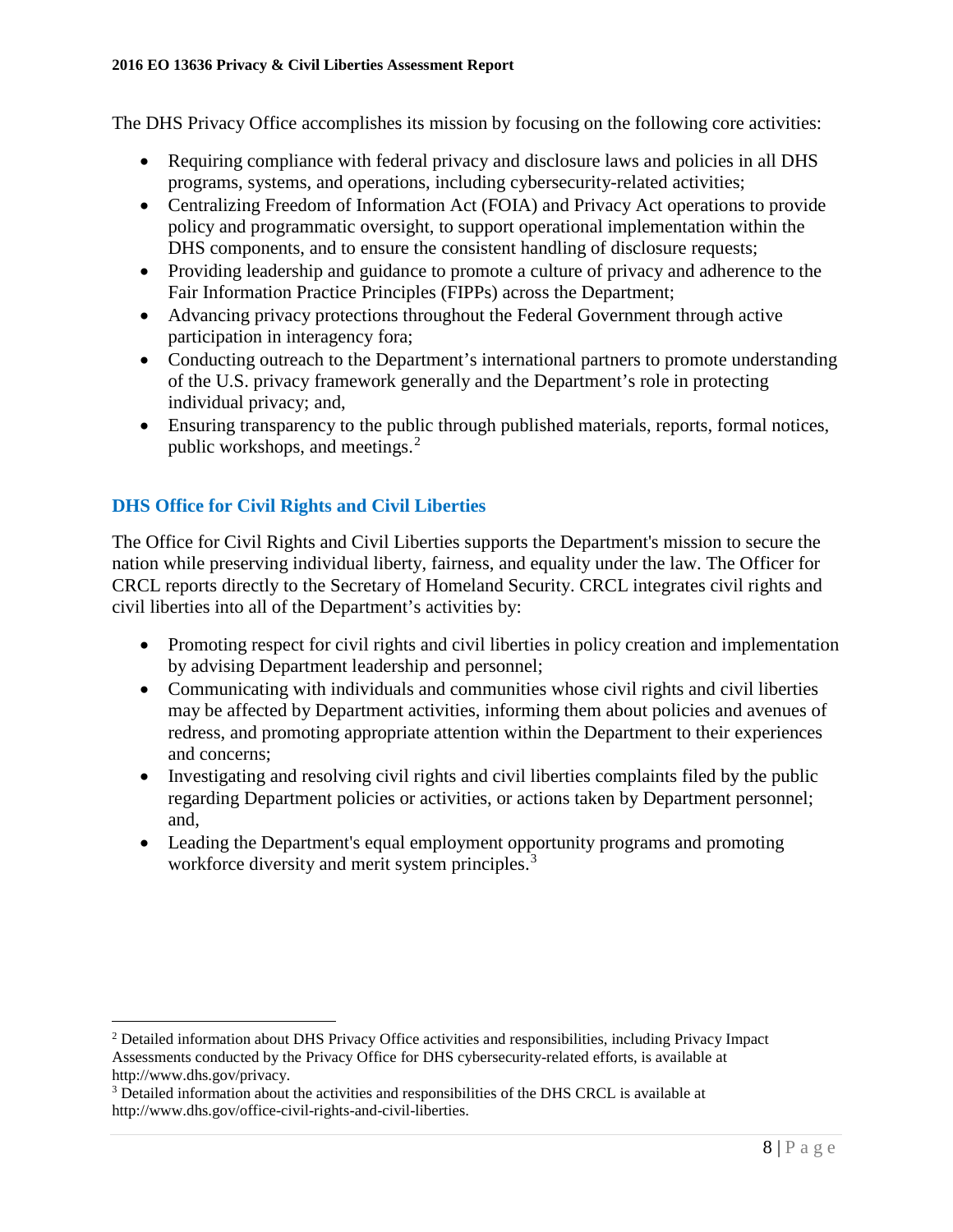#### **DHS Methodology for Conducting Executive Order (EO) 13636/13691 Assessments**

Executive Order 13636 and Executive Order 13691 direct senior agency privacy and civil liberties officials of agencies engaged in activities under the orders to perform an "evaluation of activities against the Fair Information Practice Principles (FIPPs) and other applicable privacy and civil liberties policies, principles, and frameworks." DHS has evaluated its activities against the FIPPs and other applicable privacy and civil liberties policies, principles, and frameworks. More information on the evaluation process is described below.

#### **The DHS Privacy Framework**

The FIPPs, which are rooted in the tenets of the Privacy Act of 197[4](#page-8-0),<sup>4</sup> have served as DHS's core privacy framework since the Department was established. They are memorialized in the DHS Privacy Office's Privacy Policy Guidance Memorandum 2008-01, The Fair Information Practice Principles: Framework for Privacy Policy at the Department of Homeland Security<sup>[5](#page-8-1)</sup> and in DHS Directive 047-01, Privacy Policy and Compliance (July 2011).<sup>[6](#page-8-2)</sup> The DHS implementation of the FIPPs is as follows:

**Transparency**: DHS should be transparent and provide notice to the individual regarding its collection, use, dissemination, and maintenance of personally identifiable information (PII). Technologies or systems using PII must be described in a System of Records Notice (SORN)<sup>[7](#page-8-3)</sup> and Privacy Impact Assessment (PIA) $<sup>8</sup>$  $<sup>8</sup>$  $<sup>8</sup>$ , as appropriate. There should be no system the existence</sup> of which is a secret.

 $\overline{a}$ <sup>4</sup> 5 U.S.C. § 552a

<span id="page-8-1"></span><span id="page-8-0"></span><sup>5</sup> Available at http://www.dhs.gov/xlibrary/assets/privacy/privacy\_policyguide\_2008-01.pdf.

<span id="page-8-2"></span><sup>6</sup> Directive 047-01 is available at http://www.dhs.gov/xlibrary/assets/foia/privacy-policy-compliance-directive-047- 01.pdf. The Directive supersedes the DHS Directive 0470.2, Privacy Act Compliance, which was issued in October 2005.

<span id="page-8-4"></span><span id="page-8-3"></span><sup>&</sup>lt;sup>7</sup> The Privacy Act requires that federal agencies issue a SORN to provide the public notice regarding personally identifiable information collected in a system of records. A system of records means a group of records under the control of the agency from which information is retrieved by the name of the individual or by some identifying number, symbol, or other identifying particular assigned to the individual. SORNs explain how the information is used, retained, and may be corrected, and whether certain portions of the system are subject to Privacy Act exemptions for law enforcement or national security reasons. If a SORN is required, the program manager will work with the Component Privacy Officer to demonstrate accountability, and to further the transparency of Department activities. PIAs and SORNs relevant to the Department's activities under Executive Order Section 4 are discussed in the assessments reported below. The Privacy Point of Contact and Component counsel write the SORN for submission to the Privacy Office. The DHS Chief Privacy Officer reviews, signs, and publishes all DHS SORNs. <sup>8</sup> The E-Government Act and the Homeland Security Act require PIAs, and PIAs may also be required in accordance with DHS policy issued pursuant to the Chief Privacy Officer's statutory authority. PIAs are an important tool for examining the privacy impact of IT systems, initiatives, programs, technologies, or rulemakings. The DHS PIA is based on the FIPPs framework and covers areas such as the scope and use of information collected, information security, and information sharing. Each section of the PIA concludes with analysis designed to outline any potential privacy risks identified in the answers to the preceding questions and to discuss any strategies or practices used to mitigate those risks. The analysis section reinforces critical thinking about ways to enhance the natural course of system development by including privacy in the early stages. PIAs are initially developed in the DHS Components, with input from the DHS Privacy Office. Once approved at the Component level, PIAs are submitted to the DHS Chief Privacy Officer for final approval. Once approved, PIAs are published on the Privacy Office website, with the exception of a small number of PIAs for national security systems.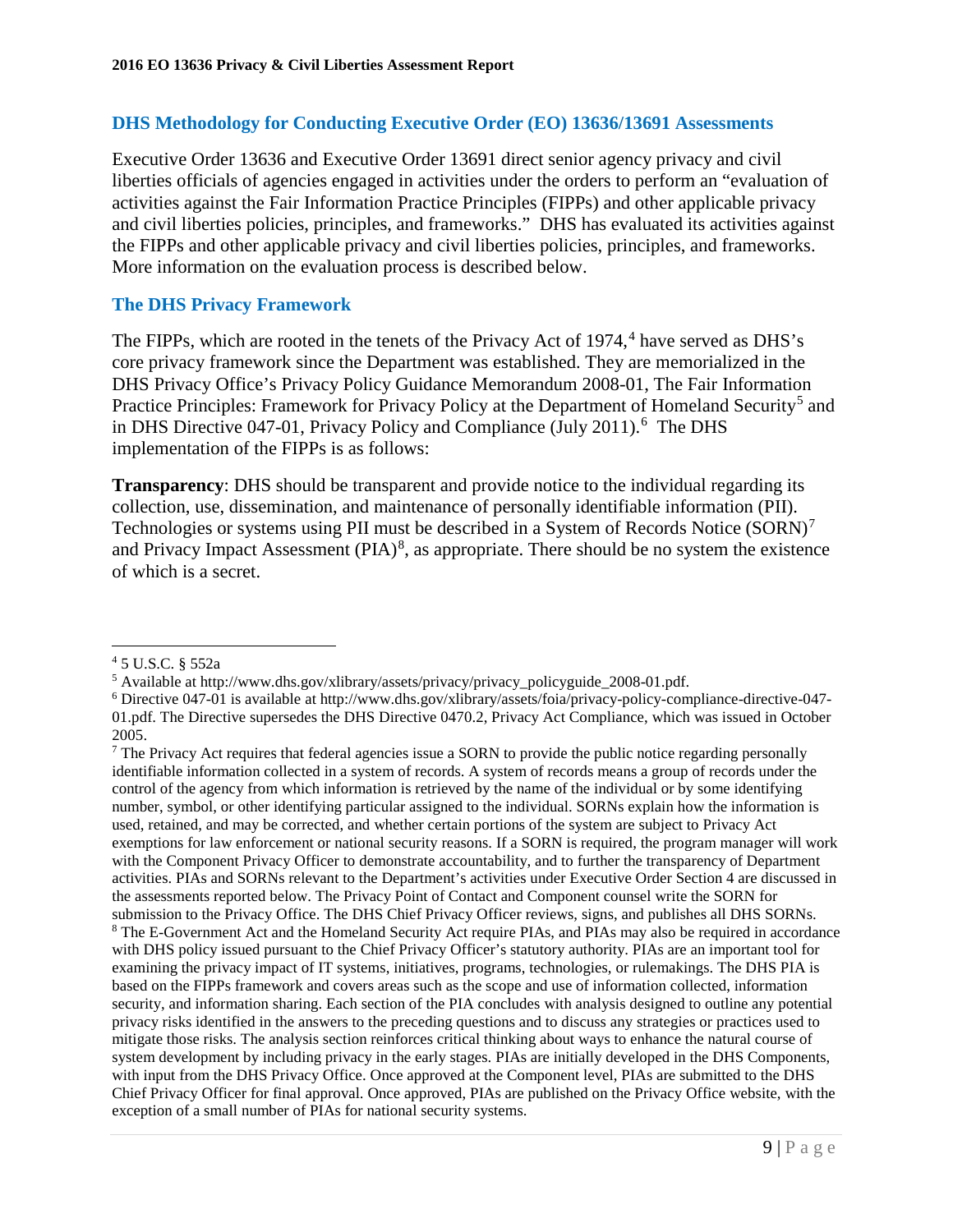**Individual Participation**: DHS should involve the individual in the process of using PII. DHS should, to the extent practical, seek individual consent for the collection, use, dissemination, and maintenance of PII and should provide mechanisms for appropriate access, correction, and redress regarding DHS's use of PII.

**Purpose Specification**: DHS should specifically articulate the authority which permits the collection of PII and specifically articulate the purpose or purposes for which the PII is intended to be used.

**Data Minimization**: DHS should only collect PII that is directly relevant and necessary to accomplish the specified purpose(s), and only retain PII for as long as is necessary to fulfill the specified purpose(s). PII should be disposed of in accordance with DHS records disposition schedules as approved by the National Archives and Records Administration.

**Use Limitation**: DHS should use PII solely for the purpose(s) specified in the notice. Sharing PII outside the Department should be for a purpose compatible with the purpose for which the PII was collected.

**Data Quality and Integrity**: DHS should, to the extent practical, ensure that PII is accurate, relevant, timely, and complete, within the context of each use of the PII.

**Security**: DHS should protect PII (in all forms) through appropriate security safeguards against risks such as loss, unauthorized access or use, destruction, modification, or unintended or inappropriate disclosure.

**Accountability and Auditing**: DHS should be accountable for complying with these principles, providing training to all employees and contractors who use PII, and auditing the actual use of PII to demonstrate compliance with these principles and all applicable privacy protection requirements.

The FIPPs govern the appropriate use of PII at the Department and are the foundation of all DHS privacy-related policies and activities at DHS. DHS uses the FIPPs to assess privacy risks and enhance privacy protections by assessing the nature and purpose of all PII collected to ensure it is necessary for the Department's mission to preserve, protect, and secure the homeland. The DHS Privacy Office applies the FIPPs to the full breadth and diversity of Department systems, programs, and initiatives that use PII, or are otherwise privacy-sensitive, including the Department's cybersecurity-related activities. Because the FIPPs serve as the foundation of privacy policy at DHS, the Privacy Office works with Department personnel to complete Privacy Threshold Analyses (PTA)<sup>[9](#page-9-0)</sup>, PIAs, and SORNs to ensure the implementation of the FIPPs at DHS. When conducting a Privacy Compliance Review  $(PCR)^{10}$ , such as the one completed on

<span id="page-9-0"></span> <sup>9</sup> The first step in the DHS privacy compliance process is for DHS staff seeking to implement or modify a system, program, technology, or rulemaking to complete a PTA. The Privacy Office reviews and adjudicates the PTA, which serves as the official determination as to whether or not the system, program, technology, or rulemaking is privacy sensitive and requires additional privacy compliance documentation such as a PIA or SORN.

<span id="page-9-1"></span><sup>&</sup>lt;sup>10</sup> The DHS Privacy Office exercises its authority under Section 222 of the Homeland Security Act to assure that technologies sustain and do not erode privacy protections through the conduct of PCRs. Consistent with the DHS Privacy Office's unique position as both an advisor and oversight body for the Department's privacy sensitive programs and systems, the PCR is designed as a constructive mechanism to improve a program's ability to comply with assurances made in existing privacy compliance documentation.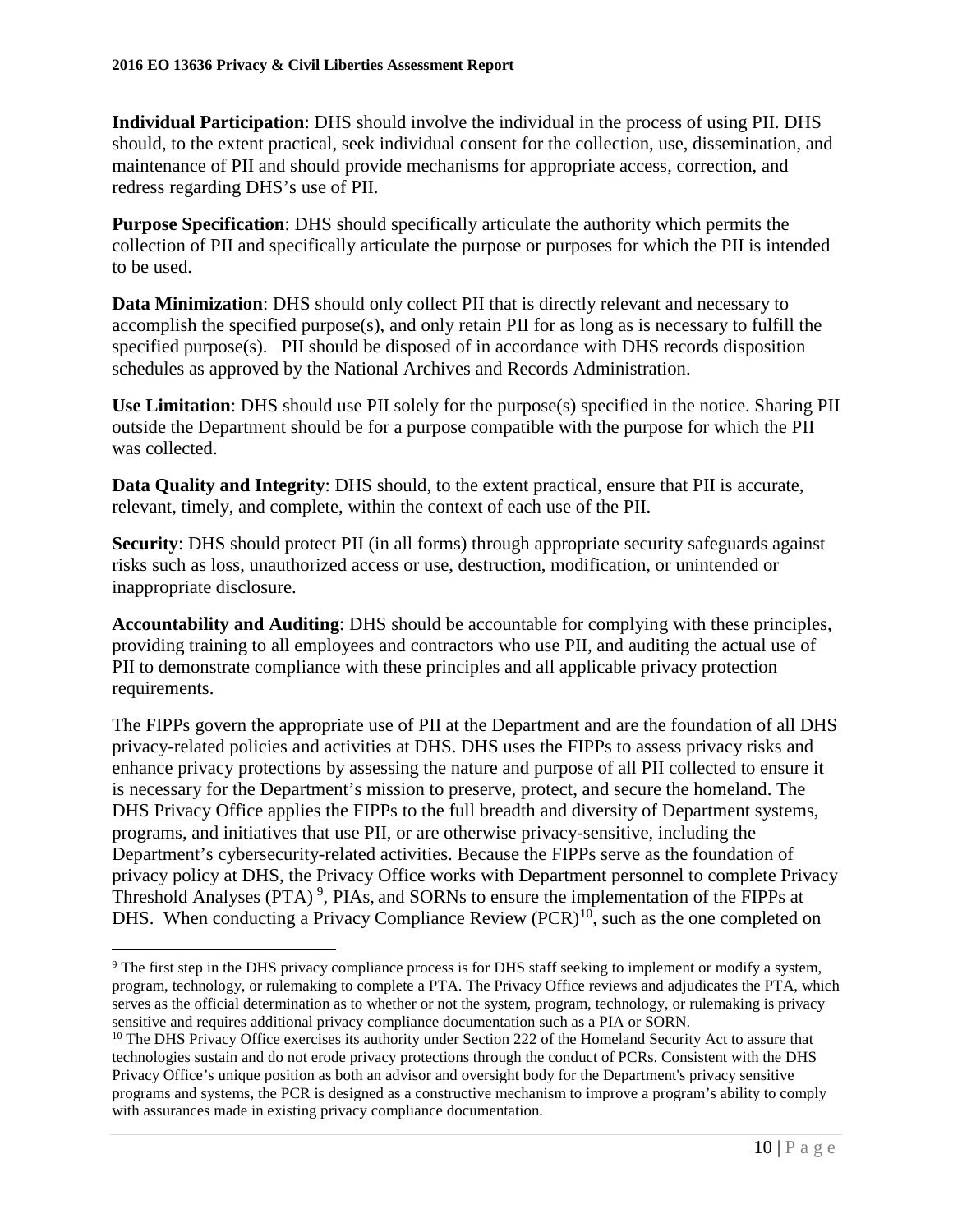the Enhanced Cybersecurity Services (ECS) program,  $11$  the Privacy Office evaluates the program's compliance with the FIPPs, any requirements outlined in its PTA, PIA, or SORN, and any privacy policies that are specific to that program. It is important to note, however, that because DHS uses the FIPPs as its foundational privacy policy framework, many DHS programs or activities do not require specific privacy policies aside from DHS's Privacy Policy Guidance Memorandum on the FIPPs, DHS Directive 047-01 "Privacy Policy and Compliance," and any specific privacy requirements documented in an applicable PTA, PIA, and/or SORN.

## **Civil Rights and Civil Liberties Assessment Framework**

CRCL conducts assessments using an issue-spotting approach rather than a fixed template of issues because the particular issues that may be presented vary greatly across programs and activities. This approach necessitates in-depth factual examination of a program or activity to determine its scope and how it is implemented. Next, CRCL considers the applicability of relevant individual rights protections, first evaluating compliance with those protections, then considering whether a program or activity should modify its policies or procedures to improve the protection of individual rights. As CRCL evaluates programs and activities, consideration is given, but not limited to, the following legal and policy parameters:

- Individual rights and constraints on government action provided for in the Constitution of the United States.
- Statutory protections of individual rights, such as the Civil Rights Act of 1964, 42 U.S.C. §§ 1981-2000h-6.
- Statutes that indirectly serve to protect individuals, such as the Electronic Communications Privacy Act, 18 U.S.C. §§ 2510-2522.
- Executive Orders, regulations, policies, and other rules or guidelines that direct government action and define the government's relationship to the individual in specific circumstances.
- Other sources of law or authority that may be relevant in specific instances, such as international law standards pertaining to human rights, or prudential guidelines suggesting best practices for governance of particular types of government activities.

The assessment process typically results in the evaluation of several possible individual rights questions raised by a program or activity. The most salient of the factual findings and policy concerns are then addressed in policy advice, and sometimes in a formal memorandum or similar document, or in a format comparable to this assessment. CRCL then works with the DHS elements involved, including the Department's Office of the General Counsel, to craft workable policy recommendations and solutions to ensure individual rights are appropriately protected within the assessed program or activity. These solutions may be embedded in program-specific policies, operating procedures, other documentation or simple changes in program activities, as appropriate.

<span id="page-10-0"></span> $\overline{a}$ <sup>11</sup> See Section III, "EO Section 4(c): Enhanced Cybersecurity Services," for more information on the Privacy Compliance Review.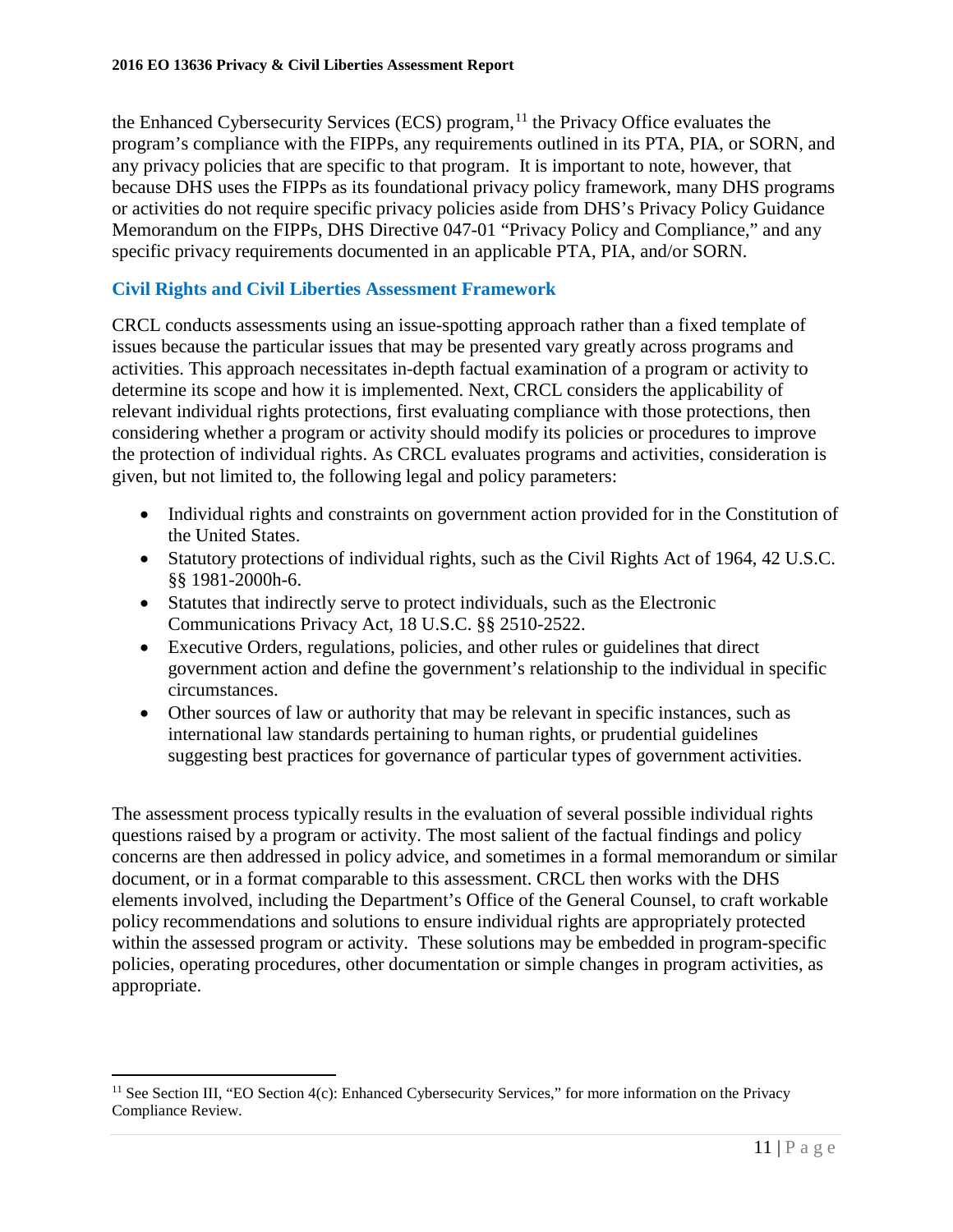## **Related DHS Privacy and Civil Liberties Cyber Activities**

Our work under Executive Orders 13636 and 13691 provides further transparency into the Department's cybersecurity-related activities dating back to PIAs and SORNs published in 2004.[12](#page-11-0) In addition, the Department has sought the guidance of its Data Privacy and Integrity Advisory Committee (DPIAC)<sup>13</sup> on cybersecurity-related matters. The DHS Privacy Office has briefed the DPIAC on cybersecurity-related matters in numerous public meetings. At the Chief Privacy Officer's request, the DPIAC issued a public report and recommendations on implementing privacy in cybersecurity pilot programs. The report, which was issued in November 2012, has informed the Department's development work in this area, and will serve as a guide for future assessments by the Privacy Office.

In this year's report, as noted, the DHS Privacy Office and CRCL provide updates to previous assessments conducted under Executive Order 13636 Sections 4(b), (c), and (d). In addition, the DHS Privacy Office and CRCL report the activities that the Department has conducted under Executive Order 13691 since its issuance in February 2015. As the Department continues its implementation activities under these two Executive Orders, the DHS Privacy Office and CRCL will assess new activities, and provide any necessary updates to previous assessments in future reports.

## **II. EO Section 4(b): Dissemination of Reports**

*The Secretary and the Attorney General, in coordination with the Director of National Intelligence, shall establish a process that rapidly disseminates the reports produced pursuant to section 4(a) of this order to the targeted entity. Such process shall also, consistent with the need to protect national security information, include the dissemination of classified reports to critical infrastructure entities authorized to receive them. The Secretary and the Attorney General, in coordination with the Director of National Intelligence, shall establish a system for tracking the production, dissemination, and disposition of these reports.* 

#### **Background**

In the 2015 Privacy and Civil Liberties Assessment Report, DHS reported that it participated in a pilot with the Federal Bureau of Investigation (FBI) to determine whether the Cyber Guardian system on the Secret Internet Protocol Router Network (SIPRNET) could be leveraged to track the production and dissemination of cyber threat reports to targeted private sector critical infrastructure entities. As a result of the pilot and with guidance from the National Security Council (NSC) staff, FBI, DHS, and the Department of Defense (DOD) developed an

<span id="page-11-0"></span> $\overline{a}$  $12$  These PIAs and links to associated SORNs are available on the DHS Privacy Office's website at http://www.dhs.gov/privacy-documents-national-protection-and-programs-directorate-nppd.

<span id="page-11-1"></span><sup>&</sup>lt;sup>13</sup> The DPIAC is a discretionary advisory committee established under the authority of the Secretary of Homeland Security in 6 U.S.C. § 451. The DPIAC operates in accordance with the Federal Advisory Committee Act, 5 U.S.C. Appendix 2. More information about the DPIAC, including all reports and recommendations, is available on the DHS Privacy Office website at [http://www.dhs.gov/privacy-office-dhs-data-privacy-and-integrity-advisory](http://www.dhs.gov/privacy-office-dhs-data-privacy-and-integrity-advisory-committee)[committee](http://www.dhs.gov/privacy-office-dhs-data-privacy-and-integrity-advisory-committee)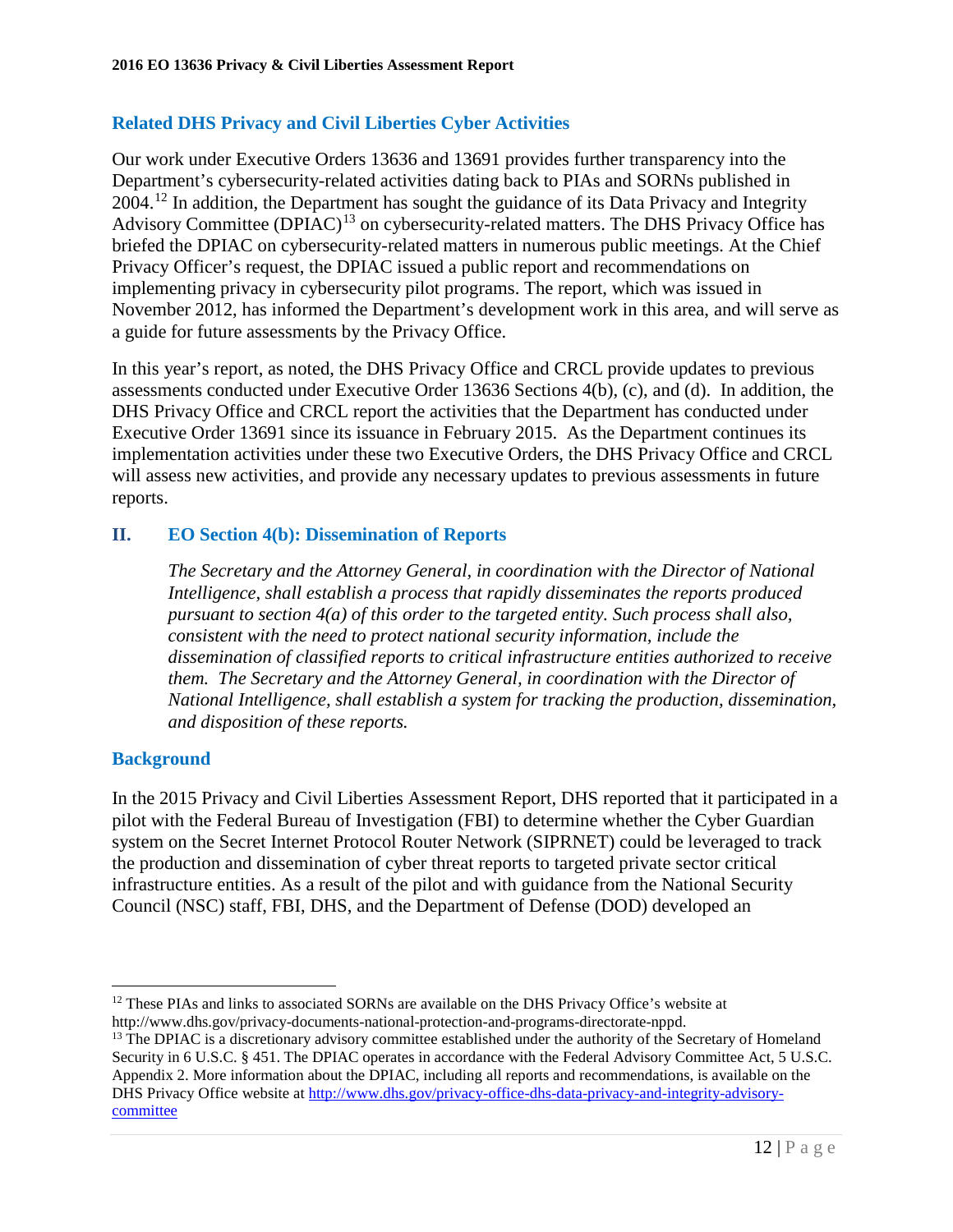interagency Joint Requirements Team (JRT) to develop requirements for a system that meets the Section 4(b) mandate.

Since last year's report, the JRT did develop and formalize requirements for a system that meets the Section 4(b) mandate in a Section 4(b) Support Capability Requirements document. On April 10, 2015, the White House Inter-Agency Policy Committee accepted this requirements document and designated the FBI's National Cyber Investigative Joint Task Force (NCIJTF) as the Implementer of the 4(b) Support Capability via the Cyber Guardian System.

Since the White House Inter-Agency Policy Committee accepted the Section 4(b) Support Capability Requirements document in April 2015, the FBI has completed a Memorandum of Understanding (MOU) that participating federal agencies must sign in order to access/use Cyber Guardian and a Rules of Behavior (ROB) document that individual users of the system must sign and with which they must abide. DHS has signed the MOU and all DHS employees currently using the Cyber Guardian system have signed the ROB document as well as completed training on the Cyber Guardian system. Currently, Cyber Guardian enables government agencies with cyber missions to be aware of and de-conflict cyber incidents. Moving forward, Cyber Guardian is the planned platform for cyber incident reports to be assimilated and made available for dissemination to the private sector, and is intended to have the capability to disseminate both unclassified and classified reports to critical infrastructure entities authorized to receive them. Because the NCIJTF maintains and manages the Cyber Guardian system from an engineering and maintenance perspective, additional information on the Cyber Guardian system and its policies may be found in Section 4(b) of this year's Department of Justice (DOJ) Privacy and Civil Liberties Assessment Report.

While the NCIJTF maintains and manages the Cyber Guardian system to track the production and dissemination of cyber threat reports to targeted private sector critical infrastructure entities, DHS continues to develop, receive, and handle cyber threat reports specific to targeted private sector critical infrastructure entities before that information is entered into the Cyber Guardian system. This year's report summarizes DHS's cyber threat reporting under Section 4(b) of Executive Order 13636 and provides a FIPPs assessment conducted by the DHS Privacy Office regarding the cyber threat reporting process.

## **DHS's Cyber Threat Reporting under Section 4(b)**

Typically, DHS law enforcement components discover cyber threat information, specific to a targeted entity, during the course of an investigation. DHS may, however, also encounter cyber threat information in other mission-related activities, such as the protection of federal civilian networks and cyber threat analysis. In addition, targeted private sector entities may voluntarily submit cyber threat information to DHS through the National Cybersecurity and Communications Integration Center (NCCIC) in connection with efforts to protect information systems from known or suspected cybersecurity threats, mitigate such cybersecurity threats, or respond to cyber incidents. DHS shares cyber threat information within the Cyber Guardian system for the purposes of tracking the production, dissemination, and disposition of significant threat reports shared under Section 4 of the Order with U.S. private sector entities so that these entities may better protect and defend themselves against cyber threats and to facilitate proper coordination of victim notifications, in accordance with Section 4(b) of Executive Order 13636 and the Cyber Guardian MOU with FBI.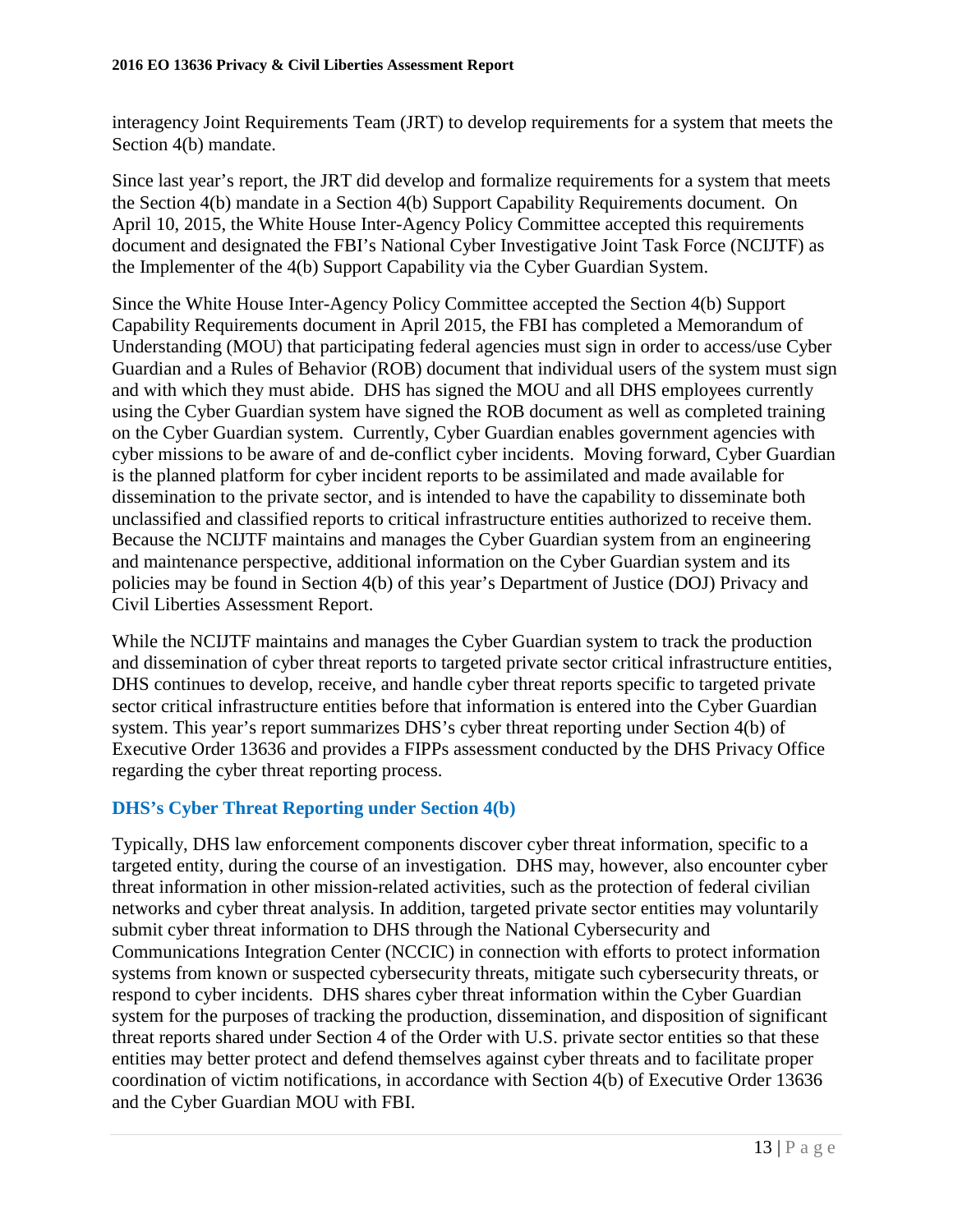## **Privacy Assessment**

## **FIPPs Analysis**

*Transparency:* As noted in the 2014 Report in reference to 4(a) activities, DHS has published a number of PIAs explaining how it currently collects, uses, maintains, and disseminates cyber threat information, including any PII.<sup>[14](#page-13-0)</sup> These PIAs provide generalized notice of DHS's cyber activities as they relate to cyber threats.

The PIA that covers the reporting and collection of cyber threat information from the public and private sector relevant to 4(b) activities is *DHS/NPPD/PIA-026* National Cybersecurity Protection System (NCPS), July 30, 2012*.* NCPS is an integrated system for intrusion detection, analysis, intrusion prevention, and information sharing capabilities used to defend the federal civilian government's information technology infrastructure from cyber threats. The National Protection and Programs Directorate (NPPD) conducted this PIA because PII may be collected by NCPS, or through submissions of known or suspected cyber threats received by the NCCIC for analysis.

Cyber threat information collected by DHS, specific to targeted private sector critical infrastructure entities, is shared with other Federal agencies that have cybersecurity responsibilities through the FBI's Cyber Guardian system, as detailed in DOJ's Privacy and Civil Liberties Assessment Report of 4(b) activities. Cyber Guardian is employed to track the production, dissemination, and disposition of threat reports shared under Section 4 of the Order with U.S. private sector entities so that these entities may better protect and defend themselves against cyber threats and to facilitate proper coordination of victim notifications.

*Data Minimization:* Data minimization is at the core of DHS's cyber threat reporting process under Section 4(b) of the Order. As described in the Cyber Guardian MOU with FBI, Cyber Guardian only collects limited PII that is directly relevant and necessary to accomplish the specified purpose of tracking the production, dissemination, and disposition of threat reports shared under Section 4 of the Order and only retains PII for as long as necessary to fulfill this specified purpose. As a result, DHS only enters PII into the Cyber Guardian system that may allow U.S. private sector entities to better protect themselves against cyber threats and to facilitate proper coordination of victim notifications.

*Individual Participation:* It is not possible to allow individual participation in the context of DHS's sharing cyber threat information with the FBI's Cyber Guardian system and it is not feasible for the Government to provide redress for individuals whose PII may be included in the information submitted to Cyber Guardian.

As stated in the MOU, however, DHS understands that information submitted to Cyber Guardian is subject to applicable federal laws, including but not limited to the Privacy Act, the Freedom of Information Act, the Federal Records Act, and discovery requirements. To the extent information exchanged as a result of Cyber Guardian results in a request or demand for that (or related) information from FBI files pursuant to federal or state civil or criminal discovery or any other request by a third-party for FBI information, such disclosure may only be made after

 $\overline{a}$ 

<span id="page-13-0"></span><sup>14</sup> Available at [www.dhs.gov/cybersecurity-and-privacy.](http://www.dhs.gov/cybersecurity-and-privacy)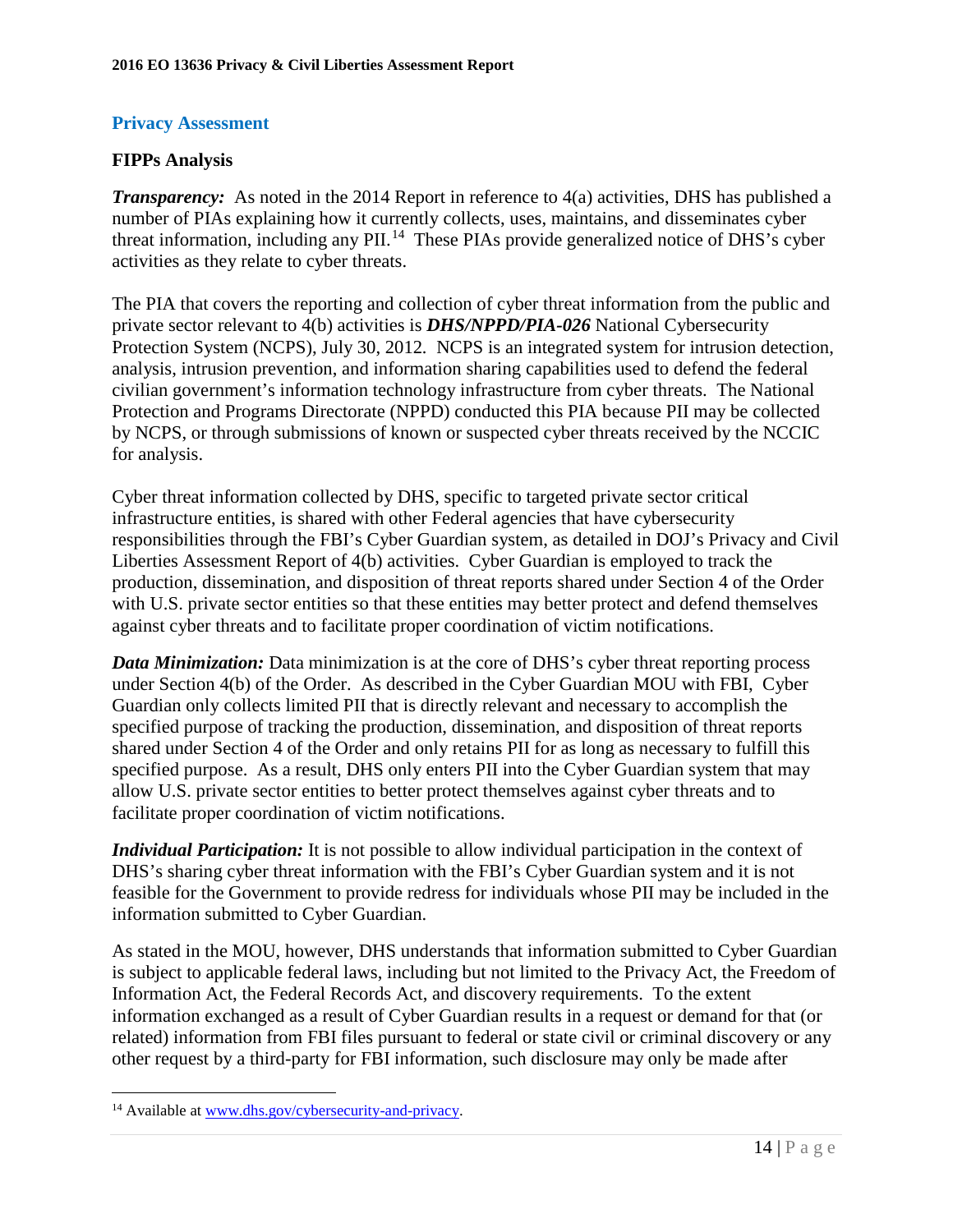consultation with, and approval by, the FBI and DHS (whose information is at issue), or as otherwise required by law.

*Purpose Specification:* DHS components have a variety of authorities to collect and share cyber threat information, such as through their responsibilities to protect federal civilian networks, coordinate with the private sector, conduct law enforcement activities, analyze cyber threats, and perform mitigation assessments. As it relates to the MOU for DHS's sharing of cyber threat information with the FBI's Cyber Guardian system, the following authorities apply:

- 1. Privacy Act of 1974, 5 U.S.C. § 552a;
- 2. Executive Order 13636, Improving Critical Infrastructure Cybersecurity, February 13, 2013;
- 3. Presidential Policy Directive 21, Critical Infrastructure Security and Resilience, February 12, 2013; and
- 4. Executive Order 12829, National Industrial Security Program, January 6, 1993, as amended.

*Use Limitation:* DHS only enters cyber threat reports into the Cyber Guardian system pursuant to Section 4(b) of Executive Order 13636 and the signed Cyber Guardian MOU with FBI. Both state that the information submitted to Cyber Guardian is to be used only for the purposes of tracking the production, dissemination, and disposition of threat reports shared under Section 4 of the Order. In doing so, U.S. private sector entities may better protect and defend themselves against cyber threats and federal agencies may facilitate proper coordination of victim notifications.

*Data Quality and Integrity:* The cyber threat report information entered into the Cyber Guardian system by DHS, pursuant to Section 4(b) of Executive Order 13636, is derived from existing threat reporting. The data quality and integrity measures in place for those activities are set forth in the NCPS PIA.

*Security:* DHS accesses the Cyber Guardian application through the secure environment of the SIPRNET, a Department of Defense secret enclave. As explained in the MOU, the use of SIPRNET triggers certain reporting requirements in the event of an unauthorized disclosure. Furthermore, the FBI's ROB for Cyber Guardian sets forth specific rules of behavior, expressly prohibited behavior, and monitoring/search provisions for users of the system.

*Accountability and Auditing:* As stated in the Cyber Guardian MOU, the FBI monitors, records, and audits use of Cyber Guardian to ensure compliance with applicable laws, regulations, policies, and with the terms of the MOU. If requested by the FBI, each agency that signed the MOU will be responsible for compiling system compliance-related information about its own authorized users and providing that information to the FBI. Such compliance-related information shall include tracking logons and logoffs, creating audit logs, and other appropriate measures, as related to DHS's system.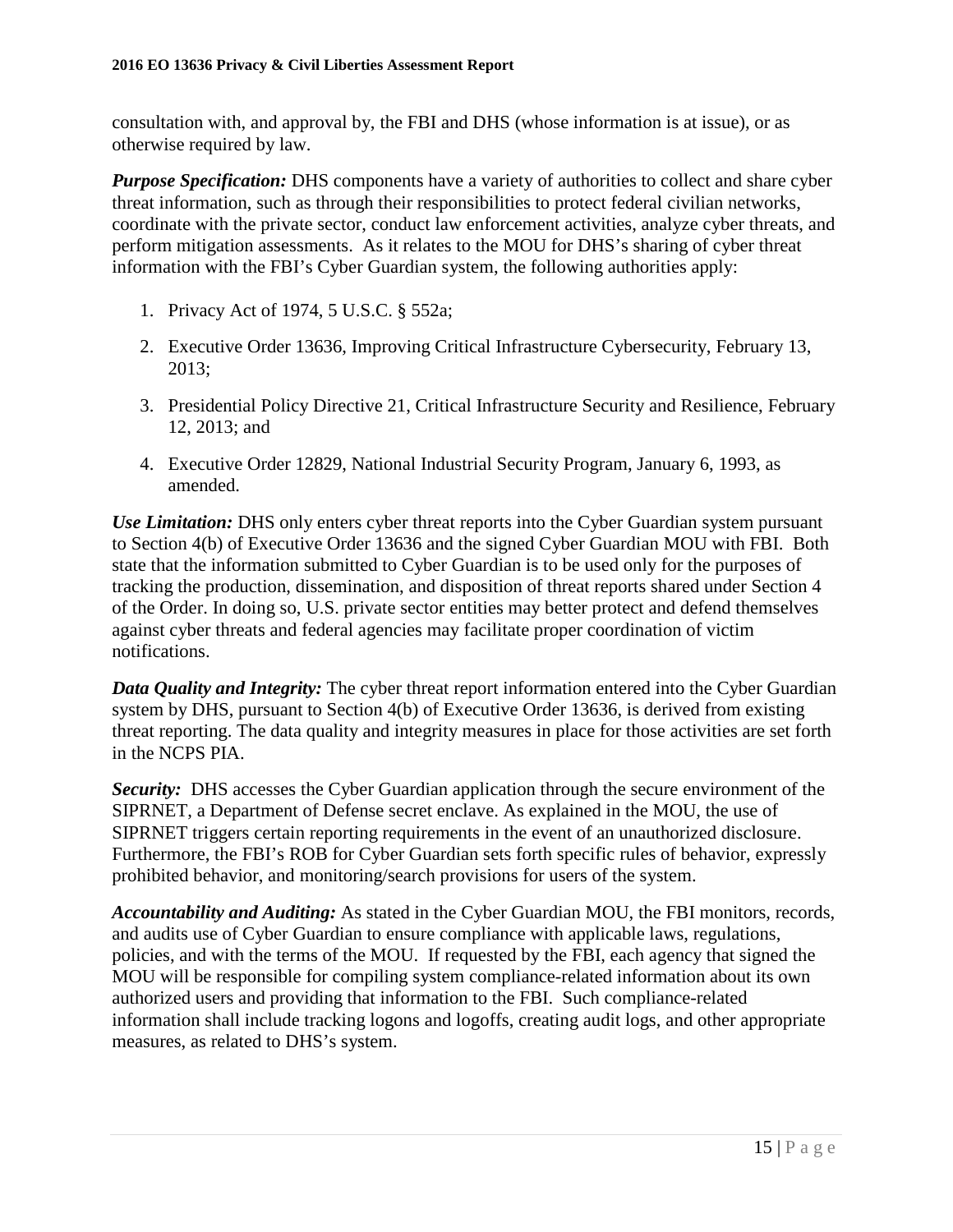#### **III. EO Section 4(c): Enhanced Cybersecurity Services**

*To assist the owners and operators of critical infrastructure in protecting their systems from unauthorized access, exploitation, or harm, the Secretary, consistent with 6 U.S.C. 143 and in collaboration with the Secretary of Defense, shall, within 120 days of the date of this order, establish procedures to expand the Enhanced Cybersecurity Services program to all critical infrastructure sectors. This voluntary information sharing program will provide classified cyber threat and technical information from the Government to eligible critical infrastructure companies or commercial service providers that offer security services to critical infrastructure.*

#### **Background**

DHS's Enhanced Cybersecurity Services (ECS) was established as a voluntary information sharing program to assist critical infrastructure owners and operators to improve protection of their systems from unauthorized access, exploitation, or data exfiltration. ECS consists of the operational processes and security oversight required to share sensitive and classified cyber threat information with qualified commercial service providers<sup>[15](#page-15-0)</sup> and operational implementers<sup>[16](#page-15-1)</sup> (hereinafter "commercial service providers") that will enable them to better protect their customers, which consist of U.S.-based public and private entities.

DHS reported on the ECS Program in both the 2014 and 2015 Privacy and Civil Liberties Assessment Reports. In the 2014 Privacy and Civil Liberties Assessment Report, DHS focused on discussing key foundational questions in the establishment and operation of the program and the Privacy Office conducted a FIPPs assessment of ECS. In the 2015 Report, DHS provided an overview of the privacy, civil rights, and civil liberties oversight of the program, the assessments of CRCL and the Privacy Office, and a summary of the PCR that the DHS Privacy Office conducted in coordination with the ECS Program and the NPPD Office of Privacy. This year's report provides a brief update on the ECS program's commercial service providers and also addresses the four recommendations from the April 15, 2015, DHS PCR of the ECS Program as discussed in last year's privacy assessment.

## **ECS Program Update**

 $\overline{a}$ 

As explained in the 2015 Privacy and Civil Liberties Assessment Report, NPPD Office of Cybersecurity and Communications (CS&C) provides government furnished information (GFI), specifically indicators of malicious cyber activity, $17$  to qualified commercial service providers.

<span id="page-15-1"></span><span id="page-15-0"></span><sup>&</sup>lt;sup>15</sup> The term Commercial Service Provider (CSP), refers to a public or private company that is capable of providing managed security services for the protection of their customers, which consist of U.S.-based public and private entities. Any managed security service provider meeting the eligibility security requirements may become a CSP. <sup>16</sup> The term Operational Implementer refers to a critical infrastructure organization that may choose to build its own infrastructure for the purposes of receiving, managing, and utilizing the DHS cyber threat indicators in the protection of its information assets, in effect to act as its own commercial service provider. The requirements for operational implementers are the same as those for commercial service providers. For simplicity, references in this assessment to commercial service providers also apply to operational implementers.

<span id="page-15-2"></span><sup>&</sup>lt;sup>17</sup> Cyber threats can be defined as any identified efforts directed toward accessing, exfiltrating, manipulating, or impairing the integrity, confidentiality, security, or availability of data, an application, or a federal system, or information processed, controlled, stored on, or transmitting to/from an information system, without lawful authority. Information about cyber threats may be received from government, public, or private sources. Categories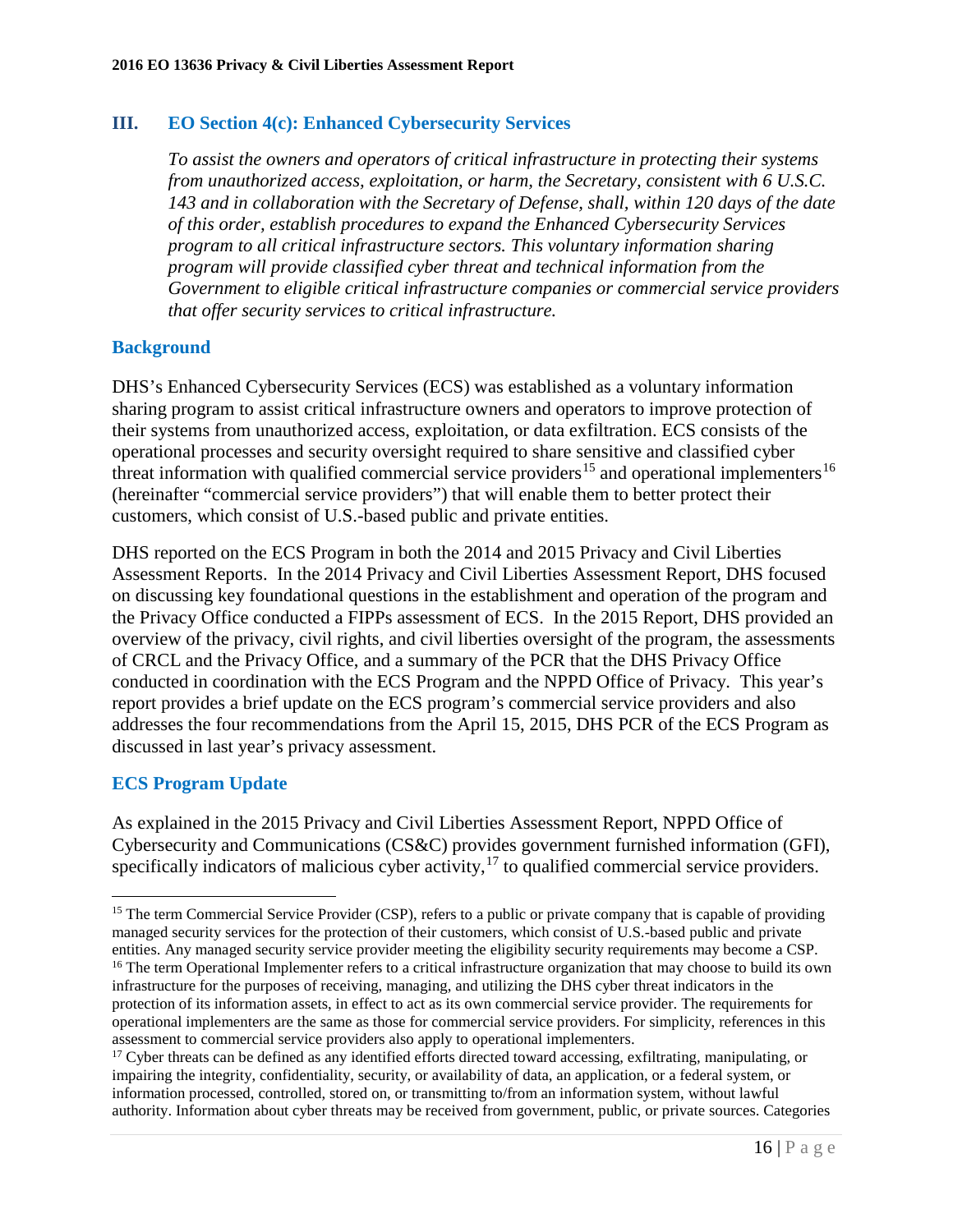Participating commercial service providers must enter into a memorandum of agreement with DHS and become accredited by achieving a high standard of security competence, including retaining the ability to safeguard sensitive information, obtaining personnel and facilities clearances, and constructing secure network systems as set forth by the security requirements of the ECS Program.

As of the 2014 Assessment cycle, and as noted in the 2015 Privacy and Civil Liberties Assessment Report, only accredited commercial service providers are permitted to provide cybersecurity services to U.S.-based public and private entities. At the time that report was published, only AT&T and CenturyLink were accredited as commercial service providers for ECS. Since the 2015 report was published, however, Verizon and Lockheed Martin have also met the standards for accreditation and are now recognized as ECS Commercial Service Providers. During Fiscal Year 2015, the ECS Program also permitted commercial service providers to extend their ECS customer base beyond those determined to be within the sixteen critical infrastructure sectors, and ECS is now open to all U.S.-based public and private entities.

## **Update on ECS Privacy Compliance Review Recommendations**

As described in the 2015 Privacy and Civil Liberties Assessment Report, the DHS Privacy Office completed a PCR of the ECS Program<sup>[18](#page-16-0)</sup> in coordination with the ECS Program and the NPPD Office of Privacy. The PCR found that NPPD has demonstrated exemplary attention to implementing strong privacy protections in ECS and its related processes, and the DHS Privacy Office provided four recommendations for NPPD in order to further strengthen its privacy protections in ECS and its related processes. These recommendations as well as updates on how they have been addressed by NPPD are described below.

• **Recommendation 1:** NPPD should update the ECS PIA to better reflect the current state of indicator testing and the existing data quality protections DHS is using in the ECS Program.

**Update:** NPPD has published an ECS PIA Update to reflect the current state of indicator testing. The original PIA stated that ECS indicators were tested for false positives and false negatives in a test environment before sharing with the commercial service providers. The ECS PIA Update clarifies that while testing is a part of the signature development lifecycle as it relates to DHS's deployment of signatures to the .gov domain; ECS shares *indicators* (GFI) with a CSP, not *signatures*. Indicators serve as the basis for an entity to develop a signature within its own unique environment. The CSP may choose to use GFI to develop signatures and would follow its own processes for testing. Consequently, because DHS is sharing indicators for ECS, not signatures, indicator testing is not performed. DHS has other measures to promote data quality including initial and periodic review of indicators which are governed by the program's GFI Data Verification and Vetting Process to ensure GFI is timely, actionable, and vetted by DHS.

 $\overline{a}$ 

of cyber threats may include, for example: phishing, IP spoofing, botnets, denials of service, distributed denials of service, man-in-the-middle attacks, or the insertion of other types of malware.

<span id="page-16-0"></span><sup>&</sup>lt;sup>18</sup> See "Privacy Compliance Review of the Enhanced Cybersecurity Services (ECS) Program," available at www.dhs.gov/privacy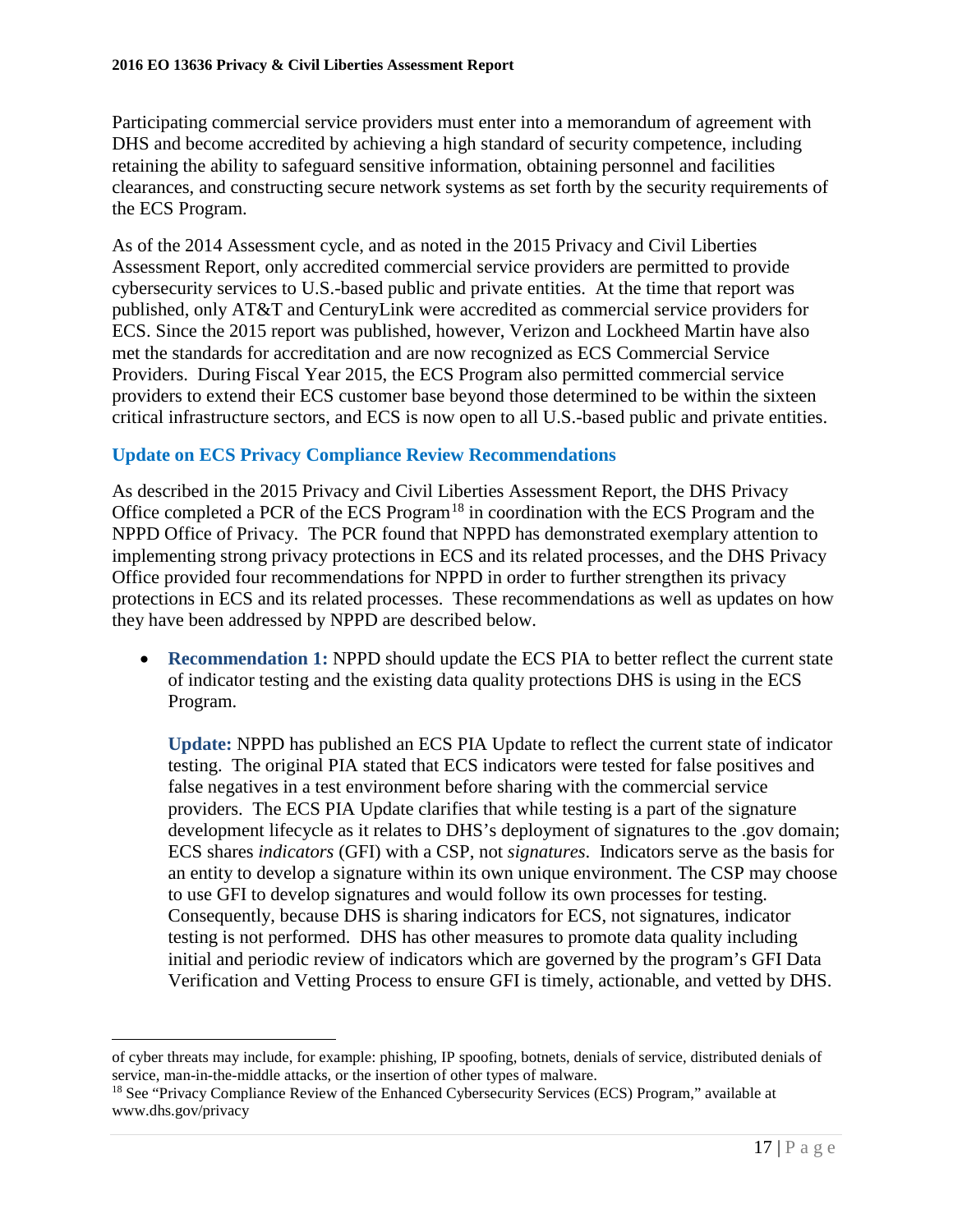This process incorporates standard operating procedures that seek to minimize the use or collection of unnecessary PII.

• **Recommendation 2: NPPD should update the ECS PIA to reflect the current frequency** of log reviews.

**Update:** NPPD has published an ECS PIA Update to clarify that user activity in the National Cybersecurity Protection System, which maintains ECS-related data and information, is logged and the logs are reviewed regularly.

• **Recommendation 3**: NPPD should provide updated information about indicator retention in a future ECS PIA update.

**Update:** NPPD published the ECS PIA Update to explain that a records retention schedule for NCPS (Records Schedule # DAA-0563-2013-0008) was approved by NARA on January 12, 2015. The NCPS Records Retention Schedule is broken down by five broad capability areas and covers all fields and data collected by and maintained on NCPS, including the voluntary metric information for ECS. The NCPS retention schedule covers all cyber threat information and is not broken down by program. Generally, NPPD will destroy or delete cyber threat information when it is three years old or when it is no longer needed for agency business, whichever is later. Information that is inadvertently collected or determined not to be related to known or suspected cyber threats or vulnerabilities will be destroyed or deleted immediately or when it is no longer needed for agency business (e.g., after the completion of analysis).

• **Recommendation 4**: NPPD should describe in a future ECS PIA update how its subsequent analysis of cybersecurity metrics may lead to the development of new indicators.

**Update:** The updated ECS PIA explains that NPPD/CS&C provides cybersecurity indicators to commercial service providers, who participate in ECS information sharing, which in turn permits the providers to offer enhanced cybersecurity services to protect the networks of U.S.-based public and private sector entities that request them. The commercial service providers, at the request of ECS participants, use cyber indicators to block known or suspected cyber threats. As part of the program, commercial service providers may share summary information with NPPD/CS&C about the fact that known or suspected cyber threats were detected. This "fact of" occurrence reporting does not contain PII or information that could be considered  $\text{PII}^{19}$ . As per the PCR recommendation, NPPD/CS&C is exploring subsequent analysis of data that may lead to the development of new indicators.

 $\overline{a}$ 

<span id="page-17-0"></span><sup>&</sup>lt;sup>19</sup> DHS uses the phrase "information that could be considered PII" because certain indicators of a cyber threat can be the same type of information individuals use to identify themselves in online communications such as an email address or other information that might be included in the message or subject line. In the context of NCPS, these types of information are not used to identify an individual; instead, they are used as a reference point for particular known or suspected cyber threats.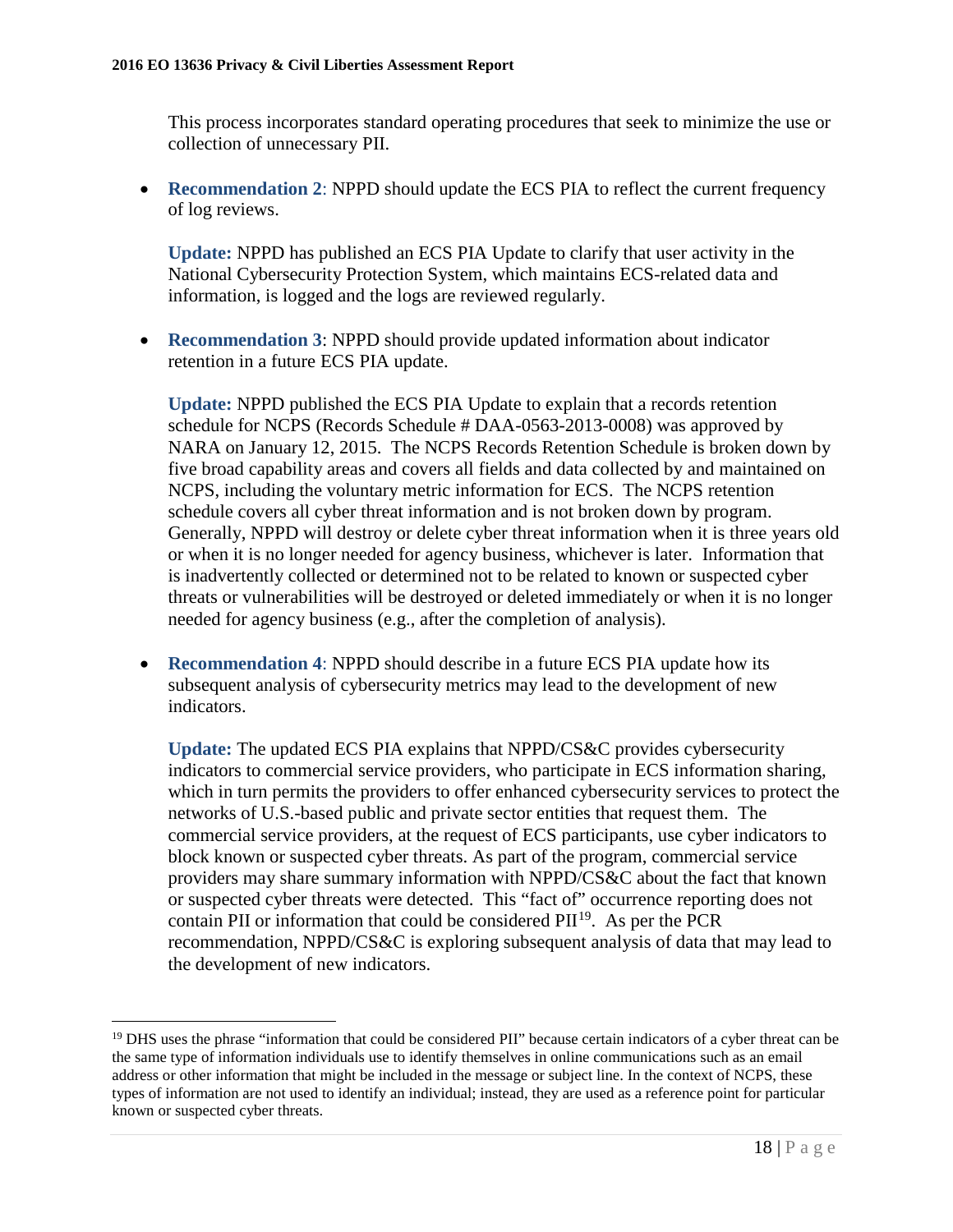The DHS Privacy Office has determined the ECS updates explained above and memorialized in the DHS/NPPD PIA Update, DHS/NPPD/PIA-028(a), published on November 30, 2015 are responsive to the PCR recommendations and are considered closed-implemented. Furthermore, these updates do not affect the FIPPs assessment conducted for ECS in the 2014 Privacy and Civil Liberties Assessment Report. Should additional changes take place in the ECS Program that affect privacy, the DHS Privacy Office will assess the risks posed and the steps taken to mitigate them, and will include its assessment in a future Executive Order 13636 Privacy and Civil Liberties Assessment Report.

## **IV. EO Section 4(d): Private Sector Clearance Program for Critical Infrastructure**

*The Secretary, as the Executive Agent for the Classified National Security Information Program created under Executive Order 13549 of August 18, 2010 (Classified National Security Information Program for State, Local, Tribal, and Private Sector Entities), shall expedite the processing of security clearances to appropriate personnel employed by critical infrastructure owners and operators, prioritizing the critical infrastructure identified in section 9 of this order.* 

As discussed in the 2014 Privacy and Civil Liberties Assessment Report, DHS built upon NPPD's Critical Infrastructure Private Sector Clearance Program (since renamed to the Private Sector Clearance Program for Critical Infrastructure (PSCP)) to implement Section 4(d) of Executive Order 13636. Since that time, the PSCP has implemented minor enhancements to better meet the intent of Executive Order 13636 as described below.

**Clearance Prioritization Categories:** In order to effectively meet the requirements outlined in Section 4(d) of the EO, as well as other critical needs for clearances, the Department developed three categories to prioritize private sector clearance applicants employed by the critical infrastructure owners and operators identified through Section 9 of the Executive Order. DHS assigns the applicant's priority category during the initial application phase. The applicant's priority category remains throughout the clearance package until DHS makes a clearance determination for the applicant. The three categories of prioritization are:

- 1. Normal Prioritization: This is the default categorization for clearance applications;
- 2. Time-Critical Prioritization: This is an accelerated process in which the application sponsor has certified a near-term threat requiring a security clearance and a pending classified threat briefing to share that information; and,
- 3. Expedited Prioritization: This is the fastest option and applies to applications for personnel of critical infrastructure owners and operators, in which "a cybersecurity incident could reasonably result in catastrophic regional or national effects on public health or safety, economic security, or national security," as identified in Section 9 of EO 13636.

Applications designated as Time-Critical or Expedited receive priority processing at each phase of the application process.

**Updated DHS Form 9014**: With the enhancements to the PSCP, NPPD's Office of Infrastructure Protection expanded the DHS Form 9014, *Critical Infrastructure Private Sector Clearance Program Request,* to collect additional information from qualified PSCP Nominees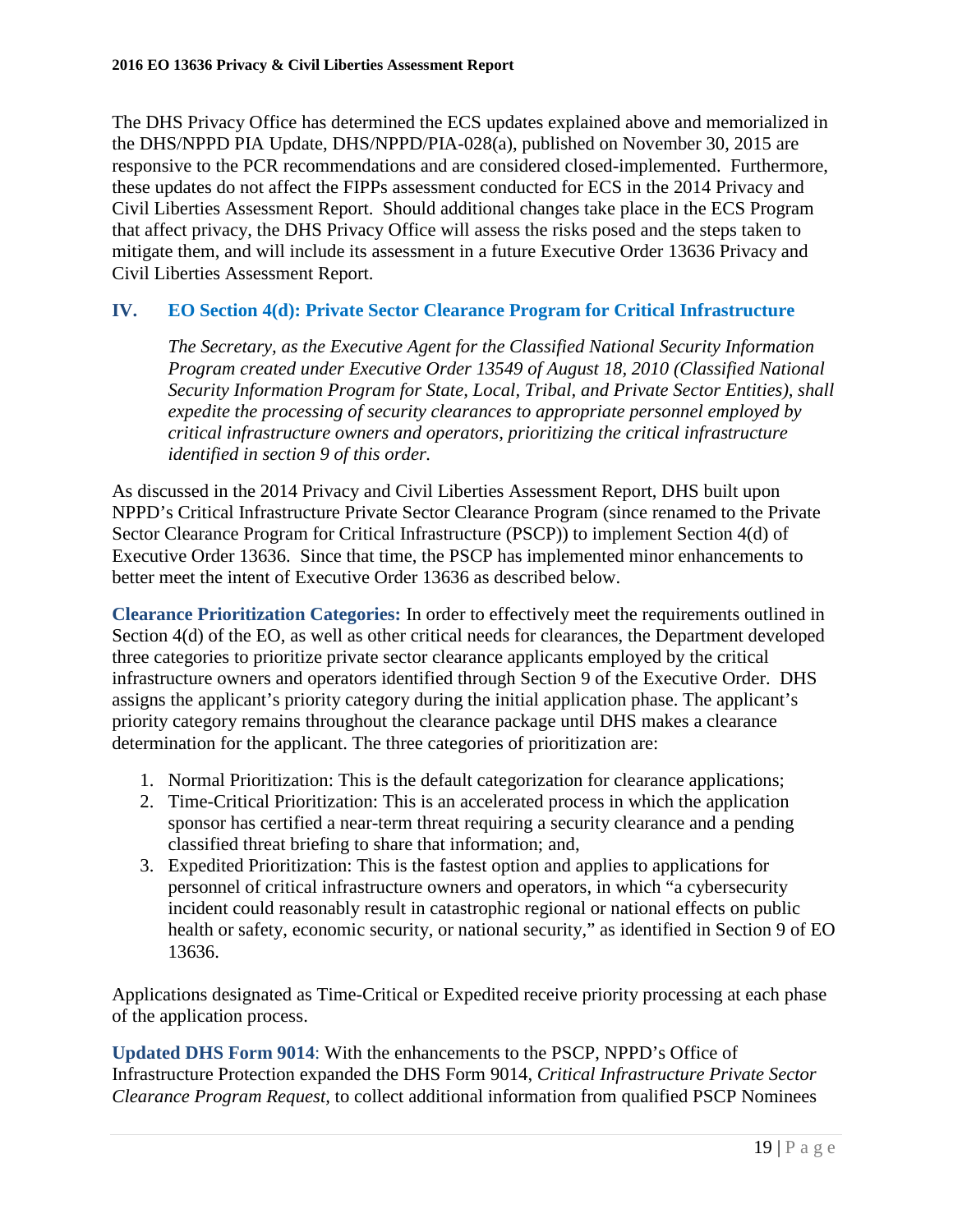who require clearances based on their day-to-day work related to the security and protection of critical infrastructure. As it relates to Executive Order 13636, these PSCP Nominees include, in part, the private sector clearance applicants employed by the critical infrastructure owners and operators identified through Section 9 of this Executive Order. As a result, PSCP Nominees must now provide the following information via the updated DHS Form 9014 *(Note: (\*) denotes a new data element requested on the updated DHS Form 9014):*

- Full name:
- Company name and address;
- Business phone number;
- Business email address;
- Level of clearance requested;
- Current association memberships;
- U.S. Citizen (yes/no);
- Justification to access classified information (to include Nominee's job title, position, and responsibilities);
- Information regarding whether the Nominee's company Chief Security Officer (or the executive otherwise responsible for the Nominee organization's security posture) has been notified of the Nominee's nomination (yes/no/N/A);\*
- Information regarding whether there is a secure facility within 50 miles where a clearance holder may attend a classified briefing (yes/no/no, but willing to travel);\*
- Information pertaining to how the Nominee satisfies the criteria for PSCP nomination (checkboxes provide the criteria selection from EO 135497);\* and,
- Nominee's sector.

## *If the Nominee has held an active clearance within the past 24 months, then the Nominee must also provide:*

- Whether he or she previously held or currently holds a clearance and what type of clearance he or she held or holds (Secret/Top Secret);
- The name of the Agency that sponsored the clearance;
- Contact information for his or her Security Official/Office (phone number and email address);
- Information regarding whether he or she is retired or separated or if he or she is planning on retiring and separating from the position in which he or she held an active clearance within the past 24 months (to include from where the Nominee is retiring or separating);
- If the Nominee is retired or separated, then he or she must also provide his or her date of retirement or separation;
- Reciprocity/reinstatement (yes/no (Nominees may only select "yes" if they have a current clearance or if their prior security clearance was active within the last 2 years));\* and,
- If a PSCP clearance holder is undergoing a reinvestigation, then he or she must provide information regarding how recently he or she used the PSCP clearance (No, Yes-within the past year, Yes-within the past 2 years, Yes-within the last 5 years, or Yes-within the last 10 years).\*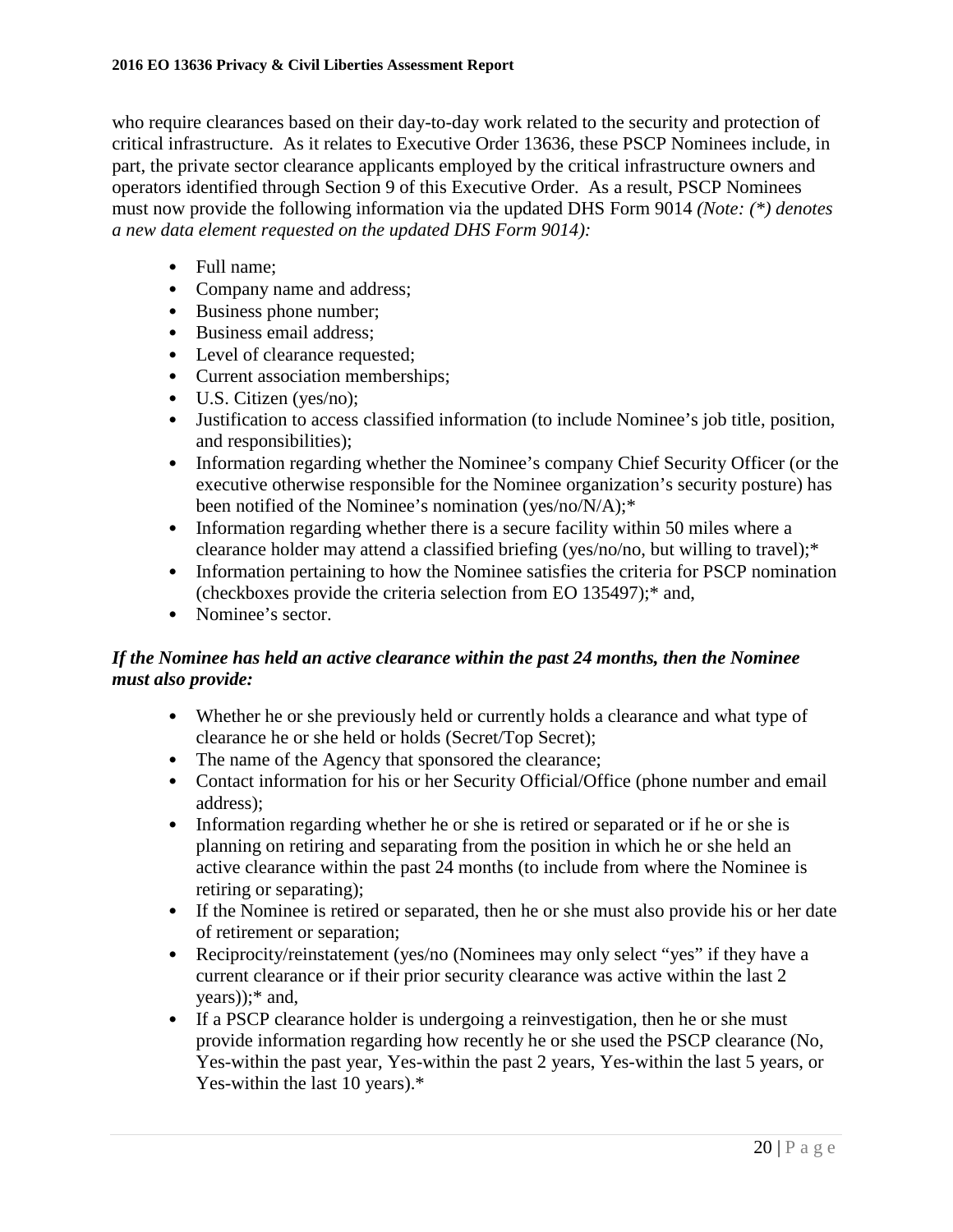These new data elements were added to improve the program's overall effectiveness. For example, the PSCP is now requesting that Nominees provide information regarding whether or not they are located within 50 miles of a secure facility for classified briefings. This information will help the program determine the best way to deliver classified information to the PSCP Nominee if and when he or she is provided with a clearance. Furthermore, the updated DHS Form 9014 requests information from PSCP clearance holders undergoing reinvestigations regarding how often they have used their federal security clearance. This information will provide the PSCP with a better understanding of whether a clearance holder should continue to hold a federal security clearance in order to perform his or her duties.

The DHS Privacy Office determined that the changes do not alter the FIPPs assessment conducted for the PSCP in the 2014 Privacy and Civil Liberties Assessment Report. These changes were, however, captured in a DHS/NPPD Privacy Impact Assessment Update, DHS/NPPD/PIA-020(a) - Private Sector Clearance Program for Critical Infrastructure, which was published on February 11, 2015. Should additional changes take place in the Program that affect privacy, the DHS Privacy Office will assess the risks posed and the steps taken to mitigate them, and will include its assessment in a future Executive Order 13636 Privacy and Civil Liberties Assessment Report.

## **V. Executive Order 13691,** *Promoting Private Sector Cybersecurity Information Sharing*

## **Background**

On February 13, 2015, President Obama signed Executive Order 13691, *Promoting Private Sector Cybersecurity Information Sharing*, to build upon the foundation established by Executive Order 13636 by encouraging the development of information sharing and analysis organizations (ISAO) to serve as focal points for cybersecurity information sharing and collaboration within the private sector and between the private sector and Government. Specifically, Executive Order 13691:

- Directs the Secretary of DHS to strongly encourage the development and formation of ISAOs;
- Directs DHS to select, through an open and competitive process, a non-governmental organization to serve as the ISAO Standards Organization. This ISAO Standards Organization will identify a set of voluntary standards or guidelines for the creation and functioning of ISAOs;
- Streamlines the mechanism for DHS's NCCIC to enter into information sharing agreements with ISAOs. This will ensure that robust, voluntary information sharing continues and expands between the public and private sectors;
- Directs DHS to develop a more efficient means for granting clearances to private sector individuals who are members of an ISAO via a designated critical infrastructure protection program; and,
- Adds DHS to the list of federal agencies that approve classified information sharing arrangements.

The purpose of the ISAOs is to permit sharing of cyber threat information among a broader group of sharing and analysis organizations than is presently feasible. Current cyber threat information sharing among groups of this type is focused on Information Sharing and Analysis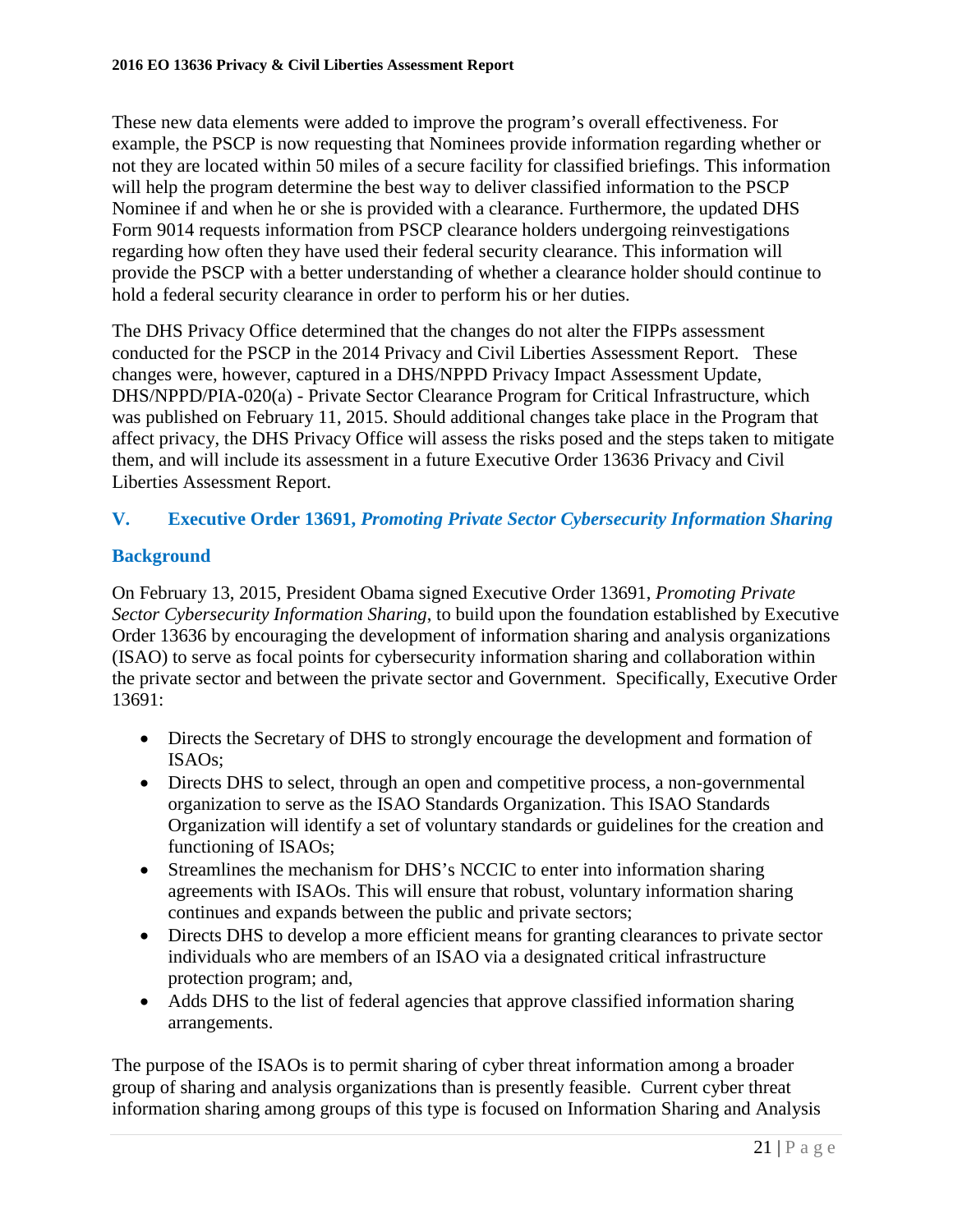*Centers*, which are linked to the 16 Critical Infrastructure Sectors and the corresponding Sector-Coordinating Councils. The effort to suggest model information sharing structures to ISAOs responds to the independent establishment of voluntary participation cyber threat analysis and sharing organizations that are not tied to Critical Infrastructure Sectors. Expanding the scope of this information sharing – with appropriate privacy and civil liberties safeguards – will enable the Department to provide robust support to diverse groups that may be organized around regional cybersecurity interests, non-critical infrastructure industry or commerce interests, or other communities of interest seeking to voluntarily and collectively improve their cybersecurity posture.

## **Executive Order 13691 Update**

Following the competitive process directed by Section 3(a) of the Order, the Department selected, as the ISAO Standards Organization, the University of Texas at San Antonio (UTSA) with support from Logistics Management Institute (LMI) and the Retail Cyber Intelligence Sharing Center (R-CISC). This ISAO Standards Organization will result in the promulgation of model practices standards for ISAOs, and, it is hoped, lead to the widespread establishment of ISAOs. ISAOs will serve as focal points for cybersecurity information sharing and collaboration within the private sector and between the private sector and government. Per Executive Order 13691, the UTSA team will work with existing information sharing organizations, owners and operators of critical infrastructure, relevant agencies, and other public and private sector stakeholders to identify a common set of voluntary standards or guidelines for the creation and functioning of ISAOs.

DHS has participated in other activities in implementing Section 2(a) of the Executive Order. DHS led three public workshops with the private sector to receive feedback on some of the requirements that the selected ISAO Standards Organization should focus on upon selection. These workshops were held on the following dates and locations:

- April 20, 2015 in San Francisco, CA (partnered with White House and PricewaterhouseCoopers);
- June 9, 2015 in Cambridge, MA; and,
- July 30, 2015 in San Jose, CA.

DHS also provided over 25 briefings to private sector and Government organizations during that time frame to provide transparency into the process, discuss the development and formation of ISAOs, and encourage participation.

Although the Department has undertaken significant activities to implement Executive Order 13691, our offices determined that none of the activities directed by the Order are in a posture that is suitable for privacy or civil liberties assessment at this time. The DHS Privacy Office and CRCL will continue to monitor the progress of the Department's Executive Order 13691 activities and will assess these activities, as appropriate, in future Privacy and Civil Liberties Assessment Reports.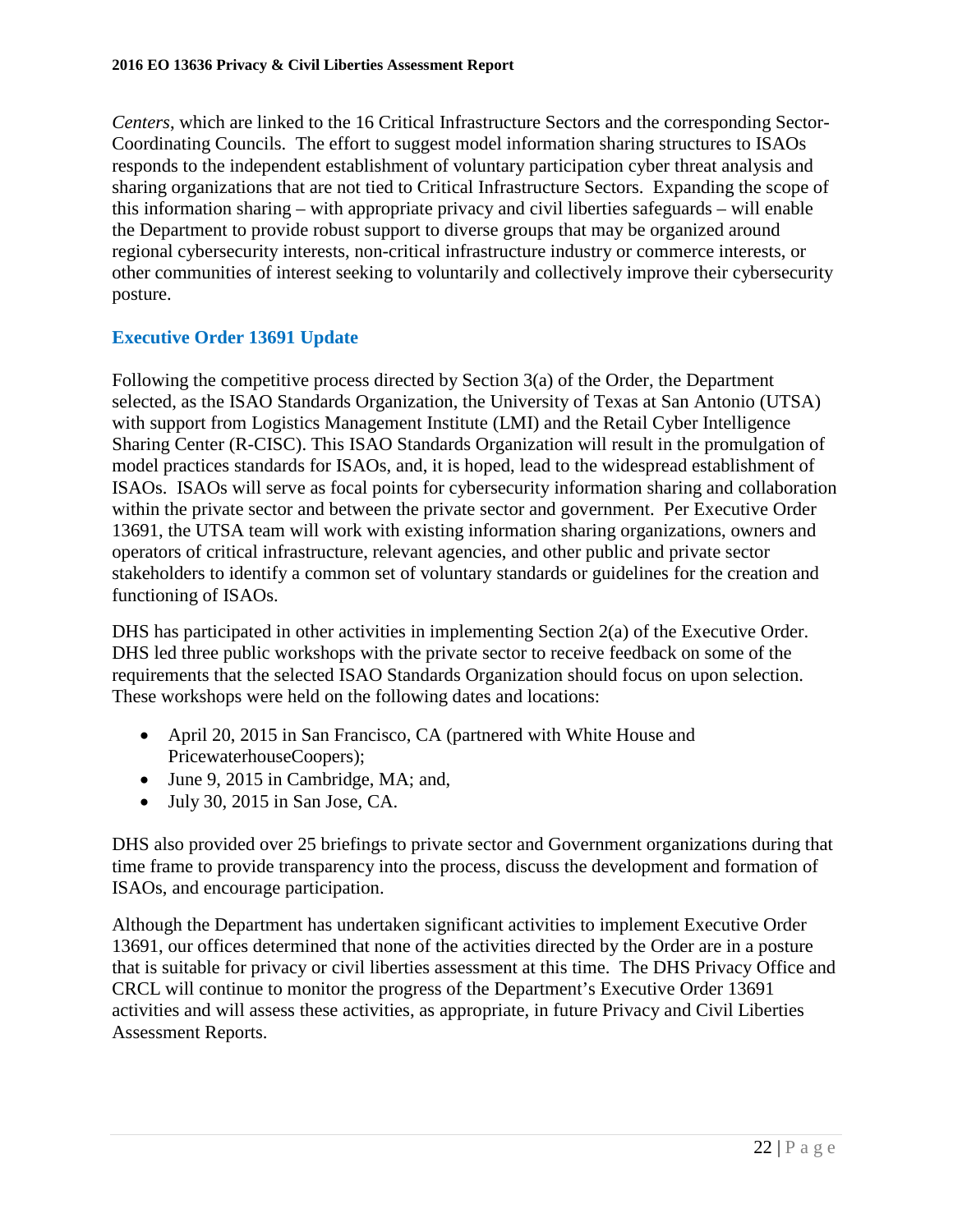## <span id="page-22-0"></span>**PART II: DEPARTMENT OF THE TREASURY**

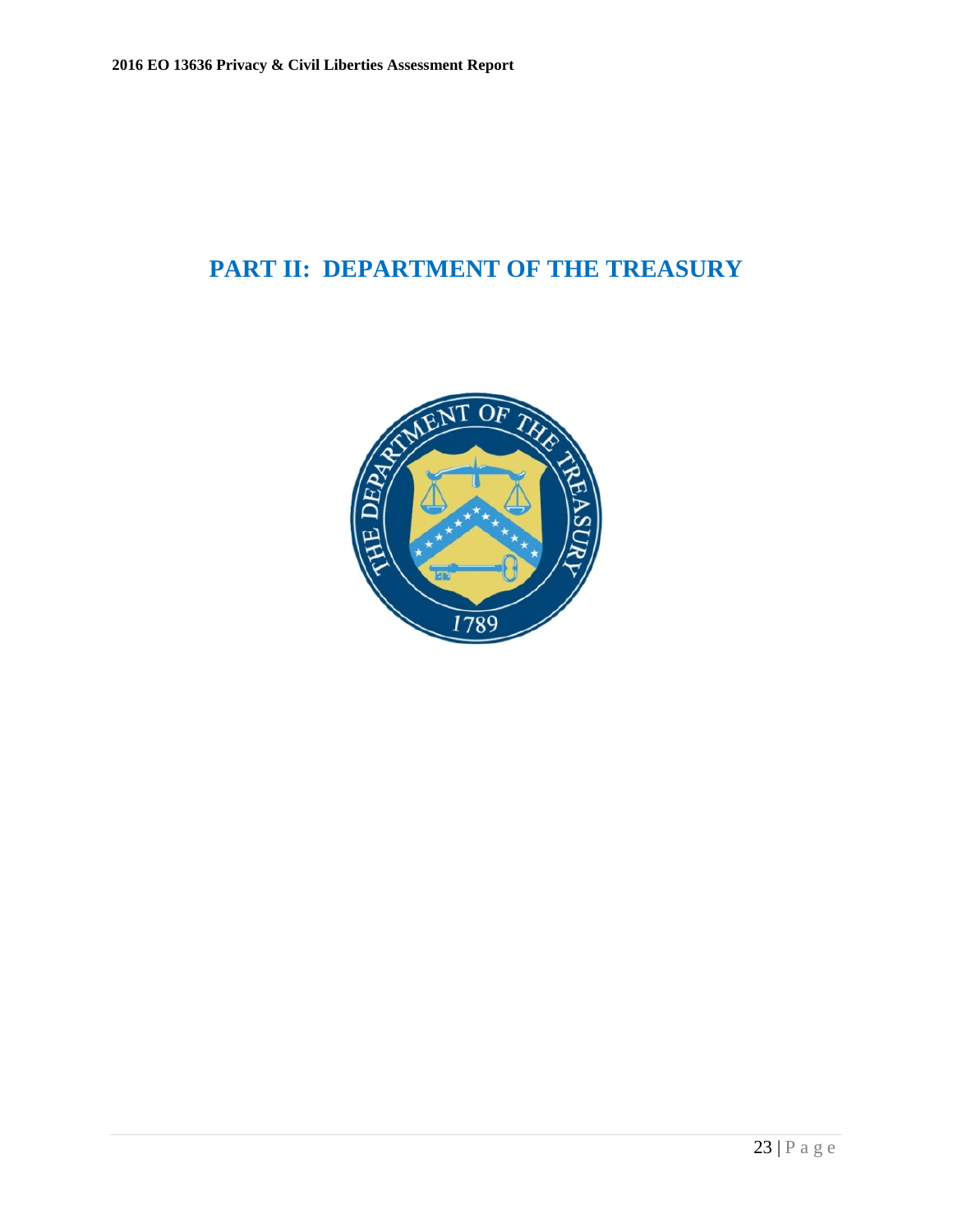## **DEPARTMENT OF THE TREASURY ASSESSMENT OF THE IMPLEMENTATION OF E.O. 13636, "IMPROVING CRITICAL INFRASTRUCTURE CYBERSECURITY"**

### **Introduction**

On February 12, 2013, the President signed Executive Order ("EO" or "Order") 13636, "Improving Critical Infrastructure Cybersecurity," stating: "It is the policy of the United States to enhance the security and resilience of the Nation's critical infrastructure and to maintain a cyberenvironment that encourages efficiency, innovation, and economic prosperity while promoting safety, security, business confidentiality, privacy, and civil liberties."

To ensure the inclusion of privacy and civil liberties protections in activities under the Order, Section 5(a) requires federal agencies to coordinate EO-related cybersecurity activities with their senior agency officials for privacy ("SAOP"). Section 5(b) further requires the SAOP to conduct an assessment of their agency's activities under the Order and to submit to the Department of Homeland Security ("DHS") its assessment for consideration and inclusion in a public report that shall be reviewed on an annual basis.

The Department of the Treasury ("Treasury" or "Department") is engaged in activities under the EO, and the Department's SAOP submits the following assessment of Treasury's activities conducted during the October 1, 2014 to September 30, 2015 reporting period.

## **Treasury's Privacy and Civil Liberties (PCL) Organization and Processes**

Within Treasury, the Assistant Secretary for Management ("ASM") is responsible for the overall implementation of privacy and civil liberties requirements. Treasury Order 102-25, "Delegation of Authority Concerning Privacy and Civil Liberties," designates the ASM as the Department's SAOP, Chief Privacy and Civil Liberties Officer, and Information Sharing Environment Privacy Official.

At Treasury, the Deputy Assistant Secretary for Privacy, Transparency, and Records ("DASPTR") is the ASM's principal advisor on privacy and civil liberties matters. The DASPTR is responsible for establishing Treasury-wide policies, procedures, and standards to ensure the Department's full compliance with federal laws, regulations, and policies relating to information privacy.

#### **Overview of 13636 Relevant Activities**

Fostering the stability of financial markets and institutions is an integral component of Treasury's leadership, domestically and globally. A secure and resilient financial system is at the heart of our Nation's economic prosperity and Treasury's primary objective since 1789.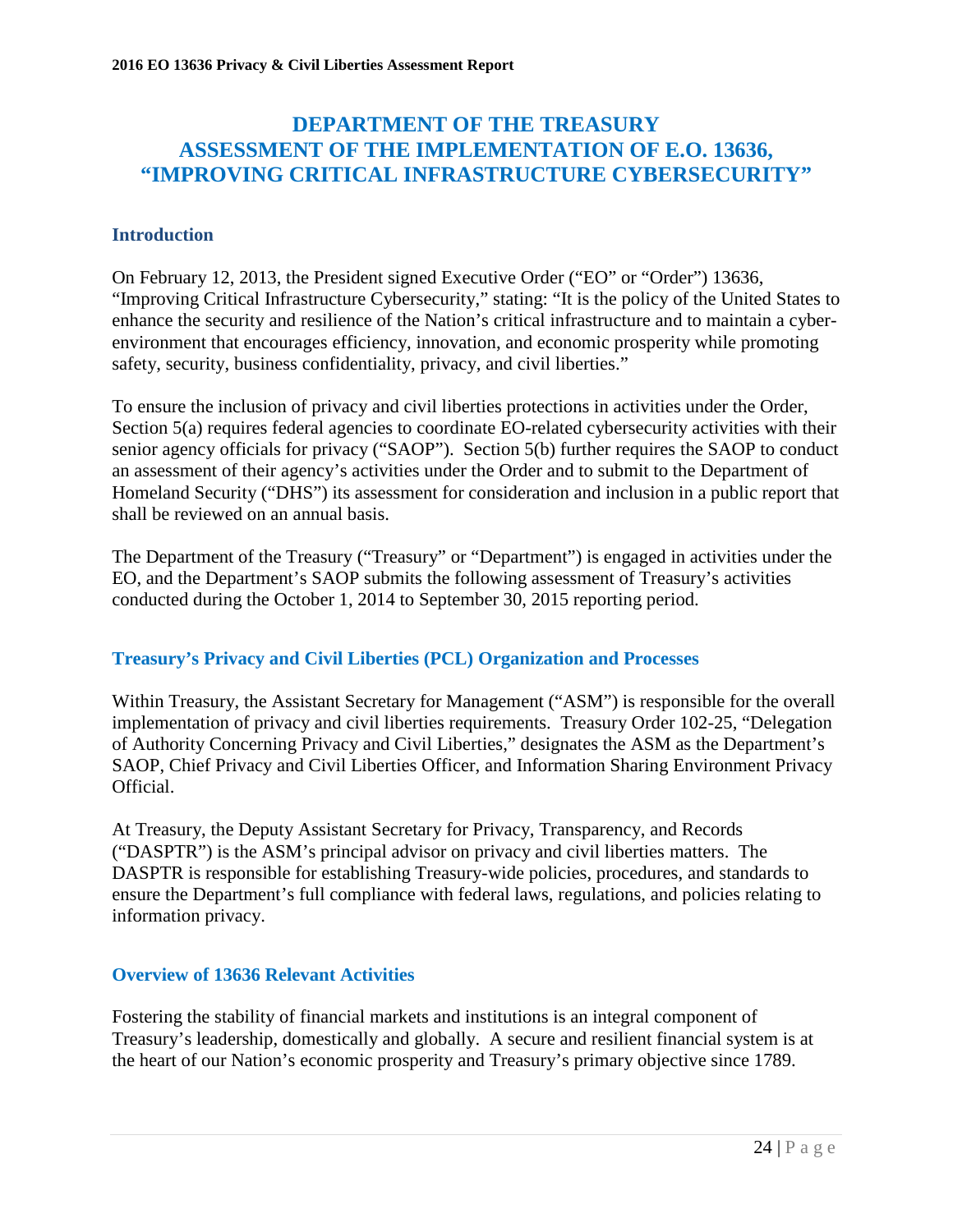In 1998, the President issued Presidential Decision Directive ("PDD") 63, identifying telecommunications, banking and finance, energy, transportation, and essential government services as vulnerable sectors. In the PDD, the President appointed Treasury as the lead agency for liaison with the banking and finance sector as part of a national effort to assure the security of the United States' increasingly vulnerable and interconnected infrastructures. In 1999, as part of this effort, Treasury supported the creation and development of the Financial Services Information Sharing and Analysis Center, which is one of the oldest private information-sharing Initiatives in the United States.

Following the attacks of September 11, 2001, Treasury established the Office of Critical Infrastructure Protection and Compliance Policy ("OCIP"), chaired a newly formed Finance and Banking Information Infrastructure Committee comprised of financial regulators, and encouraged the establishment of the Financial Services Sector Coordinating Council of private sector institutions and organizations.

Homeland Security Presidential Directive 7 ("HSPD 7"), released in 2003, superseded PDD 63 and reaffirmed Treasury's role as sector liaison by naming Treasury the Sector Specific Agency ("SSA") for finance and banking, while recognizing the importance of the roles played by the Departments of Homeland Security, State, Justice, Commerce, and Defense in protecting our nation's national infrastructure protection across all sectors.

Presidential Policy Directive ("PPD") 21, which superseded HSPD 7 in 2012, continued to advance a unified approach to strengthening and maintaining secure, functioning, and resilient critical infrastructure against both cyber and physical threats. PPD 21 identifies 16 critical sectors, reaffirming Treasury as SSA for the Financial Services Sector.

In its capacity as the SSA for the Financial Services Sector, Treasury is the day-to-day federal interface and coordinating agency for various interagency and public-private partnership activities relating to the security and resilience of the Financial Services Sector's critical infrastructure. These responsibilities generally are carried out through OCIP, which is part of the Treasury Office of Financial Institutions. OCIP facilitates implementation of EO 13636 as described below.

## **Treasury's Continued Activities under the EO for the Reporting Period**

Treasury's activities under the EO have not materially changed since we last reported. Treasury continues to play a minor role in two programs that distribute personally identifiable information (PII): Information Sharing under section 4(a) of the EO, and the Critical Infrastructure Private Sector Clearance Program under section 4(d) of the EO. In addition, Treasury continues to play a minor role in identifying critical infrastructure where a cybersecurity incident could reasonably result in catastrophic consequences ("high risk critical infrastructure"), as required under section 9(a) of the EO.

As the SSA for the Financial Services Sector, Treasury continues to receive requests for nominations for national security clearances to allow financial services critical infrastructure owners, operators, and sector leaders to access cyber threat information. Through a consultative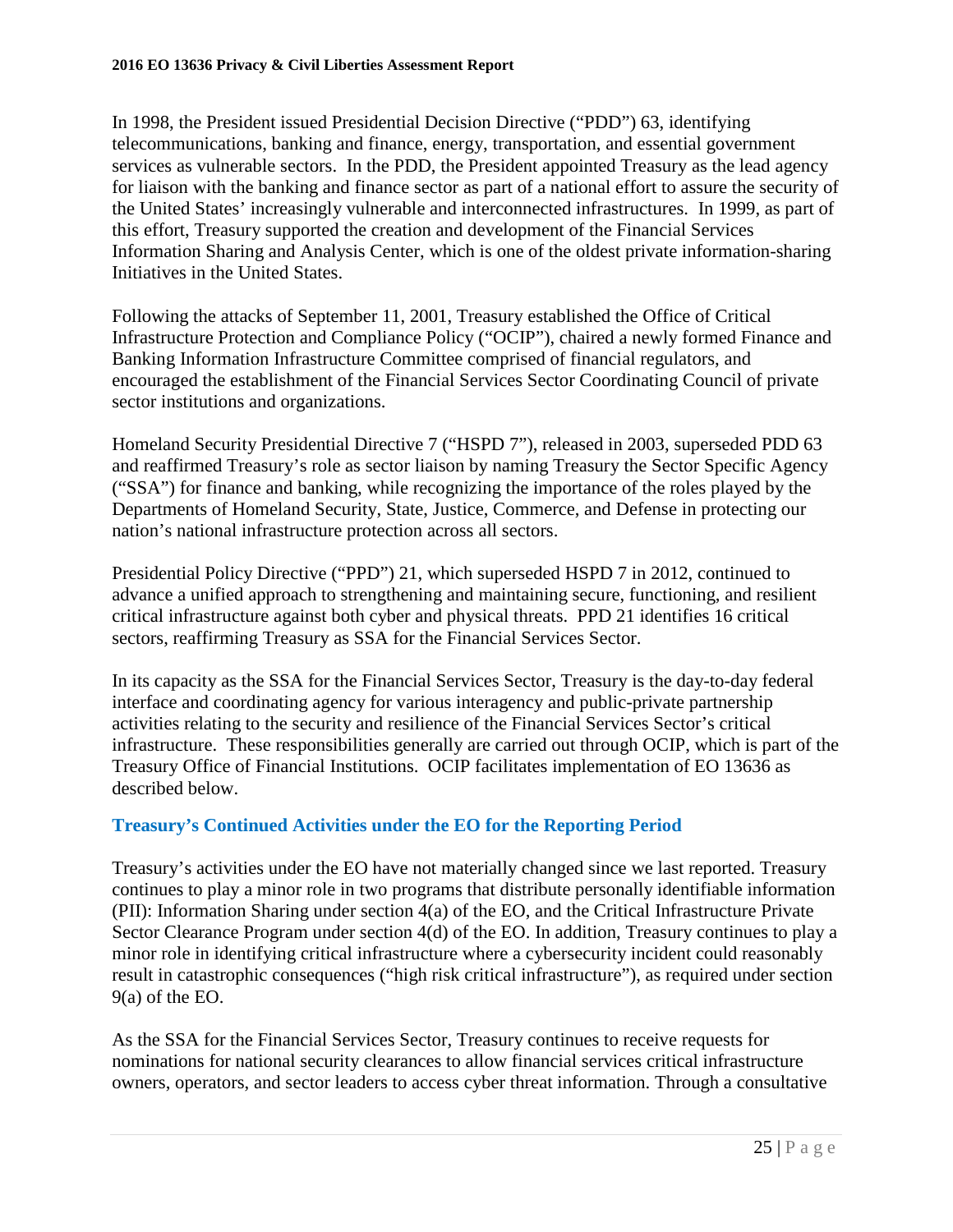process required by EO 13636, Treasury continues to assist law enforcement and national security agencies with identifying high risk critical infrastructure.

During the FY [20](#page-25-0)15 reporting period, the Cyber Intelligence Group  $(CIG)^{20}$  of Treasury's Office of Critical Infrastructure Protection and Compliance Policy (OCIP) held monthly classified cyber information meetings for cleared financial sector representatives, and, separately, for cleared financial regulators to increase the volume, timeliness, and quality of cyber threat information shared with the U.S. financial sector under Section 4 of EO 13636. This activity is consistent with our responsibilities under the EO that we assessed in previous reports.

### **Summary of Assessment Methodology**

The Fair Information Practice Principles ("FIPPs") are a set of internationally recognized principles designed to ensure the protection of information privacy protections. Treasury uses the FIPPs as the general framework to analyze Treasury's collection, use, maintenance, and sharing of PII.

### **Detailed Analyses of Private Sector Clearance Program under 4(d) of EO 13636**

## **Section 4(d): Private Sector Clearance Program**

*It is the policy of the United States Government to increase the volume, timeliness, and quality of cyber threat information shared with U.S. private sector entities so that these entities may better protect and defend themselves against cyber threats. . . .The [DHS] Secretary, as the Executive Agent for the Classified National Security Information Program created under Executive Order 13549 of August 18, 2010 (Classified National Security Information Program for State, Local, Tribal, and Private Sector Entities), shall expedite the processing of security clearances to appropriate personnel employed by critical infrastructure owners and operators, prioritizing the critical infrastructure identified in section 9 of this order.*

## **Detailed Description of Private Sector Clearance Program**

As the SSA for the Financial Services Sector, Treasury receives requests for access to cyber threat information from financial services critical infrastructure owners, operators, and sector leaders (i.e., Sector Coordinating Council members). Treasury recognizes that cyber threat information may include classified information and that an individual must have an active national security clearance prior to receiving classified information from the government. Therefore, to allow owners, operators, and sector leadership to receive classified cyber threat information, Treasury nominates appropriate individuals for national security clearances.

In this program, Treasury receives requests for security clearances from DHS and the private sector. DHS is responsible for providing forms to Treasury for distribution and for referring

<span id="page-25-0"></span> $\overline{a}$ <sup>20</sup> The CIG consists of a specialized team of analysts with expertise in financial services, cybersecurity, and intelligence analysis. The CIG's primary function is to distribute timely and actionable information and analysis that financial institutions can use to protect themselves from cyber attacks.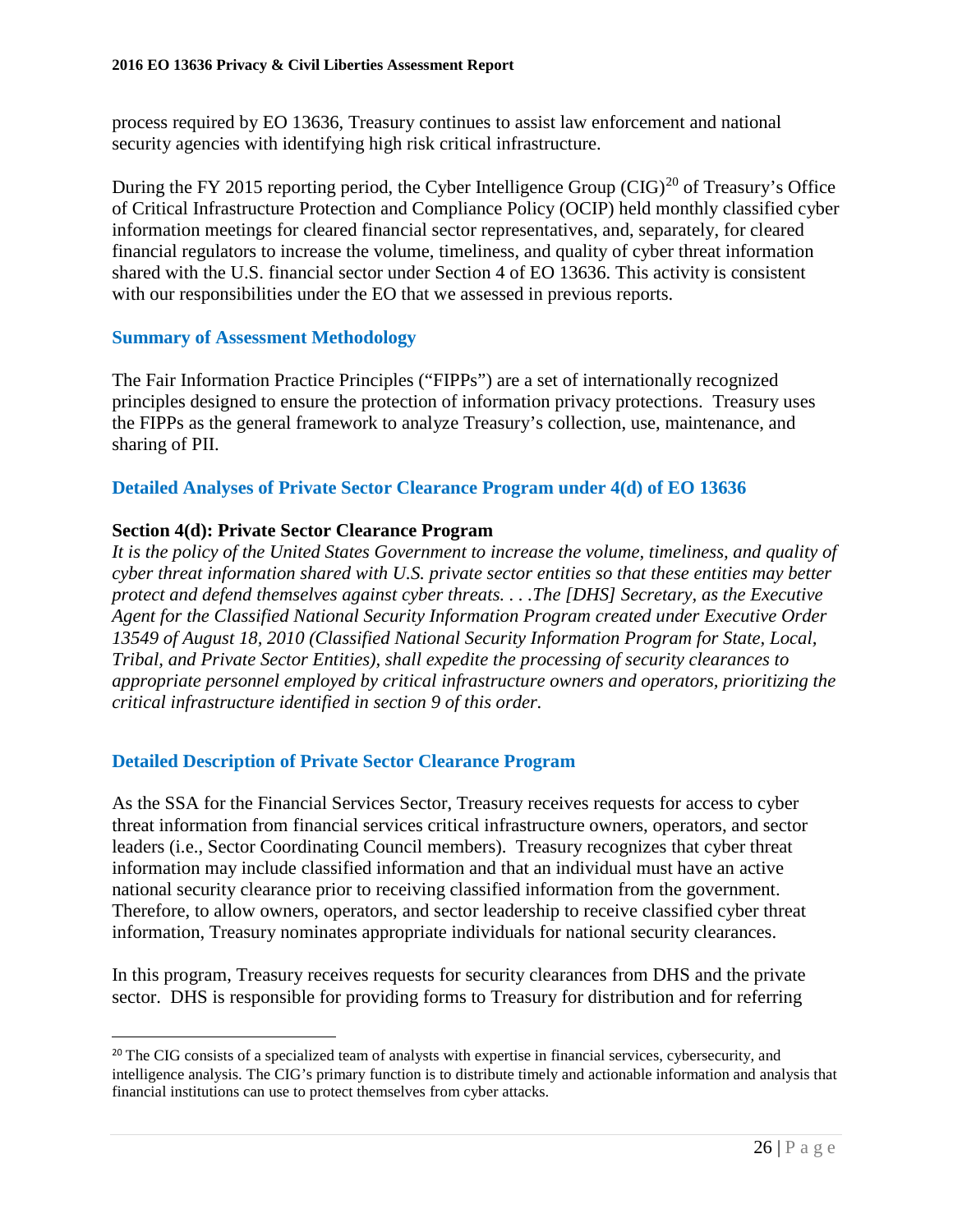individuals in the Financial Services Sector to Treasury for formal nomination. Private sector clearance candidates are required to complete certain sections of DHS Form 9014. Individuals from the Financial Services Sector submit a partially completed DHS Form 9014 to Treasury. A Treasury employee verifies that the private sector clearance candidate has completed the necessary sections of the form. The Treasury employee signs the form, nominating the individual for a security clearance, and sends the form to DHS as an attachment via encrypted electronic mail and deletes the form from Treasury systems. Once DHS receives the form, a DHS employee works directly with the nominee in the clearance process.

## **Description of Assessment Methodology**

To facilitate the processing of national security clearances for appropriate Financial Services Sector personnel, Treasury participates in the DHS Critical Infrastructure Private Sector Clearance Program ("DHS Private Sector Clearance Program"). This program is a governmentwide service that provides a means for expediting the processing of national security clearance applications for private sector partners. Treasury is responsible for initiating the nomination process for Financial Services Sector security clearance nominees. Once nominated, DHS and the Office of Personnel Management ("OPM") are responsible for conducting the investigation necessary to adjudicate national security clearances for nominated private sector individuals. The data collected for security clearances is not used for any purpose other than assisting with securing a clearance. A full assessment of the DHS Private Sector Clearance Program is included in the DHS portion of the 2015 Executive Order 13636 Privacy and Civil Liberties Assessments Report.

Treasury uses the FIPPs to assess cybersecurity programs for potential privacy issues. The FIPPs are:

- 1. Transparency: Treasury should be transparent and provide notice to the public regarding its collection, use, sharing, and maintenance of PII.
- 2. Individual Participation: Treasury should involve the individual in the process of using PII and, to the extent practicable, seek individual consent for the collection, use, sharing, and maintenance of PII. Treasury should also provide mechanisms for appropriate access, correction, and redress regarding Treasury's use of PII.
- 3. Purpose Specification: Treasury should specifically articulate the authority that permits the collection of PII and the purpose or purposes for which the PII is intended to be used.
- 4. Data Minimization: Treasury should only collect PII that is directly relevant and necessary to accomplish the specified purpose(s) and only retain PII for as long as is necessary to fulfill the specified purpose(s).
- 5. Use Limitation: Treasury should use PII solely for the purpose(s) specified in required information notices (e.g., systems of records notices). Sharing of PII outside the Department should be done in a manner compatible with the purpose for which the PII was originally collected.
- 6. Data Quality and Integrity: Treasury should, to the extent practicable, ensure that PII is accurate, relevant, timely, and complete.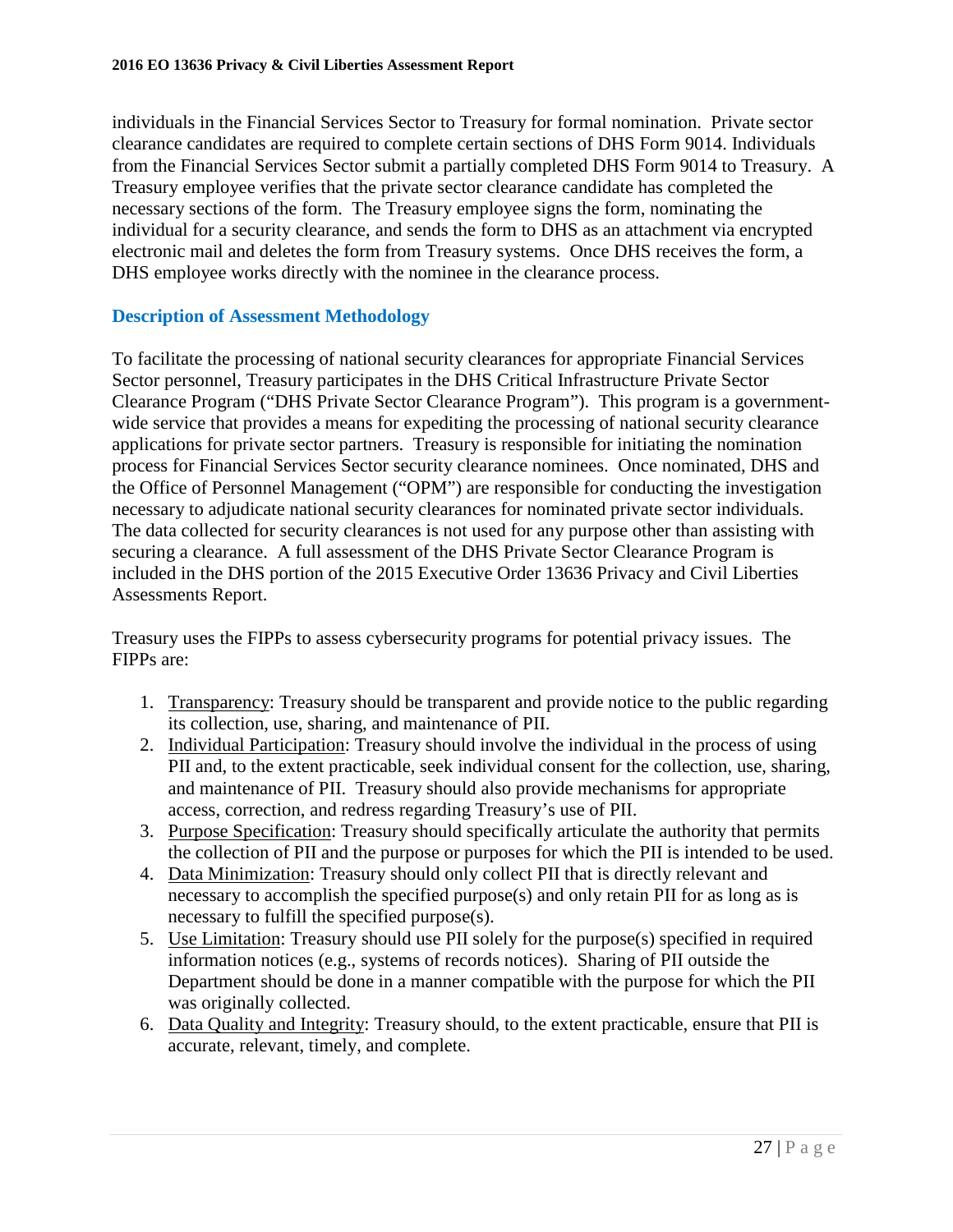- 7. Security: Treasury should protect PII (in all media) through appropriate security safeguards against risks such as loss, unauthorized access or use, destruction, modification, or unintended or inappropriate disclosure.
- 8. Accountability and Auditing: Treasury should be accountable for complying with these principles, providing training to all employees and contractors who use PII, and auditing the actual use of PII to demonstrate compliance with these principles and all applicable privacy protection requirements.

Civil liberties are those basic rights and freedoms guaranteed to individuals. As recognized by the EO and its associated guidance, these Constitutional rights may be implicated by cybersecurity programs that monitor lawful activities or communications. Therefore, in addition to its FIPPs analysis, Treasury will consider whether agency EO activities involve the monitoring or interception of communications, or compiling of information regarding lawful activities that may impact civil liberties. Treasury will also consider the legal authorities that support such activities and the procedures undertaken to safeguard individual rights in carrying out such activities.

## **Privacy and Civil Liberties (PCL) Assessment of Private Sector Clearance Program**

## *PCL Protections and Compliance*

All PII collected within this activity is stored on a Treasury system. Permission to access this information is granted on a need to know basis to protect the information collected. Information is stored within the Treasury network on a temporary basis only. Treasury acts as a facilitator in this process, so the PII submitted for clearance purposes is not shared with or used by any other Treasury programs. The majority of this activity is performed by DHS. Therefore, that Department handles the majority of the PCL protections and compliance associated with it.

| <b>Protections</b>             | <b>Response</b>                                              |
|--------------------------------|--------------------------------------------------------------|
| Are individuals provided       | Treasury uses DHS Form 9014, "Critical Infrastructure        |
| notice at the time of          | Private Sector Clearance Program Request," to collect the    |
| collection regarding why the   | limited set of PII necessary to nominate an individual for a |
| information is being collected | national security clearance. A Privacy Act statement is      |
| and how it will be used?       | provided to individuals at the time they receive the form    |
|                                | advising them of why the information is being collected and  |
|                                | how it will be used.                                         |
| <b>Please describe how the</b> | Individuals identified by their organization or by DHS       |
| program removes data that      | electronically mail Treasury a partially completed DHS       |
| is no longer necessary         | Form 9014. Once received, Treasury reviews the               |
|                                | information and nominates the individual by forwarding the   |
|                                | form to DHS. While in Treasury's custody, the DHS Form       |
|                                | 9014 is a working paper. Once DHS receives it, DHS is        |
|                                | responsible for maintaining and disposing the form under     |
|                                | General Records Schedule 18, Number 22, Personnel            |
|                                | Security Clearance Files. Once DHS confirms the receipt of   |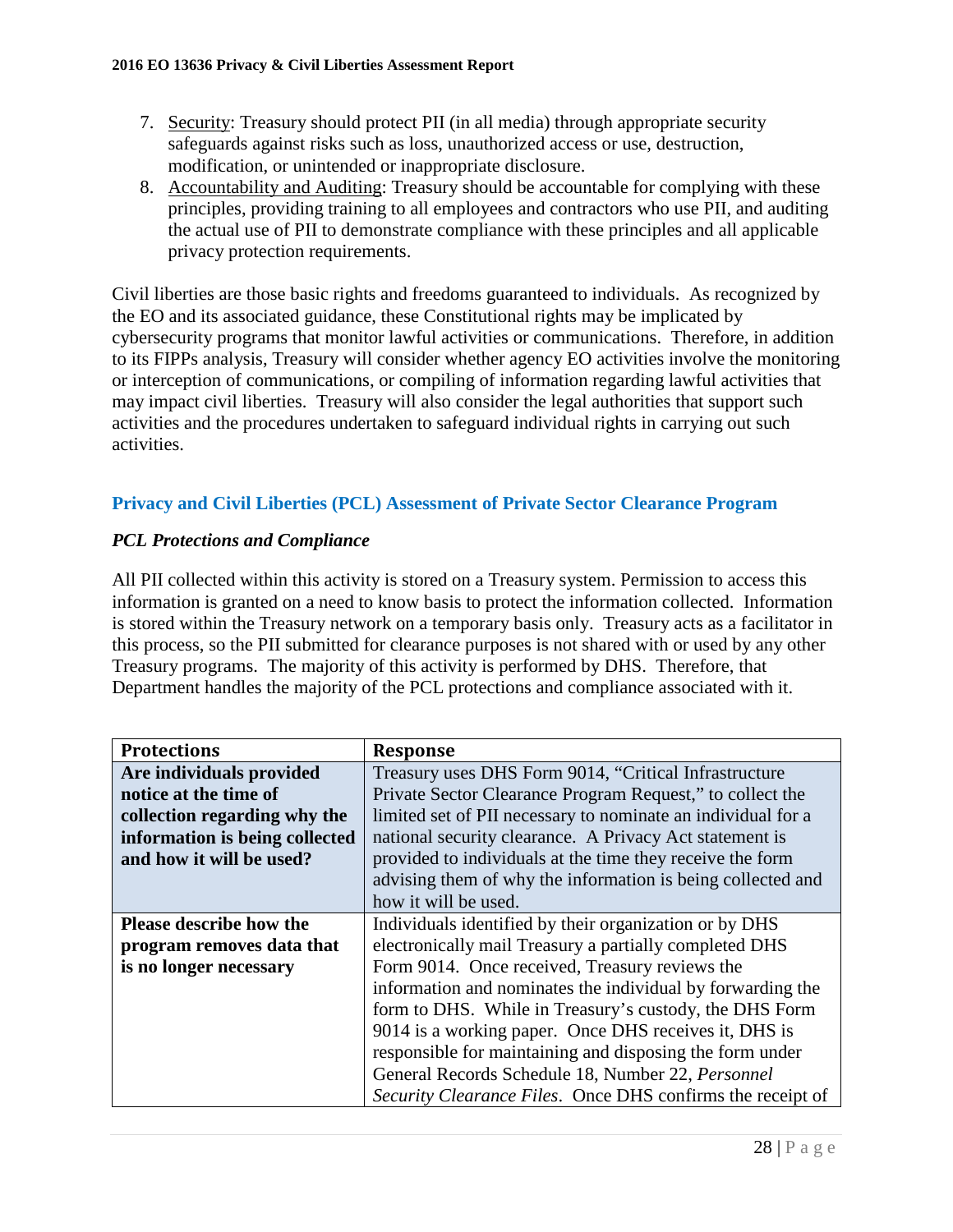| DHS Form 9014, any copies of such form maintained at<br>Treasury are working papers. As working papers in a DHS<br>system of records, Treasury is no longer responsible for<br>maintaining them. Once Treasury receives confirmation<br>from DHS that it received the form, Treasury deletes the<br>partially completed DHS Form 9014 from its system.<br>Once received, Treasury reviews all DHS Form 9014s.<br>Please describe any steps<br>Treasury employees complete two steps: first, they review<br>taken to mitigate any use of<br>PII that is not specified in the<br>information only to ensure that the proper boxes have been<br>applicable notices.<br>filled in and then they formally nominate the individual by<br>electronically mailing the DHS Form 9014 to DHS. While<br>Treasury reviews the form for completeness, it is stored in a<br>local folder, with access limited to only those who have a<br>need to know the information to perform their duties.<br>Information Treasury collects in support of the DHS Private<br>Please describe any<br>safeguards that are in place<br>Sector Clearance Program is sent directly from the private<br>to ensure the continued<br>sector clearance candidate to Treasury by electronic mail.<br>AES 256 bit Encryption is deployed by the Treasury<br>security of data maintained<br>Network for encrypting external traffic from the<br>within the system.<br>Departmental Offices Local Area Network ("DO LAN").<br>DO LAN employs technology that scans for viruses,<br>malware, spam, and other dangerous or suspicious signatures<br>before being delivered to mailboxes. Anything identified as<br>potentially harmful to PII being sent to Treasury employees<br>is quarantined in a secure container until it can be handled<br>properly. While Treasury reviews the DHS Form 9014 for<br>completeness, it is stored in a Treasury local shared drive<br>folder with restricted access. Treasury's non-classified<br>electronic mail and local shared drives are maintained on the<br>DO LAN. The DO LAN is rated as a Federal Information<br>Security Management Act HIGH system, meaning that the<br>loss of confidentiality, integrity, or availability could be<br>expected to have a severe or catastrophic adverse effect on<br>organizational operations, organizational assets, or<br>individuals. The safeguards applied to the DO LAN reflect<br>the sensitivity of the information it contains. |
|--------------------------------------------------------------------------------------------------------------------------------------------------------------------------------------------------------------------------------------------------------------------------------------------------------------------------------------------------------------------------------------------------------------------------------------------------------------------------------------------------------------------------------------------------------------------------------------------------------------------------------------------------------------------------------------------------------------------------------------------------------------------------------------------------------------------------------------------------------------------------------------------------------------------------------------------------------------------------------------------------------------------------------------------------------------------------------------------------------------------------------------------------------------------------------------------------------------------------------------------------------------------------------------------------------------------------------------------------------------------------------------------------------------------------------------------------------------------------------------------------------------------------------------------------------------------------------------------------------------------------------------------------------------------------------------------------------------------------------------------------------------------------------------------------------------------------------------------------------------------------------------------------------------------------------------------------------------------------------------------------------------------------------------------------------------------------------------------------------------------------------------------------------------------------------------------------------------------------------------------------------------------------------------------------------------------------------------------------------------------------------------------------------------------------------------------------------------------------------------|
|                                                                                                                                                                                                                                                                                                                                                                                                                                                                                                                                                                                                                                                                                                                                                                                                                                                                                                                                                                                                                                                                                                                                                                                                                                                                                                                                                                                                                                                                                                                                                                                                                                                                                                                                                                                                                                                                                                                                                                                                                                                                                                                                                                                                                                                                                                                                                                                                                                                                                      |
|                                                                                                                                                                                                                                                                                                                                                                                                                                                                                                                                                                                                                                                                                                                                                                                                                                                                                                                                                                                                                                                                                                                                                                                                                                                                                                                                                                                                                                                                                                                                                                                                                                                                                                                                                                                                                                                                                                                                                                                                                                                                                                                                                                                                                                                                                                                                                                                                                                                                                      |
|                                                                                                                                                                                                                                                                                                                                                                                                                                                                                                                                                                                                                                                                                                                                                                                                                                                                                                                                                                                                                                                                                                                                                                                                                                                                                                                                                                                                                                                                                                                                                                                                                                                                                                                                                                                                                                                                                                                                                                                                                                                                                                                                                                                                                                                                                                                                                                                                                                                                                      |
|                                                                                                                                                                                                                                                                                                                                                                                                                                                                                                                                                                                                                                                                                                                                                                                                                                                                                                                                                                                                                                                                                                                                                                                                                                                                                                                                                                                                                                                                                                                                                                                                                                                                                                                                                                                                                                                                                                                                                                                                                                                                                                                                                                                                                                                                                                                                                                                                                                                                                      |
|                                                                                                                                                                                                                                                                                                                                                                                                                                                                                                                                                                                                                                                                                                                                                                                                                                                                                                                                                                                                                                                                                                                                                                                                                                                                                                                                                                                                                                                                                                                                                                                                                                                                                                                                                                                                                                                                                                                                                                                                                                                                                                                                                                                                                                                                                                                                                                                                                                                                                      |
|                                                                                                                                                                                                                                                                                                                                                                                                                                                                                                                                                                                                                                                                                                                                                                                                                                                                                                                                                                                                                                                                                                                                                                                                                                                                                                                                                                                                                                                                                                                                                                                                                                                                                                                                                                                                                                                                                                                                                                                                                                                                                                                                                                                                                                                                                                                                                                                                                                                                                      |
|                                                                                                                                                                                                                                                                                                                                                                                                                                                                                                                                                                                                                                                                                                                                                                                                                                                                                                                                                                                                                                                                                                                                                                                                                                                                                                                                                                                                                                                                                                                                                                                                                                                                                                                                                                                                                                                                                                                                                                                                                                                                                                                                                                                                                                                                                                                                                                                                                                                                                      |
|                                                                                                                                                                                                                                                                                                                                                                                                                                                                                                                                                                                                                                                                                                                                                                                                                                                                                                                                                                                                                                                                                                                                                                                                                                                                                                                                                                                                                                                                                                                                                                                                                                                                                                                                                                                                                                                                                                                                                                                                                                                                                                                                                                                                                                                                                                                                                                                                                                                                                      |
|                                                                                                                                                                                                                                                                                                                                                                                                                                                                                                                                                                                                                                                                                                                                                                                                                                                                                                                                                                                                                                                                                                                                                                                                                                                                                                                                                                                                                                                                                                                                                                                                                                                                                                                                                                                                                                                                                                                                                                                                                                                                                                                                                                                                                                                                                                                                                                                                                                                                                      |
|                                                                                                                                                                                                                                                                                                                                                                                                                                                                                                                                                                                                                                                                                                                                                                                                                                                                                                                                                                                                                                                                                                                                                                                                                                                                                                                                                                                                                                                                                                                                                                                                                                                                                                                                                                                                                                                                                                                                                                                                                                                                                                                                                                                                                                                                                                                                                                                                                                                                                      |
|                                                                                                                                                                                                                                                                                                                                                                                                                                                                                                                                                                                                                                                                                                                                                                                                                                                                                                                                                                                                                                                                                                                                                                                                                                                                                                                                                                                                                                                                                                                                                                                                                                                                                                                                                                                                                                                                                                                                                                                                                                                                                                                                                                                                                                                                                                                                                                                                                                                                                      |
|                                                                                                                                                                                                                                                                                                                                                                                                                                                                                                                                                                                                                                                                                                                                                                                                                                                                                                                                                                                                                                                                                                                                                                                                                                                                                                                                                                                                                                                                                                                                                                                                                                                                                                                                                                                                                                                                                                                                                                                                                                                                                                                                                                                                                                                                                                                                                                                                                                                                                      |
|                                                                                                                                                                                                                                                                                                                                                                                                                                                                                                                                                                                                                                                                                                                                                                                                                                                                                                                                                                                                                                                                                                                                                                                                                                                                                                                                                                                                                                                                                                                                                                                                                                                                                                                                                                                                                                                                                                                                                                                                                                                                                                                                                                                                                                                                                                                                                                                                                                                                                      |
|                                                                                                                                                                                                                                                                                                                                                                                                                                                                                                                                                                                                                                                                                                                                                                                                                                                                                                                                                                                                                                                                                                                                                                                                                                                                                                                                                                                                                                                                                                                                                                                                                                                                                                                                                                                                                                                                                                                                                                                                                                                                                                                                                                                                                                                                                                                                                                                                                                                                                      |
|                                                                                                                                                                                                                                                                                                                                                                                                                                                                                                                                                                                                                                                                                                                                                                                                                                                                                                                                                                                                                                                                                                                                                                                                                                                                                                                                                                                                                                                                                                                                                                                                                                                                                                                                                                                                                                                                                                                                                                                                                                                                                                                                                                                                                                                                                                                                                                                                                                                                                      |
|                                                                                                                                                                                                                                                                                                                                                                                                                                                                                                                                                                                                                                                                                                                                                                                                                                                                                                                                                                                                                                                                                                                                                                                                                                                                                                                                                                                                                                                                                                                                                                                                                                                                                                                                                                                                                                                                                                                                                                                                                                                                                                                                                                                                                                                                                                                                                                                                                                                                                      |
|                                                                                                                                                                                                                                                                                                                                                                                                                                                                                                                                                                                                                                                                                                                                                                                                                                                                                                                                                                                                                                                                                                                                                                                                                                                                                                                                                                                                                                                                                                                                                                                                                                                                                                                                                                                                                                                                                                                                                                                                                                                                                                                                                                                                                                                                                                                                                                                                                                                                                      |
|                                                                                                                                                                                                                                                                                                                                                                                                                                                                                                                                                                                                                                                                                                                                                                                                                                                                                                                                                                                                                                                                                                                                                                                                                                                                                                                                                                                                                                                                                                                                                                                                                                                                                                                                                                                                                                                                                                                                                                                                                                                                                                                                                                                                                                                                                                                                                                                                                                                                                      |
|                                                                                                                                                                                                                                                                                                                                                                                                                                                                                                                                                                                                                                                                                                                                                                                                                                                                                                                                                                                                                                                                                                                                                                                                                                                                                                                                                                                                                                                                                                                                                                                                                                                                                                                                                                                                                                                                                                                                                                                                                                                                                                                                                                                                                                                                                                                                                                                                                                                                                      |
|                                                                                                                                                                                                                                                                                                                                                                                                                                                                                                                                                                                                                                                                                                                                                                                                                                                                                                                                                                                                                                                                                                                                                                                                                                                                                                                                                                                                                                                                                                                                                                                                                                                                                                                                                                                                                                                                                                                                                                                                                                                                                                                                                                                                                                                                                                                                                                                                                                                                                      |
|                                                                                                                                                                                                                                                                                                                                                                                                                                                                                                                                                                                                                                                                                                                                                                                                                                                                                                                                                                                                                                                                                                                                                                                                                                                                                                                                                                                                                                                                                                                                                                                                                                                                                                                                                                                                                                                                                                                                                                                                                                                                                                                                                                                                                                                                                                                                                                                                                                                                                      |
|                                                                                                                                                                                                                                                                                                                                                                                                                                                                                                                                                                                                                                                                                                                                                                                                                                                                                                                                                                                                                                                                                                                                                                                                                                                                                                                                                                                                                                                                                                                                                                                                                                                                                                                                                                                                                                                                                                                                                                                                                                                                                                                                                                                                                                                                                                                                                                                                                                                                                      |
|                                                                                                                                                                                                                                                                                                                                                                                                                                                                                                                                                                                                                                                                                                                                                                                                                                                                                                                                                                                                                                                                                                                                                                                                                                                                                                                                                                                                                                                                                                                                                                                                                                                                                                                                                                                                                                                                                                                                                                                                                                                                                                                                                                                                                                                                                                                                                                                                                                                                                      |
|                                                                                                                                                                                                                                                                                                                                                                                                                                                                                                                                                                                                                                                                                                                                                                                                                                                                                                                                                                                                                                                                                                                                                                                                                                                                                                                                                                                                                                                                                                                                                                                                                                                                                                                                                                                                                                                                                                                                                                                                                                                                                                                                                                                                                                                                                                                                                                                                                                                                                      |
|                                                                                                                                                                                                                                                                                                                                                                                                                                                                                                                                                                                                                                                                                                                                                                                                                                                                                                                                                                                                                                                                                                                                                                                                                                                                                                                                                                                                                                                                                                                                                                                                                                                                                                                                                                                                                                                                                                                                                                                                                                                                                                                                                                                                                                                                                                                                                                                                                                                                                      |
|                                                                                                                                                                                                                                                                                                                                                                                                                                                                                                                                                                                                                                                                                                                                                                                                                                                                                                                                                                                                                                                                                                                                                                                                                                                                                                                                                                                                                                                                                                                                                                                                                                                                                                                                                                                                                                                                                                                                                                                                                                                                                                                                                                                                                                                                                                                                                                                                                                                                                      |
|                                                                                                                                                                                                                                                                                                                                                                                                                                                                                                                                                                                                                                                                                                                                                                                                                                                                                                                                                                                                                                                                                                                                                                                                                                                                                                                                                                                                                                                                                                                                                                                                                                                                                                                                                                                                                                                                                                                                                                                                                                                                                                                                                                                                                                                                                                                                                                                                                                                                                      |
|                                                                                                                                                                                                                                                                                                                                                                                                                                                                                                                                                                                                                                                                                                                                                                                                                                                                                                                                                                                                                                                                                                                                                                                                                                                                                                                                                                                                                                                                                                                                                                                                                                                                                                                                                                                                                                                                                                                                                                                                                                                                                                                                                                                                                                                                                                                                                                                                                                                                                      |
|                                                                                                                                                                                                                                                                                                                                                                                                                                                                                                                                                                                                                                                                                                                                                                                                                                                                                                                                                                                                                                                                                                                                                                                                                                                                                                                                                                                                                                                                                                                                                                                                                                                                                                                                                                                                                                                                                                                                                                                                                                                                                                                                                                                                                                                                                                                                                                                                                                                                                      |
|                                                                                                                                                                                                                                                                                                                                                                                                                                                                                                                                                                                                                                                                                                                                                                                                                                                                                                                                                                                                                                                                                                                                                                                                                                                                                                                                                                                                                                                                                                                                                                                                                                                                                                                                                                                                                                                                                                                                                                                                                                                                                                                                                                                                                                                                                                                                                                                                                                                                                      |
|                                                                                                                                                                                                                                                                                                                                                                                                                                                                                                                                                                                                                                                                                                                                                                                                                                                                                                                                                                                                                                                                                                                                                                                                                                                                                                                                                                                                                                                                                                                                                                                                                                                                                                                                                                                                                                                                                                                                                                                                                                                                                                                                                                                                                                                                                                                                                                                                                                                                                      |
|                                                                                                                                                                                                                                                                                                                                                                                                                                                                                                                                                                                                                                                                                                                                                                                                                                                                                                                                                                                                                                                                                                                                                                                                                                                                                                                                                                                                                                                                                                                                                                                                                                                                                                                                                                                                                                                                                                                                                                                                                                                                                                                                                                                                                                                                                                                                                                                                                                                                                      |
|                                                                                                                                                                                                                                                                                                                                                                                                                                                                                                                                                                                                                                                                                                                                                                                                                                                                                                                                                                                                                                                                                                                                                                                                                                                                                                                                                                                                                                                                                                                                                                                                                                                                                                                                                                                                                                                                                                                                                                                                                                                                                                                                                                                                                                                                                                                                                                                                                                                                                      |
|                                                                                                                                                                                                                                                                                                                                                                                                                                                                                                                                                                                                                                                                                                                                                                                                                                                                                                                                                                                                                                                                                                                                                                                                                                                                                                                                                                                                                                                                                                                                                                                                                                                                                                                                                                                                                                                                                                                                                                                                                                                                                                                                                                                                                                                                                                                                                                                                                                                                                      |
|                                                                                                                                                                                                                                                                                                                                                                                                                                                                                                                                                                                                                                                                                                                                                                                                                                                                                                                                                                                                                                                                                                                                                                                                                                                                                                                                                                                                                                                                                                                                                                                                                                                                                                                                                                                                                                                                                                                                                                                                                                                                                                                                                                                                                                                                                                                                                                                                                                                                                      |
|                                                                                                                                                                                                                                                                                                                                                                                                                                                                                                                                                                                                                                                                                                                                                                                                                                                                                                                                                                                                                                                                                                                                                                                                                                                                                                                                                                                                                                                                                                                                                                                                                                                                                                                                                                                                                                                                                                                                                                                                                                                                                                                                                                                                                                                                                                                                                                                                                                                                                      |
| <b>Please describe the method</b><br>Treasury employs Microsoft Active Directory's role based                                                                                                                                                                                                                                                                                                                                                                                                                                                                                                                                                                                                                                                                                                                                                                                                                                                                                                                                                                                                                                                                                                                                                                                                                                                                                                                                                                                                                                                                                                                                                                                                                                                                                                                                                                                                                                                                                                                                                                                                                                                                                                                                                                                                                                                                                                                                                                                        |
| for securing data at rest in<br>access controls to prevent unauthorized access to data at rest                                                                                                                                                                                                                                                                                                                                                                                                                                                                                                                                                                                                                                                                                                                                                                                                                                                                                                                                                                                                                                                                                                                                                                                                                                                                                                                                                                                                                                                                                                                                                                                                                                                                                                                                                                                                                                                                                                                                                                                                                                                                                                                                                                                                                                                                                                                                                                                       |
| on the DO LAN. This directory helps ensure that employees<br>the system.                                                                                                                                                                                                                                                                                                                                                                                                                                                                                                                                                                                                                                                                                                                                                                                                                                                                                                                                                                                                                                                                                                                                                                                                                                                                                                                                                                                                                                                                                                                                                                                                                                                                                                                                                                                                                                                                                                                                                                                                                                                                                                                                                                                                                                                                                                                                                                                                             |
| and contractors who do not have a need to access the                                                                                                                                                                                                                                                                                                                                                                                                                                                                                                                                                                                                                                                                                                                                                                                                                                                                                                                                                                                                                                                                                                                                                                                                                                                                                                                                                                                                                                                                                                                                                                                                                                                                                                                                                                                                                                                                                                                                                                                                                                                                                                                                                                                                                                                                                                                                                                                                                                 |
| information stored in this program do not have privileges to                                                                                                                                                                                                                                                                                                                                                                                                                                                                                                                                                                                                                                                                                                                                                                                                                                                                                                                                                                                                                                                                                                                                                                                                                                                                                                                                                                                                                                                                                                                                                                                                                                                                                                                                                                                                                                                                                                                                                                                                                                                                                                                                                                                                                                                                                                                                                                                                                         |
| access the information.                                                                                                                                                                                                                                                                                                                                                                                                                                                                                                                                                                                                                                                                                                                                                                                                                                                                                                                                                                                                                                                                                                                                                                                                                                                                                                                                                                                                                                                                                                                                                                                                                                                                                                                                                                                                                                                                                                                                                                                                                                                                                                                                                                                                                                                                                                                                                                                                                                                              |
| Treasury deploys a Splunk Enterprise solution to allow for<br>What methods are in place to                                                                                                                                                                                                                                                                                                                                                                                                                                                                                                                                                                                                                                                                                                                                                                                                                                                                                                                                                                                                                                                                                                                                                                                                                                                                                                                                                                                                                                                                                                                                                                                                                                                                                                                                                                                                                                                                                                                                                                                                                                                                                                                                                                                                                                                                                                                                                                                           |
| auditing of user activities on the DO LAN. The solution<br>audit access to records                                                                                                                                                                                                                                                                                                                                                                                                                                                                                                                                                                                                                                                                                                                                                                                                                                                                                                                                                                                                                                                                                                                                                                                                                                                                                                                                                                                                                                                                                                                                                                                                                                                                                                                                                                                                                                                                                                                                                                                                                                                                                                                                                                                                                                                                                                                                                                                                   |
| monitors role based access controls assigned to the files and                                                                                                                                                                                                                                                                                                                                                                                                                                                                                                                                                                                                                                                                                                                                                                                                                                                                                                                                                                                                                                                                                                                                                                                                                                                                                                                                                                                                                                                                                                                                                                                                                                                                                                                                                                                                                                                                                                                                                                                                                                                                                                                                                                                                                                                                                                                                                                                                                        |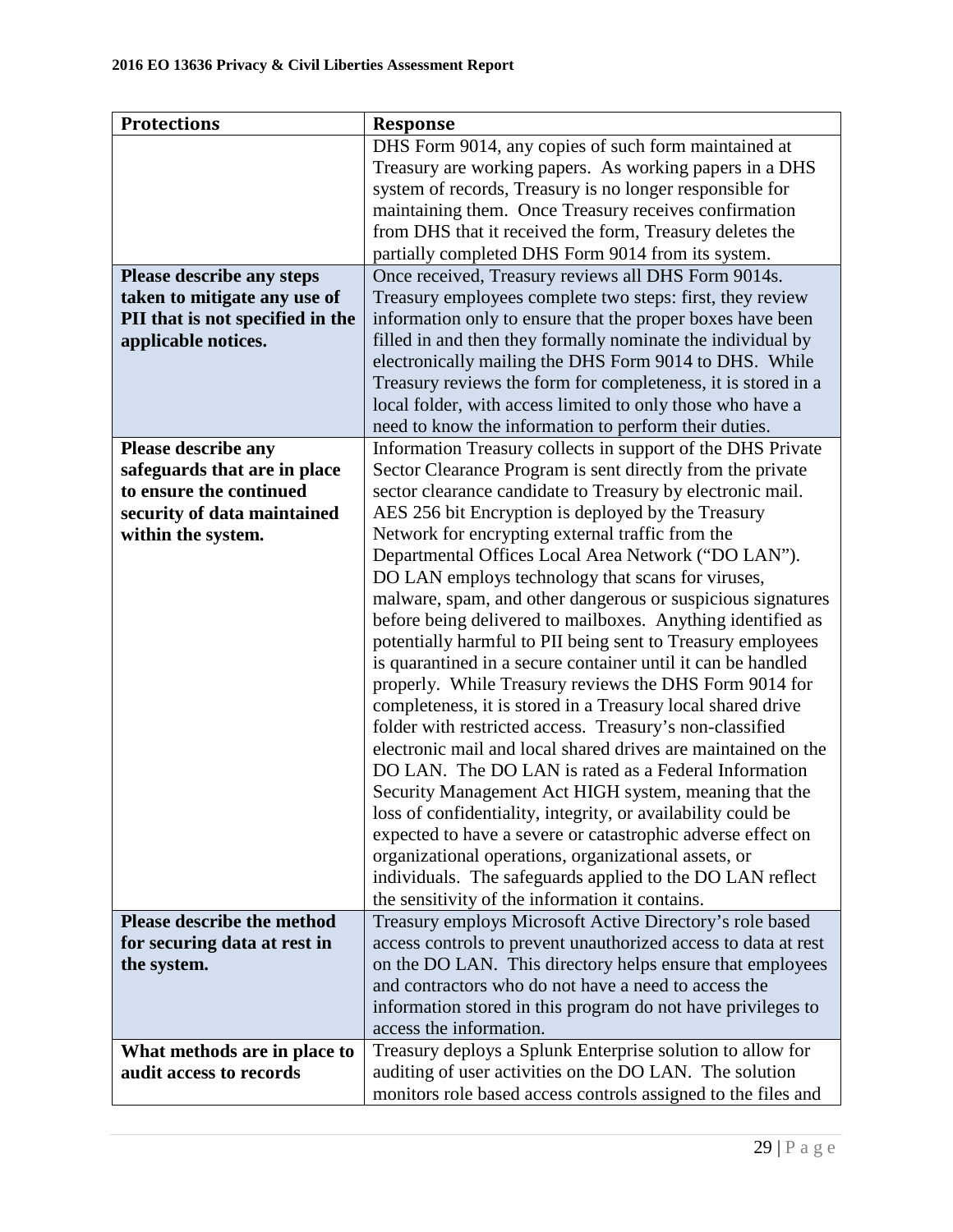| <b>Protections</b>         | <b>Response</b>                                               |
|----------------------------|---------------------------------------------------------------|
| maintained within the      | folders in which Treasury temporarily stores DHS Form         |
| system?                    | 9014s. This helps Treasury prevent employees who have         |
|                            | access to the information to perform their official Treasury  |
|                            | functions from exceeding their authority by accessing and/or  |
|                            | using the information for unauthorized purposes.              |
| Please describe any agency | Private sector clearance candidates send their information in |
| oversight mechanisms that  | support of the DHS Clearance Program to Treasury by           |
| apply to the system.       | electronic mail. While Treasury reviews the DHS Form          |
|                            | 9014 for completeness, it is stored in a local shared drive   |
|                            | folder. Treasury's non-classified electronic mail and shared  |
|                            | drives are maintained on the DO LAN, a system secured at      |
|                            | the highest level for a non-classified system. There is no    |
|                            | way to guarantee that electronic mail sent to Treasury from   |
|                            | outside entities is encrypted.                                |
|                            |                                                               |
|                            | All Treasury information systems used to process and store    |
|                            | PII undergo a mandatory security assessment and               |
|                            | authorization ("SA&A") process to verify that the system      |
|                            | provides adequate measures to preserve the confidentiality,   |
|                            | integrity, and availability of all sensitive information      |
|                            | residing on or transiting those systems. A Privacy Impact     |
|                            | Assessment ("PIA") is required as part of the SA&A            |
|                            | process. The PIA for the DO LAN was completed on Dec 4,       |
|                            | 2007. A revised and updated Privacy and Civil Liberties       |
|                            | Impact Assessment ("PCLIA") for the DO LAN is currently       |
|                            | in development.                                               |

## *PIAs or Other Documentation*

DHS Form 9014s are stored only on the DO LAN while they are reviewed for completeness. The PIA for the DO LAN was completed on Dec 4, 2007 and is currently being updated. A PIA is not required when information contained in a system relates to internal government operations or when it has been previously assessed under an evaluation similar to a PIA.

| <b>FIPPS and/or Civil Liberties Analysis:</b> |  |
|-----------------------------------------------|--|
|                                               |  |

| Transparency:                   | <b>Response:</b>                                         |
|---------------------------------|----------------------------------------------------------|
| How is the general public       | DHS is the lead agency for the DHS Private Sector        |
| informed about the DHS          | Clearance Program. Pursuant to the E-Government Act of   |
| <b>Critical Infrastructure</b>  | 2002 and Office of Management and Budget (OMB)           |
| <b>Private Sector Clearance</b> | Memorandum 03-22, "OMB Guidance for Implementing         |
| Program?                        | the Privacy Provisions of the E-Government Act of 2002," |
|                                 | DHS last published a PIA for the program on February 11, |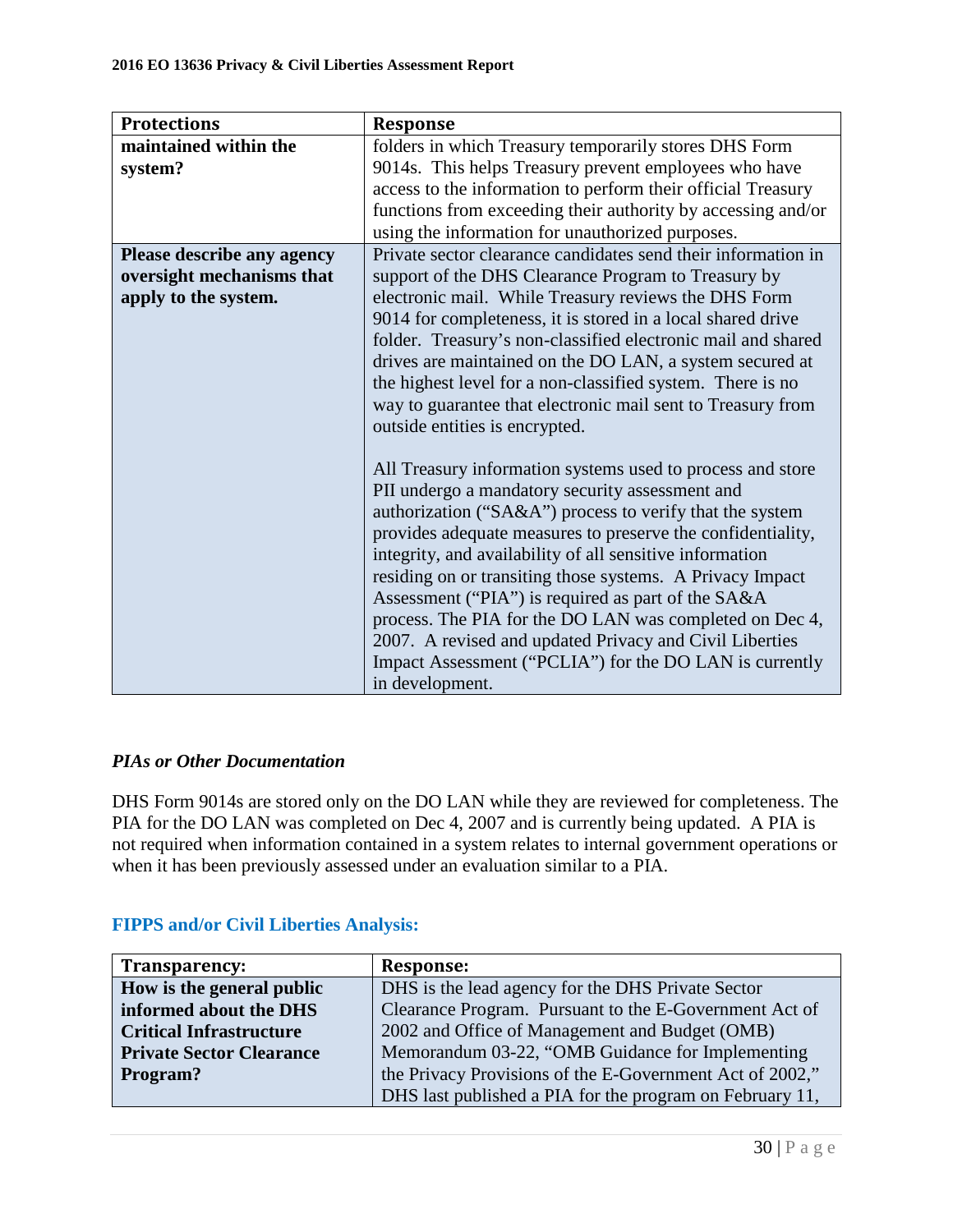|                                      | 2015. The PIA, which informs the general public about         |
|--------------------------------------|---------------------------------------------------------------|
|                                      | this program, is available to the general public on the DHS   |
|                                      | Privacy Office's website. <sup>21</sup>                       |
| When collecting information          | Yes. The collection number for DHS Form 9014 is OMB           |
| from members of the public,          | No. 1670-0013. DHS last published notice of the form in       |
| does the program submit              | the Federal Register on September 24, 2014. See Federal       |
| documentation for an OMB             | Register Docket Number DHS-2014-0007.                         |
| <b>Collection number?</b>            |                                                               |
| Does the agency operate a            | Treasury does not operate a Privacy Act system of records     |
| <b>Privacy Act system of records</b> | in support of the DHS Sector Clearance Program. Once          |
| in support of the DHS Critical       | Treasury transmits the DHS Form 9014 to DHS, the system       |
| <b>Infrastructure Sector</b>         | of records notice entitled DHS/ALL-023 Department of          |
| <b>Clearance Program?</b>            | Homeland Security Personnel Security Management, 75 FR        |
|                                      | 8088 (February 23, 2010) covers the information.              |
| How does this program                | As the lead agency for the DHS Private Sector Clearance       |
| ensure that notices are              | Program, DHS is responsible for ensuring that its PIA is      |
| updated to reflect system or         | updated to reflect system or program changes. This report     |
| program changes?                     | also serves to provide notice to the public about the privacy |
|                                      | safeguards deployed in the implementation of the DHS          |
|                                      | Private Sector Clearance Program. Treasury does not           |
|                                      | maintain any additional notices with respect to its           |
|                                      | supporting role in the DHS Private Sector Clearance           |
|                                      | Program. A PIA is not required when information               |
|                                      | contained in a system relates to internal government          |
|                                      | operations; when it has been previously assessed under an     |
|                                      | evaluation similar to a PIA.                                  |

| <b>Individual Participation:</b> | Response:                                                     |
|----------------------------------|---------------------------------------------------------------|
| Are individuals asked for        | Yes. Individuals in the Financial Services Sector who have    |
| consent and given the            | been identified by their organization or by DHS as needing    |
| opportunity to object to the     | access to classified cyber threat information may complete    |
| collection of their PII?         | DHS Form 9014 and securely transmit it by electronic mail     |
|                                  | to Treasury to start the nomination process. There is a       |
|                                  | Privacy Act Statement in the form providing notice to         |
|                                  | individuals regarding DHS's use of the information.           |
|                                  | Participation in the DHS Private Sector Clearance Program     |
|                                  | is voluntary. Individuals who do not approve of DHS's use     |
|                                  | of the information as stated in DHS Form 9014 have the        |
|                                  | opportunity to object to collection of their PII by not       |
|                                  | completing and submitting the form for review. By             |
|                                  | completing and submitting the form, the individuals consent   |
|                                  | to the collection of the contents of the form. The individual |
|                                  | is not required to submit information for a clearance, but    |
|                                  |                                                               |

<span id="page-30-0"></span> $21$  The DHS PIA for the Private Sector Clearance Program is available here: <https://www.dhs.gov/sites/default/files/publications/privacy-pia-nppd-pscp-february2015.pdf>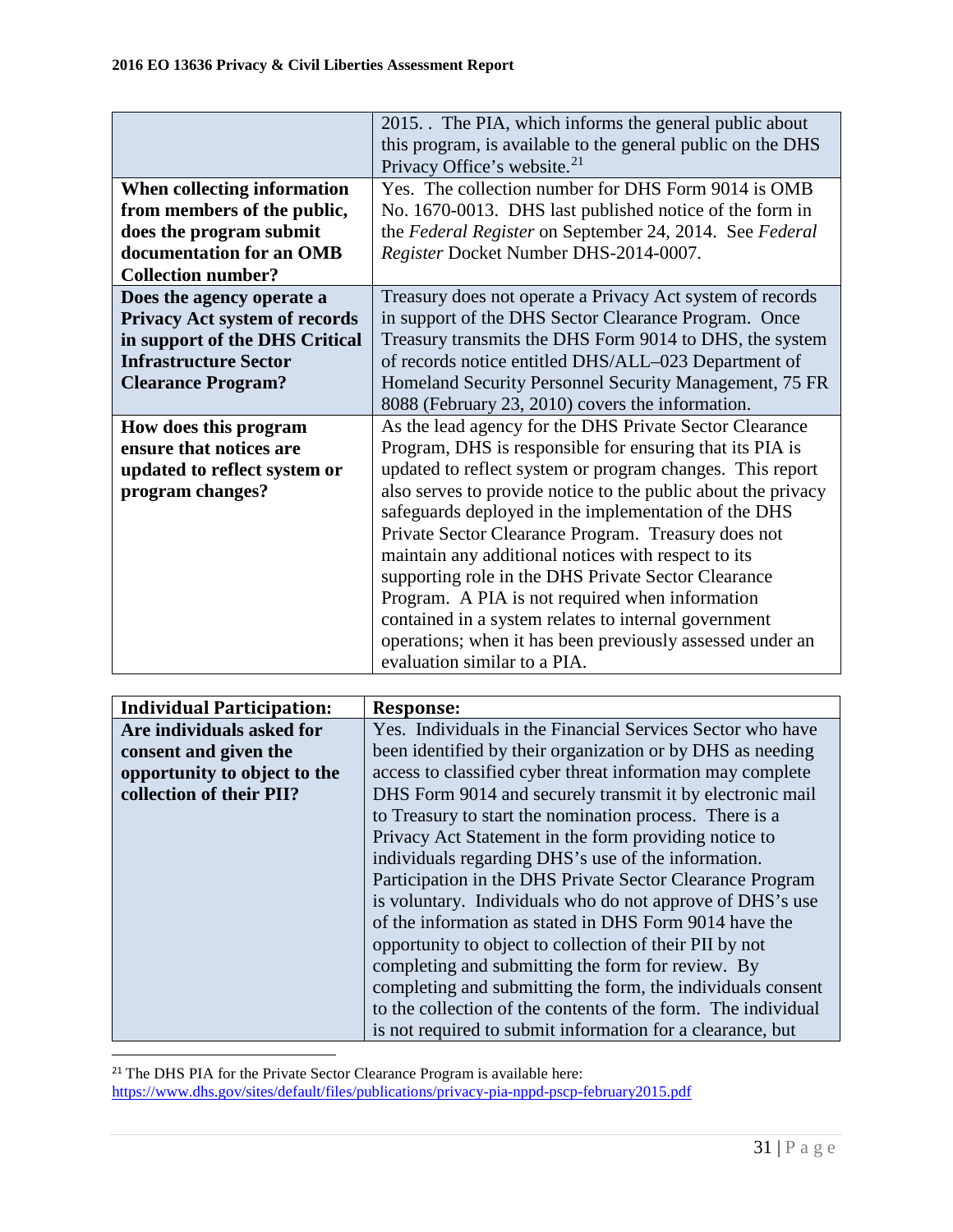|                               | refusal to submit the information will result in their inability |  |
|-------------------------------|------------------------------------------------------------------|--|
|                               | to secure a clearance.                                           |  |
| Are individuals given the     | Yes, nominees have the opportunity to access and correct         |  |
| opportunity to access and     | information submitted using the DHS Form 9014. Access            |  |
| correct their PII?            | and correction procedures are described in the DHS Critical      |  |
|                               | Infrastructure Private Sector Clearance Program PIA, which       |  |
|                               | is available to the public through the DHS Privacy Office        |  |
|                               | website. A PIA is not required when information contained        |  |
|                               | in a system relates to internal government operations; when      |  |
|                               | it has been previously assessed under an evaluation similar      |  |
|                               | to a PIA.                                                        |  |
| <b>Describe the mechanism</b> | If inappropriate access or disclosure gave rise to sufficient    |  |
| provided for an individual to | risk to the individual or Treasury, Treasury would provide       |  |
| seek redress in the event of  | notification to the individual as required in Treasury           |  |
| inappropriate access to or    | Directive (TD), 25-08, Safeguarding Against and                  |  |
| disclosure of their PII.      | Responding to the Breach of PII. If notification is given        |  |
|                               | under TD 25-08, the notice would provide a point of contact      |  |
|                               | to whom questions may be directed. If questions evolve into      |  |
|                               | a complaint, the complaint will be addressed by the Office of    |  |
|                               | Privacy, Transparency, and Records working in conjunction        |  |
|                               | with the Office of General Counsel and the Office of Public      |  |
|                               | Affairs.                                                         |  |

| <b>Purpose Specification:</b> | Response:                                                    |  |
|-------------------------------|--------------------------------------------------------------|--|
| Please provide the specific   | Treasury collects PII from individuals in the Financial      |  |
| purpose(s) for the            | Services Sector who their organization or DHS has identified |  |
| maintenance of PII within     | as needing access to classified cyber threat information.    |  |
| the system                    | After DHS or sector representatives identify individuals who |  |
|                               | need a clearance, the private sector clearance candidate     |  |
|                               | completes the form and sends it to Treasury. Treasury        |  |
|                               | disposes of the information after it ensures the DHS Form    |  |
|                               | 9014 is completed according to the form's directions,        |  |
|                               | securely transmits the completed form to DHS, and receives   |  |
|                               | notice of receipt from DHS.                                  |  |
| What steps are taken to       | Pursuant to PDD 21, "Critical Infrastructure Security and    |  |
| ensure the authority for the  | Resilience," Treasury is the SSA for the Financial Services  |  |
| collection is valid?          | Sector. In this role, and in support of the EO, Treasury may |  |
|                               | nominate individuals from the sector for national security   |  |
|                               | clearances. Treasury is responsible for verifying that       |  |
|                               | individuals in the process are associated with the Financial |  |
|                               | Services Sector.                                             |  |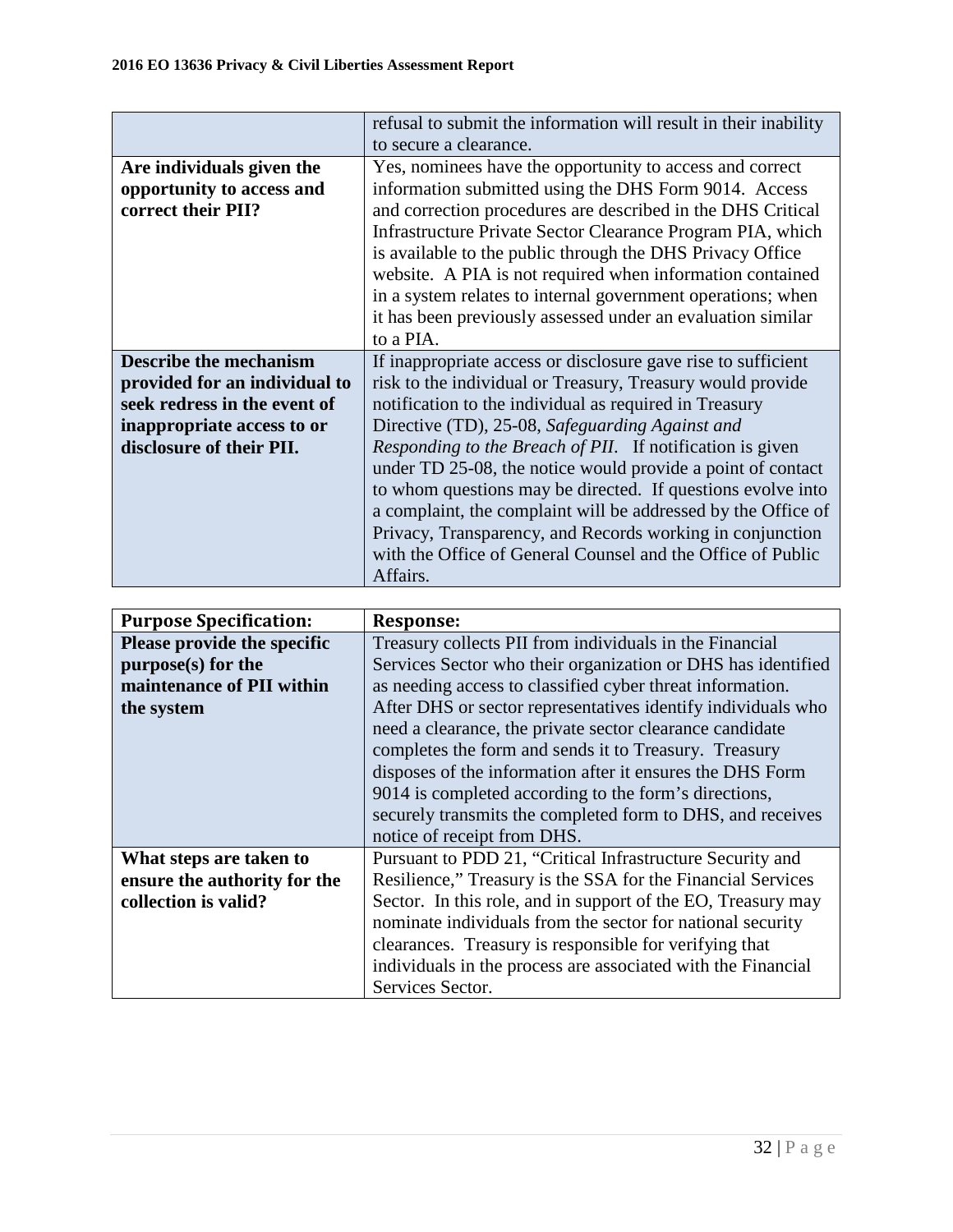| <b>Data Minimization:</b>       | Response:                                                     |
|---------------------------------|---------------------------------------------------------------|
| <b>Please describe the data</b> | To initiate the process, individuals complete the DHS Form    |
| elements that are relevant      | 9014 and send the following information to Treasury: name,    |
| and necessary.                  | company name/address, phone number, e-mail address, level     |
|                                 | of clearance, and citizenship. Treasury then securely         |
|                                 | transmits this information to DHS after reviewing it for      |
|                                 | completeness.                                                 |
|                                 |                                                               |
|                                 | Employees of the Office of Privacy, Transparency, and         |
|                                 | Records have conducted several meetings with OCIP to          |
|                                 | ensure that any PII distributed has been minimized and is     |
|                                 | only used for its original stated purpose. As the SSA for the |
|                                 | Financial Services Sector, it has been determined that        |
|                                 | Treasury's knowledge of the Financial Services Sector is      |
|                                 | instrumental in the decision making process for identifying   |
|                                 | individuals within the sector who require clearances.         |

| <b>Use Limitation:</b>         | <b>Response:</b>                                               |
|--------------------------------|----------------------------------------------------------------|
| Please describe the steps      | PII that Treasury receives for the DHS Critical Infrastructure |
| taken to ensure the use of PII | Private Sector Clearance Program is limited to the             |
| is limited to the purpose(s)   | information submitted by the nominee using DHS Form            |
| specified in applicable        | 9014. Once identified, Treasury directs private sector         |
| notices.                       | clearance candidates to submit the DHS Form 9014 to a          |
|                                | secure Treasury electronic mail inbox that is dedicated to     |
|                                | receipt of these forms. Access to the dedicated inbox is       |
|                                | limited to Treasury employees and contractors who have a       |
|                                | need to know. Treasury does not share DHS Form 9014s           |
|                                | with any other Treasury bureaus or offices and only shares     |
|                                | them externally with DHS. Information collected in this        |
|                                | program is only used for its original purpose.                 |

| Data Quality and Integrity:  | Response:                                                    |
|------------------------------|--------------------------------------------------------------|
| What steps are taken to      | Information Treasury collects in support of the DHS Critical |
| ensure the continued quality | Infrastructure Private Sector Program is sent directly from  |
| and integrity of data        | the potential nominee to Treasury by electronic mail.        |
| maintained by the project or | Treasury, in turn, sends the information on to DHS using     |
| system?                      | encrypted electronic mail. DHS then contacts the nominee     |
|                              | directly to provide the additional information necessary to  |
|                              | complete the remaining DHS Form 9014 fields.                 |
|                              |                                                              |
| What steps are taken to      | After DHS receives the DHS Form 9014 from Treasury and       |
| ensure information           | collects additional information from the private sector      |
| maintained in the system is  | nominee/clearance candidate to complete the form, DHS        |
| accurate, timely, relevant,  | provides to OPM the information necessary to begin the       |
| and complete?                | background investigation. OPM then works directly with       |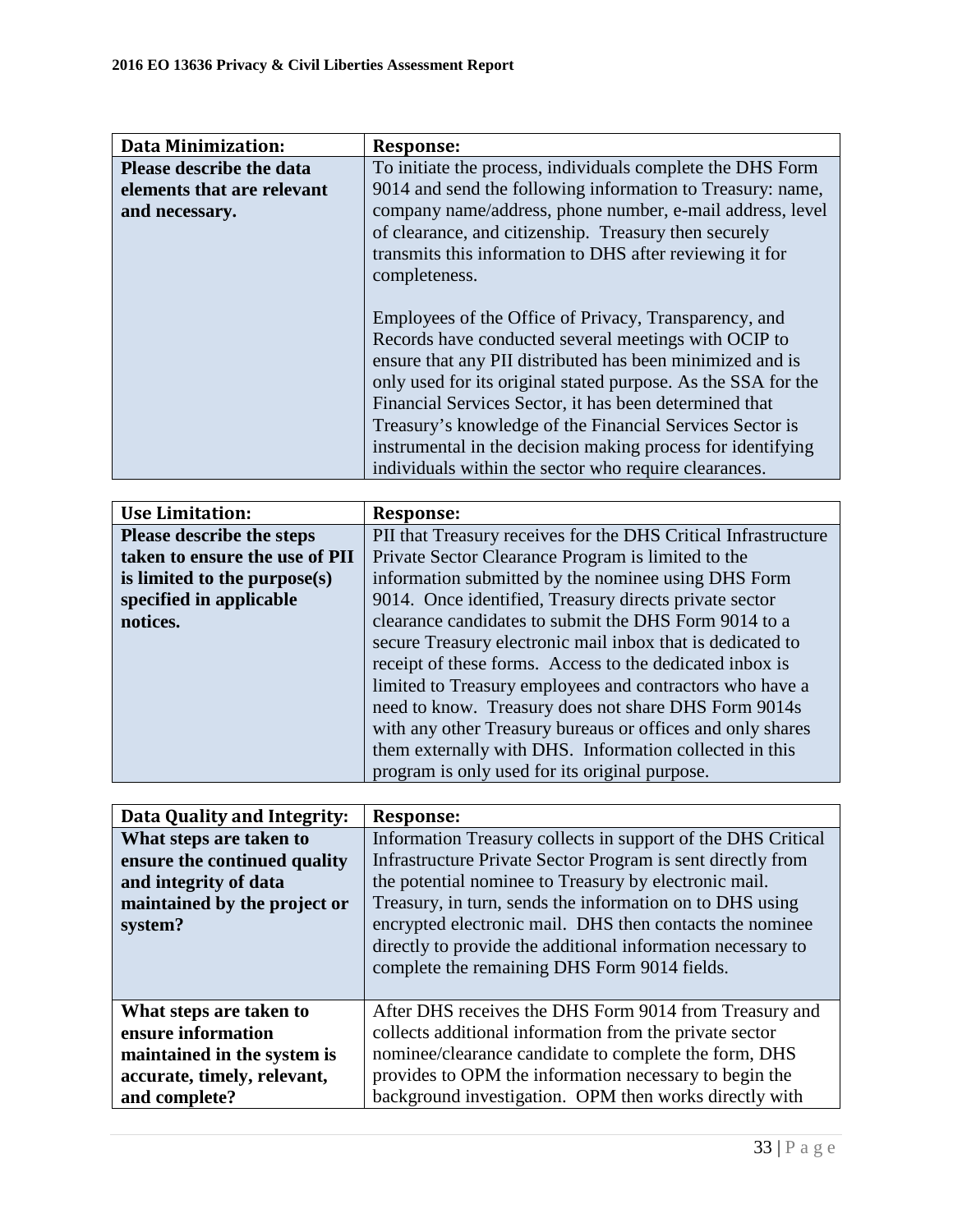|                                   | nominees to ensure that the information provided to Treasury<br>and DHS is accurate, timely, and complete. Nominees are<br>provided the opportunity to correct inaccurate or erroneous<br>information. Any inaccurate or outdated information<br>provided to Treasury is thereby corrected by either DHS or<br>OPM. |
|-----------------------------------|---------------------------------------------------------------------------------------------------------------------------------------------------------------------------------------------------------------------------------------------------------------------------------------------------------------------|
| <b>Please describe the method</b> | Information collected by Treasury in support of the DHS                                                                                                                                                                                                                                                             |
| for eliminating PII that is no    | Private Sector Clearance Program is sent directly from the                                                                                                                                                                                                                                                          |
| longer needed.                    | potential nominee to Treasury by electronic mail. While the                                                                                                                                                                                                                                                         |
|                                   | DHS Form 9014 is being reviewed by Treasury, the form is                                                                                                                                                                                                                                                            |
|                                   | stored in a Treasury local shared drive folder with access                                                                                                                                                                                                                                                          |
|                                   | limited to personnel and contractors who have a need to                                                                                                                                                                                                                                                             |
|                                   | know. After Treasury electronically mails the partially                                                                                                                                                                                                                                                             |
|                                   | completed form to DHS and receives confirmation from                                                                                                                                                                                                                                                                |
|                                   | DHS that it received the form, Treasury deletes the partially                                                                                                                                                                                                                                                       |
|                                   | completed DHS Form 9014.                                                                                                                                                                                                                                                                                            |

| Security:                         | <b>Response:</b>                                             |
|-----------------------------------|--------------------------------------------------------------|
| <b>Please describe any</b>        | Information collected by Treasury in support of the DHS      |
| safeguards that are in place      | Private Sector Program is sent directly from the potential   |
| to ensure the continued           | nominee to Treasury by electronic mail. While the DHS        |
| security of data maintained       | Form 9014 is being reviewed by Treasury, it is stored in a   |
| within the system.                | Treasury local shared drive folder with access limited to    |
|                                   | personnel and contractors who have a need to know.           |
|                                   | Treasury's non-classified electronic mail and local shared   |
|                                   | drives are maintained on the DO LAN. The safeguards          |
|                                   | applied to the DO LAN reflect the sensitivity of the         |
|                                   | information it contains.                                     |
| <b>Please describe the method</b> | Treasury employs Microsoft Active Directory's role based     |
| for securing data at rest in      | access controls and audit controls to prevent unauthorized   |
| the system.                       | access to or use of data at rest on the DO LAN.              |
| If data from the system is        | Private sector clearance candidates send the partially       |
| sent electronically, what         | completed DHS Form 9014 to a secure Treasury electronic      |
| methods are in place to           | mail inbox dedicated to receiving these forms. Treasury then |
| ensure appropriate                | reviews the form for completeness and forwards it via        |
| safeguards apply?                 | encrypted electronic mail to DHS. AES 256 bit Encryption     |
|                                   | is deployed by Treasury Network for encrypting external      |
|                                   | traffic from the DO LAN.                                     |
|                                   |                                                              |
|                                   |                                                              |

| <b>Accountability and</b>    | Response:                                                   |
|------------------------------|-------------------------------------------------------------|
| <b>Auditing:</b>             |                                                             |
| What methods are in place to | Treasury deploys a Splunk Enterprise solution to audit user |
| audit access to records      | activities on the DO LAN. The solution monitors role based  |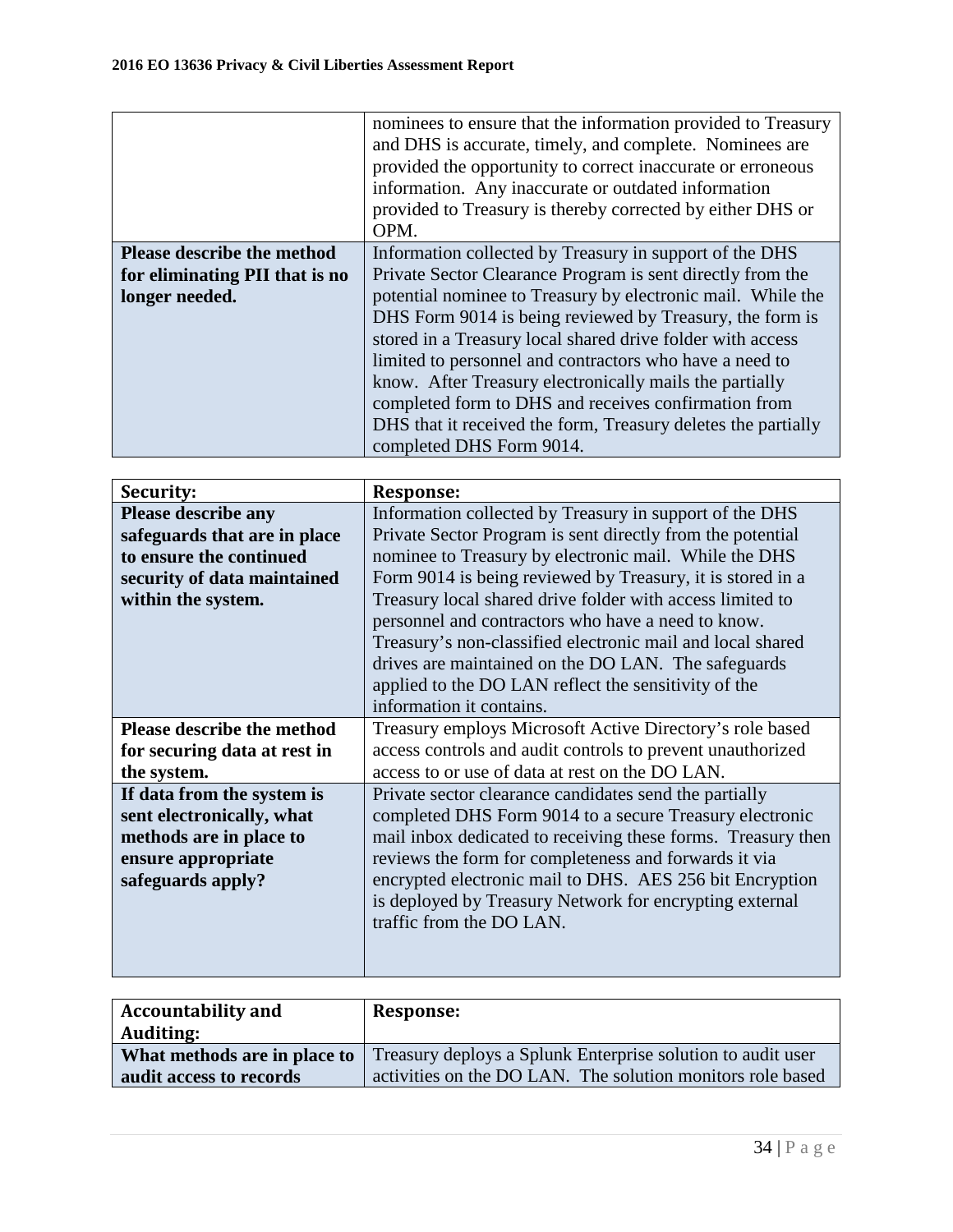| maintained within the<br>system?                                                       | access controls assigned to files and folders in which<br>Treasury temporarily stores DHS Form 9014s.                                                                                                                                                                                                                                                                                                                                           |
|----------------------------------------------------------------------------------------|-------------------------------------------------------------------------------------------------------------------------------------------------------------------------------------------------------------------------------------------------------------------------------------------------------------------------------------------------------------------------------------------------------------------------------------------------|
| <b>Please describe any agency</b><br>oversight mechanisms that<br>apply to the system. | All Treasury information systems used to process and store<br>PII undergo a mandatory SA&A process to verify that the<br>system provides adequate measures to preserve the<br>confidentiality, integrity, and availability of all sensitive<br>information residing on or transiting those systems.<br>Treasury information security professionals oversee<br>completion of the SA&A process. A PIA is required as part<br>of the SA&A process. |
|                                                                                        | Treasury also deploys a Splunk Enterprise solution to audit<br>user activities on the DO LAN. The solution monitors role<br>based access controls assigned to files and folders in which<br>Treasury temporarily stores DHS Form 9014s.                                                                                                                                                                                                         |
|                                                                                        | The PIA for the DO LAN was completed on Dec 4, 2007. A<br>revised and updated PCLIA for the DO LAN is currently in<br>development. A PIA is not required when information<br>contained in a system relates to internal government<br>operations or when it has been previously assessed under an<br>evaluation similar to a PIA.                                                                                                                |

## **Civil Liberties Considerations: The Office of Privacy, Transparency, and Records reviewed this activity, its standards, and the criteria for participation in it. At this time, there is no Privacy and Civil Liberties Impact Assessment for DO LAN that specifically addresses the information in this program. Treasury is currently working on an updated Privacy and Civil Liberties Impact Assessment for the DO LAN that will address the privacy and civil liberties information in this program.**

## **PCL risks/impacts:**

| <b>Risk:</b>                          | Impact:                                                       |
|---------------------------------------|---------------------------------------------------------------|
| <b>Please explain the possibility</b> | If inappropriate access or disclosure gave rise to sufficient |
| of redress if data is lost due        | risk to the individual or Treasury, Treasury would provide    |
| to an email breach.                   | notification to the individual as required in TD 25-08,       |
|                                       | Safeguarding Against and Responding to the Breach of PII.     |
|                                       | If notification is given under TD 25-08, a relevant point of  |
|                                       | contact would be given, to whom questions may be directed.    |
|                                       |                                                               |
|                                       |                                                               |
|                                       | If questions evolve into a complaint, the complaint will be   |
|                                       | addressed by the Office of Privacy, Transparency, and         |
|                                       | Records.                                                      |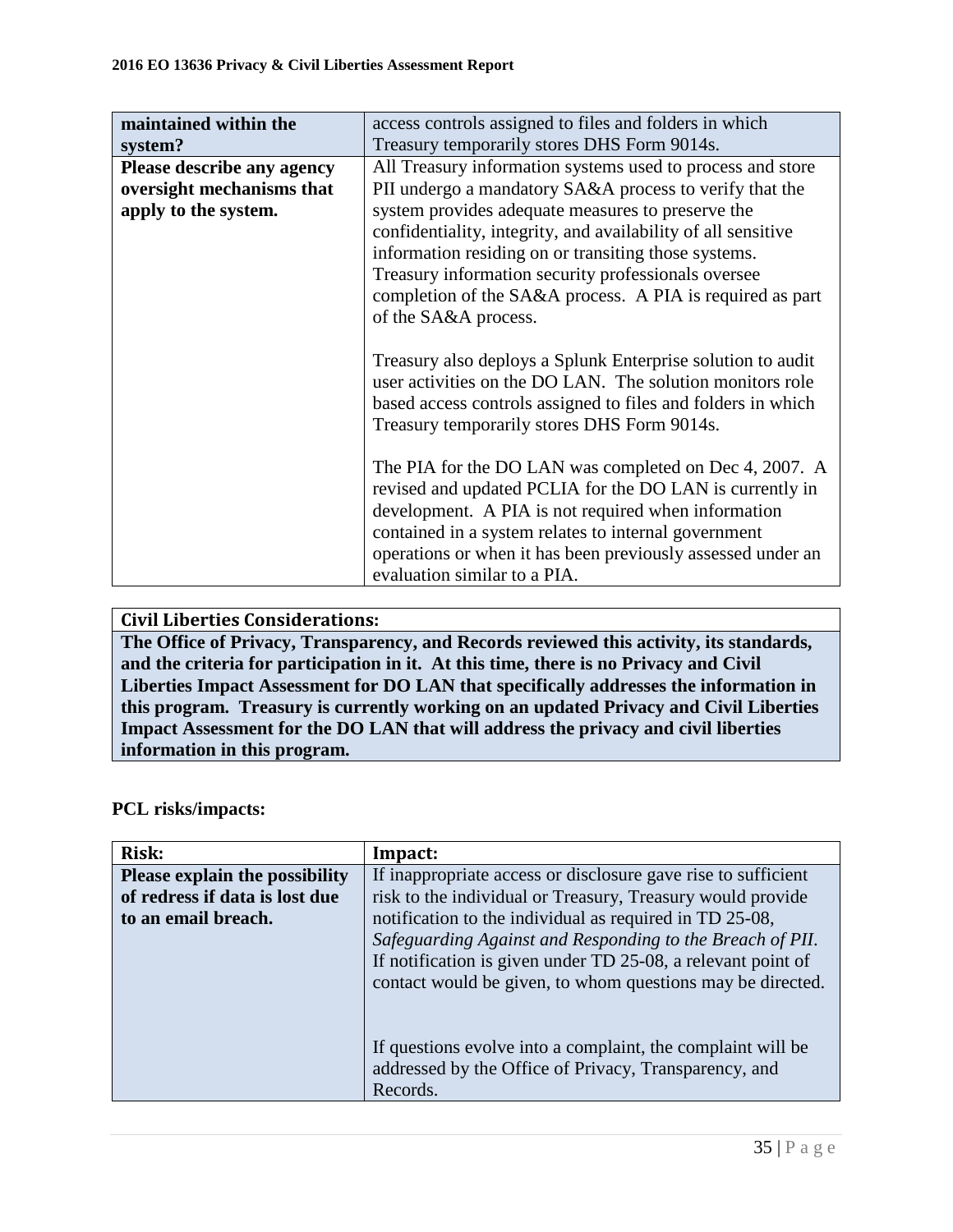| Please describe the method  | Identity verification for access to information maintained on |
|-----------------------------|---------------------------------------------------------------|
| for ensuring that access to | the DO LAN includes the use of personal identity              |
| data maintained within the  | verification cards, usernames, and passwords.                 |
| system is limited to        |                                                               |
| individuals with a need to  |                                                               |
| know.                       |                                                               |

## **Private Sector Clearance Program Summary**

Treasury has conducted its review for the reporting period and has determined that the limited role the Department plays in the Private Sector Clearance Program raises no broader PCL issues, policy considerations, nor legal considerations. Treasury will continue to evaluate its role in the program and may develop a more thorough privacy assessment, as that role expands or changes for future reports.

## **Detailed Analyses of Cyber Security Information Sharing Under 4(a) of EO 13636**

### **Section 4(a): Cyber Security Information Sharing[22](#page-35-0)**

 $\overline{a}$ 

*It is the policy of the United States Government to increase the volume, timeliness, and quality of cyber threat information shared with U.S. private sector entities so that they may better protect and defend themselves against cyber threats.*

## **Detailed Description of Cyber Security Information Sharing**

To increase the volume, timeliness, and quality of cyber threat information shared with U.S. financial sector entities so they may better protect and defend themselves against cyber threats, Treasury requests declassification of and subsequently disseminates relevant law enforcement and intelligence information to the financial sector (including financial regulators) and other critical infrastructure partners. This information consists of malicious cyber actors' tactics, techniques, procedures (TTPs) and associated indicators, to assist in network defense capabilities and planning. In addition, Treasury occasionally receives information on malicious cyber actors' TTPs and associated indicators from the financial sector and continued to do so during the current reporting period.

<span id="page-35-0"></span><sup>&</sup>lt;sup>22</sup> Treasury's cyber security information sharing initiatives to provide certain cybersecurity threat information to the financial services sector are, pursuant to Presidential Policy Directive (PPD) 21, which preceded the EO. In PPD-21, the President outlined the national effort to strengthen and maintain secure, functioning, and resilient critical infrastructure, which provides the essential services that underpin American society. PPD-21 designated the financial services sector as a critical infrastructure sector and designated Treasury as the SSA for the financial services sector. Treasury, in coordination with the Department of Homeland Security and other relevant federal departments and agencies, is responsible for providing, supporting, and facilitating technical assistance for this sector to identify vulnerabilities and help mitigate incidents, as appropriate. However, these activities are within the scope of the EO, therefore, it is included as part of this report.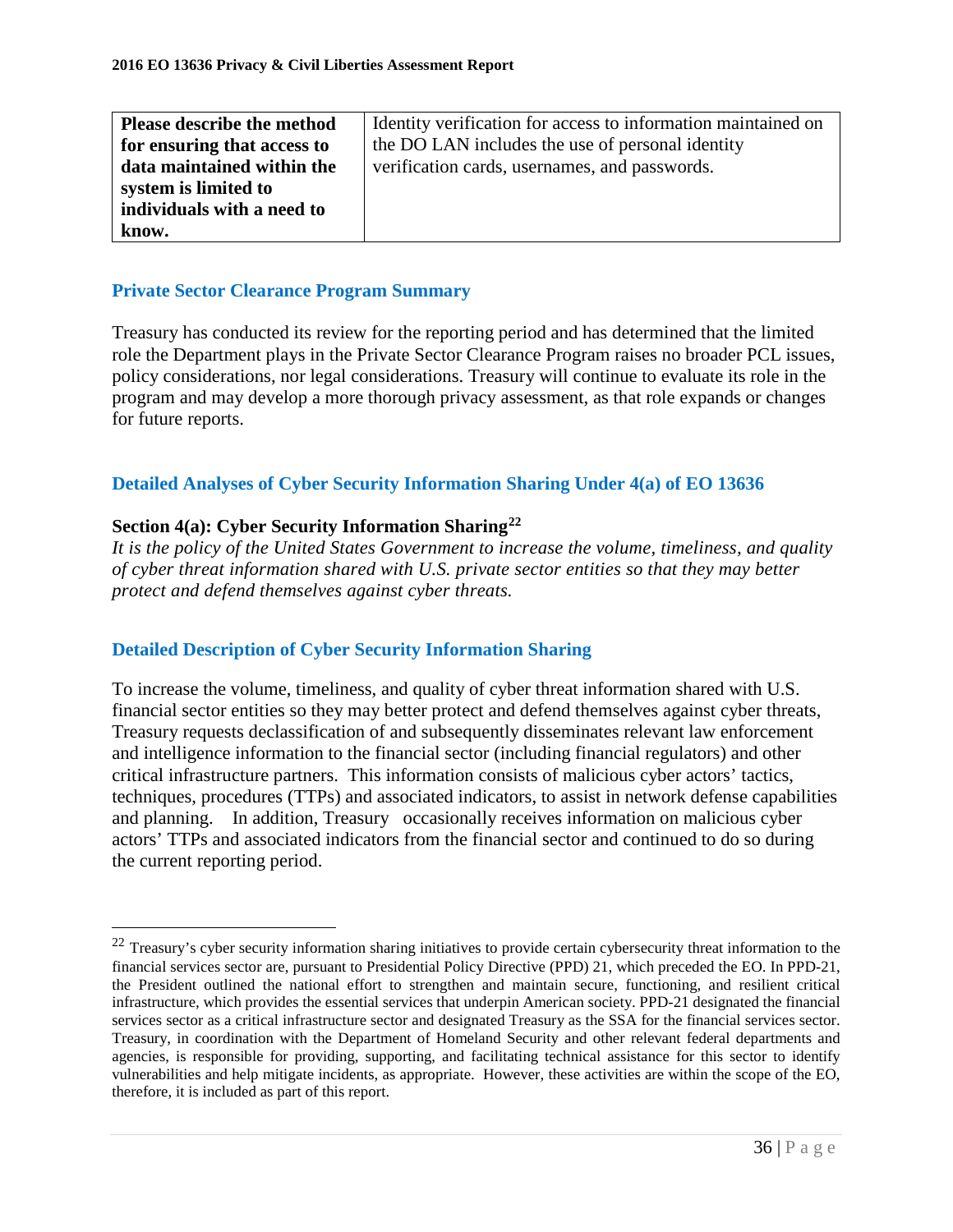OCIP shares cyber threat information in the form of unclassified Cyber Intelligence Group  $(CIG)^{23}$  $(CIG)^{23}$  $(CIG)^{23}$  Circulars, through monthly meetings, and upon request from the financial services sector or a member of the sector. These activities are described in more detail below:

## *CIG Circulars and Financial Services Sector Requests*

OCIP's CIG Circulars are intended to increase the volume, timeliness and quality of cyber threat information shared with the U.S. financial services sector so that sector entities may better protect and defend themselves against cyber threats. Pursuant to EO 13636 and the instructions issued by the Attorney General, the Secretary of Homeland Security, and the Director of National Intelligence, the U.S. Government produces timely unclassified reports of cyber threats to the U.S. homeland. In addition to these unclassified reports, the financial services sector seeks relevant information from OCIP regarding cyber threats to the financial services sector.

Specifically, OCIP receives requests for cyber threat information targeting the financial services sector through the Financial Services Information and Analysis Center (FS-ISAC). The FS-ISAC was established in 1999 pursuant to PDD 63, as an information sharing mechanism to gather, analyze, "sanitize," and disseminate information between the U.S. Government and the private sector. The FS-ISAC allows the U.S. Government to convey information to the private sector that will allow financial services firms to better protect their computer systems from attack.

The FS-ISAC makes periodic requests to Treasury for cyber threat information targeting financial sector firms that is not otherwise available to the financial sector. These requests may themselves contain cyber threat information the FS-ISAC received from private financial services sector firms, including malicious cyber actors' tactics, techniques, and procedures (TTPs) and associated indicators. As discussed above, the FS-ISAC serves as a mechanism to appropriately sanitize<sup>[24](#page-36-1)</sup> information shared with the U.S. Government by the private sector.

In response to these requests, OCIP gathers declassified cyber threat information from U.S. Government sources, primarily intelligence and law enforcement agencies, to describe cyber threats to the financial services sector. OCIP uses this information to draft unclassified CIG Circulars for the purpose of sharing this cyber threat information with financial services sector entities and other critical infrastructure partners through the FS-ISAC. The information obtained by OCIP is lawfully collected by other U.S. Government agencies and only includes information approved for release by the U.S. Government data owner or owners to the FS-ISAC, for network defense purposes. OCIP does not solicit information from the private sector for inclusion in the

<span id="page-36-0"></span> $\overline{a}$ <sup>23</sup> The CIG consists of a specialized team of analysts with expertise in financial services, cybersecurity, and intelligence analysis. The CIG's primary function is to distribute timely and actionable information and analysis that financial institutions can use to protect themselves from cyber attacks.

<span id="page-36-1"></span> $24$  The term "sanitization," includes (but is not limited to) distilling the information so it is not traceable to the submitter and does not reveal any information that:

<sup>•</sup> Is proprietary, business-sensitive, or a trade secret;

<sup>•</sup> Relates specifically to the submitting person or entity (explicitly or implicitly); or

<sup>•</sup> Is otherwise not customarily in the public domain.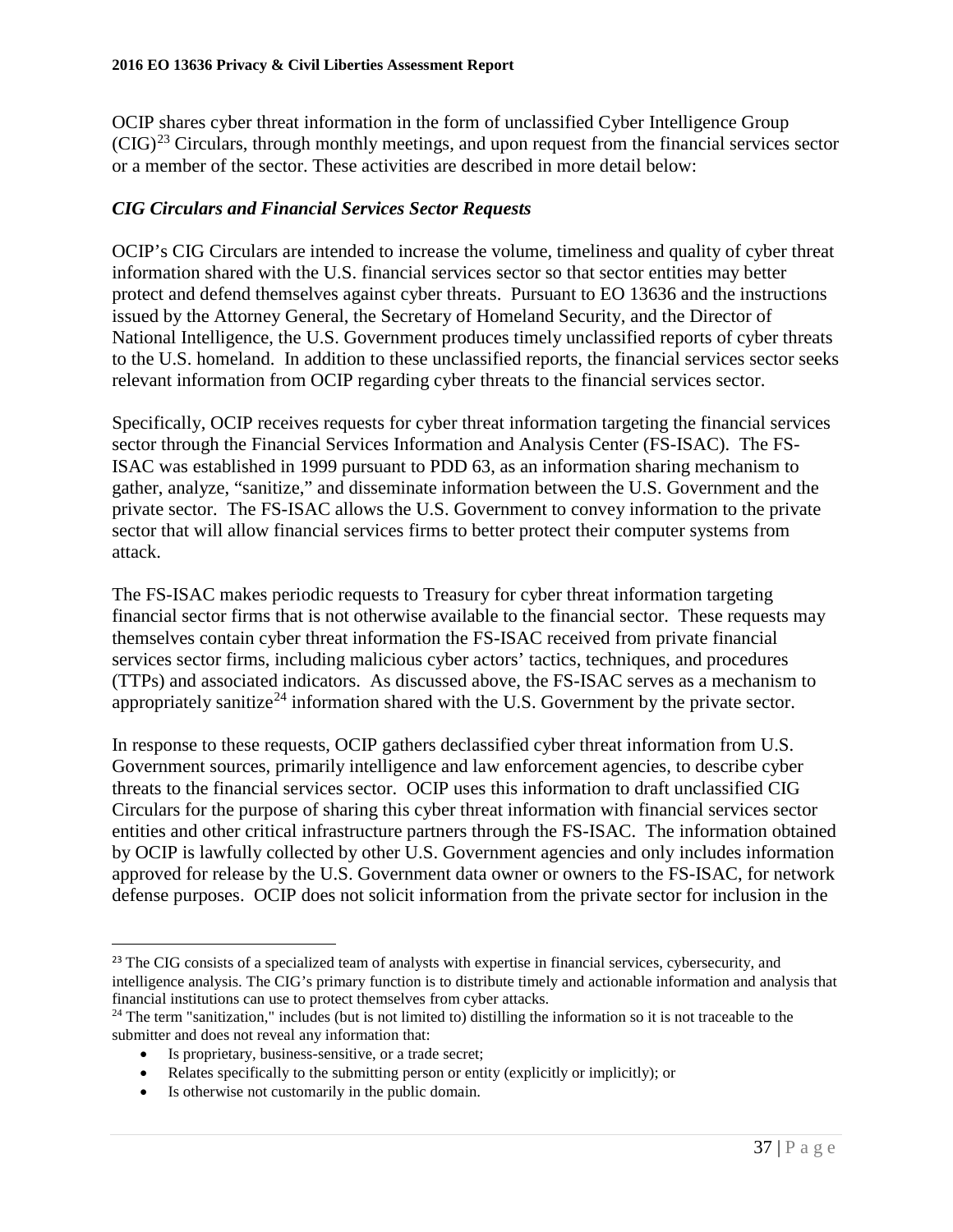CIG Circulars. In one instance during the FY 2015 reporting period, Treasury included information supplied by a private sector entity through FS-ISAC in a produced CIG Circular.

OCIP shares cyber threat information in the form of unclassified CIG Circulars, and upon request from the financial services sector or a member of the sector. CIG Circulars provide information on advanced persistent cyber threat actors' tactics, techniques and procedures and associated indicators. CIG Circulars are provided to financial institutions, their supporting cyber security service providers, financial regulators, DHS's Cyber Information Sharing and Collaboration Program, and other critical infrastructure partners, for the purpose of protecting U.S. critical infrastructure from cyber threats.

## *Monthly Classified Cyber Information Meetings*

To increase the volume, timeliness, and quality of cyber threat information shared with U.S. financial sector entities, in FY 2015, Treasury's Financial Sector Cyber Intelligence Group (CIG) began holding monthly classified cyber information meetings for cleared financial sector representatives and, separately, for cleared financial regulators. The meeting participants have to provide the following PII to enter the Treasury building: legal name, date of birth, social security number, and nationality. This information is also needed to verify that the participants have active security clearances. Instead of providing their PII each month, Treasury gave the meeting participants the option of authorizing the CIG, in writing, to retain their PII to facilitate building access and clearance verification for CIG-sponsored meetings in 2015. With their permission, their PII is stored in a locked cabinet in a Sensitive Compartmented Information Facility (SCIF) in a folder marked Privacy Protected Data. In particular, the CIG retains the PII for 11 cleared financial sector representatives, 19 cleared financial regulators, and six FBI and DHS personnel to facilitate their participation in the meetings. The participants have the option of authorizing the CIG to retain their PII to facilitate building access and clearance verification for CIG-sponsored meetings in 2016. If they choose to not authorize the CIG to retain their PII in 2016, their PII will be destroyed.

## **Cyber Security Information Sharing PCL Assessment**

## *PIAs or Other Documentation*

Information in this program is disseminated through correspondence and uploaded onto two portals: the Financial Services Information Sharing and Analysis Center (FS-ISAC) portal, and the DHS HSIN Financial Services portal, which is maintained by Treasury. Treasury's nonclassified electronic correspondence and shared drives are maintained on the DO LAN. All Treasury information systems used to process and store PII undergo a mandatory SA&A process to verify that the system provides adequate measures to preserve the confidentiality, integrity, and availability of all sensitive information residing on or transiting those systems. A PIA is not required when information contained in a system relates to internal government operations or when it has been previously assessed under an evaluation similar to a PIA.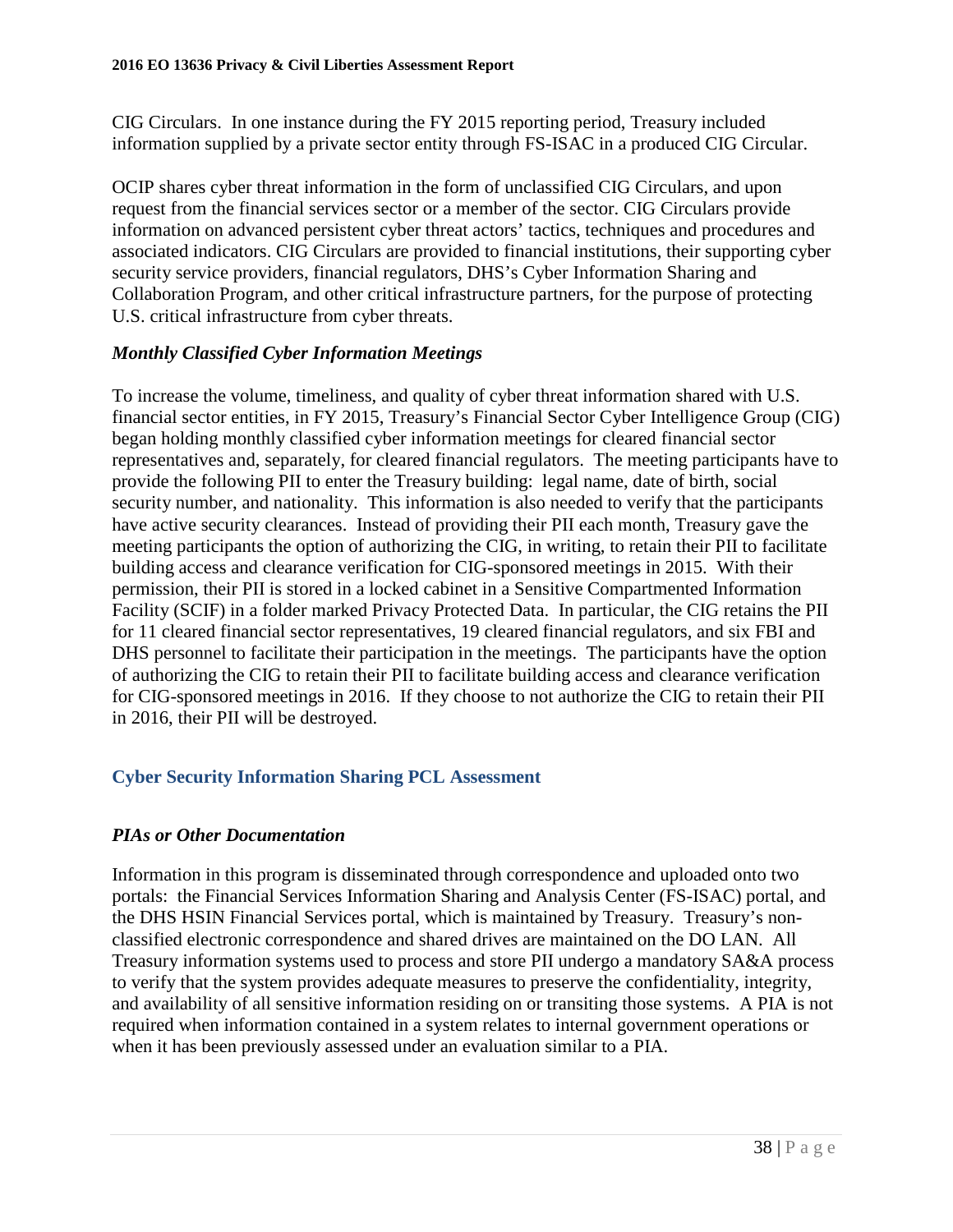## *Standard for Sharing PII*

OMB Memorandum 07-16 defines personally identifiable information (PII) as information "which can be used to distinguish or trace an individual's identity, such as their name, social security number, biometric records, etc., alone, or when combined with other personal or identifying information which is linked or linkable to a specific individual, such as date and place of birth, mother's maiden name, etc."

OCIP only intends to produce technical descriptions of malware in its CIG Circulars. The CIG Circulars produced for the FS-ISAC in FY 2015 described cyber threats to the financial services sector, including technical information that would help a network systems administrator identify a particular form of malware rather than an individual. They did not include any individual's name, Social Security number, biometrics, or e-mail address. Some of the technical descriptors included in the CIG Circulars may include TTPs, file names, domain names, and Internet Protocol (IP) addresses to which malware beacons direct, or hashes that characterize particular forms of malware. In some cases, these technical descriptions could be PII under OMB's broad definition because they potentially could link back to an individual. IP addresses, for example, sometimes could be traced back to entities, groups of individuals sharing an IP address, or a specific individual. OCIP, however, does not "link" an IP address or other technical description back to a particular entity, group, or individual, even if it were possible to do so in certain cases. OCIP only uses the technical descriptions to alert the financial services sector to a characteristic of a particular piece of malware, not to identify a specific individual or entity.

Although any PII associated with technical descriptions in CIG Circulars is *de minimis*, Treasury nevertheless analyzed the contents of the circulars to assess compliance with the FIPPs. OCIP includes technical descriptions in its CIG Circulars when they are relevant and necessary to describe a cyber threat to the financial services sector. CIG Circulars report information that is actionable, relevant, timely, and not available elsewhere to the financial sector. When responding to specific requests for information from the FS-ISAC, OCIP only requests lawfully obtained information from U.S. Government intelligence community and law enforcement agencies to address the request. All information included in CIG Circulars is declassified and approved for release to the FS-ISAC by the data owner or owners.

The CIG Circulars are produced for the FS-ISAC pursuant to the Traffic Light Protocol (TLP) initially established by DHS and adopted with modifications by the FS-ISAC. Most of the CIG Circulars are identified as TLP Green, which permits sharing among peers, trusted government and critical infrastructure partners, and service providers, but not via publicly accessible channels. FS-ISAC explains the TLP to its members. FS-ISAC distributes the Circulars to critical infrastructure owners in other sectors through the National Council of ISACs and also to members of the DHS Homeland Security Information Network (HSIN) Financial Services Portal. Treasury shares the information obtained through its cyber security activities for cybersecurity purposes only.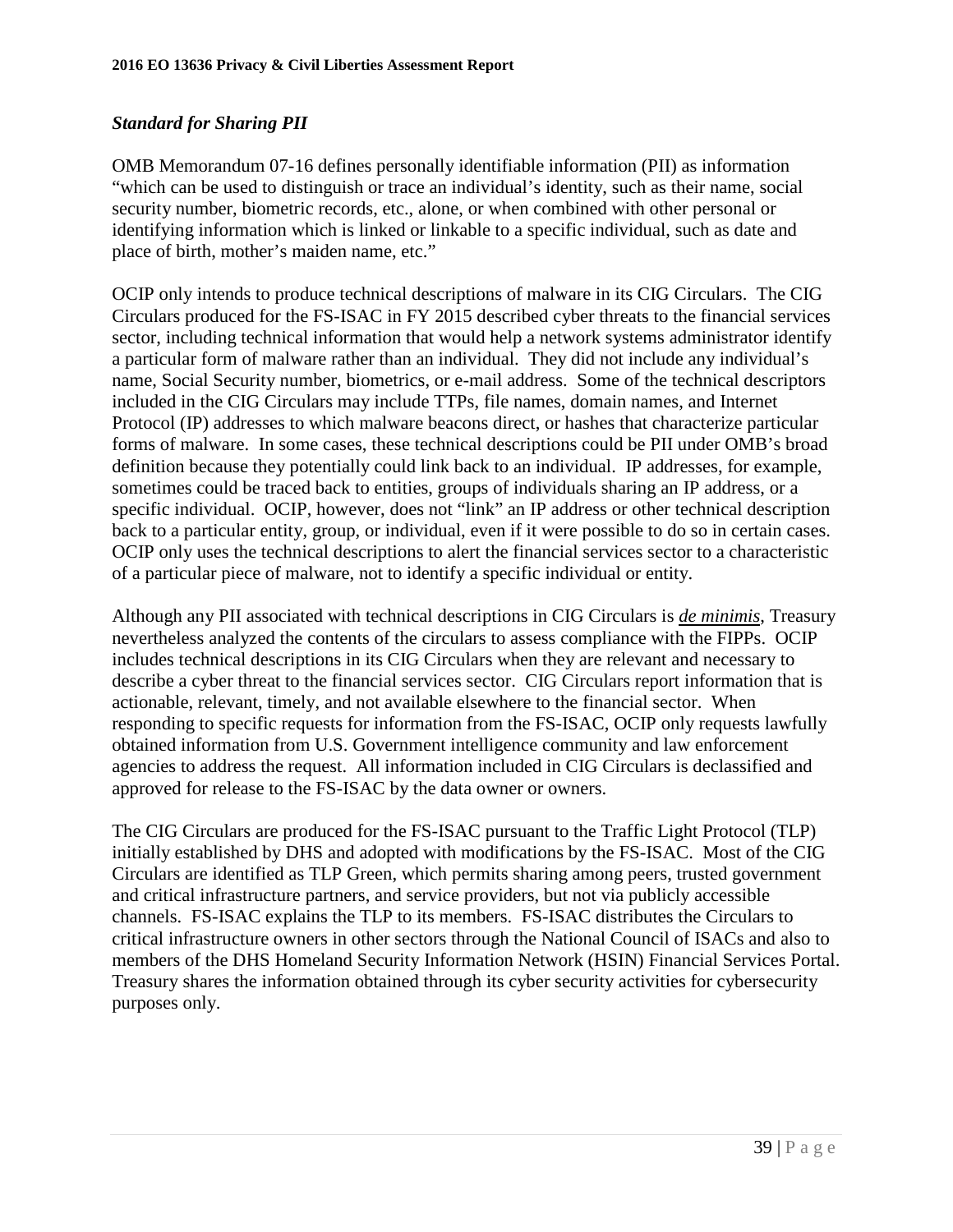| Transparency:                | <b>Response:</b>                                                |
|------------------------------|-----------------------------------------------------------------|
| How is the general public    | The general public is informed of this program through PDD      |
| informed about this          | 21 and through this report.                                     |
| program?                     |                                                                 |
| Does the agency operate a    | The information sharing process does not require a system of    |
| <b>Privacy Act system of</b> | records notice because PII is not collected by Treasury         |
| records in support of this   | directly, but relies upon Intelligence and Law Enforcement      |
| program?                     | agencies to collect and identify cyber threat information.      |
|                              | Treasury then requests from the collecting agency the           |
|                              | permission to disseminate that cyber threat information to      |
|                              | the financial sector. Potential cyber security threats, as well |
|                              | as technical indicators and tactics, techniques, and            |
|                              | procedures of known cyber threats are distributed in this       |
|                              | program to prevent cybersecurity attacks on the financial       |
|                              | services sector.                                                |

|  |  | <b>FIPPS and Civil Liberties Analysis:</b> |
|--|--|--------------------------------------------|
|  |  |                                            |

| <b>Response:</b>                                              |  |
|---------------------------------------------------------------|--|
|                                                               |  |
| Treasury is not responsible for the collection of PII in this |  |
| program and therefore is not required to ask for consent.     |  |
|                                                               |  |
| The CIG Circulars produced to the FS-ISAC in FY 2015          |  |
| described cyber threats to the financial services sector,     |  |
| including technical information that would help a network     |  |
| systems administrator identify a particular form of malware   |  |
| rather than an individual. In some cases, these technical     |  |
| descriptions could be PII under OMB's broad definition,       |  |
| because they potentially could link back to an individual.    |  |
| However, Treasury does not "link" the technical descriptions  |  |
| back to a particular entity, group, or individual, even if it |  |
| were possible to do so in certain cases. Therefore, it would  |  |
| be impossible for Treasury to obtain consent from             |  |
| individuals who may be linked to the technical information    |  |
| included in CIG Circulars, and in the monthly meetings.       |  |
| The information is related to cyber threats, not individuals, |  |
| and is collected by intelligence agencies and law             |  |
| enforcement, who have their own processes and procedures      |  |
| for handling and correcting PII.                              |  |
| If inappropriate access or disclosure gave rise to sufficient |  |
| risk to the individual or Treasury, Treasury would provide    |  |
| notification to the individual as required in TD 25-08,       |  |
| Safeguarding Against and Responding to the Breach of PII.     |  |
| If notification is given under TD 25-08, a relevant point of  |  |
| contact would be given, to whom questions may be directed.    |  |
| If questions evolve into a complaint, the complaint will be   |  |
|                                                               |  |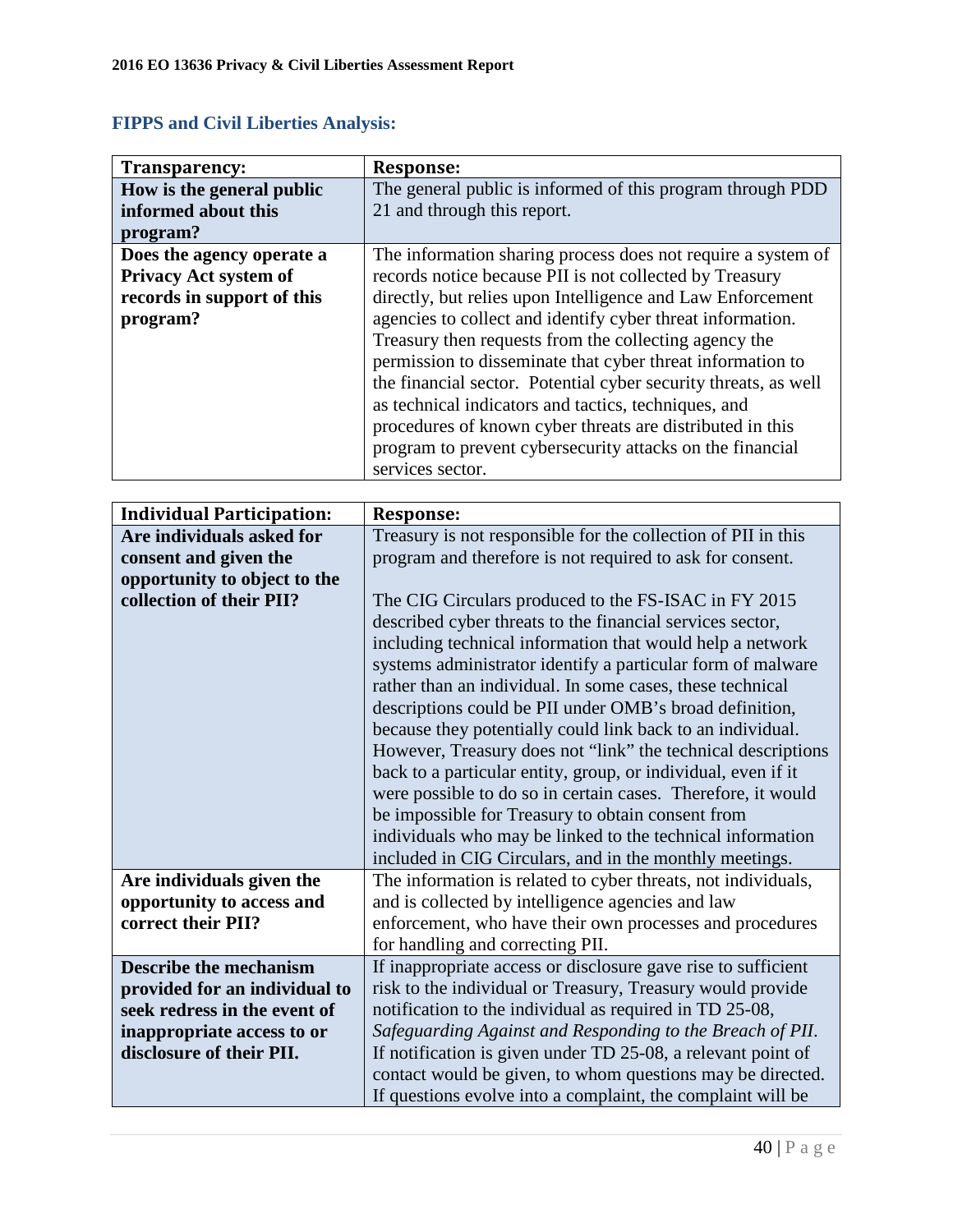| addressed by the Office of Privacy, Transparency, and |
|-------------------------------------------------------|
| Records.                                              |

| <b>Purpose Specification:</b> | <b>Response:</b>                                                |
|-------------------------------|-----------------------------------------------------------------|
| Please provide the specific   | Intelligence and law enforcement agencies gather                |
| $purpose(s)$ for the          | information regarding cyber threat information, which may       |
| maintenance of PII within     | contain limited PII in the form of IP addresses. As part of its |
| the system                    | information sharing activities under PPD 21 and Section 4 of    |
|                               | EO 131636, Treasury expressly requests declassification of      |
|                               | cyber threat information for dissemination to the Financial     |
|                               | Services Sector to assist with network defense.                 |

| <b>Data Minimization:</b>                    | <b>Response:</b>                                                                                                         |
|----------------------------------------------|--------------------------------------------------------------------------------------------------------------------------|
| Please describe the data                     | Treasury does not collect information directly, but relies                                                               |
| elements that are relevant<br>and necessary. | upon Intelligence and Law Enforcement agencies to collect<br>and report cyber threat information. Treasury then requests |
|                                              | from the collecting agency the permission to disseminate that                                                            |
|                                              | cyber threat information to the financial sector. Potential                                                              |
|                                              | cyber security threats, as well as technical indicators and                                                              |
|                                              | tactics, techniques, and procedures of known cyber threats<br>are distributed in this program to prevent cybersecurity   |
|                                              | attacks on the financial services sector.                                                                                |
|                                              |                                                                                                                          |
|                                              | The CIG Circulars produced for the FS-ISAC in FY 2015                                                                    |
|                                              | described cyber threats to the financial services sector,                                                                |
|                                              | including technical information that would help a network<br>systems administrator identify a particular form of malware |
|                                              | rather than an individual. They did not include any                                                                      |
|                                              | individual's name, Social Security number, biometrics, or e-                                                             |
|                                              | mail address. Some of the technical descriptors included in                                                              |
|                                              | the CIG Circulars may include TTPs, file names, domain                                                                   |
|                                              | names, and IP addresses to which malware beacons direct, or                                                              |
|                                              | hashes that characterize particular forms of malware.                                                                    |
|                                              | OCIP along with Treasury's Office of Privacy Transparency                                                                |
|                                              | and Records has determined that the de minimis PII that may                                                              |
|                                              | be linked to the TTPs, file names, domain names, IP                                                                      |
|                                              | addresses to which malware beacons direct, or hashes from                                                                |
|                                              | CIG Circulars are relevant and necessary to describe a cyber<br>threat to the financial services sector.                 |
|                                              |                                                                                                                          |
|                                              | CIG Circulars report information that is actionable, relevant,                                                           |
|                                              | timely, and not available elsewhere to the financial sector.                                                             |
| <b>How long does Treasury</b>                | Treasury does not limit recipients' retention of the                                                                     |
| retain the information                       | information contained in CIG Circulars. OCIP presently                                                                   |
| contained in CIG Circulars?                  | keeps copies of all its Circulars for reference purposes; the                                                            |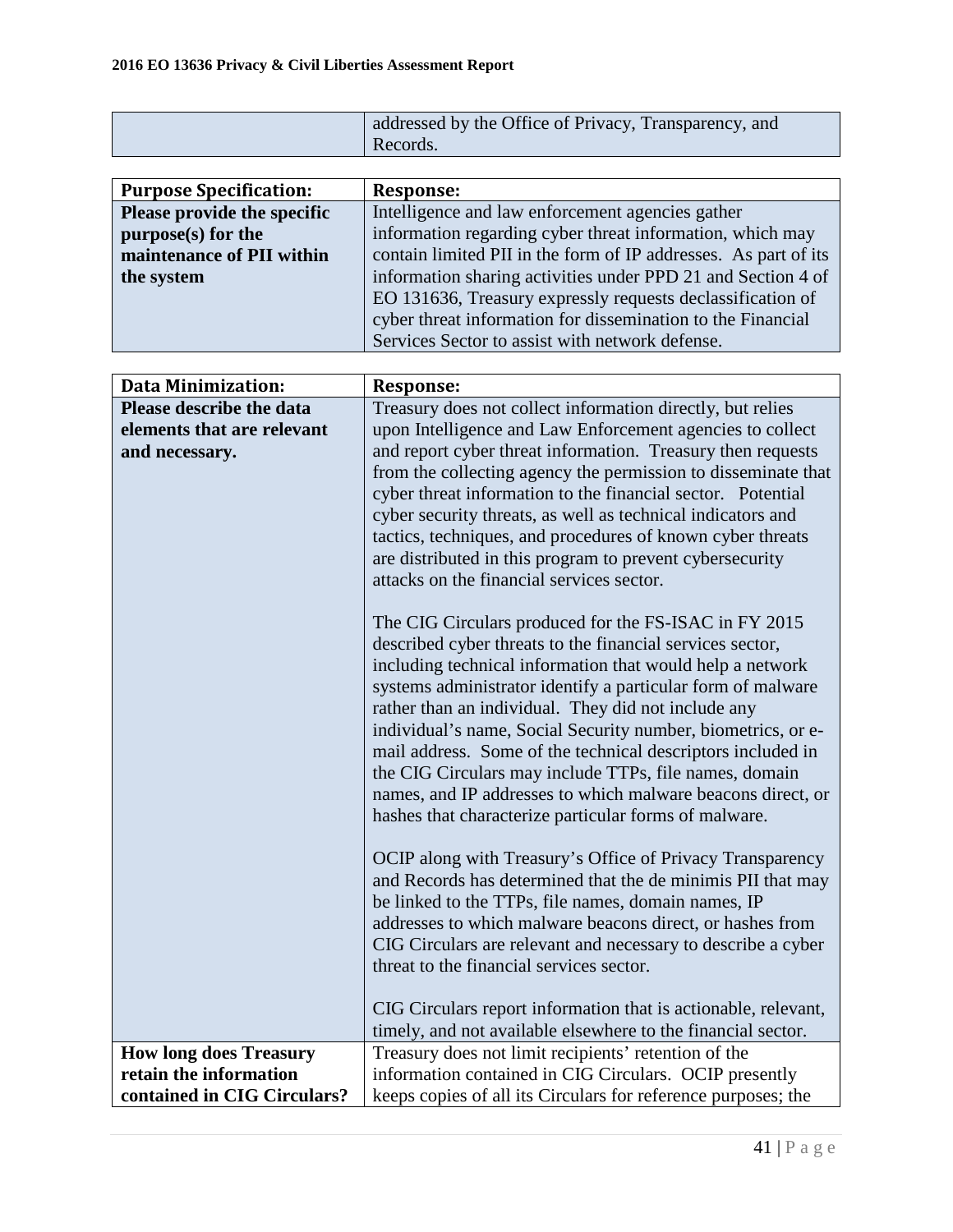| oldest CIG Circular derived from law enforcement reporting   |
|--------------------------------------------------------------|
| was issued on December 2, 2013. Treasury will continue to    |
| evaluate the appropriate retention schedule for cyber threat |
| information and will develop a more definite retention       |
| schedule as the program continues.                           |
|                                                              |

| <b>Use Limitation:</b>           | <b>Response:</b>                                                              |
|----------------------------------|-------------------------------------------------------------------------------|
| <b>Please describe the steps</b> | Treasury only shares cyber security information for cyber                     |
| taken to ensure the use of PII   | security purposes. OCIP shares information that is                            |
| is limited to the purpose(s)     | actionable, relevant, timely and not available elsewhere to                   |
| specified in applicable          | the financial sector. When responding to specific requests                    |
| notices.                         | for information from the FS-ISAC, OCIP only requests                          |
|                                  | lawfully obtained information from U.S. Government                            |
|                                  | intelligence community and law enforcement agencies to                        |
|                                  | address the request. All information included in CIG                          |
|                                  | Circulars is declassified and approved for release to the FS-                 |
|                                  | ISAC by the data owner or owners. In the event PII were to                    |
|                                  | be included in the CIG Circulars, the inclusion of the PII in                 |
|                                  | the CIG Circulars would be assessed by Treasury as relevant                   |
|                                  | and necessary to describe a cyber threat to the financial<br>services sector. |
|                                  |                                                                               |
|                                  | The CIG Circulars are produced to the FS-ISAC pursuant to                     |
|                                  | the TLP <sup>25</sup> initially established by the U.S. Department of         |
|                                  | Homeland Security and adopted with modifications by the                       |
|                                  | FS-ISAC. Most of the CIG Circulars are identified as TLP                      |
|                                  | Green, which permits sharing between peers, trusted                           |
|                                  | government and critical infrastructure partners, and service                  |
|                                  | providers, but not via publicly accessible channels. FS-                      |
|                                  | ISAC explains the Traffic Light Protocol to its members. FS-                  |
|                                  | ISAC distributes the Circulars to critical infrastructure                     |
|                                  | owners in other sectors through the National Council of                       |
|                                  | ISACs and also to members of the DHS Homeland Security                        |
|                                  | Information Network (HSIN) Financial Services Portal.                         |
|                                  |                                                                               |

<span id="page-41-0"></span><sup>&</sup>lt;sup>25</sup> For more information on the TLP, see: [https://www.us-cert.gov/tlp.](https://www.us-cert.gov/tlp)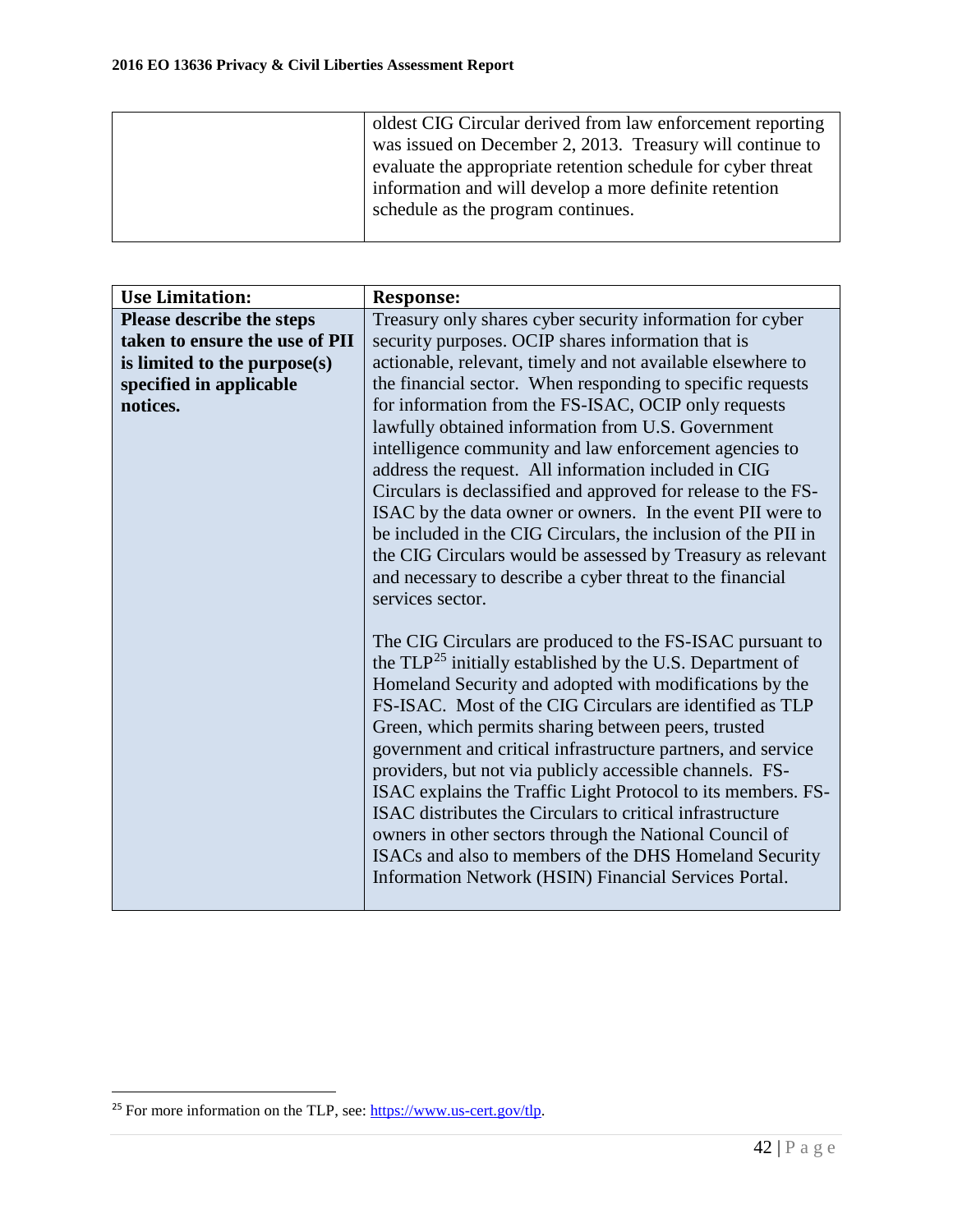| Data Quality and Integrity:       | <b>Response:</b>                                           |
|-----------------------------------|------------------------------------------------------------|
| What steps are taken to           | Treasury relies heavily on the accuracy of the information |
| ensure the continued quality      | provided by the Law Enforcement and Intelligence           |
| and integrity of data             | Agencies. The information obtained by OCIP is lawfully     |
| maintained by the project or      | collected by other U.S. government agencies and only       |
| system?                           | includes information approved for release by the U.S.      |
|                                   | government data owner or owners to the FS-ISAC, for        |
|                                   | network defense purposes.                                  |
| What steps are taken to           | Treasury relies heavily on the accuracy of the information |
| ensure information                | provided by the Law Enforcement and Intelligence           |
| maintained in the system is       | Agencies. The information obtained by OCIP is lawfully     |
| accurate, timely, relevant,       | collected by other U.S. government agencies and only       |
| and complete?                     | includes information approved for release by the U.S.      |
|                                   | government data owner or owners to the FS-ISAC, for        |
|                                   | network defense purposes.                                  |
| <b>Please describe the method</b> | Treasury's Office of Privacy, Transparency, and Records    |
| for eliminating PII that is no    | reviews OCIP CIG Circulars and has yet to specifically     |
| longer needed.                    | identify PII in CIG Circulars. PTR will continue to review |
|                                   | CIG Circulars to identify PII and work with OCIP to ensure |
|                                   | that unnecessary PII is eliminated.                        |

| <b>Security:</b>           | <b>Response:</b>                                                         |
|----------------------------|--------------------------------------------------------------------------|
| If data from the system is | The information is distributed to the financial sector and               |
| sent electronically, what  | other critical infrastructure partners by electronic means.              |
| methods are in place to    | The dissemination is limited by the Traffic Light Protocol <sup>26</sup> |
| ensure appropriate         | and includes a statement that the information is "NOT FOR                |
| safeguards apply?          | POSTING ON ANY PUBLIC-FACING WEBSITE."                                   |

| <b>Accountability and</b>  | <b>Response:</b>                                                 |
|----------------------------|------------------------------------------------------------------|
| <b>Auditing:</b>           |                                                                  |
| Please describe any agency | <b>PTR</b> works with OCIP to review CIG Circulars that are      |
| oversight mechanisms that  | released to the financial services sector. This provides a layer |
| apply to the system.       | of oversight for the potential sharing of PII.                   |

<span id="page-42-0"></span><sup>&</sup>lt;sup>26</sup> For more information on the TLP, see: [https://www.us-cert.gov/tlp.](https://www.us-cert.gov/tlp)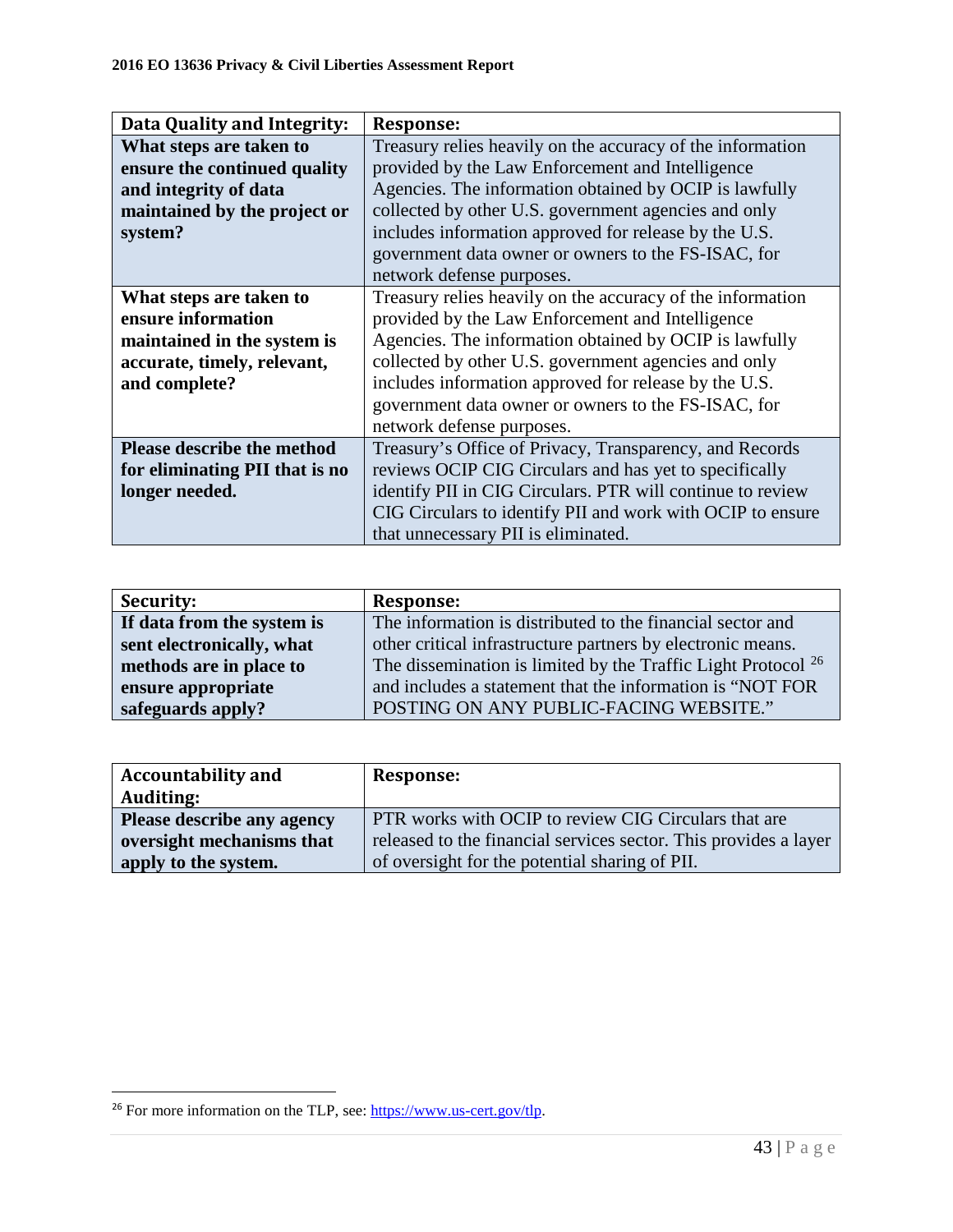#### **Civil Liberties Considerations:**

**The Office of Privacy, Transparency, and Records reviewed this activity, its standards and the criteria for participation in it, and found no significant civil liberties issues requiring discussion and assessment at this time.**

#### **PCL Risks and Recommendations**

| <b>Risk:</b>                     | Impact:                                                                                                                                                                                                                    |
|----------------------------------|----------------------------------------------------------------------------------------------------------------------------------------------------------------------------------------------------------------------------|
| Please explain the risk          | As the distributor of this information, Treasury risks                                                                                                                                                                     |
| associated with the accuracy     | distributing inaccurate information from other agencies in                                                                                                                                                                 |
| of the information.              | this program. Without a way to verify information, Treasury                                                                                                                                                                |
|                                  | is at risk of providing inaccurate information to the private<br>sector. Any distributed inaccurate information could<br>potentially have negative impacts on the effectiveness of<br>cybersecurity in the private sector. |
| <b>Please describe risk that</b> | There is a risk that Treasury's retention of information                                                                                                                                                                   |
| <b>Treasury is retaining</b>     | shared for cyber security purposes is not limited. Treasury is                                                                                                                                                             |
| information for a longer         | working to develop an appropriate retention schedule that                                                                                                                                                                  |
| period than necessary.           | will ensure that the information, and potential PII shared in                                                                                                                                                              |
|                                  | the program is not retained for a longer period than                                                                                                                                                                       |
|                                  | necessary.                                                                                                                                                                                                                 |

## **Cyber Security Information Sharing Summary**

Treasury has conducted its review for the reporting period and has determined that the limited role the Department plays in the Cyber Security Information Sharing raises no broader PCL issues, policy considerations, nor legal considerations. Treasury will continue to evaluate its role in the program and may develop a more thorough privacy assessment, as that role expands or changes for future reports.

#### **Detailed Analyses of Identification of Critical Infrastructure at Greatest Risk under Sec. 9 of EO 13636**

**Section 9. Identification of Critical Infrastructure at Greatest Risk**: *Within 150 days of the date of this order, the Secretary shall use a risk-based approach to identify critical infrastructure where a cybersecurity incident could reasonably result in catastrophic regional or national effects on public health or safety, economic security, or national security. In identifying critical infrastructure for this purpose, the Secretary shall use the consultative process established in section 6 of this order and draw upon the expertise of Sector-Specific Agencies.*

*Heads of Sector-Specific Agencies and other relevant agencies shall provide the Secretary with information necessary to carry out the responsibilities under this section. The Secretary, in coordination with Sector-Specific Agencies, shall confidentially notify owners and operators of*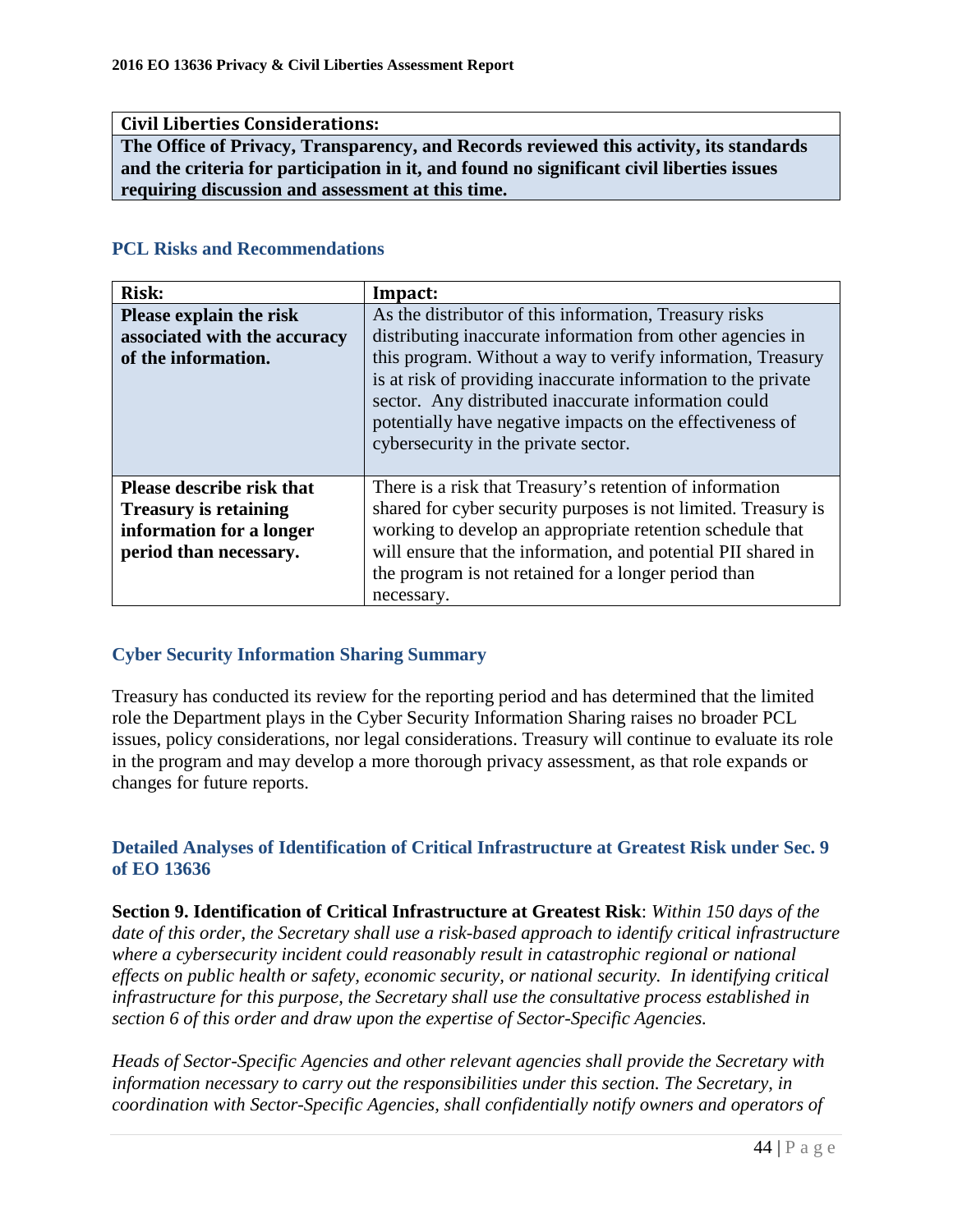*critical infrastructure identified under subsection (a) of this section that they have been so identified, and ensure identified owners and operators are provided the basis for the determination.* 

Treasury does not collect or disseminate PII in this program. Therefore, an analysis of the privacy and civil liberties concerns of this program at Treasury is not necessary.

## **Conclusion**

Treasury continues to play a minor role in the distribution information to the financial services sector. Treasury will continue to assist in the sharing of cybersecurity information while protecting privacy and civil liberties. If Treasury's role expands or the Department substantially changes its activities under the order, we will provide a comprehensive privacy and civil liberties assessment of those activities in future reports.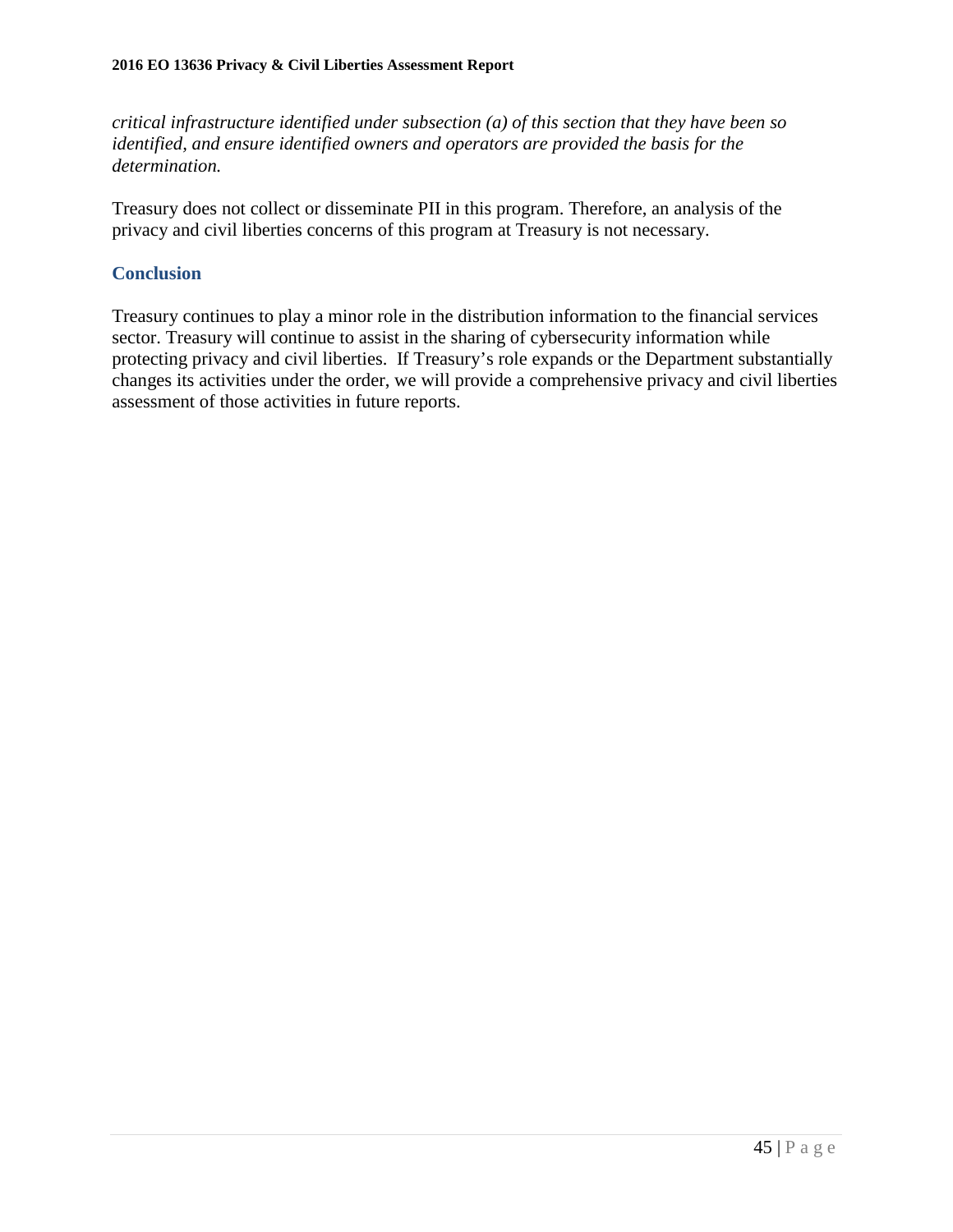## **PART III: DEPARTMENT OF DEFENSE**

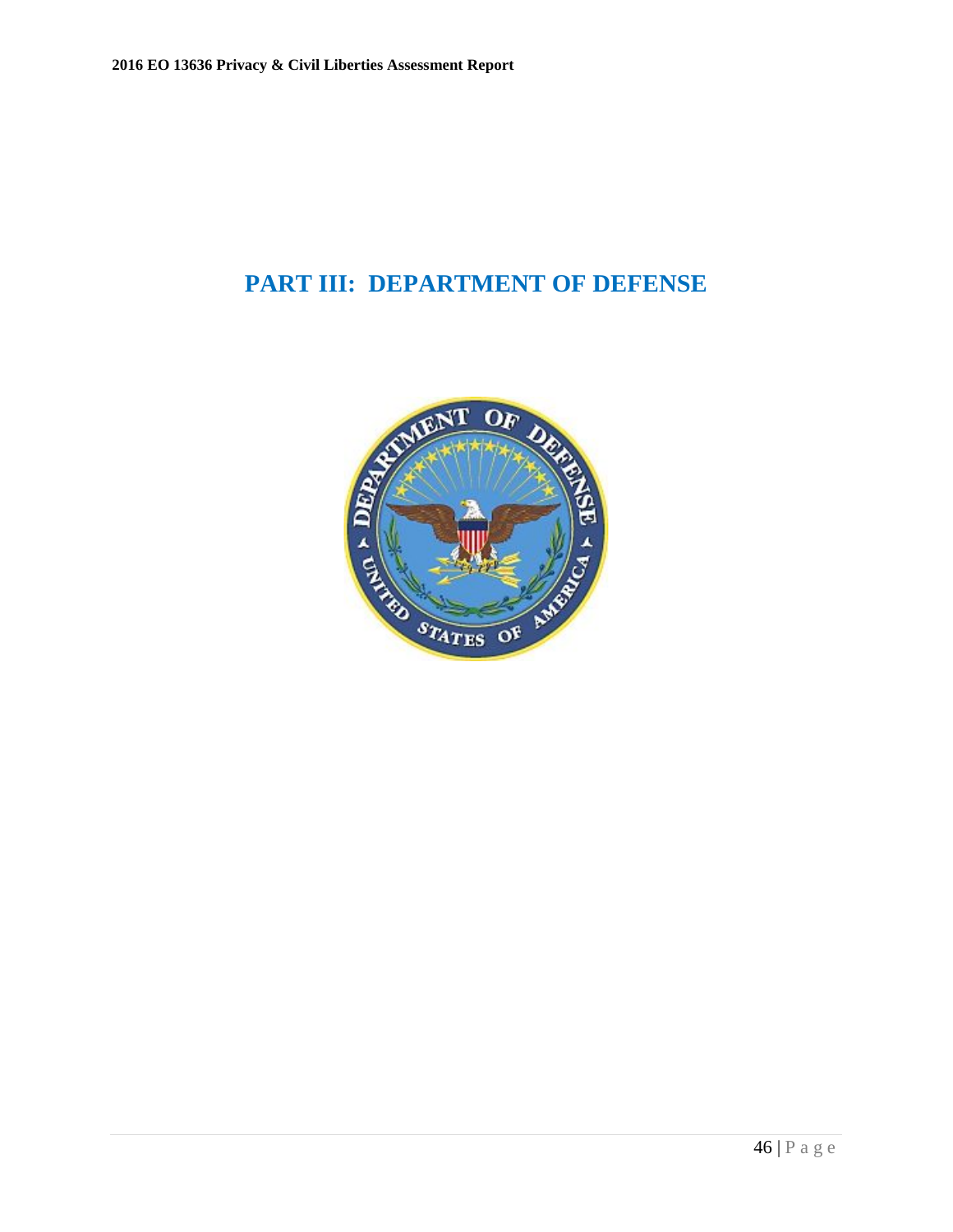Ms. Karen L. Neuman Chief Privacy Officer U.S. Department of Homeland Security Washington, D.C. 20528

Dear Ms. Neuman:

 $\overline{a}$ 

I write as the Department of Defense (DoD) Privacy and Civil Liberties Officer. Pursuant to the requirements of Section 5 of Executive Order (EO) 13636, "Improving Critical Infrastructure Cybersecurity"[27](#page-46-0) and Presidential Policy Directive 21 (PPD-21), "Critical Infrastructure Security and Resilience,"[28](#page-46-1) this letter supplements DoD's privacy and civil liberties assessments of the Defense Industrial Base (DIB) Cybersecurity/Information Assurance (CS/IA) Program contained in the 2014 and 2015 EO 13636 Privacy and Civil Liberties Assessment reports.

For the 2016 report, the DoD decided against replicating its 2014 and 2015 privacy and civil liberties assessments because the DIB CS/IA Program policies and procedures have not materially changed. Instead, this letter briefly summarizes DIB CS/IA Program activities that were carried out during Fiscal Year (FY) 2015, October 1, 2014 through September 30, 2015, in accordance with privacy and civil liberties safeguards.

EO 13636 establishes policy directing the U.S. Federal Government to work together with U.S. private sector entities to strengthen the security and resilience of the Nation's critical infrastructure against cyber threats. Section 5 requires senior agency officials for privacy and civil liberties to incorporate privacy and civil liberties protections into such activities, to conduct assessments of those activities, and submit the assessments to the Department of Homeland Security for compilation and publication of a public report. Section 5(b) adds that the report shall be reviewed on an annual basis and revised as necessary.

The DoD's privacy and civil liberties assessment focuses on the activities of the DIB CS/IA Program. The DIB encompasses the DoD, U.S. Federal Government, and private-sector worldwide industrial complex with capabilities to perform research and development, design, produce, deliver, and maintain military weapon systems, subsystems, components, or parts to meet military requirements. PPD-21 designates the DoD as the Sector-Specific Agency (SSA) for the DIB. The DoD established the DIB CS/IA Program to enhance and supplement DIB capabilities to safeguard DoD information that resides on, or transits, DIB unclassified information systems. Cyber incident reporting and related activities under this program allow the DoD to assess damage to critical programs when defense information is compromised. The DIB CS/IA Program includes a voluntary information sharing component under which DIB companies and the government agree to share cyber threat information out of a mutual concern for the protection of sensitive, but unclassified information, related to DoD programs on DIB company networks. Through collaboration and information sharing under this program, DoD and DIB participants increase cyber situational awareness and capabilities to counter malicious cyber activity.

<span id="page-46-1"></span><span id="page-46-0"></span><sup>&</sup>lt;sup>27</sup> Available at https://www.gpo.gov/fdsys/pkg/FR-2013-02-19/pdf/2013-03915.pdf.<br><sup>28</sup> Available at https://www.whitehouse.gov/the-press-office/2013/02/12/presidential-policy-directive-criticalinfrastructure-security-and-resil.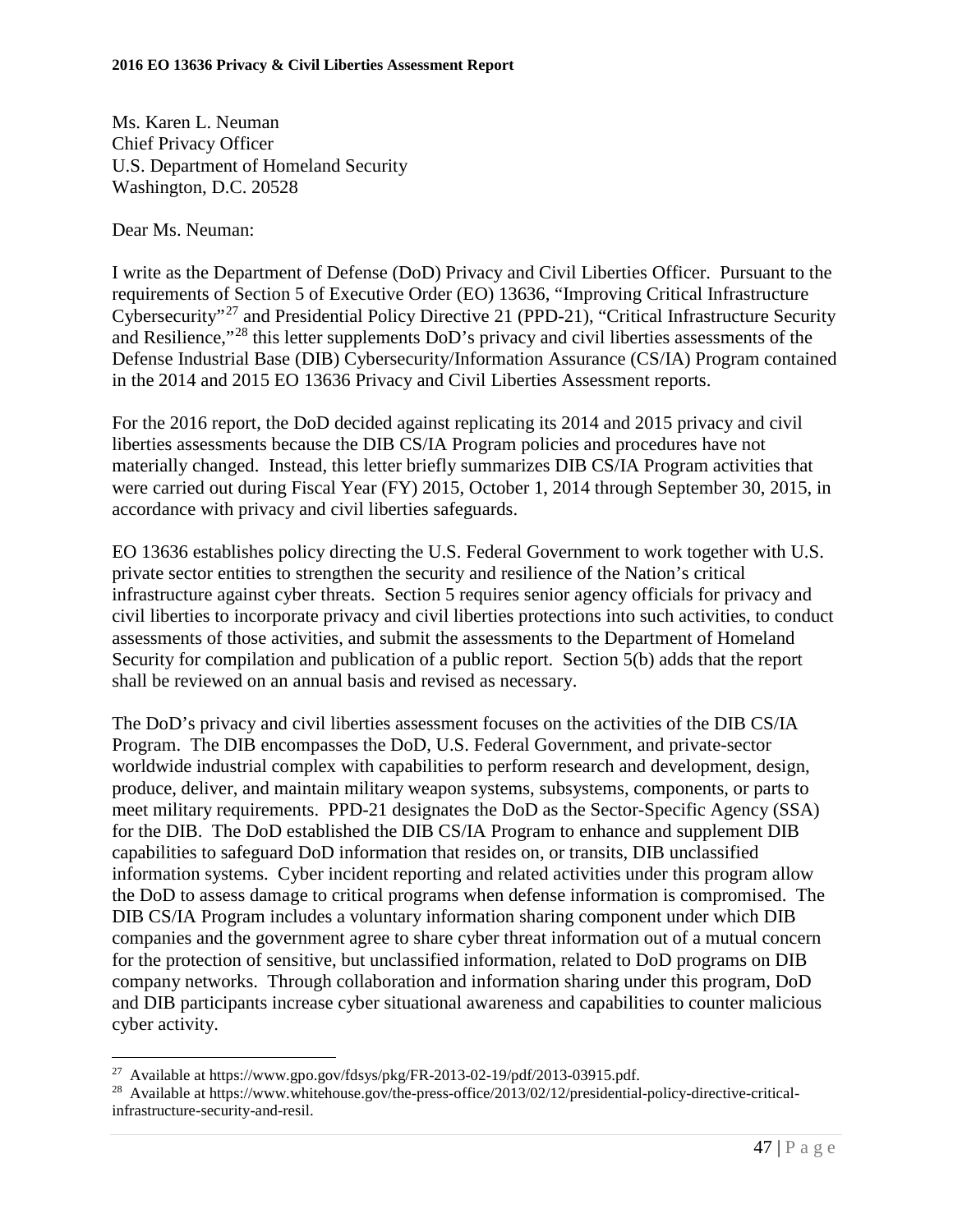As noted above, the structure and activities of the DIB CS/IA Program have not materially changed since DoD's submissions to the 2014 and 2015 reports. DoD's submission to the 2014 report<sup>[29](#page-47-0)</sup> assessed the activities of the DIB CS/IA Program based upon the Fair Information Practice Principles (FIPPs). For the  $2015$  report<sup>30</sup>, DoD enhanced its privacy and civil liberties assessment of the DIB CS/IA Program by incorporating constructive feedback and suggestions provided by the Privacy and Civil Liberties Oversight Board. Both assessments concluded that the DIB CS/IA Program protects our Nation's critical infrastructure from cyber threats in a manner that preserves individual privacy and civil liberties.

In FY 2015, the DoD expanded industry participation in the DIB CS/IA Program to 128 companies. Each of these participating DIB companies agreed to protect individual privacy and civil liberties before reporting any cyber incidents discovered on its networks that resulted in an actual or potential compromise of DoD information. This voluntary agreement includes compliance with Title 32 of the U.S. Code of Federal Regulations (CFR), Part 236, "Department of Defense (DoD) – Defense Industrial Base (DIB) Voluntary Cyber Security and Information Assurance (CS/IA) Activities."[31](#page-47-2) 32 CFR Part 236 places responsibility on DoD and each DIB company to conduct DIB CS/IA Program activities in accordance with applicable laws and regulations, including restrictions on the interception, monitoring, access, use, and disclosure of electronic communications or data. 32 CFR Part 236 also requires the DIB company to perform a legal review of its policies and practices that support its program activities before sharing any information with the Government.

Additionally, the DoD began updating DIB CS/IA Program documentation in FY 2015 to increase transparency about how DoD and DIB companies maintain personally identifiable information (PII) in electronic form, including PII embedded in information shared for cyber security analysis. Specifically, the DoD reviewed the Privacy Impact Assessment (PIA) for the DIB Cybersecurity Activities<sup>[32](#page-47-3)</sup> and the System of Records Notice (SORN) for the DIB Cybersecurity  $(CS)$  Activities Records<sup>[33](#page-47-4)</sup> to ensure that adequate privacy safeguards exist for all information maintained by the DIB CS/IA Program. This review verified the legal authority for collecting and storing DIB CS/IA Program records, the individuals about whom the records are collected, the type of information collected, and how the records are used. The DoD published updates to both documents in FY 2016 and will include details of the revisions in its submission to the 2017 report.

<span id="page-47-0"></span><sup>&</sup>lt;sup>29</sup> Available at http://www.dhs.gov/publication/executive-order-13636-privacy-and-civil-liberties-assessment-report-2014.

<span id="page-47-1"></span><sup>&</sup>lt;sup>30</sup> Available at http://www.dhs.gov/publication/2015-executive-order-13636-privacy-and-civil-liberties-assessmentreport.

<span id="page-47-2"></span><sup>31</sup> Available at http://www.gpo.gov/fdsys/pkg/CFR-2013-title32-vol2/pdf/CFR-2013-title32-vol2-part236.pdf.

<span id="page-47-3"></span><sup>32</sup> Available at http://dodcio.defense.gov/Portals/0/Documents/DIB%20CS-

IA%20PIA\_FINAL\_signed\_30jun2011\_VMSS\_GGMR\_RC.pdf. 33 Available at

http://dpcld.defense.gov/Privacy/SORNsIndex/DODwideSORNArticleView/tabid/6797/Article/570553/dcio-01.aspx.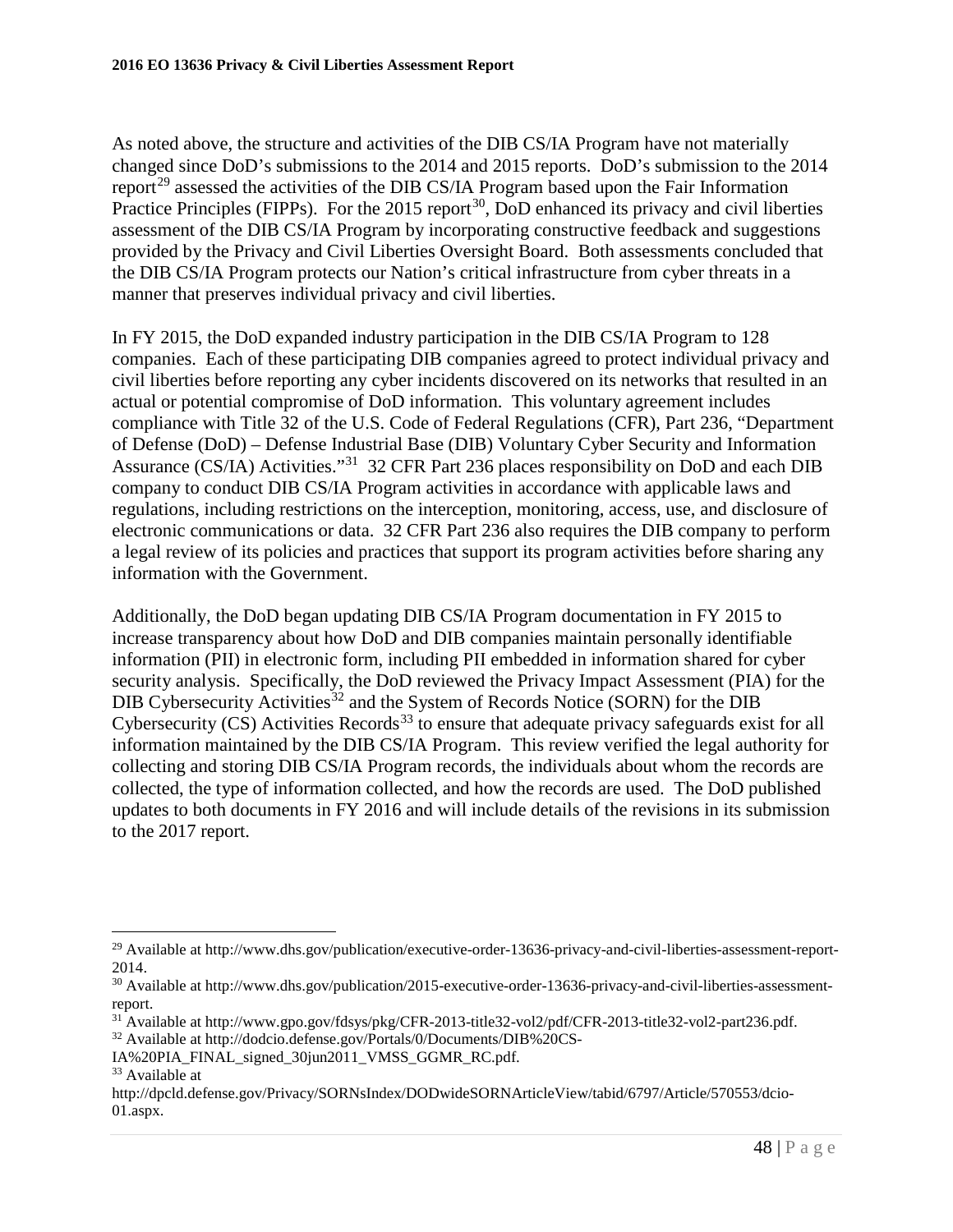The voluntary reporting under the DIB CS/IA Program focuses on sharing cyber threat indicators that participating DIB companies believe are valuable in alerting the Government and other DIB CS/IA Program participants, as appropriate, to better counter threat activity. It does not replace or duplicate mandatory reporting required by law, regulation, policy, or contractual obligations. This includes mandatory reporting requirements under Section 941 of the National Defense Authorization Act (NDAA) for FY 2013 and Section 1632 of the NDAA for FY 2015<sup>34</sup>, which require defense contractors to report successful penetrations of covered contractor networks that affect or have the potential to affect covered defense information, or incidents that affect a contractor's ability to provide operationally critical support.

The NDAA's mandatory reporting requirements for defense contractors are levied at DoD in contractual language. DoD implements the requirements through Defense Acquisition Regulations System (DFARS) Case 2013-D018, "Network Penetration Reporting and Contracting for Cloud Services", published as an interim rule on August 26, 2015.<sup>[35](#page-48-1)</sup> This rule establishes the same processes and systems for mandatory cyber incident reporting that already exist for voluntary reporting under the DIB CS/IA Program, and requires defense contractors to rapidly report successful penetrations of their unclassified networks or information systems while also ensuring that privacy and civil liberties protections continue to be effective.

Overall, the DIB CS/IA Program's privacy and civil liberties framework provides a multilayered approach to the incorporation of the FIPPs, as well as other privacy and civil liberties protections guaranteed by Federal law and DoD regulations, policies, and procedures. The activities of the DIB CS/IA Program in FY 2015 complied with these privacy and civil liberties safeguards. In FY 2016, DoD will continue to monitor the DIB CS/IA Program to ensure that all privacy and civil liberties controls are functioning properly.

Sincerely,

Peter Levine DoD Privacy and Civil Liberties Officer

<span id="page-48-0"></span><sup>34</sup> Sections 941 and 1632 are codified in Sections 391 and 393 of Title 10, United States Code. Available at http://uscode.house.gov/view.xhtml?req=granuleid%3AUSC-prelim-title10-

chapter19&saved=|KHRpdGxlOjEwIHNlY3Rpb246MzkxIGVkaXRpb246cHJlbGltKQ%3D%3D|||1|false|prelim&e dition=prelim.<br><sup>35</sup> Available at https://www.federalregister.gov/articles/2015/08/26/2015-20870/defense-federal-acquisition-

<span id="page-48-1"></span>regulation-supplement-network-penetration-reporting-and-contracting-for.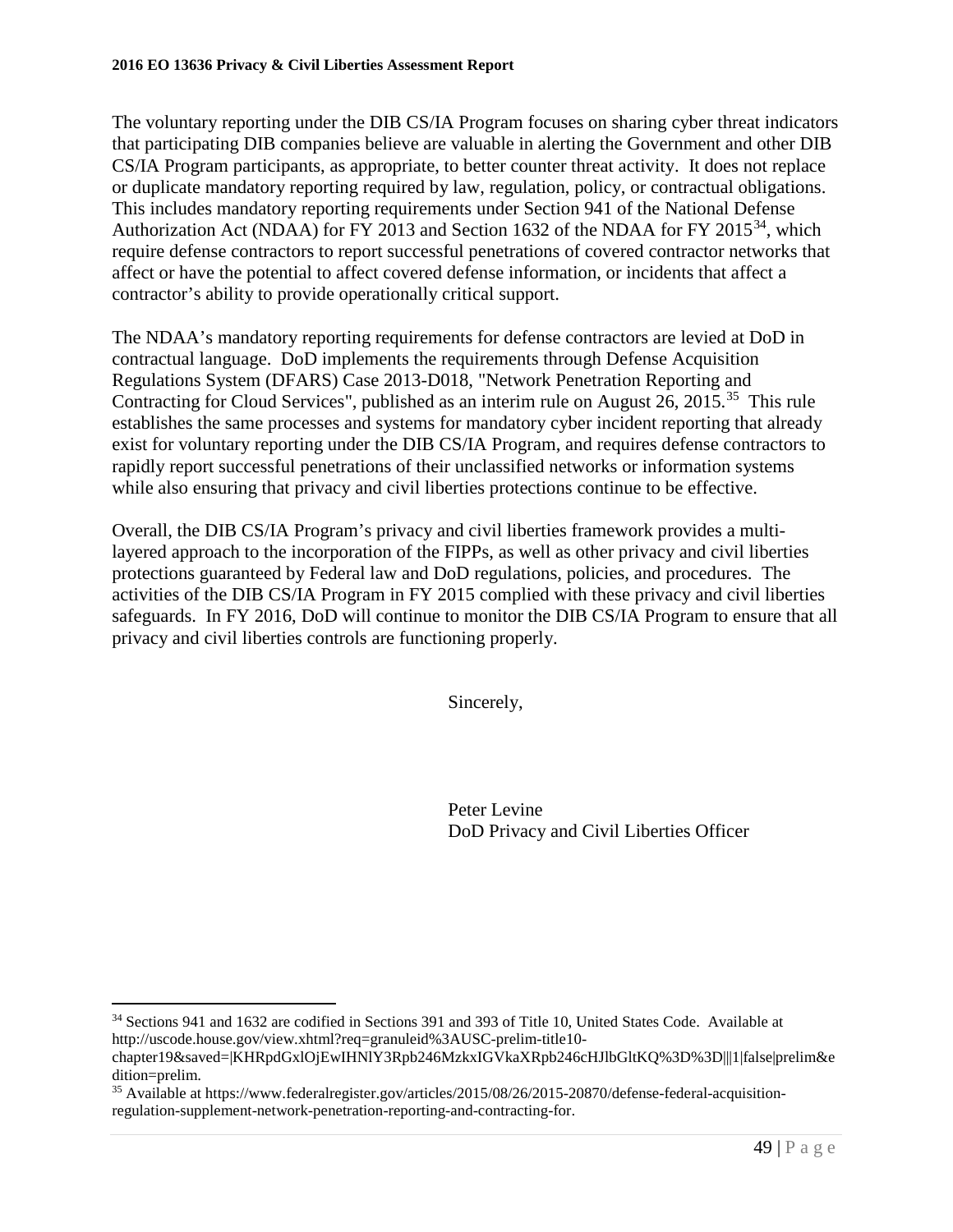# **PART IV: DEPARTMENT OF JUSTICE**

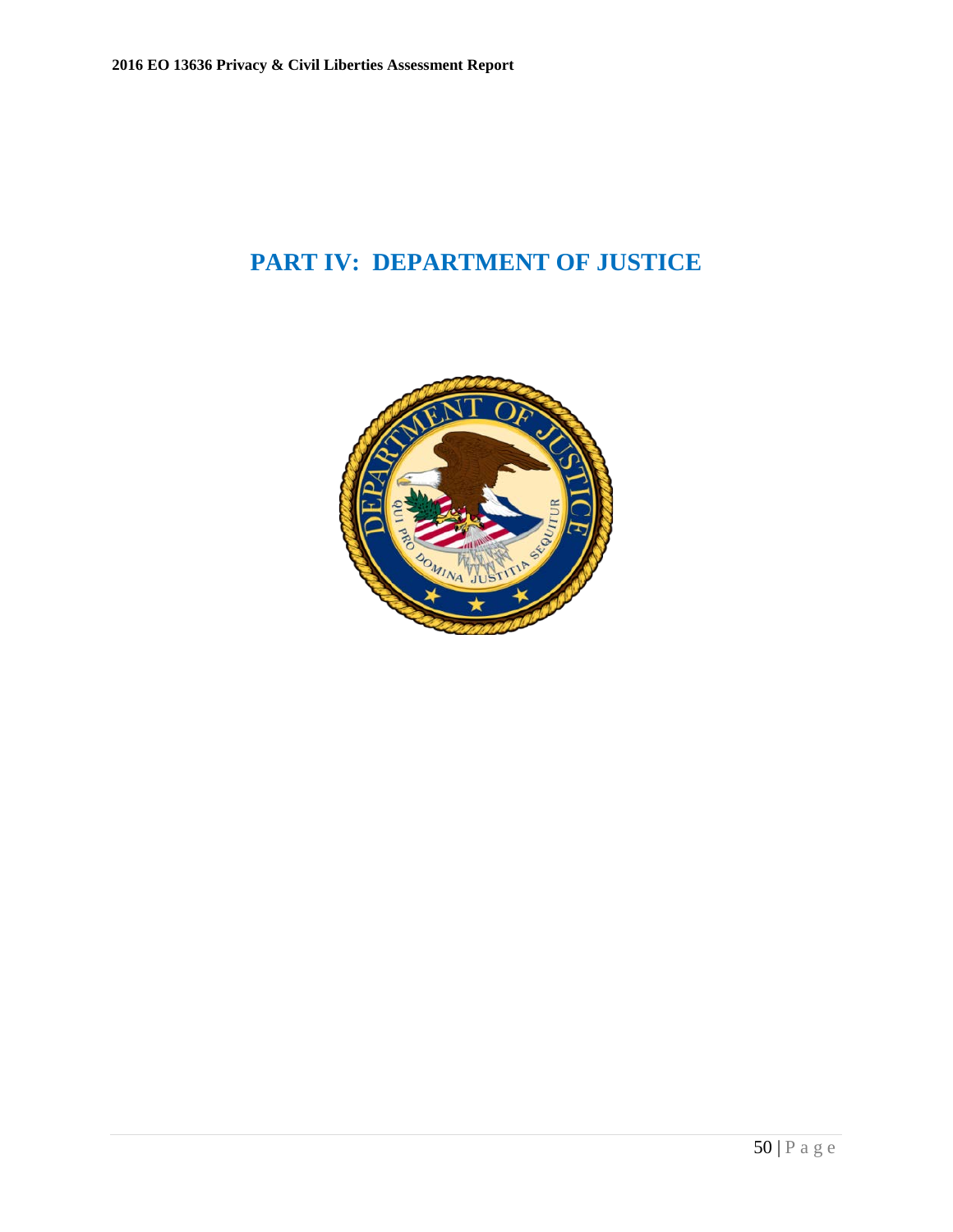## **I. Introduction**

Executive Order ("EO" or "Executive Order") 13636 aims to strengthen the cybersecurity of critical infrastructure by increasing information sharing, and by jointly developing and implementing a framework of cybersecurity practices with industry partners.<sup>36</sup> The EO requires agencies to coordinate their activities under the EO with their Senior Agency Officials for Privacy and Civil Liberties (SAOPCL), and to ensure that privacy and civil liberties protections are incorporated into such activities based upon the Fair Information Practice Principles (FIPPs) and other privacy and civil liberties policies, principles, and frameworks. Annually, the SAOPCLs are to provide written assessments of agencies' activities under the EO to the Department of Homeland Security (DHS) for consideration and inclusion in a government-wide report compiled by the DHS Privacy Office and Office for Civil Rights and Civil Liberties.

The Department of Justice ("DOJ" or "the Department") submitted privacy and civil liberties assessments for inclusion in the 2014 and 2015 government-wide reports. Both assessments detailed the Department's activities implementing Section 4(a) and Section 4(b) of the EO. In addition, the 2015 assessment included a description of the Department's privacy and civil liberties framework, as well as the Department's cybersecurity framework. The Department engages in cybersecurity information sharing under the EO through activities undertaken by the Federal Bureau of Investigation (FBI). Accordingly, the 2015 assessment included descriptions of FBIspecific frameworks and protections for privacy and civil liberties, as well as detailed assessments of two FBI activities that, although not undertaken specifically pursuant to EO 13636, align with the goals of the EO. $^{37}$  This assessment covers the timeframe from October 1, 2014 to September 30, 2015.

## **II. Implementation of Section 4(a)**

Section 4(a) of EO 13636 establishes as the policy of the U.S. Government the requirement to increase the volume, timeliness, and quality of cyber threat information shared with U.S. private sector entities so that these entities may better protect and defend themselves against cyber threats. Section 4(a) also requires the DHS Secretary, the Attorney General (AG), and the Director of National Intelligence (DNI) to issue instructions to ensure the timely production of unclassified cyber threats to the U.S. homeland that identify a specific targeted entity ("cyber threat reports"). The instructions are to address the need to protect intelligence and law enforcement sources, methods, operations, and investigations.

As noted in the Department's 2014 assessment, the Office of the Deputy Attorney General (ODAG) issued a Department Order requiring the timely production of unclassified reports of cyber threats to the U.S. homeland that identify a specific targeted entity.<sup>[38](#page-50-2)</sup> The Order also requires that all actions taken pursuant to the Order must be consistent with the need to protect privacy and

<span id="page-50-0"></span> $\overline{a}$ <sup>36</sup> Executive Order No. 13636, Improving Critical Infrastructure Cybersecurity (Feb. 12, 2013), available at http://www.gpo.gov/fdsys/pkg/FR-2013-02-19/pdf/2013-03915.pdf.

<span id="page-50-2"></span><span id="page-50-1"></span> $\frac{37}{37}$  These two activities, iGuardian and Malware Investigator, were assessed in detail in the 2015 report and will not be further elaborated upon in this assessment. As noted in the 2015 report, these activities do not fall within the scope of EO 13636. This report focuses on Cyber Guardian, which implements Section 4(b) of EO 13636. <sup>38</sup> DOJ Order 3393, Issuing Instructions Pursuant to Executive Order 13636 Regarding the Timely Production of Unclassified Reports of Cyber Threat Information (2013).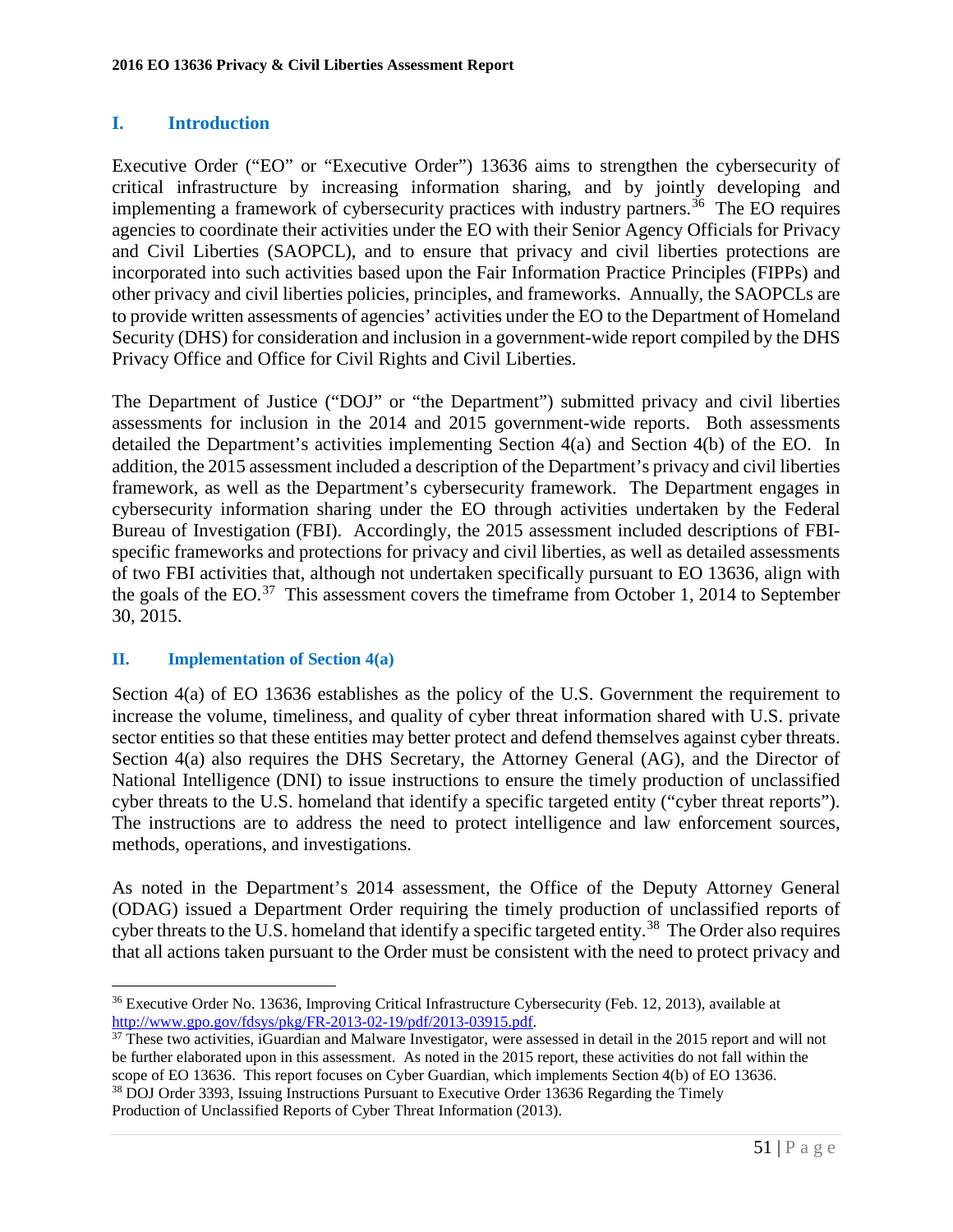civil liberties. The implementation of Section 4(b), discussed below, addresses the plan of the United States government to address sharing cyber threat information with the private sector by coordinating the interagency management of cyber threats and the ultimate notification to specific targeted entities.

## **III. Implementation of Section 4(b)**

Under Section 4(b) of EO 13636, the DHS Secretary and the AG, in coordination with the DNI, are required to establish a process that rapidly disseminates cyber threat reports to the targeted entity. Such a process shall also, consistent with the need to protect national security information, include the dissemination of classified reports to critical infrastructure entities authorized to receive them. Finally, Section 4(b) of EO 13636 requires the DHS Secretary and the AG, in coordination with the DNI, to establish a system to track the production, dissemination, and disposition of these reports, the so-called "4(b) solution."

The Department's 2015 assessment described the initial interagency efforts to develop the 4(b) solution, including the establishment of an interagency Joint Requirements Team (JRT), with guidance from the White House's National Security Council (NSC). The JRT, with representatives from FBI, DOJ, DHS, Defense Cyber Crime Center (DC3), Defense Security Service (DSS), National Security Agency, and Sector Specific Agencies (SSAs) and other government agencies/components interested in participating in the targeted entity notification requirements and development process, developed and finalized a document titled, "Executive Order (EO) 13636 Section 4(b) Support Capability Requirements for Notification to Critical Infrastructure Targeted Entities" (accepted April 10, 2015). This document was used as the starting point for the development of the requirements for the 4(b) process and to build an agreed-upon business process and technical solution to implement the 4(b) solution. On April 10, 2015, the NSC, through the Cyber Interagency Policy Committee, authorized the FBI's National Cyber Investigative Joint Task Force (NCIJTF) to implement Section 4(b) of EO 13636 through the use of Cyber Guardian, a sharing and integration platform. Thus, Cyber Guardian is being developed and implemented by an interagency effort as the 4(b) solution and will be modified, as appropriate, as additional requirements are identified.

The FBI conducted a Privacy Impact Assessment (PIA) on Cyber Guardian that assessed the privacy risks in accordance with Section 208 of the E-Government Act of 2002,<sup>[39](#page-51-0)</sup> the Office of Management and Budget directives, DOJ policy, and specific FBI guidance.<sup>[40](#page-51-1)</sup> Each of these requirements incorporates the FIPPs (*e.g.,* transparency; individual participation; purpose specification; data minimization; use limitation; data quality and integrity; security; and accountability and auditing) in assessing how privacy and other protections are incorporated into Cyber Guardian. A FIPPs assessment of Cyber Guardian is included as Attachment A.

Cyber Guardian currently serves as the tracking system for the production, dissemination, and disposition of cyber threat reports from the U.S. Government that are shared with U.S. private

<span id="page-51-0"></span><sup>39</sup> *See* 44 U.S.C. § 3501 (note) (2012).

<span id="page-51-1"></span><sup>40</sup> The PIA was completed by FBI and is currently under review by DOJ Office of Privacy and Civil Liberties.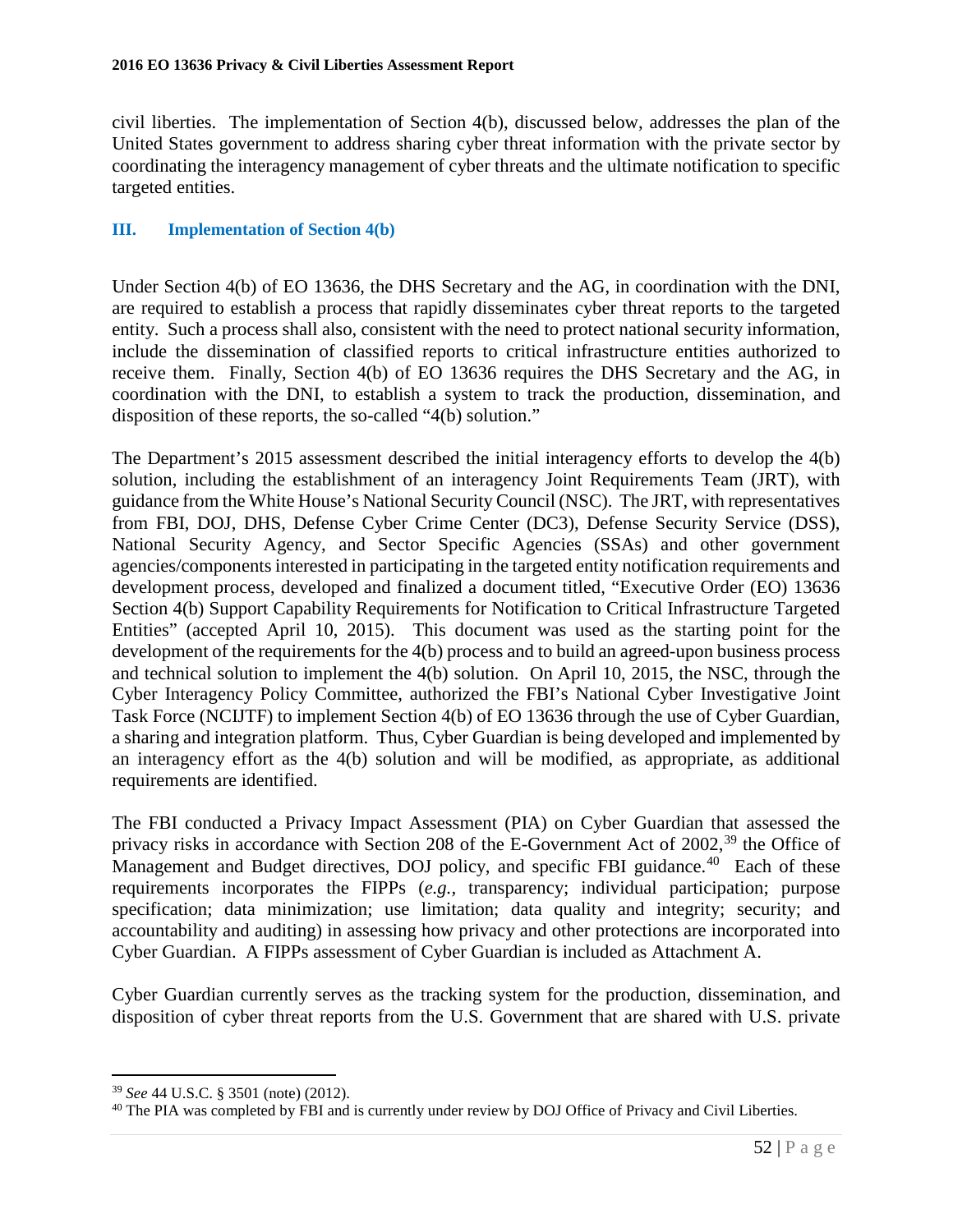sector entities. Cyber Guardian offers Federal Cyber Centers<sup>[41](#page-52-0)</sup> and Intelligence Community (IC) partners the ability to coordinate a whole-of-government response to targeted entities and victims of cyber incidents identified in government intelligence collections. The FBI is currently in the process of making Cyber Guardian available to all Cyber Centers, designated SSAs, and other government agencies that directly support the cybersecurity mission by providing direct access through the SIPRNet<sup>[42](#page-52-1)</sup> Intelink-S connection from their home agencies. This will provide a foundation for strengthening the defenses of all participating agencies by allowing use of a universal application for near real-time coordination and collaboration of all cyber targeted entity notifications that meet the appropriate cyber incident severity threshold.

Today, Cyber Guardian enables government agencies with cyber missions to be aware of and deconflict cyber incidents. In the future, Cyber Guardian will be a platform for threat reports to be assimilated and made available for dissemination to the private sector, and is intended to have the capability to disseminate both unclassified and classified reports to critical infrastructure entities authorized to receive them. Any new capability, if developed, will be assessed for privacy and civil liberties protections, and the PIA will be amended as necessary.

To gain access to the Cyber Guardian system, each agency and each individual designated to receive access to Cyber Guardian from such agency, as appropriate, must undertake the following:

- Complete on-site Cyber Guardian training;
- Review, sign, and return the FBI Rules of Behavior for Other Government Agency (OGA) Personnel Authorized to Access Cyber Guardian (FD-889d);
- Possess and provide a valid Intelink Passport account (if accessing through SIPRNet); and
- Obtain Agency Head authorization and signature on FBI's Memorandum of Understanding (MOU) for Access to Cyber Guardian

In June 2015, the FBI initiated Phase I of its Cyber Guardian training to all designated Federal Cyber Centers, select SSAs, and other select government agencies with a cybersecurity mission. To date, the NCIJTF/CyWatch<sup>[43](#page-52-2)</sup> has coordinated and provided multiple training sessions to DHS, DC3, Intelligence Community Security Coordination Center, Department of Energy, Treasury, and DSS. Also scheduled to receive training as part of Phase I are the following additional government agencies: NSA/CSS Threat Operations Center, U.S. Cyber Command, and the Central Intelligence Agency (CIA).

The FBI will continue to work with its Cyber Partners to identify new requirements for Cyber Guardian to ensure that quality cyber threat information is increasingly shared in a timely manner to targeted private entities that are victims of cyber threats so that these entities may better protect

<span id="page-52-0"></span><sup>41</sup> Under the Enhance Shared Situational Awareness initiative, the following Federal cybersecurity centers are developing an information-sharing framework and shared situational awareness requirements, for sharing cybersecurity information: Defense Cyber Crime Center (DC3); Intelligence Community Security Coordination Center (IC-SCC); National Cybersecurity and Communications Integration Center (NCCIC); National Cyber Investigative Joint Task Force (NCIJTF); National Security Agency / Central Security Service (NSA/CSS) Threat Operations Center (NTOC); and United States Cyber Command (USCYBERCOM) Joint Operations Center (JOC) <sup>42</sup> SIPRNet (SECRET Internet Protocol Network Router) is a service gateway function that provides protected connectivity to federal, IC, and allied information at the secret level.

<span id="page-52-2"></span><span id="page-52-1"></span><sup>&</sup>lt;sup>43</sup> The FBI's 24-hour cyber command center.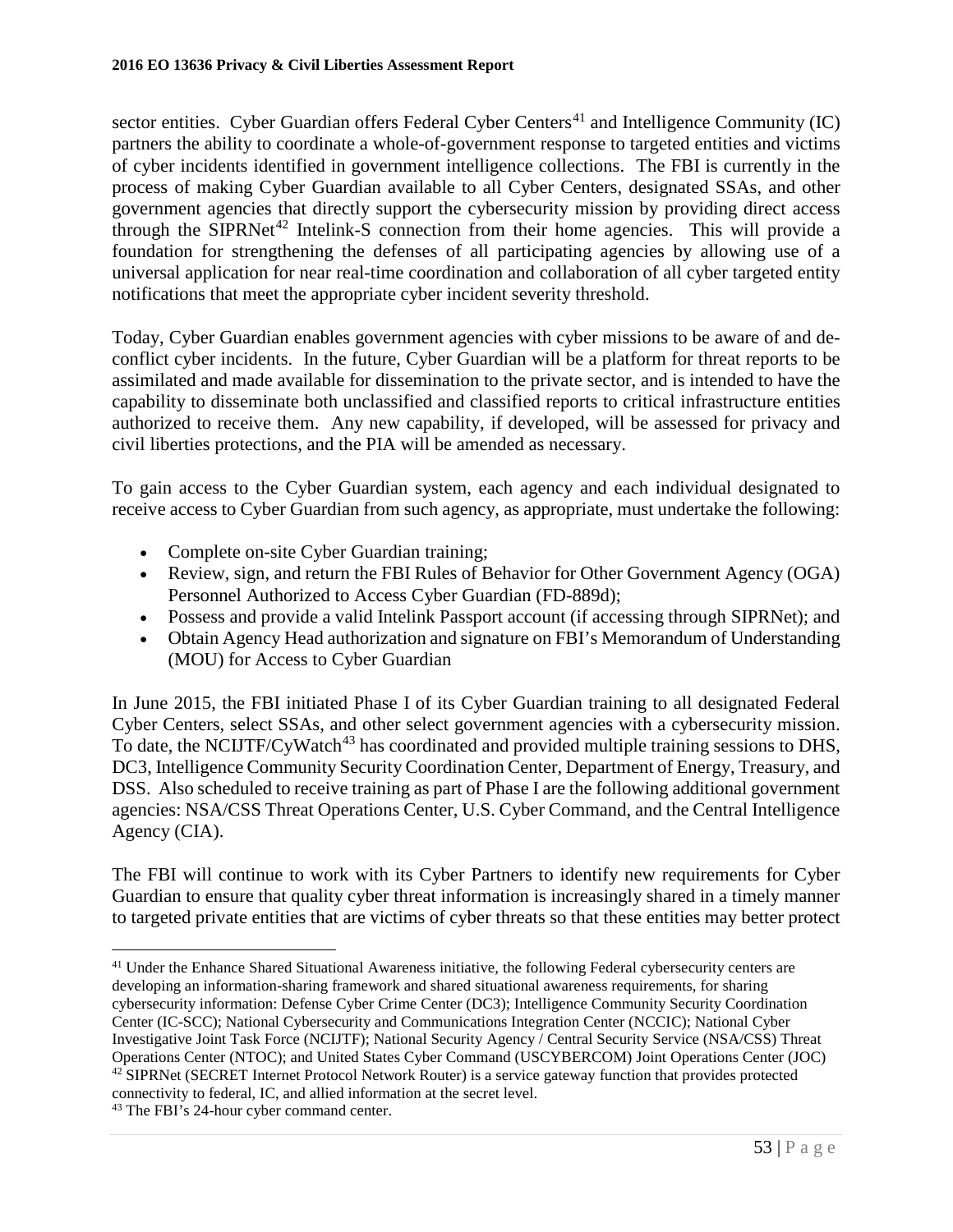themselves from malicious cyber threats. Further, the FBI will continue to assess any modifications to Cyber Guardian that may affect privacy and civil liberties protections afforded to individuals affected by cyber threat reporting.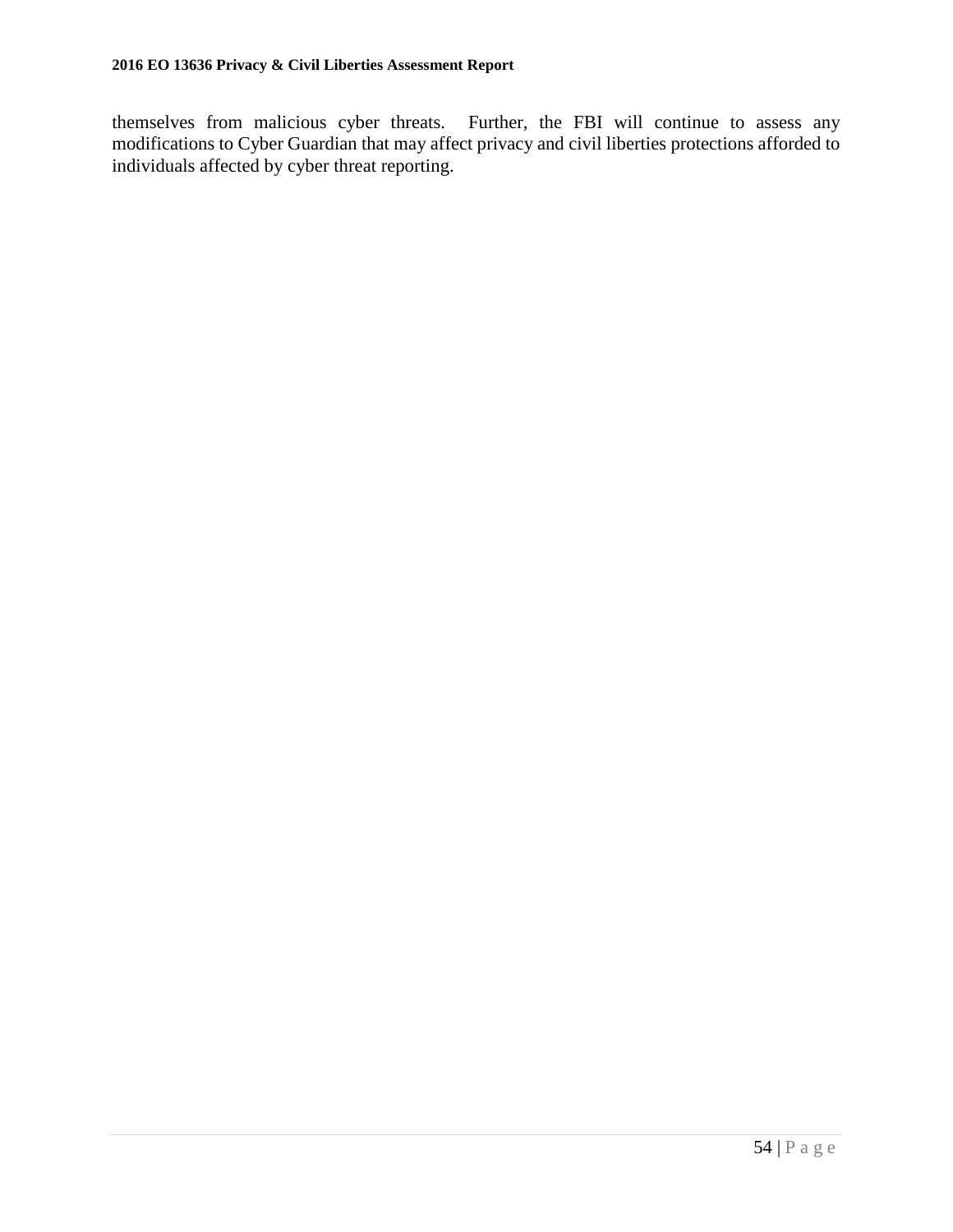## **Attachment A**

In accordance with Section 5(b) of the EO, this assessment includes an update of the activity that aligns with the EO during this reporting period against the FIPPs and other applicable privacy and civil liberties policies, principles, and frameworks. The FIPPs are instructive of the appropriate handling of personally identifiable information (PII) by the FBI's Cyber Division (CyD) for the purpose of protecting the cybersecurity of critical infrastructure.

In addition to the FIPPs, the FBI considers other applicable privacy and civil liberties policies, principles, and frameworks. For example, this chart includes information on how the FBI adheres to federal privacy laws such as the Privacy Act of 1974 ("the Privacy Act")<sup>[44](#page-54-0)</sup> and Section 208 of the E-Government Act of 2002. The FBI has no indication of any activity that would warrant a separate civil liberties review. The Cyber Guardian MOU prohibits federal agencies accessing Cyber Guardian from submitting to Cyber Guardian, or retaining, disseminating, or otherwise using in connection with Cyber Guardian any information based solely on the ethnicity, race, gender, disability or religion of an individual or based solely on the exercise of rights guaranteed by the United States Constitution or the lawful exercise of any other rights secured by the laws of the United States.

## **Cyber Guardian FIPPs Chart**

#### (a) **Transparency**

**1.** *How does the FBI incorporate the principle of transparency into Cyber Guardian?*

**Response:** The FBI incorporates transparency into Cyber Guardian<sup>[45](#page-54-1)</sup> by providing notice to users (currently U.S. government agencies with cyber missions) regarding its collection, use, dissemination, and maintenance of PII via the applicable System of Records Notices (SORNs), Privacy Act Statement, electronic banner, and MOU.For Privacy Act purposes, Cyber Guardian login information is covered under Privacy Act SORN, DOJ-002, DOJ Computer Systems Activity and Access Records.<sup>[46](#page-54-2)</sup> Upon login, each Cyber Guardian incident receives prompt, individualized review by the FBI's National Cyber Investigative Joint Task Force (NCIJTF)/CyWatch to determine if additional action is warranted. Any information ultimately maintained by FBI would be covered under Privacy Act SORN, FBI-002, The FBI Central Records System, 63 Fed. Reg. 8671 (Feb. 20, 1998), as amended by 66 Fed. Reg. 8425 (Jan. 31, 2001), 66 Fed. Reg. 17,200 (Mar. 29, 2001), and 72 Fed. Reg. 3410 (Jan. 25, 2007); and FBI-022, FBI Data Warehouse System, 77 Fed. Reg. 40630 (July 10, 2012). A SORN for the Guardian Prime System is presently under review by DOJ and encompasses Cyber Guardian. As Cyber Guardian develops, the FBI will continuously assess privacy and civil protections for the program and may develop a separate Cyber Guardian SORN, if warranted. Additionally, the FBI has conducted a PIA on Cyber Guardian, under review by DOJ, which assessed the privacy risks in accordance with the E-Government Act of 2002. Cyber Guardian is a National Security System,

 $\overline{a}$ 

<span id="page-54-1"></span><sup>45</sup> Cyber Guardian was developed from the Guardian system, which was created initially by the FBI to collect suspicious activity reports regarding terrorist threats and to triage, assign, and assess such information. However, the two applications are hosted on different sets of web application servers.

<span id="page-54-2"></span><sup>46</sup> DOJ-002, the DOJ Computer Systems Activity and Access Records SORN, available at: [https://www.gpo.gov/fdsys/pkg/FR-1999-12-30/pdf/99-33838.pdf.](https://www.gpo.gov/fdsys/pkg/FR-1999-12-30/pdf/99-33838.pdf)

<span id="page-54-0"></span><sup>44</sup> 5 U.S.C. § 552a (2012).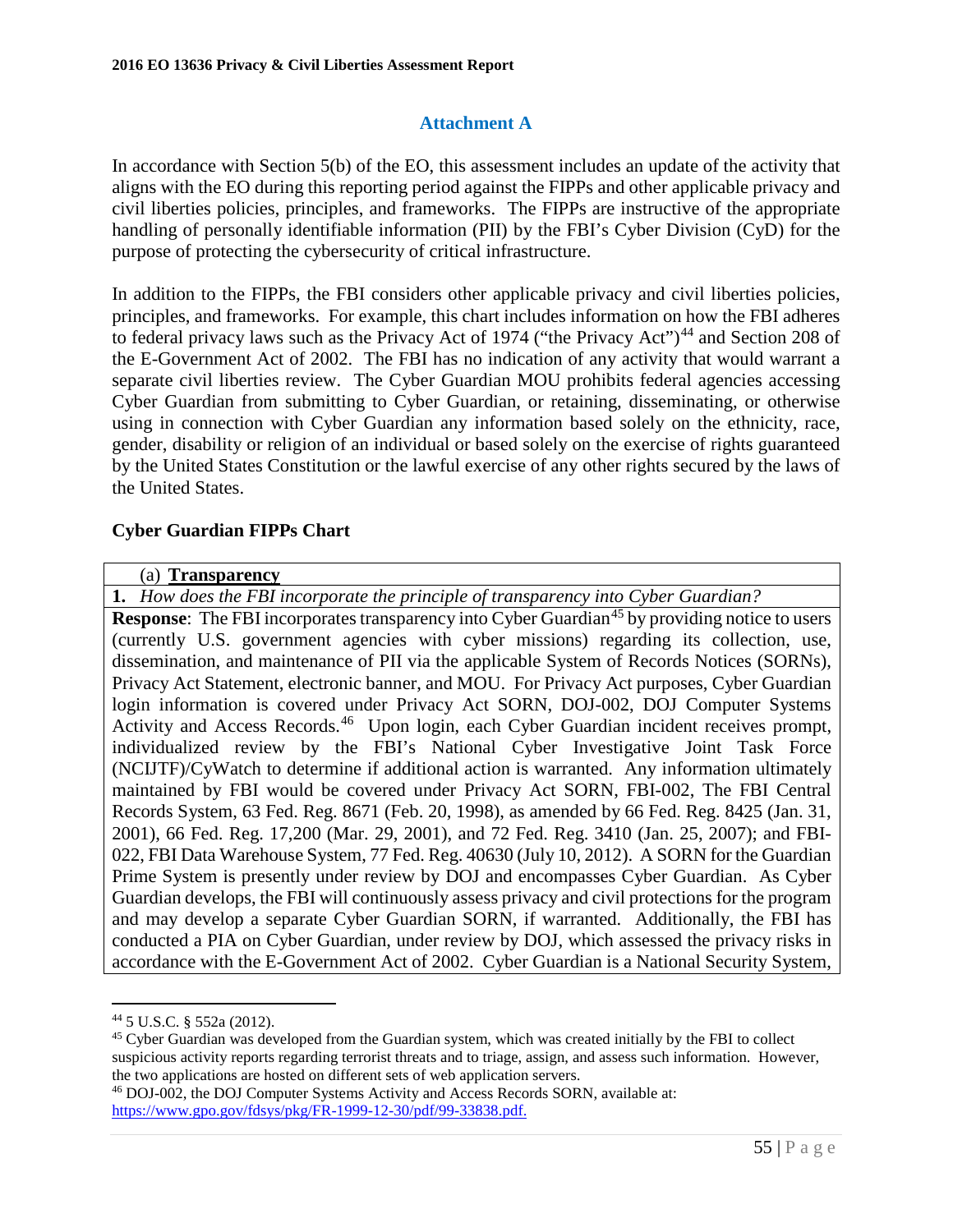as determined by the FBI's Security Division. Constructive notice of these systems is provided by the applicable SORNs.

Before cleared U.S. government personnel of Cyber Partners are granted access to Cyber Guardian, the proposed users are provided with a comprehensive Privacy Act Statement and other detailed information related to system use, such as information regarding monitoring and auditing for security purposes. Although Cyber Guardian does not provide express notice regarding the treatment of third party information, the Cyber Partners must agree to the Cyber Guardian responsibilities, set forth in the MOU, that require submission of information that is directly relevant to the Cyber Incident submission. This helps ensure that Cyber Guardian only collects limited PII that is directly relevant and necessary to accomplish the specified purpose(s) and only retains PII for as long as is necessary to fulfill the specified purpose(s). Pursuant to the MOU, each Cyber Partner agrees to notify each other if any erroneous information is disclosed pursuant to this program and take reasonable steps to correct such error, or if any PII is inadvertently disclosed. Moreover, determinations about the Cyber Guardian collected information are made promptly<sup>47</sup> so that the data can move quickly through the review process.

Further, before access to the system is granted, all authorized users will be under clear and conspicuous written notice through an electronic banner that information and data on the network may be monitored or disclosed to third parties or that the network users' communications are not private. These users can then decide if they wish to use the system or not, and decide what information they want to transmit over the government system.

All Cyber Guardian users must agree to an FBI MOU. Accordingly, each Cyber Partner must acknowledge, in writing, the need to incorporate transparency while recognizing the need to protect sensitive information, sources, and methods. Each Cyber Partner understands that information submitted to Cyber Guardian is subject to applicable federal laws, including but not limited to the Privacy Act, the Freedom of Information Act, the Federal Records Act, and discovery requirements. To the extent information exchanged as a result of the Cyber Guardian results in a request or demand for that (or related) information from FBI files pursuant to federal or state civil or criminal discovery or any other request by a third-party for FBI information, users are advised that such disclosure may only be made after consultation with, and upon approval by, the FBI, or as otherwise required by law. Cyber Guardian is committed to establishing an atmosphere of trust among its users, and this MOU promotes better data quality and integrity.

Once users are granted access to Cyber Guardian, a completed form may include the following items of information:

(1) Submitter's contact information (such as name, phone number, and email address);

(2) Information about submitter's organization (this includes work-related data such as name and work address);

<span id="page-55-0"></span><sup>&</sup>lt;sup>47</sup> Upon identification and entry of new information, the FBI (CyWatch) immediately coordinates the information within their Operations Sections to assess investigative equities and impact of effecting notification. The FBI also utilizes the Cyber Incident Severity Schema, which was approved by the National Security Council, to assist in assessing urgency of coordination and notification.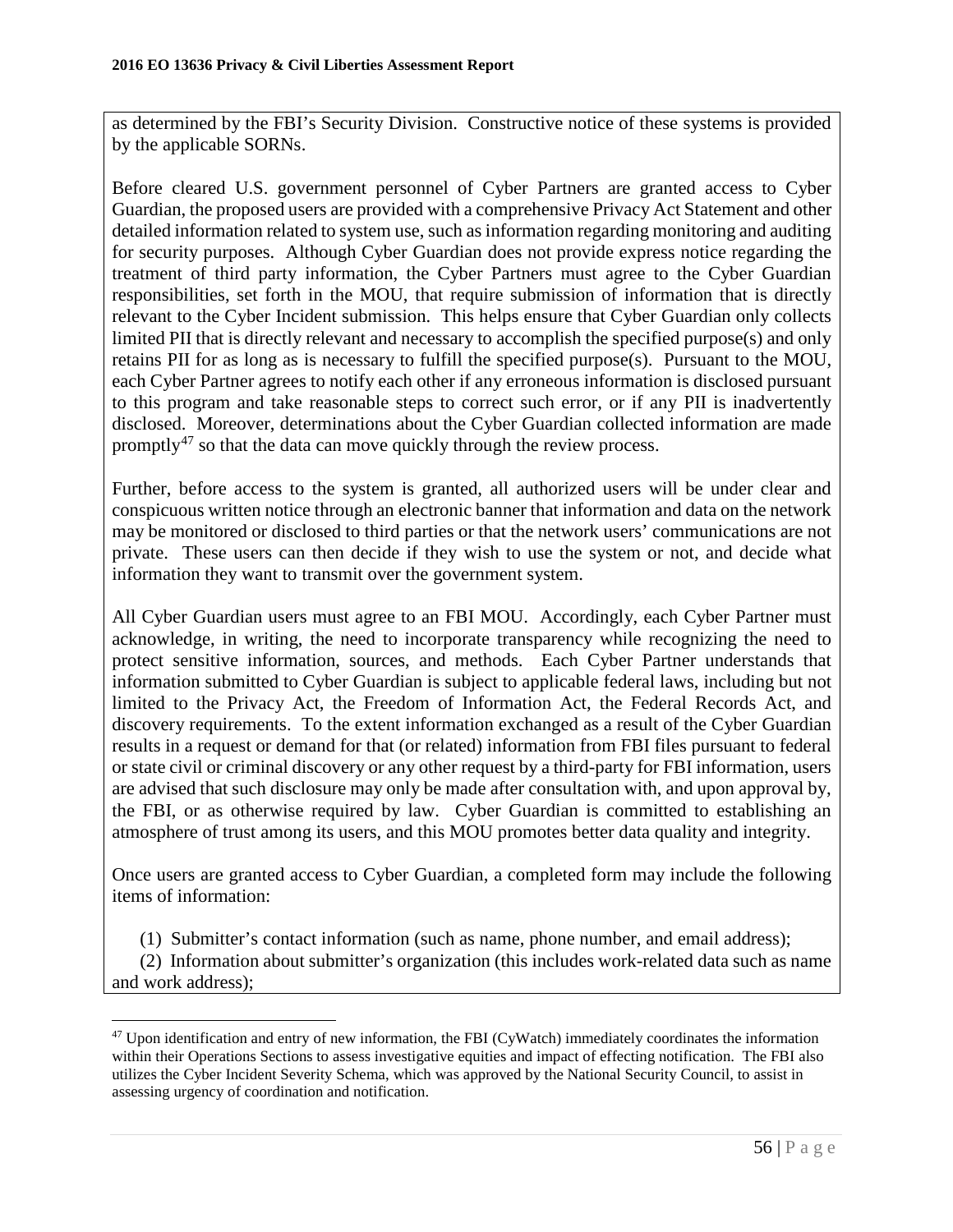(3) Threat observation information (such as when the threat was detected, how the threat was detected, the name of the suspected threat actor, the internet protocol (IP) address of the source of the threat, and whether the threat has been reported to another government agency);

(4) Information regarding the threat's target or objective (such as the incident sector, the incident type, and the IP address of the target); and

(5) Information regarding damage/impact to submitter's organization.

**2***. How does CyD ensure that issues surrounding transparency are re-evaluated on a periodic basis?*

**Response**: Generally, the FBI requires all system owners to review and update privacy documentation every three years in accordance with the Federal Information Security Modernization Act of 2014<sup>[48](#page-56-0)</sup> (FISMA) certification schedule and/or when the program changes in such a way that may raise new privacy issues. Because the system is evolving, the FBI anticipates continued oversight by the FBI's privacy attorneys to ensure that issues surrounding transparency are appropriately addressed, and will re-evaluate whether the documentation for Cyber Guardian provides sufficient transparency.

## (b) **Individual Participation**

 $\overline{a}$ 

**3***. Are victims asked for consent and given the opportunity to object to the collection of their PII?* **Response**: Third party direct consent of the cyber threat actor is not practicable due to the need to protect the confidentiality of the law enforcement investigation. When Cyber Guardian users submit incident reports, those users consent to the use of their own PII, such as name, phone number, email address, and work-related data. All information that is submitted into an FBI database must be consistent with civil liberties policies, including prohibitions against collecting information solely on the basis of race. $49$ 

Cyber data, like information obtained in any other investigation, is evaluated for accuracy before use. In the law enforcement context, information is evaluated and analyzed prior to its use, including in any enforcement action involving a criminal statute. Insofar as accuracy of information is related to third party consent, the Department does not separately verify third party consent regarding the PII that may be included within the information provided by a Cyber Guardian user. However, the FBI and DHS are responsible for victim notification in accordance with applicable laws and policies.

**4.** *How does Cyber Guardian ensure that the FBI CyD's Victim Notification Process is implemented?*

**Response:** Currently, Cyber Guardian's users consist of cleared U.S. government personnel of Cyber Guardian partners. Thus, in most cases, the victim will not be the same entity as the Cyber Guardian user, but instead the submission will be on behalf of a victim. However, the FBI notifies victims in accordance with applicable laws and policies. The FBI will still need to develop steps, or may consider using the FBI's existing Victim Notification Process to make the private sector entity aware of the magnitude of the cyber incident and share information with that entity as appropriate.

**5.** *Are Cyber Guardian users given the opportunity to access and correct their PII?*

<span id="page-56-0"></span><sup>48</sup> *See* Federal Information Security Modernization Act of 2014, Pub. L. 113-283, December 18, 2014, codified at 44 U.S.C. §§ 3551 et seq., which superseded the Federal Information Security Management Act of 2002, formerly codified at 44 U.S.C. §§ 3541 *et seq.*<br><sup>49</sup> Guidance for Federal Law Enforcement Agencies regarding the Use of Race, Ethnicity, Gender, National Origin,

<span id="page-56-1"></span>Religion, Sexual Orientation, or Gender Identity (DOJ Use of Race Policy) (December 2014), at 2.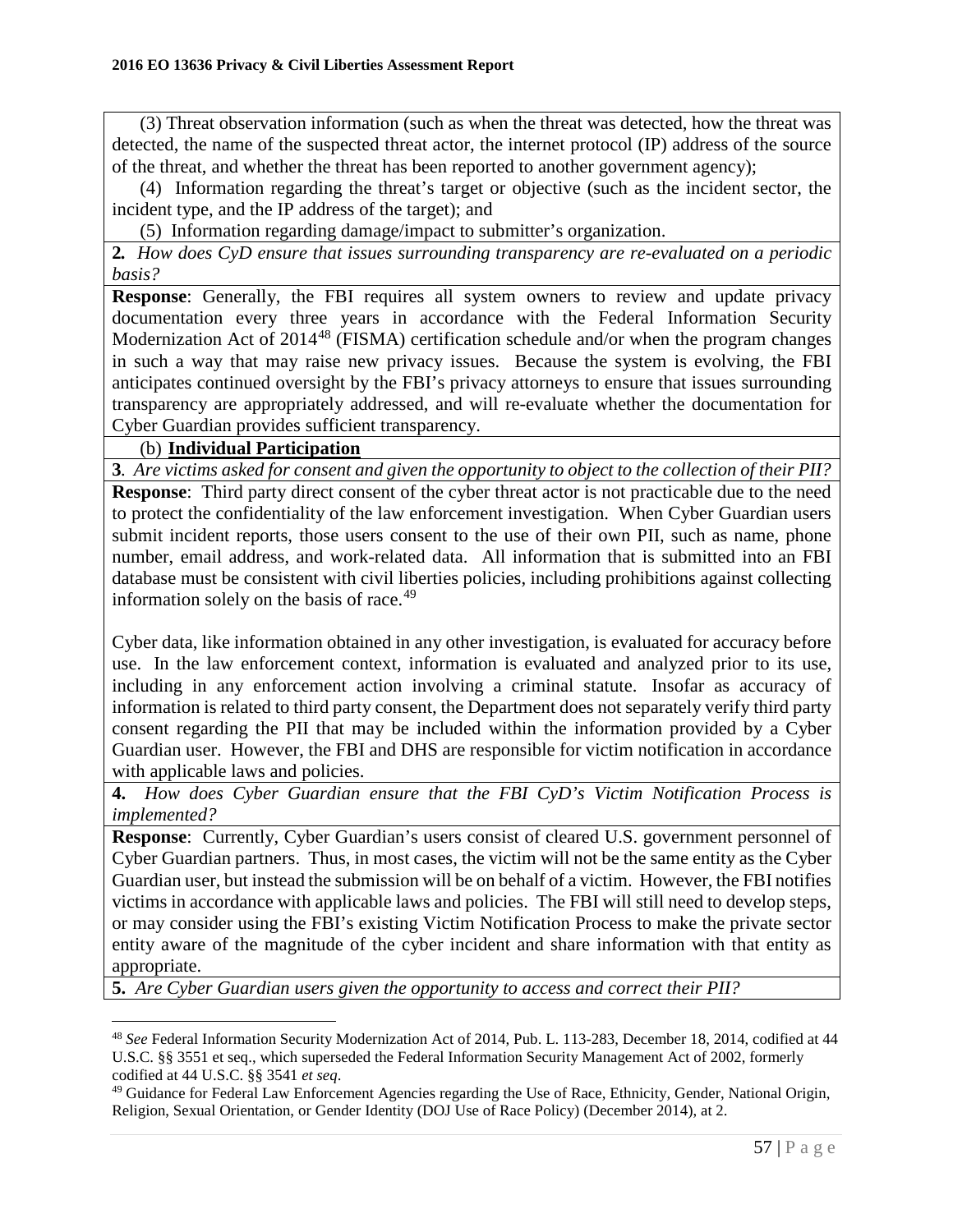**Response**: Yes. Users may access and correct their user account information. If Cyber Guardian users would like to update their submissions, users are required to make a new submission or contact the Cyber Guardian program.

**6.** *Are victims given the opportunity to access and correct their PII?*

**Response**: To the extent that a victim's information is retrieved by name or other personal identifier, it would be covered under Privacy Act SORN, FBI-002, and thus the access and amendment provisions available under the Privacy Act are applicable to such information. Although FBI-002 is exempt from the access and amendment provisions of the Privacy Act, the FBI, in the interest of accurate record-keeping, may waive such exemptions on a case-by-case basis.

Moreover, FBI-002 is not exempt from the Privacy Act's disclosure prohibition. Therefore, if an individual's PII were covered by the Privacy Act and is accessed or wrongly disclosed in violation of the Act, the individual may bring a lawsuit as a form of judicial redress against the Department. Victim information, in addition to the mechanisms listed above, is covered under Privacy Act SORN, FBI-002, and thus the access and amendment provisions available under the Privacy Act are applicable to such information. Even though the SORN is exempt from access and amendment under the Privacy Act, the FBI reserves the right to waive such exemptions in individual cases. In addition, redress is available for wrongful disclosures. Individuals have the right to seek judicial redress for intentional or willful disclosures of protected information, as well as for refusals to grant access or to rectify any errors contained in that information.

**7.** *Describe the mechanism provided for an individual Cyber Guardian user to seek redress in the event of inappropriate access to, or disclosure of, their PII.*

**Response**: System users may seek redress regarding their own contact information by contacting the Cyber Guardian program office.

**8.** *What steps are taken to ensure information maintained in the system is accurate, timely, relevant, and complete?*

**Response**: Cyber Guardian incidents are reviewed in coordination with federal agencies with cybersecurity missions and by an FBI CyWatch investigator to determine if the incident warrants additional action. After this de-confliction, if the incident warrants additional action by the FBI, it is assigned to the appropriate FBI entity for additional review and investigation. Cyber Guardian has robust security mechanisms, audit capabilities, and strict user access. Cyber Guardian users are required to complete on-site Cyber Guardian training; review, sign, and return the FBI Rules of Behavior for Other Government Agency (OGA) Personnel Authorized to Access Cyber Guardian (FD-889d); possess and provide a valid Intelink Passport account (if accessing through SIPRNet); and obtain Agency Head authorization and signature on FBI's MOU for access to Cyber Guardian. As previously discussed, the FBI's MOU notifies users that any PII submitted must be authorized, relevant, and necessary to the submission. The obligation resides with the submitters to ensure they are authorized to provide information, including relevant and necessary PII, on the Cyber Guardian submission form.

**9.** *Is PII collected directly from the individual or from a third party? If from a third party, please describe how the program ensures the information is accurate and complete.*

**Response**:As stated above, Cyber Guardian users are required to submit their contact information (such as name, phone number, and email address) and information about their organization (this includes work-related data such as name and work address). There may be cases where the Cyber Guardian user submits information about the particular threat actor, and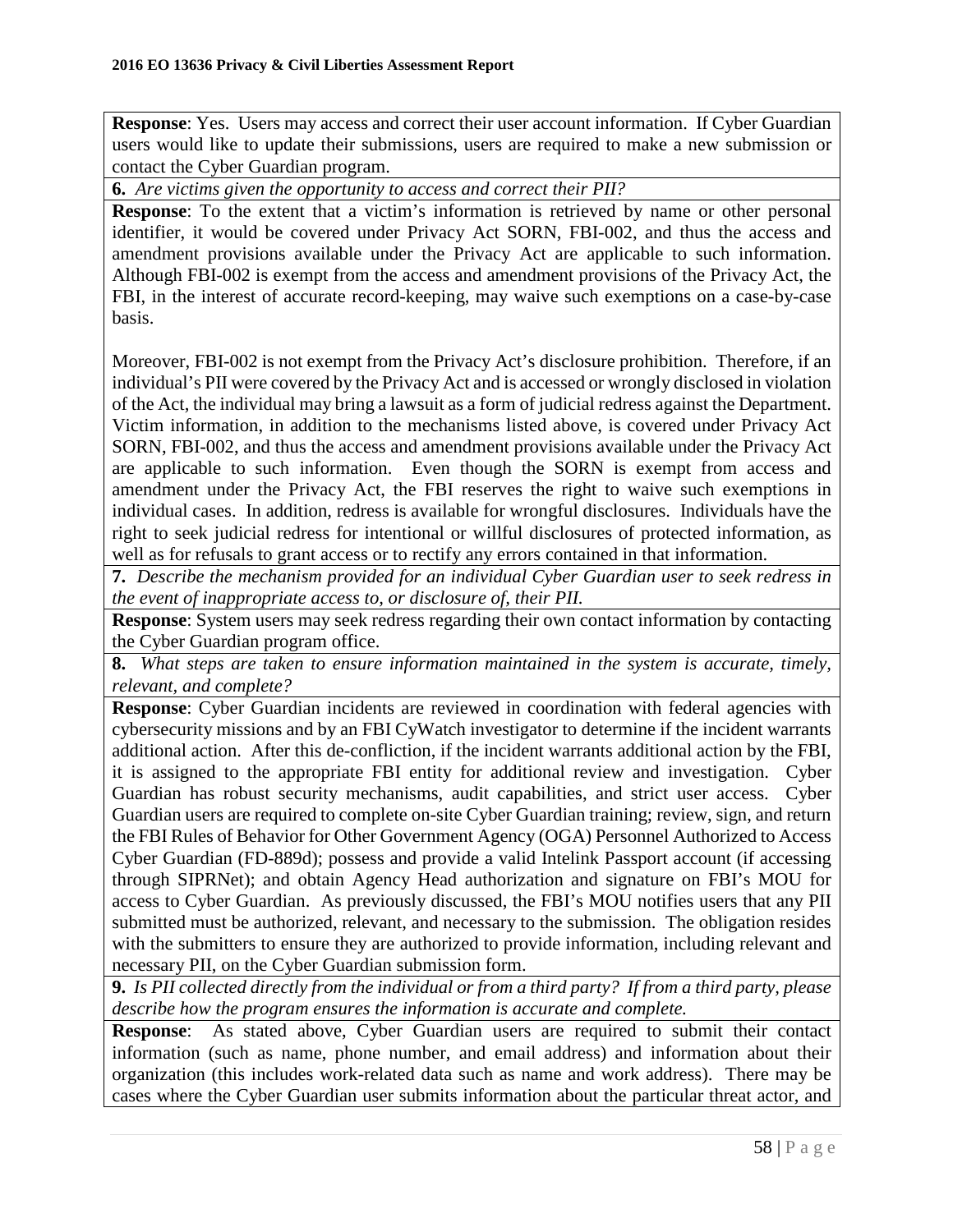thus the submission may contain third party PII. As explained above, the information submitted will be evaluated as part of the case management process described in the Cyber Guardian PIA to ensure that the information submitted is accurate and complete.

## (c) **Purpose Specification**

**10.** *Please provide the specific purpose(s) for the maintenance of PII within the system.*

**Response:** Cyber Guardian is a sharing and integration platform for cleared personnel of federal agencies who have a cyber mission to share cyber threat information. Cyber Guardian enables the federal government to ensure that cyber threat incidents are shared among agencies with cyber missions to facilitate sharing of cyber threat reports to targeted private sector entities in accordance with Executive Order 13636. The specific purpose for the maintenance of PII related to cyber threat information is to facilitate information sharing and to implement Section 4(b) of EO 13636 (through the use of Cyber Guardian).

Information lawfully obtained by the FBI is generally available to all authorized FBI personnel, and consequently, information may be appropriately shared and analyzed effectively to prevent and disrupt criminal and national security threats. Specifically, the Attorney General's Guidelines for Domestic FBI Operations (AGG-DOM) "…do[es] not require that the FBI's information gathering activities be differentially labeled as 'criminal investigations,' 'national security investigations,' or 'foreign intelligence collections,' or that the categories of FBI personnel who carry out investigations be segregated from each other based on the subject areas in which they operate."[50](#page-58-0) The FBI is authorized to collect intelligence and to conduct investigations to detect, obtain information about, and prevent and protect against federal crimes and threats to the national security and to collect foreign intelligence, as provided in the FBI Domestic Investigations and Operations Guide (DIOG) Part II.<sup>[51](#page-58-1)</sup>

As a practical matter, the information submitted on the Cyber Guardian incident form relates to cyber incidents only, and would not generally be relevant to other investigative matters. Within this framework, the FBI also strictly adheres to federal and Department information sharing procedures and safeguarding the information that it maintains. For example, the FBI is governed by federal information privacy laws, such as the Privacy Act, which permits the sharing of protected information only with individual consent or under specified statutory exceptions.

Currently, FBI's Cyber Guardian has only been used for cybersecurity purposes based on the submissions received during the reporting period. It is important to note that the FBI may also receive cybersecurity information through other channels not subject to the EO, including directly from FBI field offices.

**11.** *What steps are taken to ensure the authority for the collection is valid?*

**Response**: For initial reporting, the FBI depends on the Cyber Guardian user to ensure the collection of information submitted to the FBI is validly collected. If the FBI plans to open a case, the FBI will follow its usual case management process to ensure that the information submitted was validly collected.

#### (d) **Use Limitation**

<span id="page-58-1"></span><span id="page-58-0"></span><sup>&</sup>lt;sup>50</sup> The Attorney General's Guidelines for Domestic FBI Operations.<br><sup>51</sup> *See* FBI DIOG (updated November 18, 2015) (delineating protections incorporated in this report), available at [http://vault.fbi.gov/FBI Domestic Investigations and Operations Guide \(DIOG\)/fbi-domestic-investigations-and](http://vault.fbi.gov/FBI%20Domestic%20Investigations%20and%20Operations%20Guide%20(DIOG)/fbi-domestic-investigations-and-operations-guide-diog-2011-version/)[operations-guide-diog-2011-version/.](http://vault.fbi.gov/FBI%20Domestic%20Investigations%20and%20Operations%20Guide%20(DIOG)/fbi-domestic-investigations-and-operations-guide-diog-2011-version/)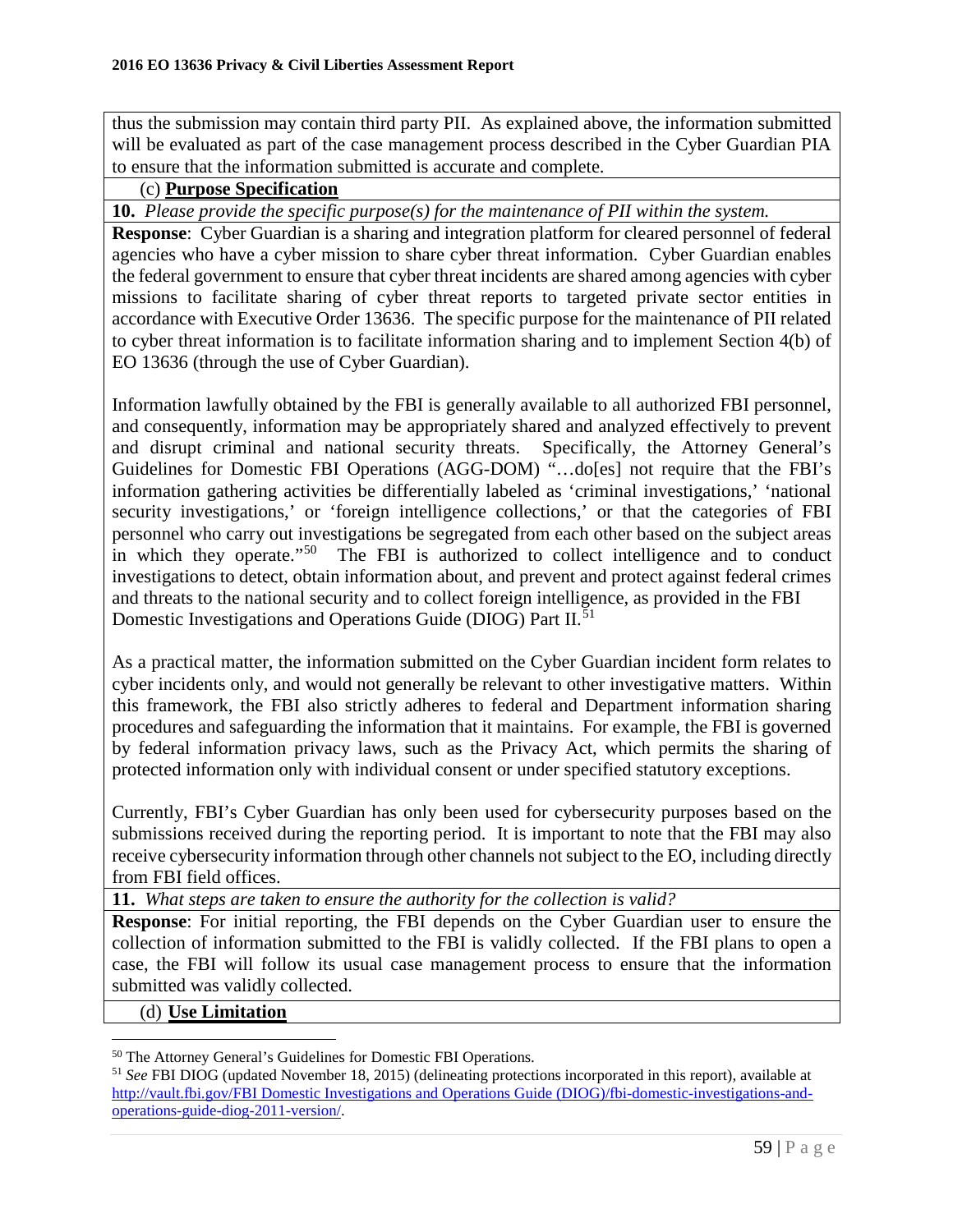**12***. Describe steps taken to ensure the use of PII is limited to the purpose(s) specified in applicable notices.*

**Response**: To the extent that the FBI notices through analysis that the information submitted may be evidence of another crime unrelated to the purpose for the submission, the FBI follows applicable laws and policies, such as the AGG-DOM and DIOG. As previously indicated above, the FBI can share information as necessary to fulfill its law enforcement mission. The FBI, through a multilayered approach, will continue to update information sharing policies as necessary to examine the potential impact to privacy and civil liberties.

## (e) **Data Quality and Integrity**

**13***. What steps are taken to ensure that data is accurate, timely, relevant, and complete?*

**Response**: For cyber threat information submitted, the likelihood that the information will be inaccurate, untimely, irrelevant, or incomplete is relatively low. Much of the information submitted is expected to be technical in nature. For information submitted that may be in narrative form describing the incident, and perhaps the specific threat actor, the information must be relevant pursuant to the FBI's MOU that all Cyber Partners enter into. Moreover, the FBI will review the information in accordance with case management procedures to determine whether the information is actionable and relevant. In a typical scenario, information is determined to be relevant when there is an articulable nexus to a known or suspected cyber incident. This information is reviewed by trained CyWatch specialists. These multiple layers of checks and balances ensure that only relevant information is transferred to FBI agents.

## (f) **Accountability and Auditing**

**14.** *What methods are in place to audit access to records maintained within the system?*

**Response**: Cyber Guardian is hosted on the FBI's Secret Enclave and monitored by the FBI. As part of FBI's security functions, audit trails and user access are to be reviewed on a regular basis. Such compliance shall include tracking logons and logoffs, creating audit logs, review of opening and closing incident reviews, and other appropriate measures. Audit records will be protected against unauthorized access, modifications, and deletion, and will be retained for a sufficient period to enable verification of compliance. As noted above, Cyber Guardian is a National Security System maintained on the Secret enclave, which is subject to strict audit and access procedures. Further, all FBI employees must complete privacy training regarding the proper use of FBI information systems.

**15.** *Describe any oversight mechanisms that apply to the system.*

**Response:** Generally, the FBI requires all system owners to review and update privacy documentation every three years in accordance with the FISMA certification schedule and/or when the program changes in such a way that may raise new privacy issues. Because Cyber Guardian is still in its beginning stages, privacy attorneys are embedded at the program level and advise on the development and use of the system. As part of this advisory role, the privacy attorneys are examining whether additional oversight will be needed beyond general oversight.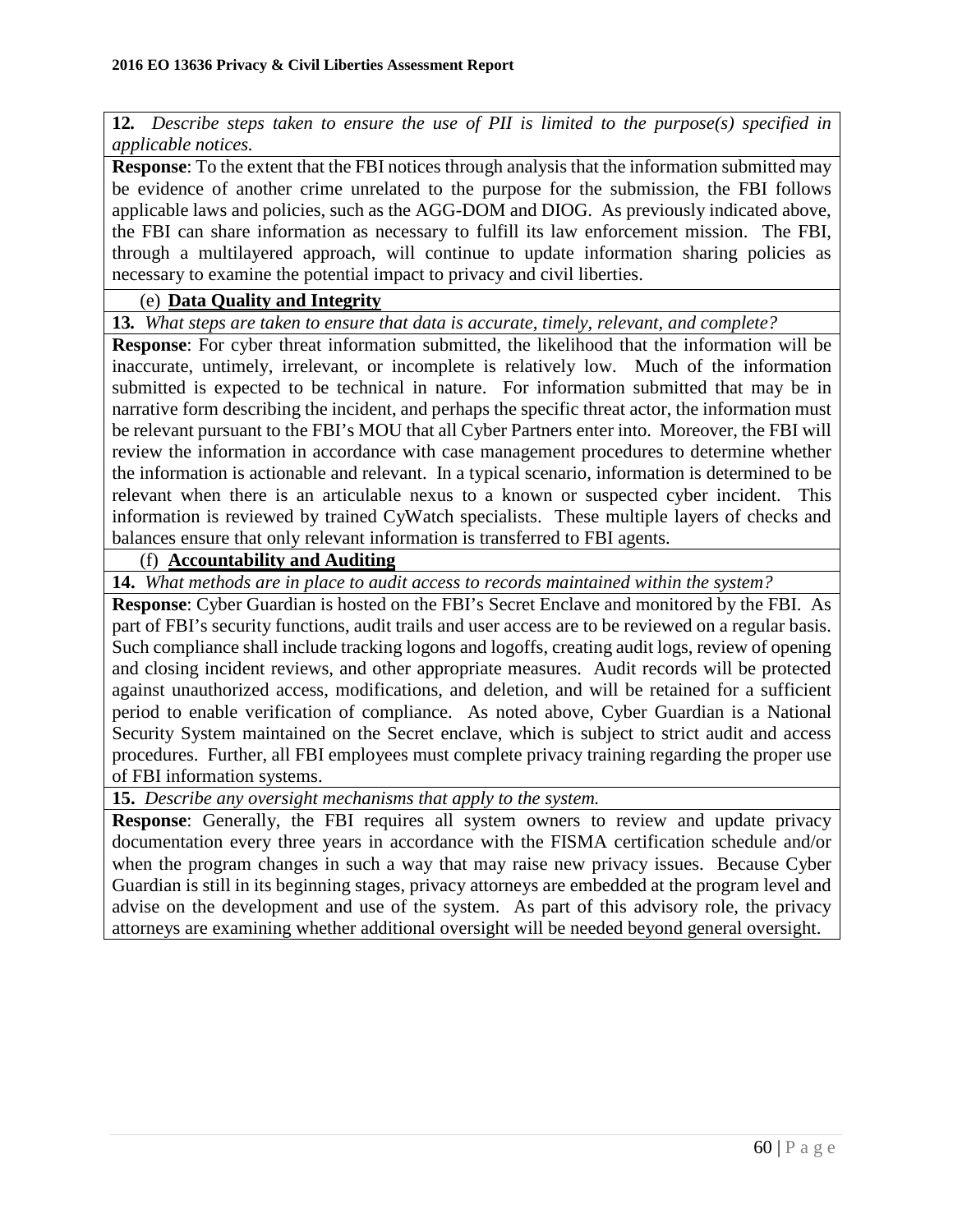## **PART V: DEPARTMENT OF HEALTH AND HUMAN SERVICES**

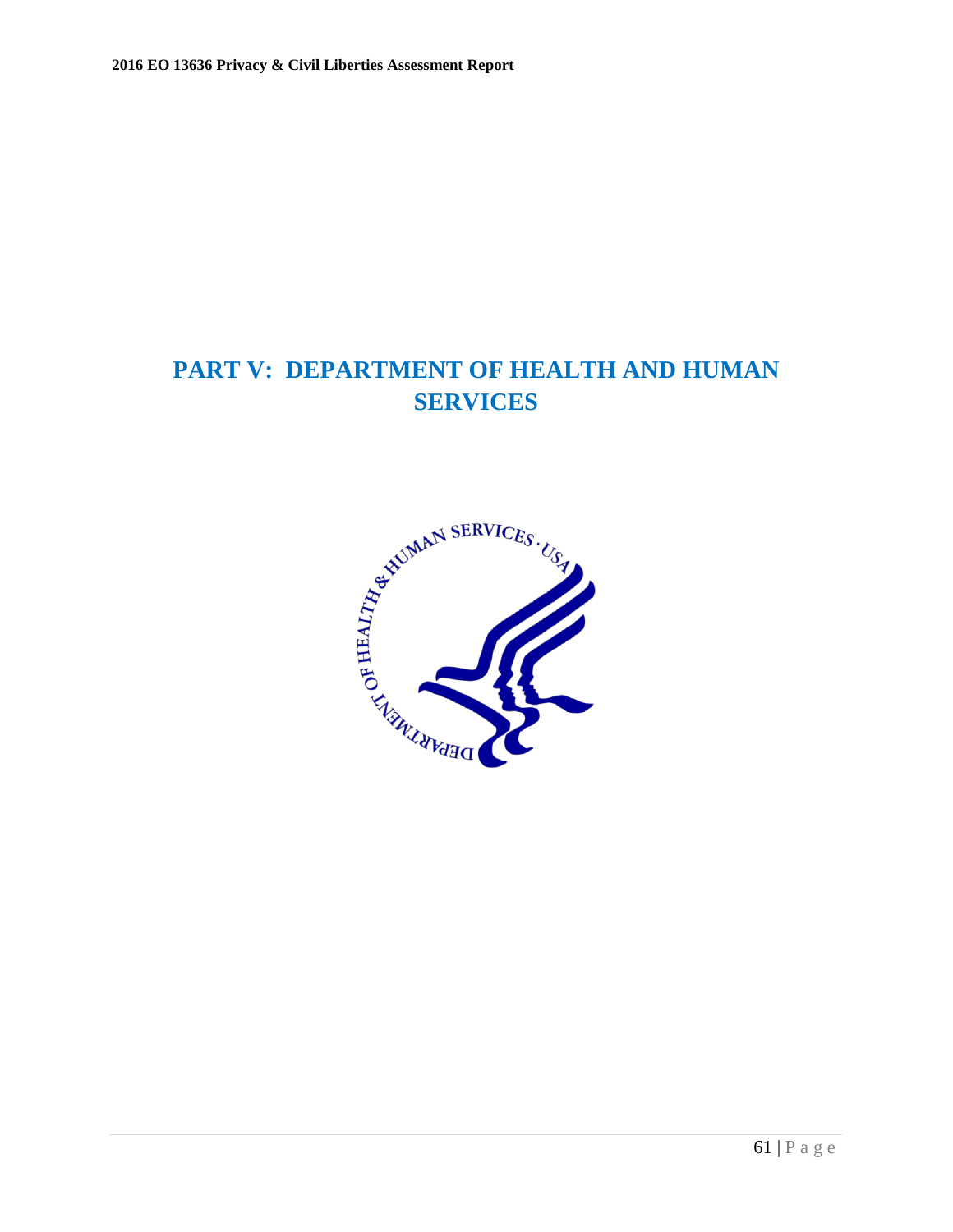## **Introduction:**

 $\overline{a}$ 

Executive Order (EO) 13636 seeks to ensure that the national and economic security of the U.S. is secure and resilient in the face of the ever–increasing occurrence of cyber intrusions and cyber threats. The main focus of EO 13636 is the nation's critical infrastructure, which is defined in § 2, as "systems and assets, physical or virtual, [that are] so vital to the United States that the[ir] incapacity or destruction . . . would have a debilitating impact on security, national economic security, national public health or safety, or any combination of those matters."

The major components of the effort to enhance our nation's cybersecurity resiliency are collaboration and information sharing across the public and private sectors, as well as establishing partnerships with the owners/operators of critical infrastructure. The Department of Health and Human Services (HHS) engages in information sharing in its capacity as Sector Specific Agency for the Healthcare and Public Health (HPH) Sector under the National Infrastructure Protection Plan. HHS maintains a partnership with approximately 150 major trade associations and companies in the HPH Sector, as well as Federal, State, Local, Tribal and Territorial agencies. However, as information is shared, agencies must coordinate their activities in order to ensure that risks to privacy and civil liberties are minimized or mitigated. HHS shares vetted and cleared cybersecurity information with Sector partners through meetings, conference presentations, webinars, teleconferences, newsletters, and an HHS-moderated page on the Homeland Security Information Network (HSIN) secure Web portal. Information that is shared is usually in the form of a finished product highlighting general threats, vulnerabilities, and/or protective measures, and often originates from Federal sources outside of HHS.

EO 13636 § 5(c) requires "the Chief Privacy Officer and the Officer for Civil Rights and Civil Liberties of [the Department of Homeland Security (DHS) to] consult with the Privacy and Civil Liberties Oversight Board" (PCLOB) in reporting recommendations to "minimize or mitigate" the "privacy and civil liberties risks of the functions and programs" undertaken by DHS and other agencies, such as the Department of Health and Human Services (HHS), in compliance with their responsibilities under EO 13636. In addition to supplying DHS with information on its functions and programs related to privacy and civil liberties, HHS is responsible, under EO 13636 § 5, for "coordinat[ing] their activities . . . with their senior agency officials for privacy and civil liberties and ensur[ing] that privacy and civil liberties protections are incorporated into [their] activities," which are aimed at improving the security and resilience of physical and cyber critical infrastructure. This assessment represents HHS's contribution to the publicly-available report DHS supplies annually which contains agencies' evaluations of their activities related to privacy and civil liberties.

Establishing a strong national policy related to critical infrastructure security and resilience is a shared responsibility and requires effective organization among critical infrastructure owners and operators, as well as government agencies and their partners. As part of its function under Presidential Policy Directive 21<sup>52</sup>, HHS was designated the Sector-Specific Agency for the

<span id="page-61-0"></span><sup>52</sup> Presidential Policy Directive 21, *Critical Infrastructure Security and Resilience*, Feb. 12, 2013 (PPD-21), *available at*: http://www.whitehouse.gov/the-press-office/2013/02/12/presidential-policy-directive-criticalinfrastructure-security-and-resil.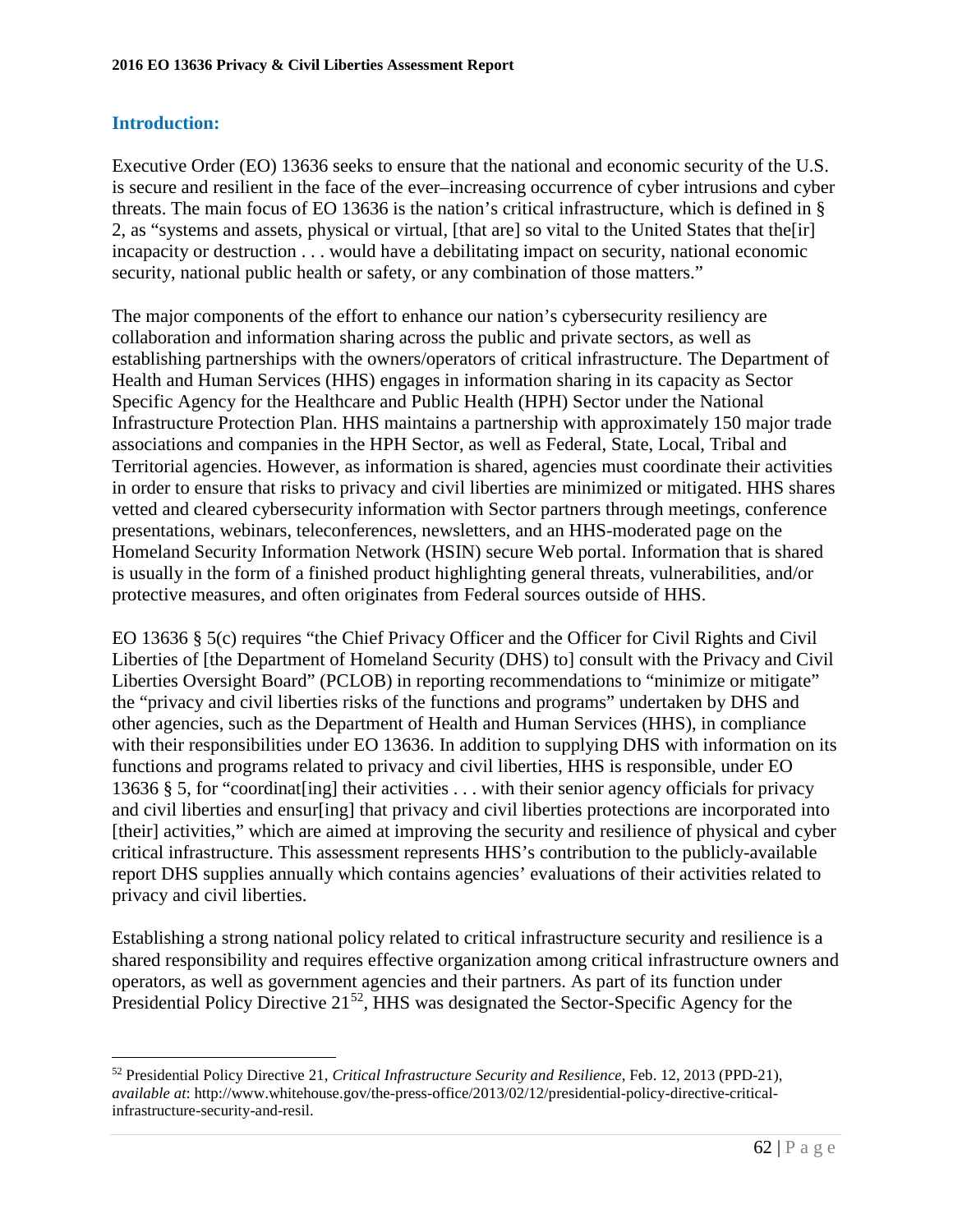Healthcare and Public Health Sector, as well as the Co-Sector Specific Agency for the Food and Agriculture Sector alongside the Department of Agriculture.

## **Summary Description of Agency Privacy and Civil Liberties (PCL) Organization and Processes**

HHS assists Healthcare and Public Health Sector partners in protecting their systems from unauthorized access, exploitation, or harm by sharing cybersecurity information and best practices with government agencies and external stakeholders. Through its participation in working groups, discussions, and other activities, HHS also works to ensure that parties have open communication channels to maximize the utility of cyber threat information sharing. HHS's EO 13636 activities are not expected to have any significant impact on privacy or civil liberties. However, HHS is aware of its responsibility to analyze and mitigate risks to constitutional liberties that any of its activities may present. It partners with other organizations and working groups to propose activities and collaborate on procedures that relate to the Department's EO 13636 efforts, ensuring an overall Department-level of preparedness. HHS is striving to ensure that, however small its footprint is in counter-terrorism-related privacy and civil liberties risk management footprint, it has mechanisms in place to proactively and effectively respond to any threats to individuals' privacy and civil liberties protections that may arise.

Due to the sensitivity and risks associated with collecting, using, storing, and sharing personally identifiable information (PII), HHS works to protect PII by leveraging technologies or programs that are sensitive to those concerns. As part of the effort to mitigate risks, HHS incorporates risk management into every phase of its system and program development and will continue to do so. When HHS is charged with regulating parties that collect information about individuals, the Department is obligated to identify, analyze, and mitigate any concerns individuals may have about the impact on their privacy.

## *The HHS Privacy Program*

Many offices across HHS share the overall privacy policy and compliance responsibilities for the Department, each with its own particular role and/or subject-matter focus. One aspect of these responsibilities is to coordinate with one another to effectuate comprehensive implementation of the Department-wide response to EO 13636. The HHS privacy program collects, assesses, and uses significant amounts of data as part of its role as the United States Government's principal agency charged with protecting the health of all Americans and providing essential human services. HHS focuses on collaborative efforts to address privacy concerns common to all information systems that are comprised of PII, working internally with Operating Divisions (OpDivs) and with external stakeholders to identify the most efficient platform for recognizing, assessing, and mitigating privacy risk. HHS will continue its current activities that focus on the protection of individuals' privacy and civil liberties, such as holding regular privacy incident response team meetings, working with OpDivs to assist them with the responses to such incidents, and collaborating with and keeping open channels of communication with other privacy officials throughout the Department with regard to policy considerations and information management. HHS continues participating in discussions, councils, and working groups with the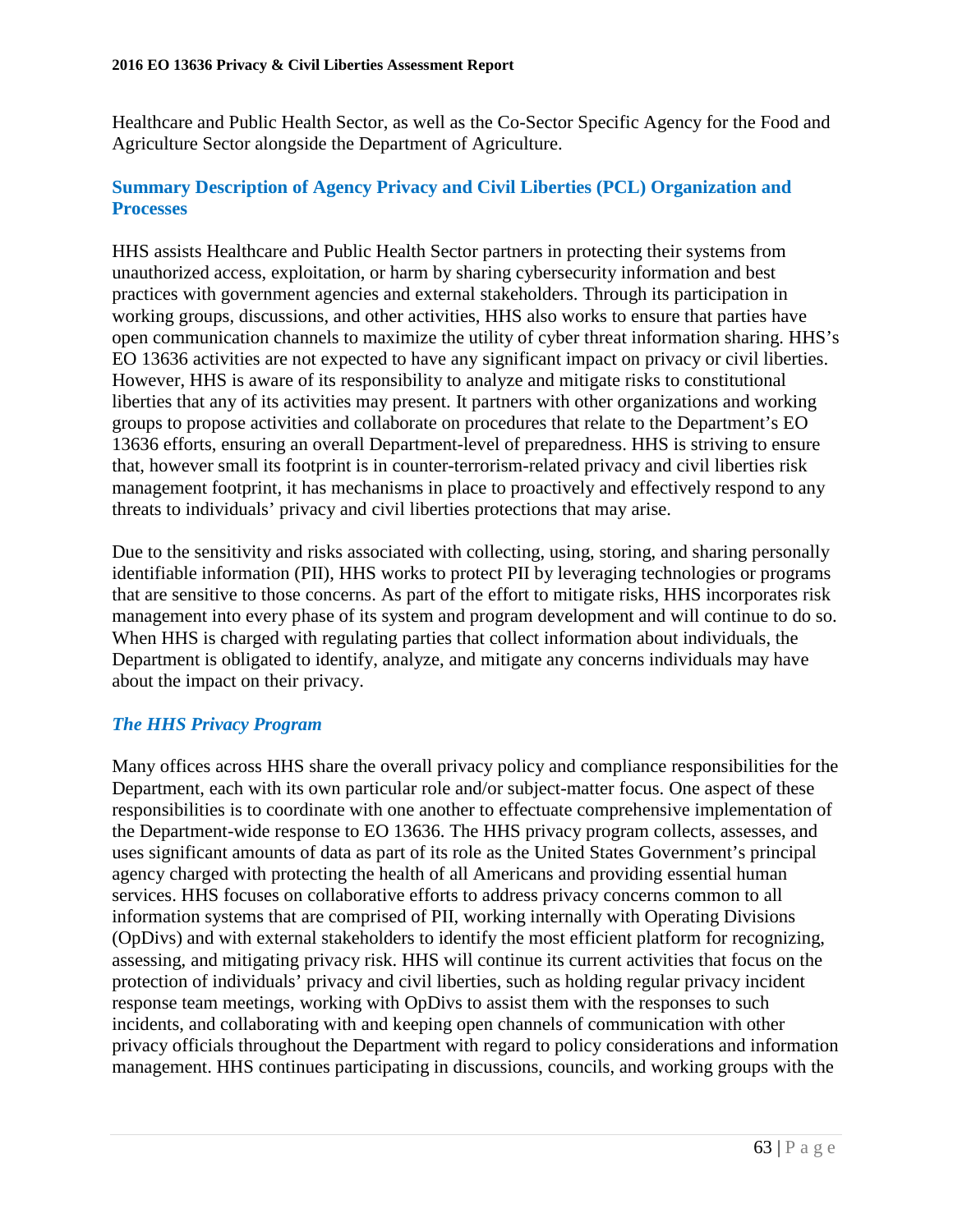goal of creating and maintaining appropriate data collection, use, protection, and dissemination procedures.

## **Overview of Executive Order 13636 Implementation Activities to be Reviewed and Assessed**

We have no significant updates from our specific assessments from last year's report; however we would like to report on the following areas of activity:

#### *Critical Infrastructure Protection (CIP) Program:*

The Healthcare and Public Health (HPH) Sector Critical Infrastructure Protection (CIP) Program leads a public and private sector partnership known as the Healthcare and Public Health Sector Critical Infrastructure Protection Partnership in protecting the essential goods, services, and functions of healthcare and public health that, if destroyed or compromised, would negatively affect the Nation. The HHS Office of the Assistant Secretary for Preparedness and Response (ASPR) has been coordinating this program for more than ten years. The CIP Program works with its partners to develop guides and checklists to prepare facilities to bounce back after a disaster; implement the National Infrastructure Protection Plan (NIPP) sector partnership and risk management framework; develop protective programs and actions to defend against, prepare for, and mitigate the consequences of a terrorist attack or other hazards; provide guidance on Healthcare and Public Health critical infrastructure protection; communicate the needs of the Healthcare and Public Health Sector throughout government; measure the sector's performance toward sector protection priorities; encourage information sharing among all sector partners; and submit sector plans and reports to DHS.

## *Food and Drug Administration (FDA) Medical Device Security Efforts*

At the FDA, all medical devices are regulated based on risk. Moderate- and high-risk devices are generally evaluated for their safety and effectiveness before they are allowed to be sold to the public. Increasingly, these devices are designed to be wireless, Internet and network connected, which enables remarkable advances that have the potential to transform patient care. At the same time, this interconnectivity means cybersecurity risks need to be addressed.

The FDA recognizes that collaboration with the private sector is essential to enhancing medical device cybersecurity. Engaging with all of the stakeholders in the medical device ecosystem, including security researchers, is an important step toward strengthening medical device cybersecurity. White hat hackers study medical devices and systems, looking for flaws, weaknesses, or vulnerabilities that, if exploited, could cause harm. White hats work with manufacturers, regulators, and other stakeholders to safeguard patient care and privacy without putting patients at risk – by revealing flaws in a controlled setting and reporting them so they can be proactively addressed in both current and future designs. While skilled and persistent adversaries seek to harm, skilled and persistent external "white hat" protectors seek to safeguard. Distinguishing between malicious attack by adversaries and good faith effort by security researchers allows medical device manufacturers to discourage the former and derive value from the latter. The best outcomes happen when security researchers work with medical device manufacturers and federal partners in a coordinated manner to identify and help address medical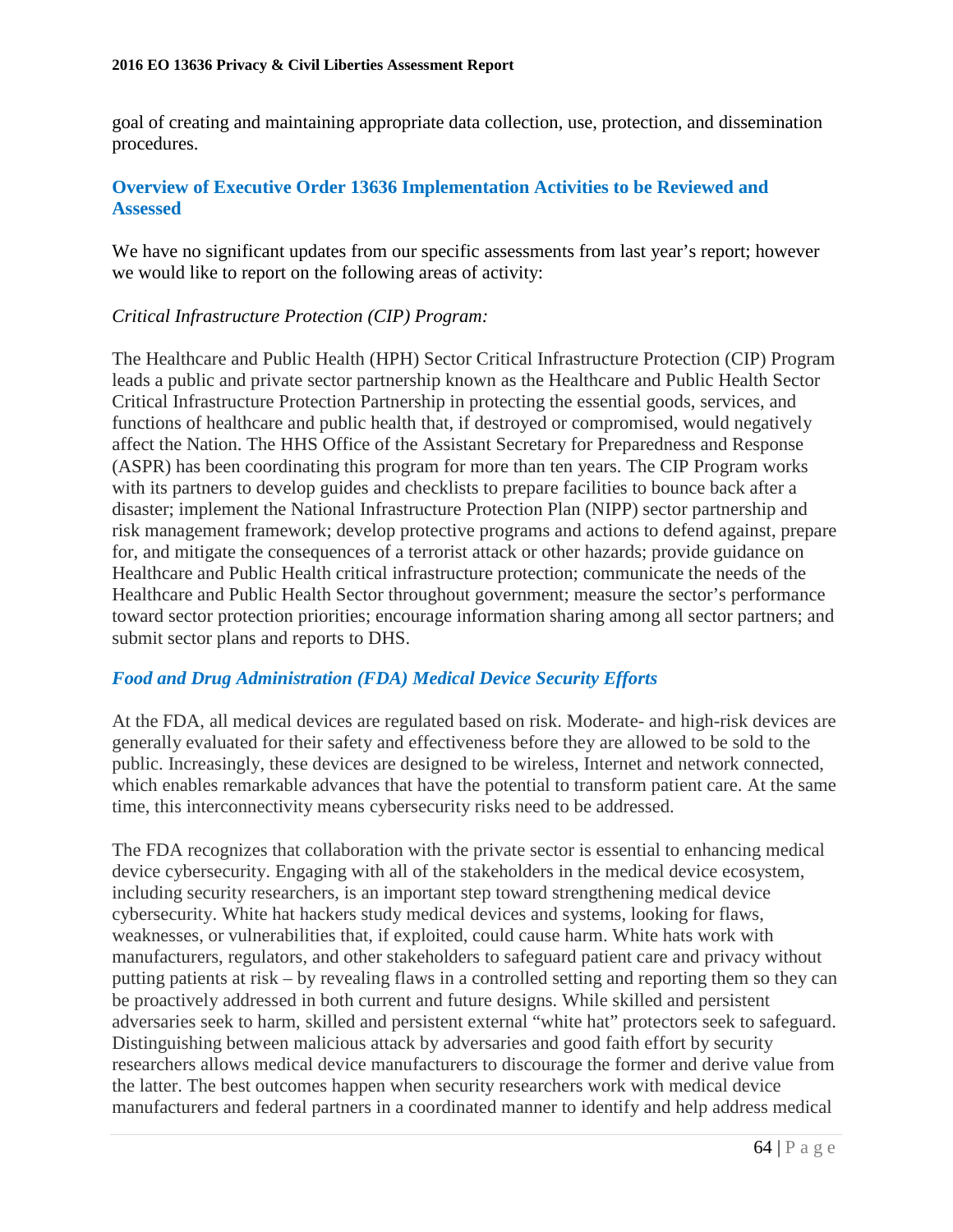device cybersecurity concerns together. The FDA highly values the researchers' technical expertise and regards their contributions as essential to identifying medical device cybersecurity vulnerabilities, which if exploited, may result in patient harm.

## **Summary of Assessment Methodology**

As stated in last year's report, HHS continues to consult the Code of Fair Information Practice Principles (FIPPs), as well as more recent formulations, in evaluating its privacy functions. They are a basis for the Privacy Act of 1974<sup>[53](#page-64-0)</sup> and most other privacy laws and policies. The FIPPs, as well as both domestic and international privacy statutes and regulations, and federal and state policies, have been consulted whenever an HHS program or activity collects information or raises concerns involving the collection of PII. These authorities are also consulted whenever there is a deployment of technology or development of a proposed regulation that raises privacy risks for individuals.

## **Summary of Findings and Recommendations**

We continue to engage with the HHS organizations most involved with programs potentially under the purview of EO 13636. Much of the input for this year's report is from ASPR, who is well-suited to inform the HHS Privacy Program of new issues or programs across the Department suitable for reporting here.

## **Conclusion**

As with our initial report, PCLOB understands the HHS position that we do not have specific systems or programs that would fall under the purview of EO 13636. HHS will continue to protect the data it collects and maintain the rights and civil liberties of the individuals to whom HHS provides benefits and services. HHS looks forward to increased collaboration with its internal and external partners, and improved awareness and efficiency of HHS policies and practices.

<span id="page-64-0"></span><sup>53</sup> 5 U.S.C. § 552.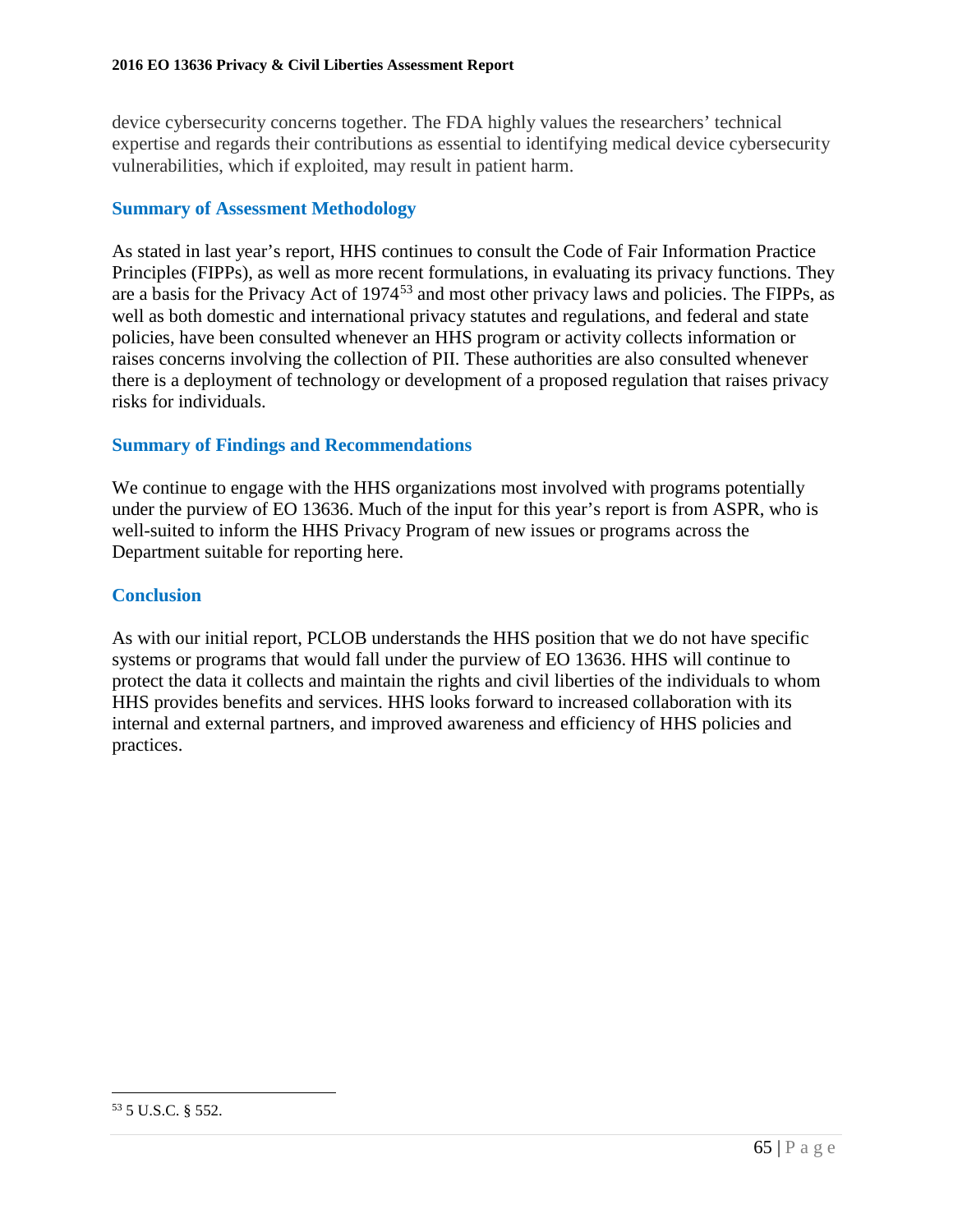# **PART VI: DEPARTMENT OF ENERGY**

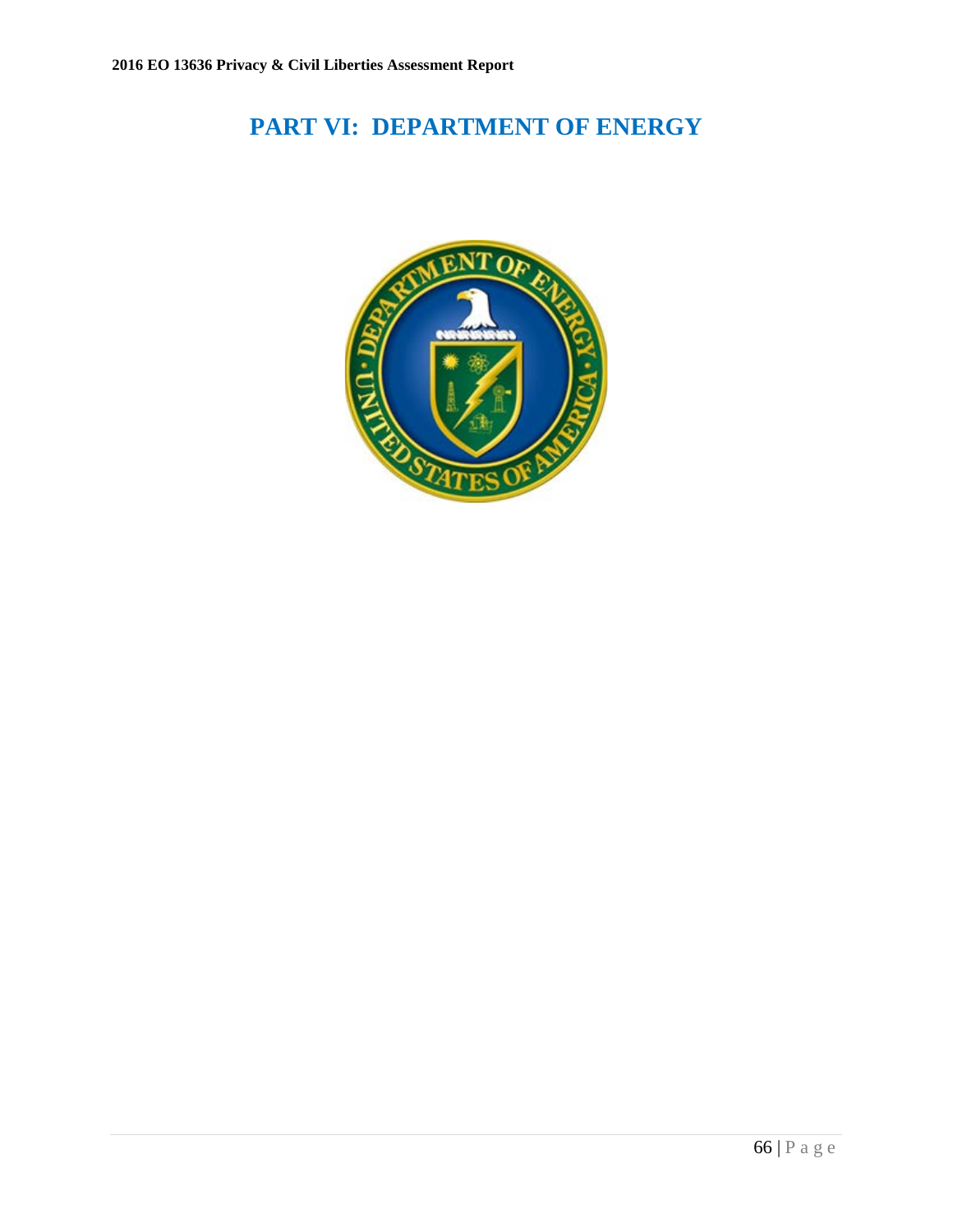#### **Department of Energy Executive Order 13636, "Improving Critical Infrastructure Cyber Security," Section 5 Assessment of Privacy and Civil Liberties Protections**

Pursuant to the requirements of Executive Order (E.O.) 13636, Improving Critical Infrastructure Cybersecurity, this update constitutes a review of Department of Energy (DOE) Privacy and Civil Liberties activities for the period ending September 31, 2015. DOE is the sector specific agency for energy and the Smart Grid. DOE's previous assessment was submitted on December 2, 2014, for inclusion in the consolidated 2014 Department of Homeland Security Report, consistent with the mandate of the E.O.

DOE's Office of Electricity Delivery and Energy Reliability (OE), the lead office for the Smart Grid, in coordination with the Federal Smart Grid Task Force (Task Force), continues to work closely with Smart Grid stakeholders to protect the privacy of consumers' customer data. As reported last year, DOE has no jurisdiction to regulate or monitor either utilities or third parties who will be collecting or using energy usage data. As such, DOE OE, in partnership with the Task Force, initiated a multi-stakeholder process to develop the Voluntary Code of Conduct (VCC) that was modeled on the Fair Information Practice Principles, a widely accepted framework of privacy principles that provides the basis for the Privacy Act of 1974 and other privacy laws and policies.

In FY2015, the Cybersecurity Risk Information Sharing Program (CRISP) continued to expand under the management of the North American Electric Reliability Corporation's (NERC) Electricity Information Sharing and Analysis Center (E-ISAC). CRISP is a government-energy sector collaboration to facilitate the timely bi-directional sharing of classified and non-classified threat information and develop and deploy situational awareness tools to enhance the sector's ability to identify threats and coordinate the protection of critical infrastructure. As required by contracts with Pacific Northwest National Lab, NERC is slated to conduct its first independent audit of CRISP data handling procedures.

## **Voluntary Code of Conduct Update**

On January 12, 2015, President Obama announced the release of the VCC final concepts and principles related to the privacy of customer energy usage data for utilities and third parties. The final concepts and principles were developed through a 22-month multi-stakeholder effort that was facilitated by OE in coordination with the Task Force. The VCC reflects input from stakeholders across the electricity industry and incorporates comments from the public through open meetings and a federal register notice. The VCC was rebranded as DataGuard|Energy Data Privacy Program in early 2015 based on feedback from consumer focus groups. Below is a summary of activities for the rebranded program:

• A consumer-friendly mark was developed that provides adopting companies a visible means for communicating their adoption of the program and demonstrating their commitment to consumer privacy. DOE filed a trademark application for the DataGuard mark and is awaiting final approval.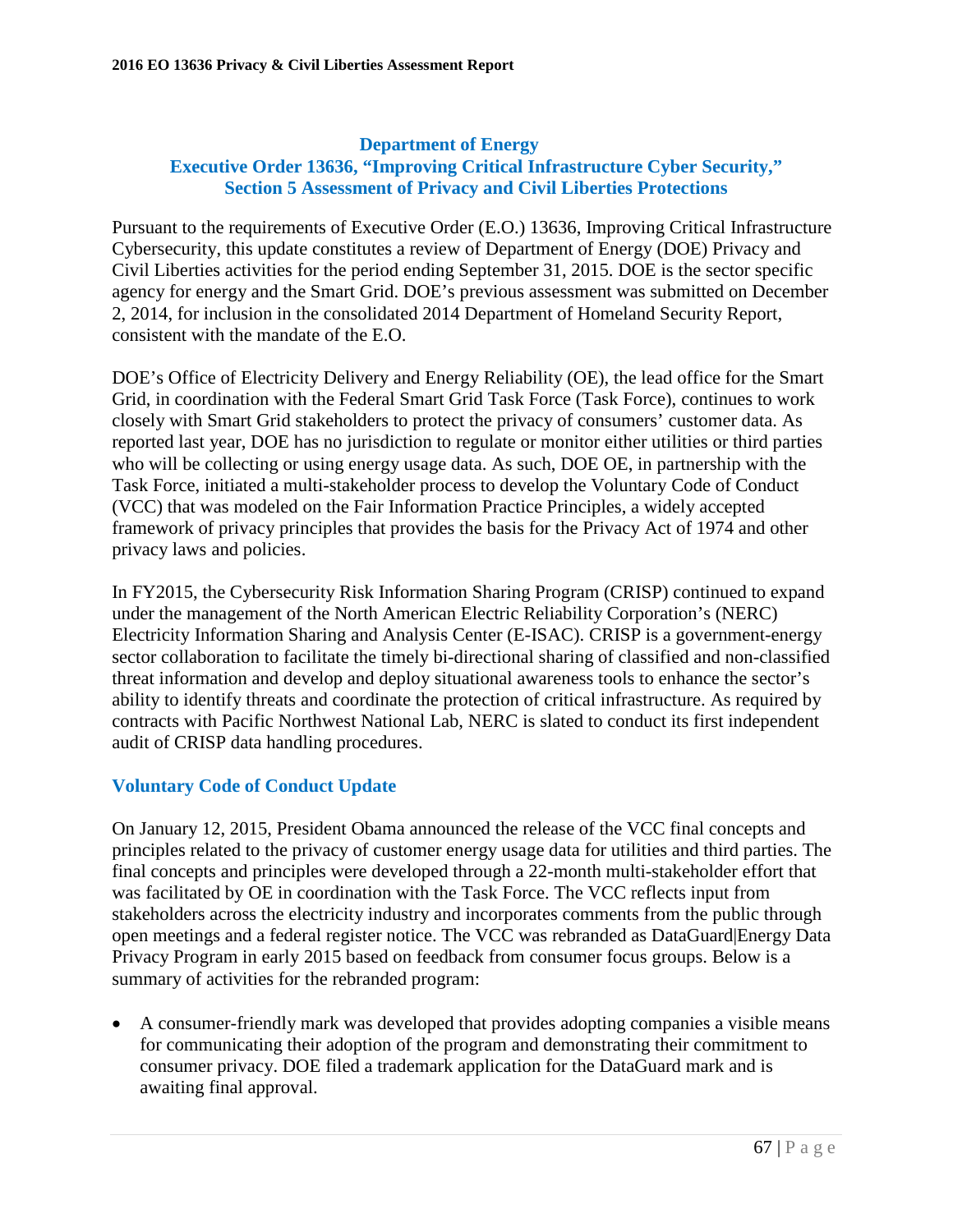- Currently, 15 companies (7 utilities and 8 technology companies) have pledged to adopt DataGuard concepts and principles. Upon receipt of the trademark approval, a program launch event will take place with early adopters to highlight their leadership in this area and to raise awareness of the program. DOE OE will continue outreach efforts to recruit early adopters and raise program awareness.
- A program website was developed with both industry and consumer sections. It provides information on the program and its principles, and also serves as a public method for communicating which companies participate in the program. The industry section provides additional information on the importance of adopting and how to adopt, as well as a toolkit with communication materials that a company could use to explain the program to consumers or employees. Communication materials include a program fact sheet, newsletter and bill insert examples, website buttons, and sample press release content. In addition, a video targeting potential adopters was created which explains the program and the importance of protecting consumer privacy.

Federal Smart Grid Task Force website: <http://energy.gov/oe/technology-development/smart-grid/federal-smart-grid-task-force>

DataGuard|Energy Data Privacy Program website: [https://www.smartgrid.gov/data\\_guard.html](https://www.smartgrid.gov/data_guard.html)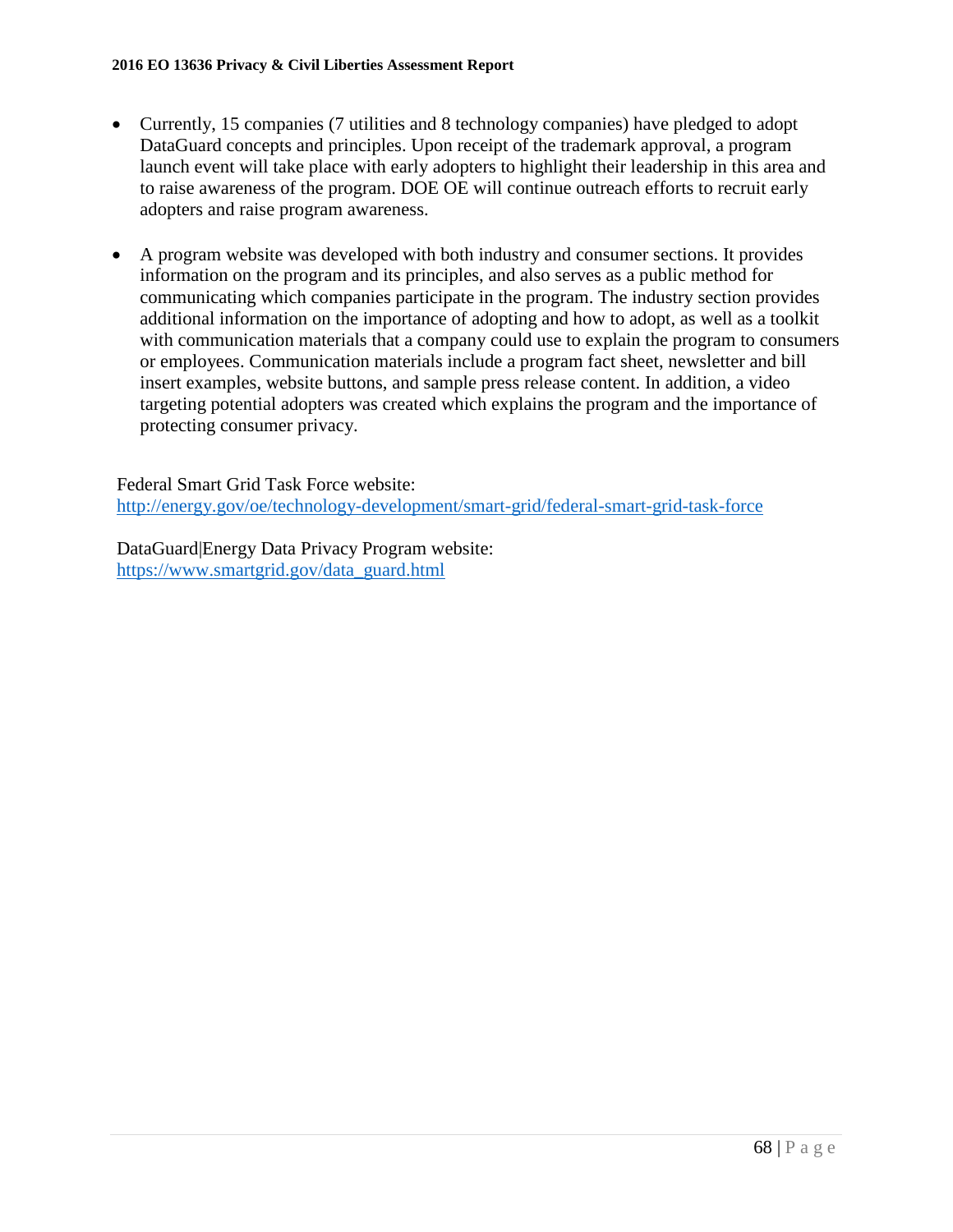# **PART VII: OFFICE OF THE DIRECTOR OF NATIONAL INTELLIGENCE**

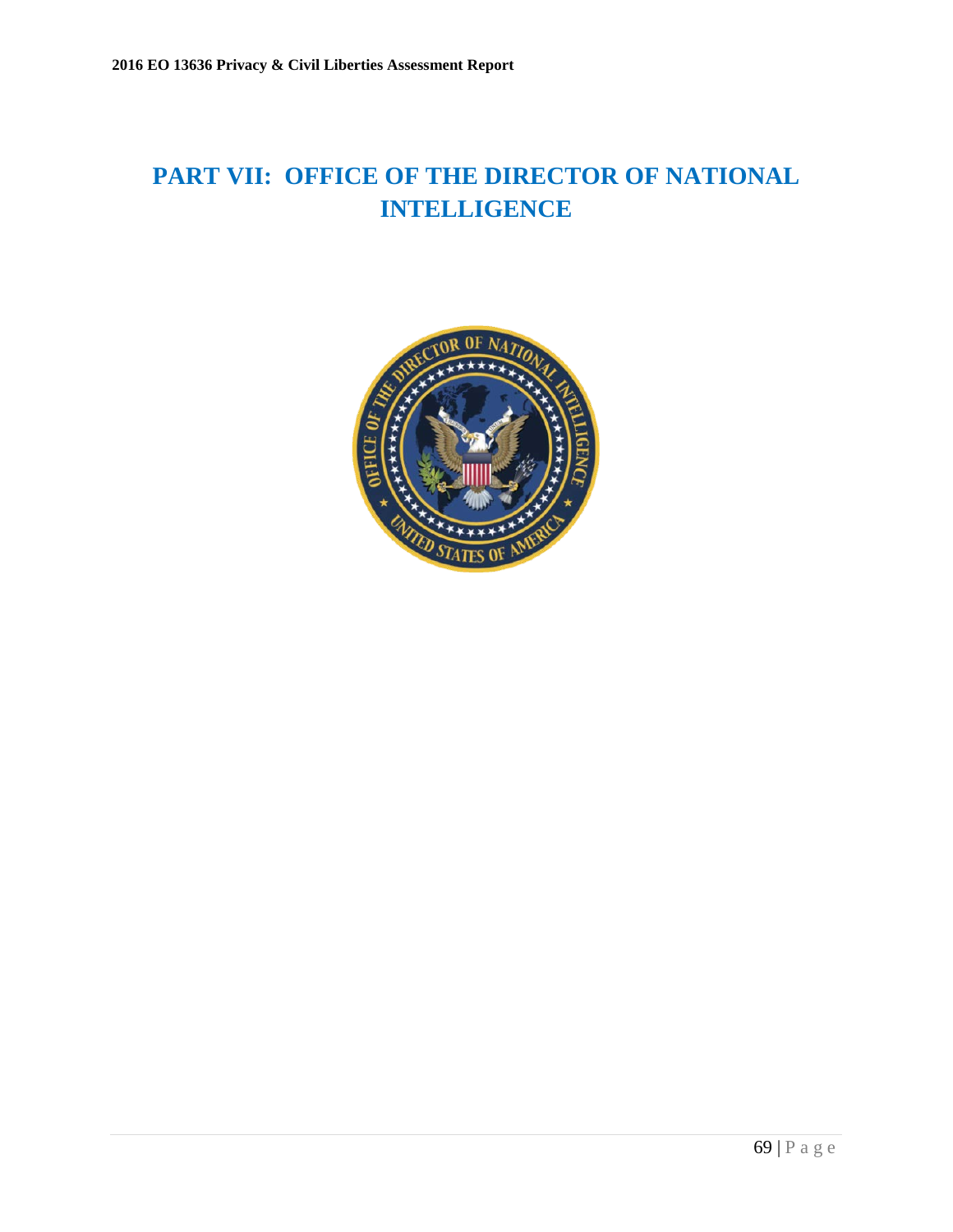January 22, 2016

Ms. Karen L. Neuman Chief Privacy Officer U.S. Department of Homeland Security Washington, D.C. 20528

Ms. [Megan H. Mack](http://www.dhs.gov/person/megan-h-mack) Officer for Civil Rights and Civil Liberties U.S. Department of Homeland Security Washington, D.C. 20528

Dear Ms. Neuman and Ms. Mack:

I write as the Civil Liberties Protection Officer and the senior agency official for privacy and civil liberties of the Office of the Director of National Intelligence (ODNI). Pursuant to the requirements of Executive Order (EO) 13636 (February 12, 2013), Improving Critical Infrastructure Cybersecurity, this letter constitutes my review of ODNI's cyber activities for the period ending September 30, 20[1](#page-69-0)5.<sup>1</sup>

Under the EO, ODNI is responsible for developing and disseminating guidance to the Intelligence Community (IC) for timely production of unclassified cyber products involving a specific, identifiable, target individual or entity. ODNI determined that the existing Intelligence Community Directive (ICD) 209, "Tearline Production and Dissemination," satisfied this requirement. We nonetheless recommended that appropriate training be developed and, in our last submission, noted that ODNI CLPO in fact had completed an online training module suitable for that purpose. The Web-based training module (including a "knowledge check") is now a mandated annual requirement for ODNI intelligence personnel, linked to system access for some purposes. The training addresses the requirements of the Privacy Act and the proper handling of personally identifiable information (PII), as well as safeguards for "protected" individuals in the Information Sharing Environment (ISE). The training is applicable to the production and dissemination of tearlines.<sup>[2](#page-69-1)</sup>

<span id="page-69-0"></span> $\overline{a}$ <sup>1</sup> This is our third review under EO 13636. Our first assessment was submitted on December 2, 2013 for inclusion in the first Department of Homeland Security (DHS) Cyber Report, published in April 2014. In that initial submission, we included a comprehensive assessment of the ODNI's cyber activities under EO 13636. On February 13, 2015, we submitted our second review covering the period ending September 30, 2014 for inclusion in the second DHS Cyber Report, published in April 2015. In that second review, we did not resubmit the detailed civil liberties and privacy analysis that we had included in our first assessment, and instead focused on relevant updates. In this review, we again focus on relevant updates. For those interested in the original comprehensive assessment, please see the first DHS Cyber Report dated April 2014.

<span id="page-69-1"></span><sup>2</sup> Moreover, ODNI is implementing training on the protections for non-U.S. persons as prescribed by Presidential Policy Directive 28: Signals Intelligence Activities (PPD 28). This training will be relevant to the use of tearlines that include signals intelligence information.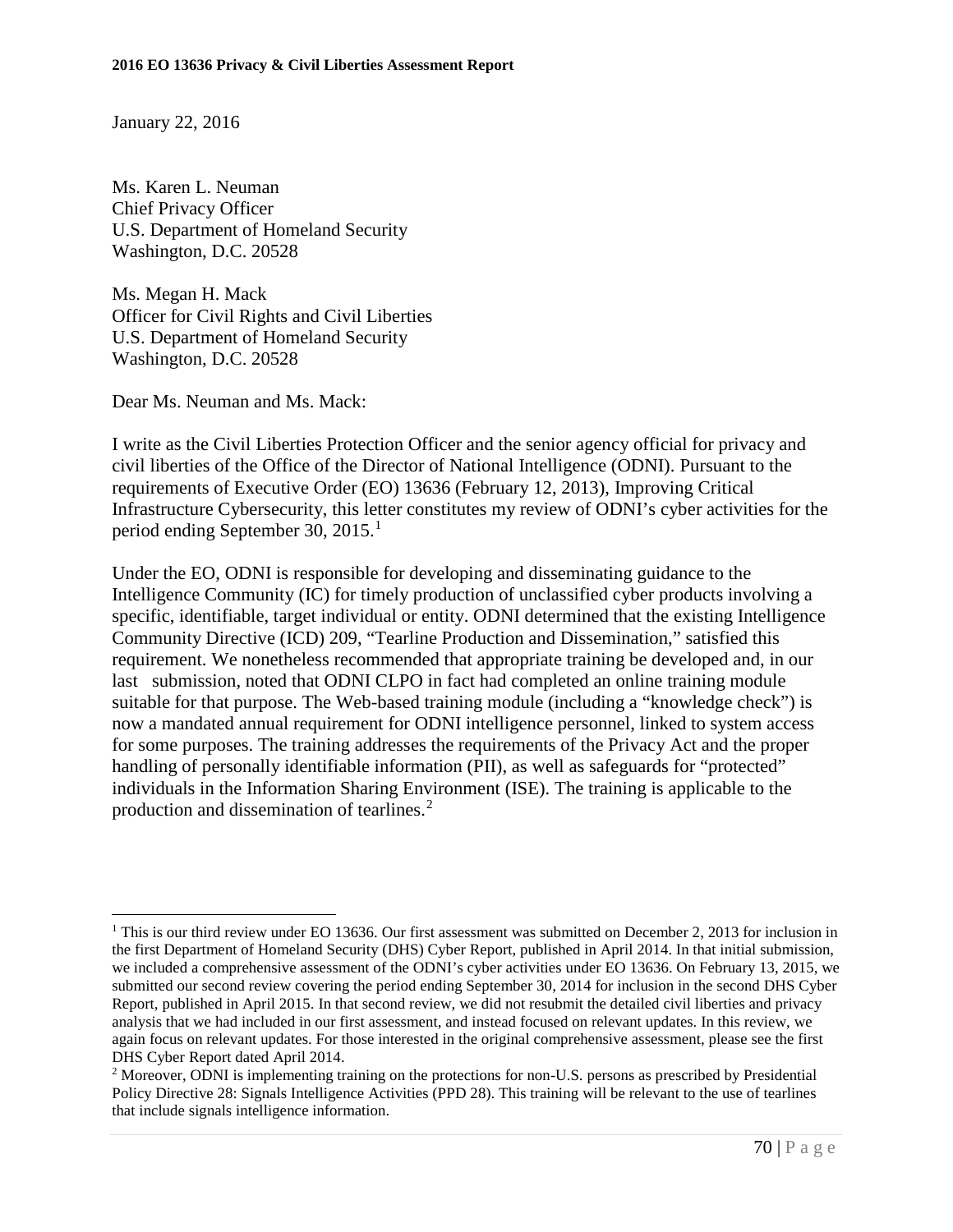Our submission last year also indicated several areas that we intended to explore in furtherance of our responsibility to provide guidance on producing unclassified cyber products involving identifiable targets. An update tracking our last submission follows below:

- **Data quality:** The IC's foundational guidance governing production and evaluation of analytic products is Intelligence Community Directive (ICD) 203, "Analytic Standards." This ICD was re-issued in January 2015, and now includes the requirement that IC elements adopt procedures to prevent, identify and correct errors in PII. In addition, the ICD explicitly reinforces the principle that PII may be included in analytic product only as it relates to a specific analytic purpose (e.g., necessary to understand the foreign intelligence or counterintelligence information or assess its importance).
- **PPD 28:** As we mentioned in our prior submission, Presidential Policy Directive 28: Signals Intelligence Activities (PPD 28) requires certain protections for personal information collected though signals intelligence activities, regardless of nationality. Consistent with PPD 28, all IC elements have published policies that implement those protections. These protections will apply to the extent that personal information from signals intelligence is included in a tearline.
- **Efficacy of ICD 209:** As stated in our last report**,** the Office of the ODNI National Intelligence Manager for Cyber conducted a study to assess whether ICD 209 provides IC professionals the requisite guidance to produce unclassified reports in a timely manner, including cyber reports that properly use or protect (as the case may be) information pertaining to a specific, identifiable, targeted entity. Feedback indicates that since the data call/study, the elements have worked to refine downgrade processes and handling instructions on disseminated FOUO products to allow them to be shared more broadly. Notably, the study did not produce any directly actionable result nor suggest that ICD 209 is insufficient. Accordingly, ODNI does not plan to revise existing or develop additional policy guidance in this area at this time.
- **CTIIC**: Our prior submission referred to the establishment of the Cyber Threat Intelligence Integration Center (CTIIC) within ODNI. CTIIC was recently authorized with the enactment of the Intelligence Authorization Act for Fiscal Year 2016. ODNI CLPO has assigned a CTIIC Civil Liberties and Privacy Officer to provide civil liberties and privacy guidance to CTIIC personnel. CTIIC's activities currently focus on providing integrated analytic products to other government agencies. Accordingly, CTIIC personnel receive training regarding rules for disseminating information that contains information identifying or concerning a U.S. person. As stated in our prior submission, ODNI CLPO will assess CTIIC activities to the extent CTIIC becomes involved in activities covered by EO 13636.